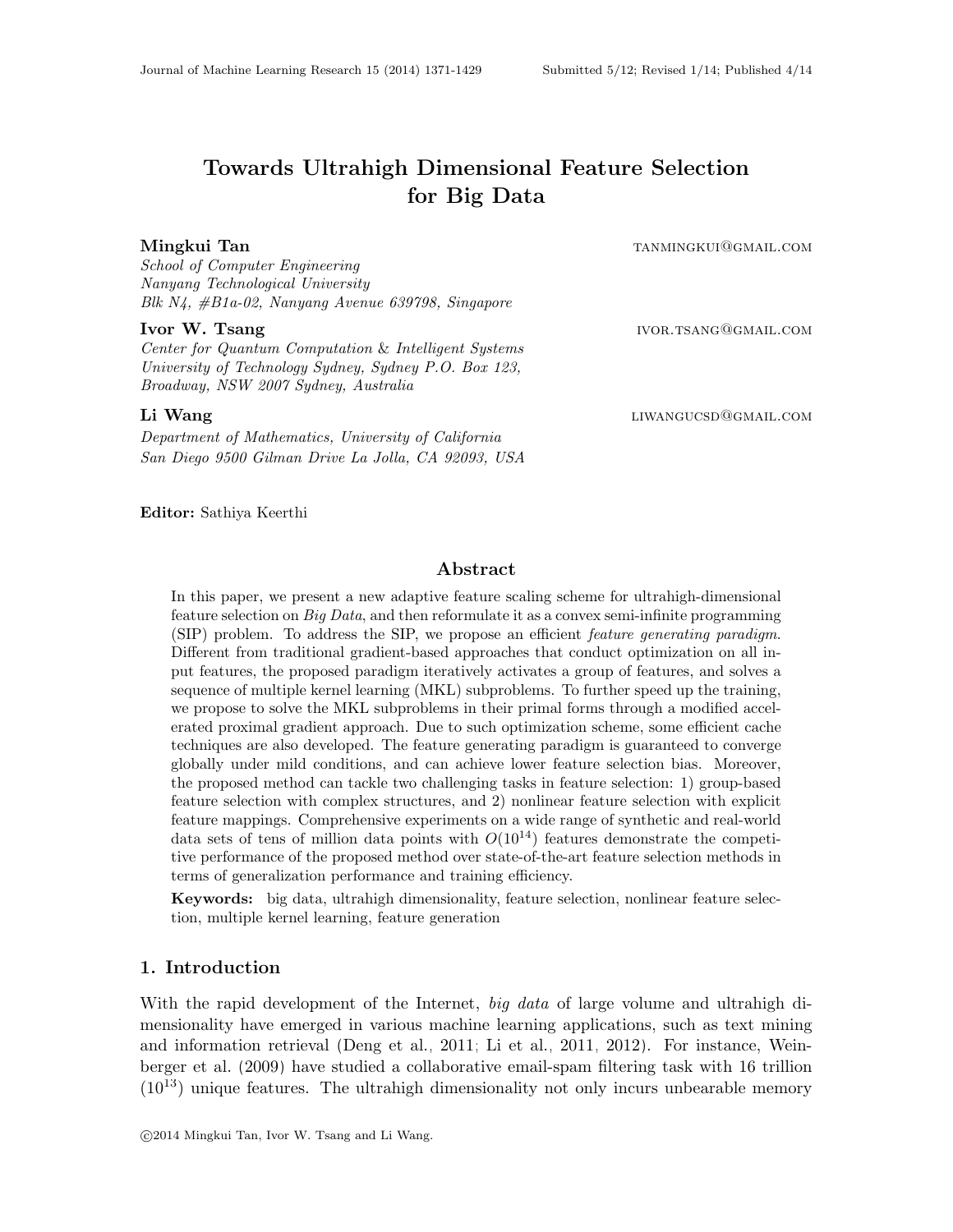requirements and high computational cost in training, but also deteriorates the generalization ability because of the "curse of dimensionality" issue [\(Duda et al., 2000.;](#page-54-0) [Guyon](#page-54-1) [and Elisseeff, 2003;](#page-54-1) [Zhang and Lee, 2006;](#page-58-0) [Dasgupta et al., 2007;](#page-53-1) [Blum et al., 2007\)](#page-53-2). Fortunately, for many data sets with ultrahigh dimensions, most of the features are irrelevant to the output. Accordingly, dropping the irrelevant features and selecting the most relevant features can vastly improve the generalization performance [\(Ng, 1998\)](#page-56-0). Moreover, in many applications such as bioinformatics [\(Guyon and Elisseeff, 2003\)](#page-54-1), a small number of features (genes) are required to interpret the results for further biological analysis. Finally, for ultrahigh-dimensional problems, a sparse classifier is important for faster predictions.

Ultrahigh dimensional data also widely appear in many nonlinear machine learning tasks. For example, to tackle the intrinsic nonlinearity of data, researchers proposed to achieve fast training and prediction through linear techniques using explicit feature mappings [\(Chang et al., 2010;](#page-53-3) [Maji and Berg, 2009\)](#page-55-2). However, most of the explicit feature mappings will dramatically expand the data dimensionality. For instance, the commonly used 2-degree polynomial kernel feature mapping has a dimensionality of  $O(m^2)$ , where m denotes the number of input features [\(Chang et al., 2010\)](#page-53-3). Even with a medium  $m$ , the dimensionality of the induced feature space is very huge. Other typical feature mappings include the spectrum-based feature mapping for string kernel [\(Sonnenburg et al., 2007;](#page-56-1) [Sculley et al., 2006\)](#page-56-2), histogram intersection kernel feature expansion [\(Wu, 2012\)](#page-57-1), and so on.

Numerous feature selection methods have been proposed for classification tasks in the last decades [\(Guyon et al., 2002;](#page-54-2) [Chapelle and Keerthi, 2008\)](#page-53-4). In general, existing feature selection methods can be classified into two categories, namely filter methods and wrapper methods [\(Kohavi and John, 1997;](#page-55-3) [Ng, 1998;](#page-56-0) [Guyon et al., 2002\)](#page-54-2). Filter methods, such as the signal-to-noise ratio method [\(Golub et al., 1999\)](#page-54-3) and the spectral feature filtering [\(Zhao](#page-58-1) [and Liu, 2007\)](#page-58-1), own the advantages of low computational cost, but they are incapable of finding an optimal feature subset w.r.t. a predictive model of interest. On the contrary, by incorporating the inductive learning rules, wrapper methods can select more relevant features [\(Xu et al., 2009a;](#page-57-2) [Guyon and Elisseeff, 2003\)](#page-54-1). However, in general, the wrapper methods are more computationally expensive than the filter methods. Accordingly, how to scale the wrapper methods to big data is an urgent and challenging issue, and is also a major focus of this paper.

One of the most famous wrapper methods is the support vector machine (SVM) based recursive feature elimination (SVM-RFE), which has shown promising performance in the Microarray data analysis, such as gene selection task [\(Guyon et al., 2002\)](#page-54-2). Specifically, SVM-RFE applys a recursive feature elimination scheme, and obtains nested subsets of features based on the weights of SVM classifiers. Unfortunately, the nested feature selection strategy is "monotonic" and suboptimal in identifying the most informative feature subset [\(Xu et al., 2009a;](#page-57-2) [Tan et al., 2010\)](#page-57-3). To address this drawback, non-monotonic feature selection methods have gained great attention [\(Xu et al., 2009a;](#page-57-2) [Chan et al., 2007\)](#page-53-5). Basically, the non-monotonic feature selection requires the convexity of the objective in order to easily find a global solution. To this end, [Chan et al.](#page-53-5) [\(2007\)](#page-53-5) proposed two convex relaxations to an  $\ell_0$ -norm sparse SVM, namely QSSVM and SDP-SSVM. The resultant models are convex, and can be solved by the convex quadratically constrained quadratic programming (QCQP) and the semi-definite programming (SDP), respectively. These two methods belong to the non-monotonic feature selection methods. However, they are very expen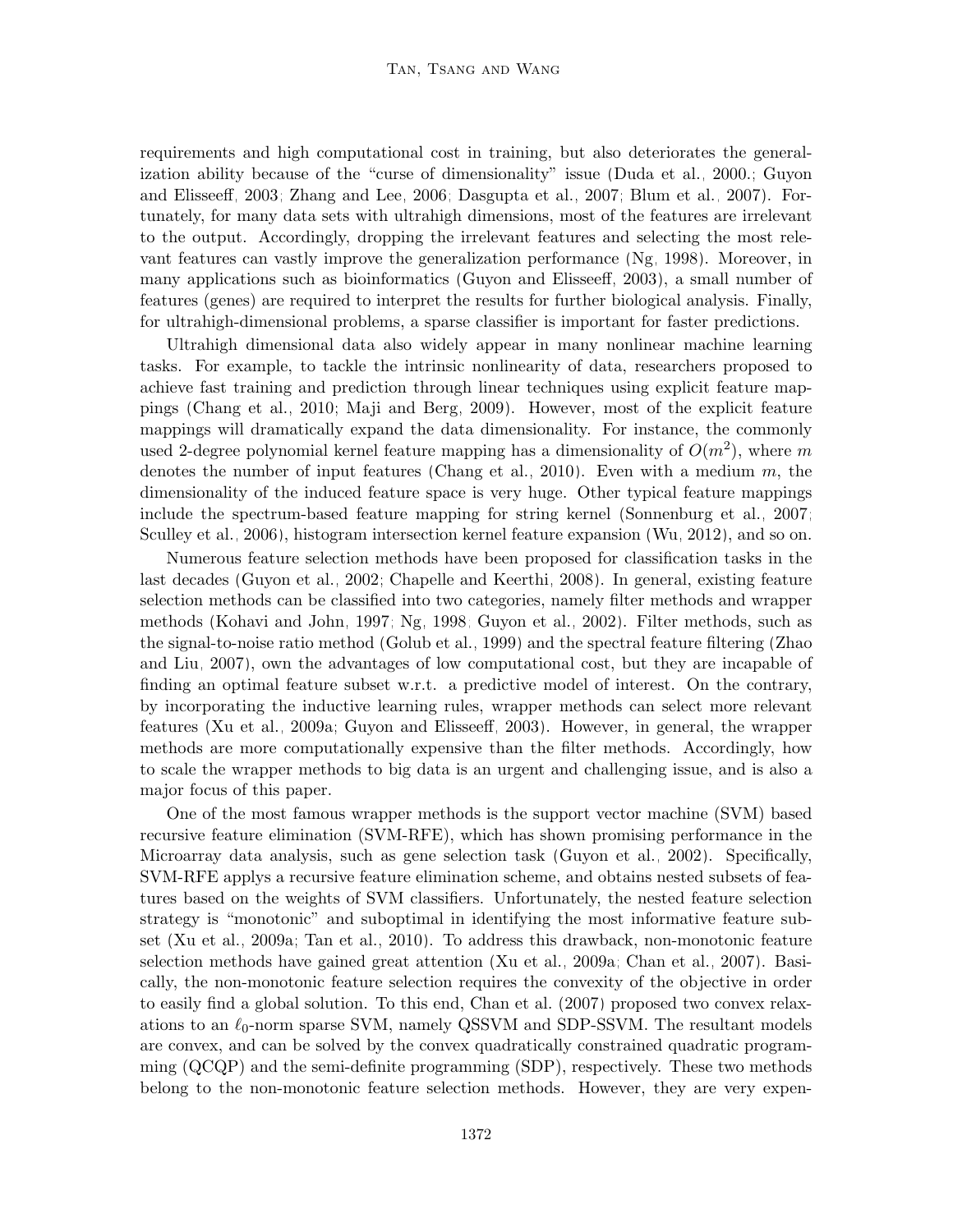sive especially for high dimensional problems. Xu *et al.* proposed another non-monotonic feature selection method, namely NMMKL [\(Xu et al., 2009a\)](#page-57-2). Unfortunately, NMMKL is computationally infeasible for high dimensional problems since it involves a QCQP problem with many quadratic constraints.

Focusing on the logistic loss, recently, some researchers proposed to select features using greedy strategies [\(Tewari et al., 2011;](#page-57-4) [Lozano et al., 2011\)](#page-55-4), which iteratively include one feature into a feature subset. For example, [Lozano et al.](#page-55-4) [\(2011\)](#page-55-4) proposed a group orthogonal matching pursuit. [Tewari et al.](#page-57-4) [\(2011\)](#page-57-4) further introduced a general greedy scheme to solve more general sparsity constrained problems. Although promising performance has been observed, the greedy methods have several drawbacks. For example, since only one feature is involved in each iteration, these greedy methods are very expensive when there are a large number of features to be selected. More critically, due to the absence of appropriate regularizer in the objective function, the over-fitting problem may happen, which may deteriorate the generalization performance [\(Lozano et al., 2011;](#page-55-4) [Tewari et al., 2011\)](#page-57-4).

Given a set of labeled patterns  $\{\mathbf x_i, y_i\}_{i=1}^n$ , where  $\mathbf x_i \in \mathbb{R}^m$  is an instance with m features, and  $y_i \in {\pm 1}$  is the output label. To avoid the over-fitting problem or induce sparsity, people usually introduce some regularizers to the loss function. For instance, to select features that contribute the most to the margin, we can learn a sparse decision function  $d(\mathbf{x}) = \mathbf{w}'\mathbf{x}$  by solving:

<span id="page-2-0"></span>
$$
\min_{\mathbf{w}} \ \ \|\mathbf{w}\|_{0} + C \sum_{i=1}^{n} l(-y_{i} \mathbf{w}' \mathbf{x}_{i}),
$$

where  $l(\cdot)$  is a convex loss function,  $\mathbf{w} \in \mathbb{R}^m$  is the weight vector,  $\|\mathbf{w}\|_0$  denotes the  $\ell_0$ -norm that counts the number of non-zeros in  $w$ , and  $C > 0$  is a regularization parameter. Unfortunately, this problem is NP-hard due to the  $\ell_0$ -norm regularizer. Therefore, many researchers resort to learning a sparse decision rule through an  $\ell_1$ -convex relaxation instead [\(Bradley](#page-53-6) [and Mangasarian, 1998;](#page-53-6) [Zhu et al., 2003;](#page-58-2) [Fung and Mangasarian, 2004\)](#page-54-4):

$$
\min_{\mathbf{w}} \quad \|\mathbf{w}\|_{1} + C \sum_{i=1}^{n} l(-y_{i}\mathbf{w}'\mathbf{x}_{i}),
$$
\n(1)

where  $\|\mathbf{w}\|_1 = \sum_{j=1}^m |w_j|$  is the  $\ell_1$ -norm on **w**. The  $\ell_1$ -regularized problem can be efficiently solved, and many optimization methods have been proposed to solve this problem, including Newton methods [\(Fung and Mangasarian, 2004\)](#page-54-4), proximal gradient methods [\(Yuan et al.,](#page-58-3) [2011\)](#page-58-3), coordinate descent methods [\(Yuan et al., 2010,](#page-57-5) [2011\)](#page-58-3), and so on. Interested readers can find more details of these methods in [\(Yuan et al., 2010,](#page-57-5) [2011\)](#page-58-3) and references therein. Beside these methods, recently, to address the big data challenge, great attention has been paid on online learning methods and stochastic gradient descent (SGD) methods for dealing with big data challenges [\(Xiao, 2009;](#page-57-6) [Duchi and Singer, 2009;](#page-54-5) [Langford et al., 2009;](#page-55-5) [Shalev-](#page-56-3)[Shwartz and Zhang, 2013\)](#page-56-3).

However, there are several deficiencies regarding these  $\ell_1$ -norm regularized model and existing  $\ell_1$ -norm methods. Firstly, since the  $\ell_1$ -norm regularization shrinks the regressors, the feature selection bias inevitably exists in the  $\ell_1$ -norm methods [\(Zhang and Huang,](#page-58-4) [2008;](#page-58-4) [Zhang, 2010b;](#page-58-5) [Lin et al., 2010;](#page-55-6) [Zhang, 2010a\)](#page-58-6). To demonstrate this, let  $L(\mathbf{w}) =$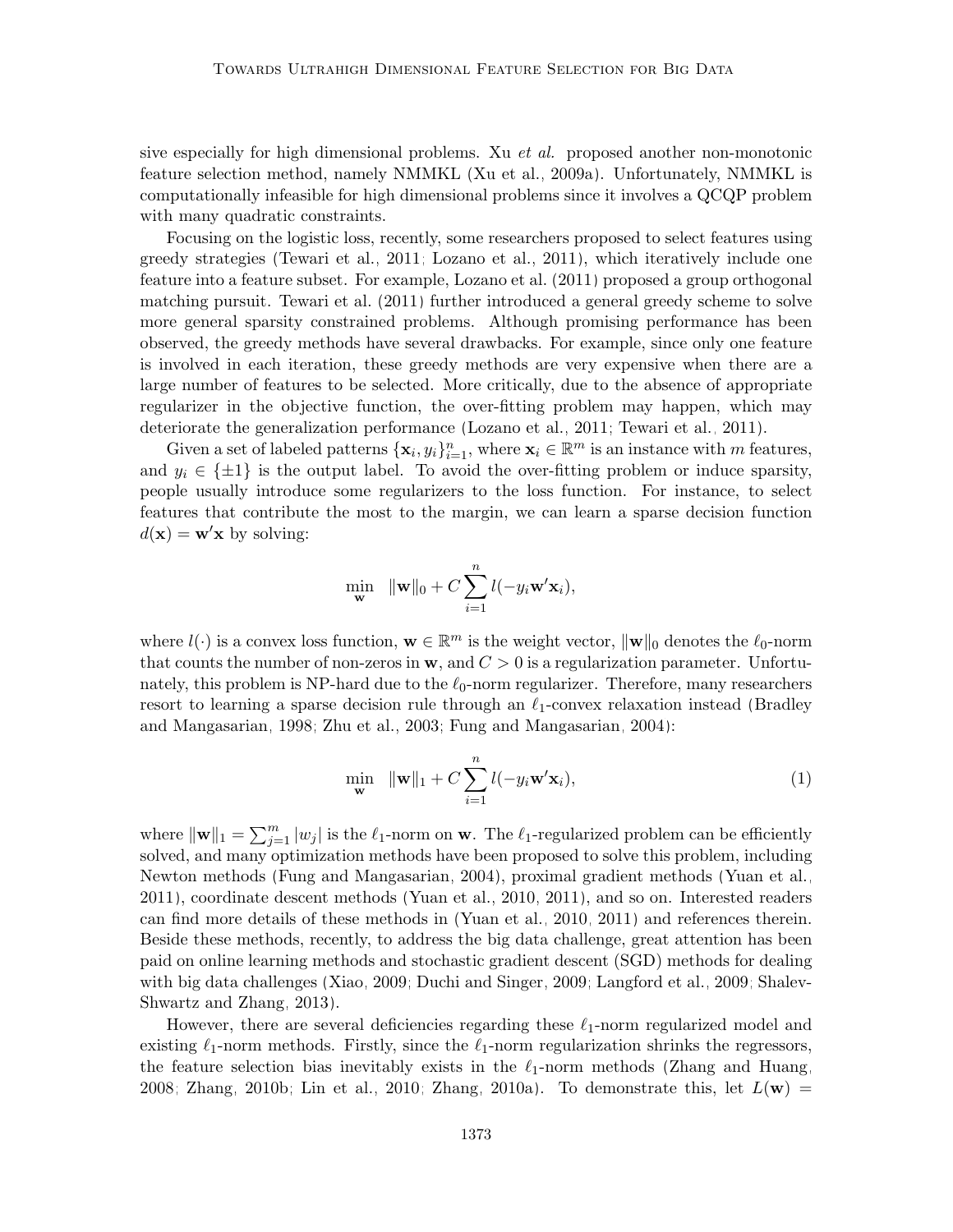$\sum_{i=1}^{n} l(-y_i \mathbf{w}' \mathbf{x}_i)$  be the empirical loss on the training data, then  $\mathbf{w}^*$  is an optimal solution to [\(1\)](#page-2-0) if and only if it satisfies the following optimality conditions [\(Yuan et al., 2010\)](#page-57-5):

<span id="page-3-0"></span>
$$
\begin{cases}\n\nabla_j L(\mathbf{w}^*) = -1/C & \text{if } w_j^* > 0, \\
\nabla_j L(\mathbf{w}^*) = 1/C & \text{if } w_j^* < 0, \\
-1/C \le \nabla_j L(\mathbf{w}^*) \le 1/C & \text{if } w_j^* = 0.\n\end{cases}
$$
\n(2)

According to the above conditions, one can achieve different levels of sparsity by changing the regularization parameter C. On one hand, using a small C, minimizing  $\|\mathbf{w}\|_1$  in [\(1\)](#page-2-0) would favor selecting only a few features. The sparser the solution is, the larger the predictive risk (or empirical loss) will be [\(Lin et al., 2010\)](#page-55-6). In other words, the solution bias will happen [\(Figueiredo et al., 2007\)](#page-54-6). In an extreme case, where C is chosen to be tiny or even close to zero, none of the features will be selected according to the condition [\(2\)](#page-3-0), which will lead to a very poor prediction model. On the other hand, using a large  $C$ , one can learn an more fitted prediction model to to reduce the empirical loss. However, according to [\(2\)](#page-3-0), more features will be included. In summary, the sparsity and the unbiased solutions cannot be achieved simultaneously via solving  $(1)$  by changing the tradeoff parameter  $C$ . A possible solution is to do de-biasing with the selected features using re-training. For example, we can use a large C to train an unbiased model with the selected features [\(Figueiredo et al.,](#page-54-6) [2007;](#page-54-6) [Zhang, 2010b\)](#page-58-5). However, such de-biasing methods are not efficient.

Secondly, when tackling big data of ultrahigh dimensions, the  $\ell_1$ -regularization would be inefficient or infeasible for most of the existing methods. For example, when the dimensionality is around  $10^{12}$ , one needs about 1 TB memory to store the weight vector **w**, which is intractable for existing  $\ell_1$ -methods, including online learning methods and SGD methods [\(Langford et al., 2009;](#page-55-5) [Shalev-Shwartz and Zhang, 2013\)](#page-56-3). Thirdly, due to the scale variation of w, it is also non-trivial to control the number of features to be selected meanwhile to regulate the decision function.

In the conference version of this paper, an  $\ell_0$ -norm sparse SVM model is introduced [\(Tan](#page-57-3) [et al., 2010\)](#page-57-3). Its nice optimization scheme has brought significant benefits to several applications, such as image retrieval [\(Rastegari et al., 2011\)](#page-56-4), multi-label prediction [\(Gu et al.,](#page-54-7) [2011a\)](#page-54-7), feature selection for multivariate performance measures [\(Mao and Tsang, 2013\)](#page-55-7), feature selection for logistic regression [\(Tan et al., 2013\)](#page-57-7), and graph-based feature selection [\(Gu](#page-54-8) [et al., 2011b\)](#page-54-8). However, several issues remain to be solved. First of all, the tightness of the convex relation remains unclear. Secondly, the adopted optimization strategy is incapable of dealing with very large-scale problems with many training instances. Thirdly, the presented feature selection strategy was limited to linear features, but in many applications, one indeed needs to tackle nonlinear features that are with complex structures.

Regarding the above issues, in this paper, we propose an adaptive feature scaling (AFS) for feature selection by introducing a continuous feature scaling vector  $\mathbf{d} \in [0,1]^m$ . To enforce the sparsity, we impose an explicit  $\ell_1$ -constraint  $||\mathbf{d}||_1 \leq B$ , where the scalar B represents the least number of features to be selected. The solution to the resultant optimization problem is non-trivial due to the additional constraint. Fortunately, by transforming it as a convex semi-infinite programming (SIP) problem, an efficient optimization scheme can be developed. In summary, this paper makes the following extensions and improvements.

• A feature generating machine (FGM) is proposed to efficiently address the ultrahighdimensional feature selection task through solving the proposed SIP problem. Instead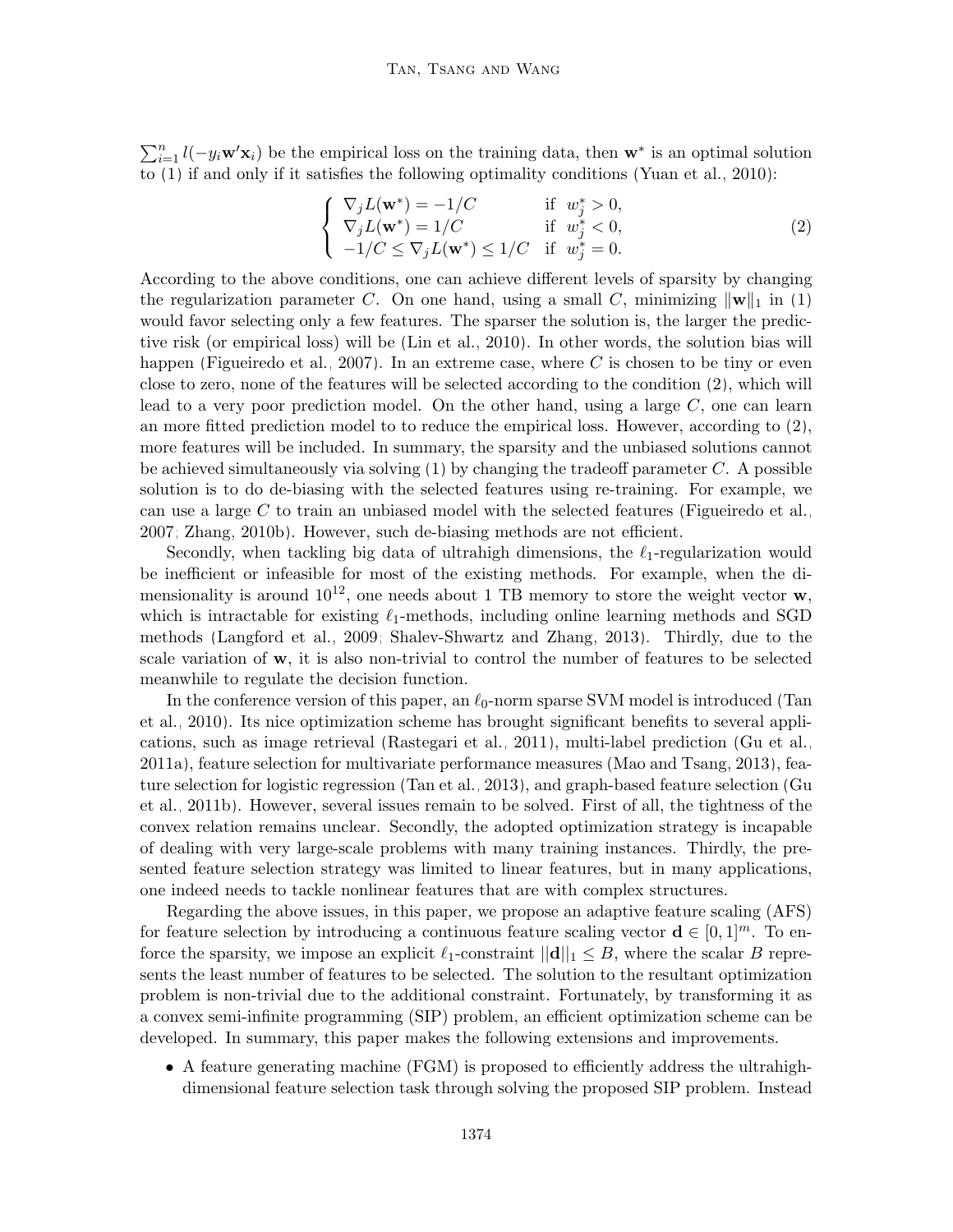of performing the optimization on all input features, FGM iteratively infers the most informative features, and then solves a reduced multiple kernel learning (MKL) sub-problem, where each base kernel is defined on a set of features.<sup>[1](#page-4-0)</sup>

- The proposed optimization scheme mimics the re-training strategy to reduce the feature selection bias with little effort. Specifically, the feature selection bias can be effectively alleviated by separately controlling the complexity and sparsity of the decision function, which is one of the major advantages of the proposed scheme.
- To speed up the training on big data, we propose to solve the primal form of the MKL subproblem by a modified accelerated proximal gradient method. As a result, the memory requirement and computational cost can be significantly reduced. The convergence rate of the modified APG is also provided. Moreover, several cache techniques are proposed to further enhance the efficiency.
- The feature generating paradigm is also extended to group feature selection with complex group structures and nonlinear feature selection using explicit feature mappings.

The remainder of this paper is organized as follows. In Section [2,](#page-4-1) we start by presenting the adaptive feature scalings (AFS) for linear feature selection and group feature selection, and then present the convex SIP reformulations of the resultant optimization problems. After that, to solve the SIP problems, in Section [3,](#page-9-0) we propose the feature generating machine (FGM) which includes two core steps, namely the worst-case analysis step and the subproblem optimization step. In Section [4,](#page-11-0) we illustrate the worst-case analysis for a number of learning tasks, including the group feature selection with complex group structures and the nonlinear feature selection with explicit feature mappings. We introduce the subproblem optimization in Section [5](#page-13-0) and extend FGM for multiple kernel learning w.r.t. many additive kernels in Section [6.](#page-20-0) Related studies are presented in Section [7.](#page-23-0) We conduct empirical studies in Section [8,](#page-26-0) and conclude this work in Section [9.](#page-43-0)

#### <span id="page-4-1"></span>2. Feature Selection Through Adaptive Feature Scaling

Throughout the paper, we denote the transpose of vector/matrix by the superscript  $\prime$ , a vector with all entries equal to one as  $\mathbf{1} \in \mathbb{R}^n$ , and the zero vector as  $\mathbf{0} \in \mathbb{R}^n$ . In addition, we denote a data set by  $\mathbf{X} = [\mathbf{x}_1, ..., \mathbf{x}_n]' = [\mathbf{f}^1, ..., \mathbf{f}^m]$ , where  $\mathbf{x}_i \in \mathbb{R}^m$  represents the *i*th instance and  $f^j \in \mathbb{R}^n$  denotes the jth feature vector. We use  $|\mathcal{G}|$  to denote cardinality of an index set G and |v| to denote the absolute value of a real number v. For simplicity, we denote  $\mathbf{v} \succeq \boldsymbol{\alpha}$  if  $v_i \geq \alpha_i$ ,  $\forall i$  and  $\mathbf{v} \preceq \boldsymbol{\alpha}$  if  $v_i \leq \alpha_i$ ,  $\forall i$ . We also denote  $\|\mathbf{v}\|_p$  as the  $\ell_p$ -norm of a vector and  $\|\mathbf{v}\|$  as the  $\ell_2$ -norm of a vector. Given a vector  $\mathbf{v} = [\mathbf{v}'_1, ..., \mathbf{v}'_p]'$ , where  $\mathbf{v}_i$  denotes a sub-vector of **v**, we denote  $\|\mathbf{v}\|_{2,1} = \sum_{i=1}^p \|\mathbf{v}_i\|$  as the mixed  $\ell_1/\ell_2$  norm [\(Bach et al., 2011\)](#page-53-7) and  $\|\mathbf{v}\|_{2,1}^2 = (\sum_{i=1}^p \|\mathbf{v}_i\|)^2$ . Accordingly, we call  $\|\mathbf{v}\|_{2,1}^2$  as an  $\ell_{2,1}^2$  regularizer. Following [Rakotomamonjy et al.](#page-56-5) [\(2008\)](#page-56-5), we define  $\frac{x_i}{0} = 0$  if  $x_i = 0$  and  $\infty$  otherwise. Finally,  $\mathbf{A} \odot \mathbf{B}$ represents the element-wise product between two matrices A and B.

<span id="page-4-0"></span><sup>1.</sup> The C++ and MATLAB source codes of the proposed methods are publicly available at [http://www.](http://www.tanmingkui.com/fgm.html) [tanmingkui.com/fgm.html](http://www.tanmingkui.com/fgm.html).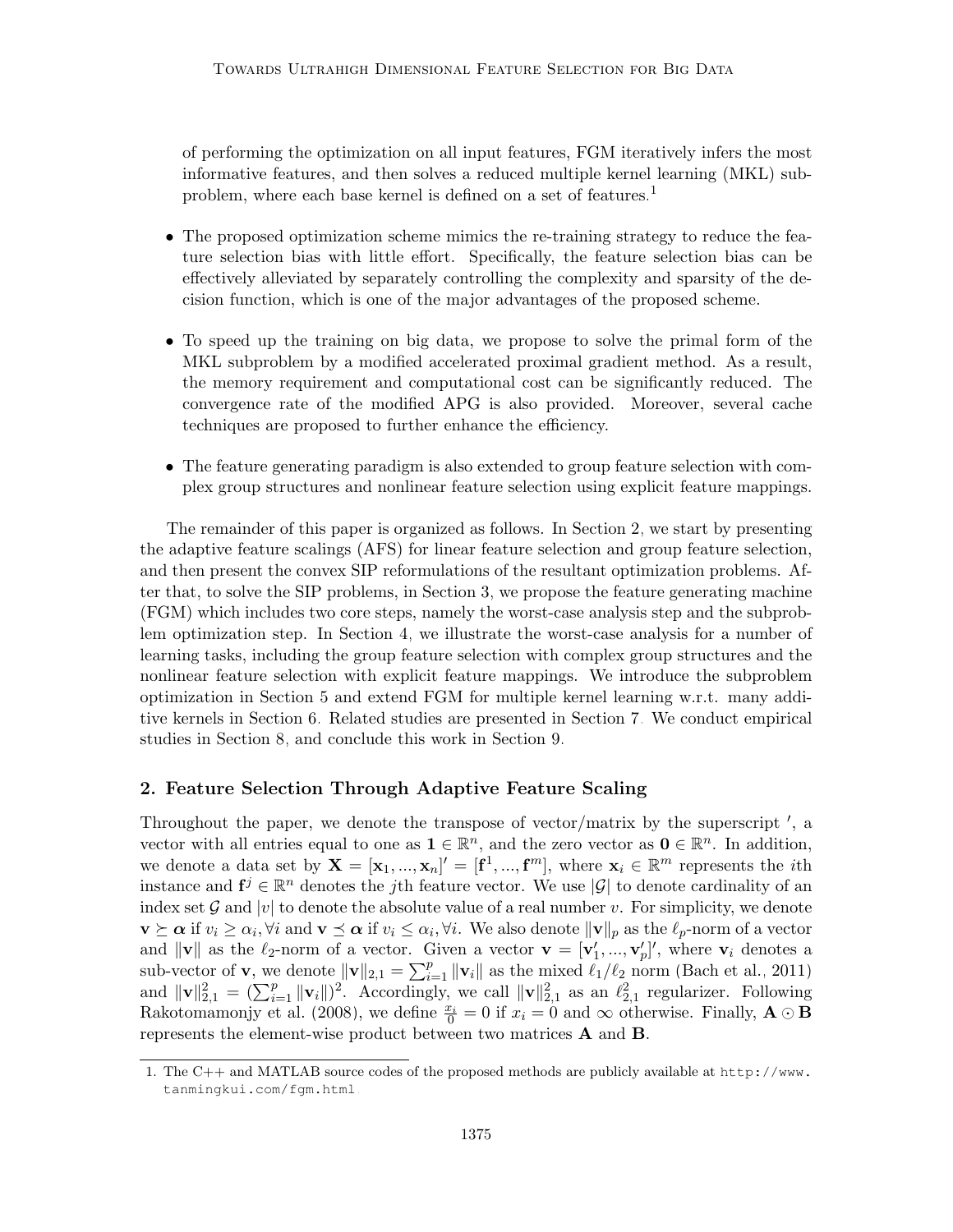### <span id="page-5-2"></span>2.1 A New AFS Scheme for Feature Selection

In the standard support vector machines (SVM), one learns a linear decision function  $d(\mathbf{x}) =$  $\mathbf{w}'\mathbf{x} - b$  by solving the following  $\ell_2$ -norm regularized problem:

<span id="page-5-0"></span>
$$
\min_{\mathbf{w}} \quad \frac{1}{2} \|\mathbf{w}\|^2 + C \sum_{i=1}^n l(-y_i(\mathbf{w}'\mathbf{x}_i - b)),\tag{3}
$$

where  $\mathbf{w} = [w_1, \dots, w_m] \in \mathbb{R}^m$  denotes the weight of the decision hyperplane, b denotes the shift from the origin,  $C > 0$  represents the regularization parameter and  $l(\cdot)$  denotes a convex loss function. In this paper, we concentrate on two kinds of loss functions, namely the squared hinge loss

$$
l(-y_i(\mathbf{w}'\mathbf{x}_i - b)) = \frac{1}{2}\max(1 - y_i(\mathbf{w}'\mathbf{x}_i - b), 0)^2
$$

and the logistic loss

$$
l(-y_i(\mathbf{w}'\mathbf{x}_i - b)) = \log(1 + \exp(-y_i(\mathbf{w}'\mathbf{x}_i - b))).
$$

For simplicity, herein we concentrate the squared hinge loss only.

In [\(3\)](#page-5-0), the  $\ell_2$ -regularizer  $||\mathbf{w}||^2$  is used to avoid the over-fitting problem [\(Hsieh et al.,](#page-54-9) [2008\)](#page-54-9), which, however, cannot induce sparse solutions. To address this issue, we introduce a feature scaling vector  $\mathbf{d} \in [0,1]^m$  such that we can scale the importance of features. Specifireature scannig vector  $\mathbf{a} \in [0, 1]^{n}$  such that we can scale the importance of reatures. Specifically, given an instance  $\mathbf{x}_i$ , we impose  $\sqrt{\mathbf{d}} = [\sqrt{d_1}, \dots, \sqrt{d_m}]'$  on its features [\(Vishwanathan](#page-57-8) [et al., 2010\)](#page-57-8), resulting in a re-scaled instance

$$
\widehat{\mathbf{x}}_i = (\mathbf{x}_i \odot \sqrt{\mathbf{d}}). \tag{4}
$$

In this scaling scheme, the j<sup>th</sup> feature is selected if and only if  $d_i > 0$ .

Note that, in many real-world applications, one may intend to select a desired number of features with acceptable generalization performance. For example, in the Microarray data analysis, due to expensive bio-diagnosis and limited resources, biologists prefer to select less than 100 genes from hundreds of thousands of genes [\(Guyon et al., 2002;](#page-54-2) [Golub et al.,](#page-54-3) [1999\)](#page-54-3). To incorporate such prior knowledge, we explicitly impose an  $\ell_1$ -norm constraint on d to induce the sparsity:

<span id="page-5-1"></span>
$$
\sum_{j=1}^{m} d_j = ||\mathbf{d}||_1 \leq B, \ d_j \in [0,1], \ j = 1, \cdots, m,
$$

where the integer B represents the least number of features to be selected. Similar feature scaling scheme has been used by many works (e.g., Weston et al., 2000; Chapelle et al., 2002; Grandvalet and Canu, 2002; Rakotomamonjy, 2003; Varma and Babu, 2009; Vishwanathan et al., 2010). However, different from the proposed scaling scheme, in these scaling schemes, **d** is not bounded in  $[0, 1]^m$ .

Let  $\mathcal{D} = \{ \mathbf{d} \in \mathbb{R}^m \mid \sum_{j=1}^m d_j \leq B, \ d_j \in [0,1], \ j = 1, \cdots, m \}$  be the domain of **d**, the proposed AFS can be formulated as the following problem:

$$
\min_{\mathbf{d}\in\mathcal{D}} \min_{\mathbf{w}, \boldsymbol{\xi}, b} \qquad \frac{1}{2} \|\mathbf{w}\|_2^2 + \frac{C}{2} \sum_{i=1}^n \xi_i^2
$$
\n
$$
\text{s.t.} \qquad y_i \left(\mathbf{w}'(\mathbf{x}_i \odot \sqrt{\mathbf{d}}) - b\right) \ge 1 - \xi_i, \quad i = 1, \cdots, n,
$$
\n(5)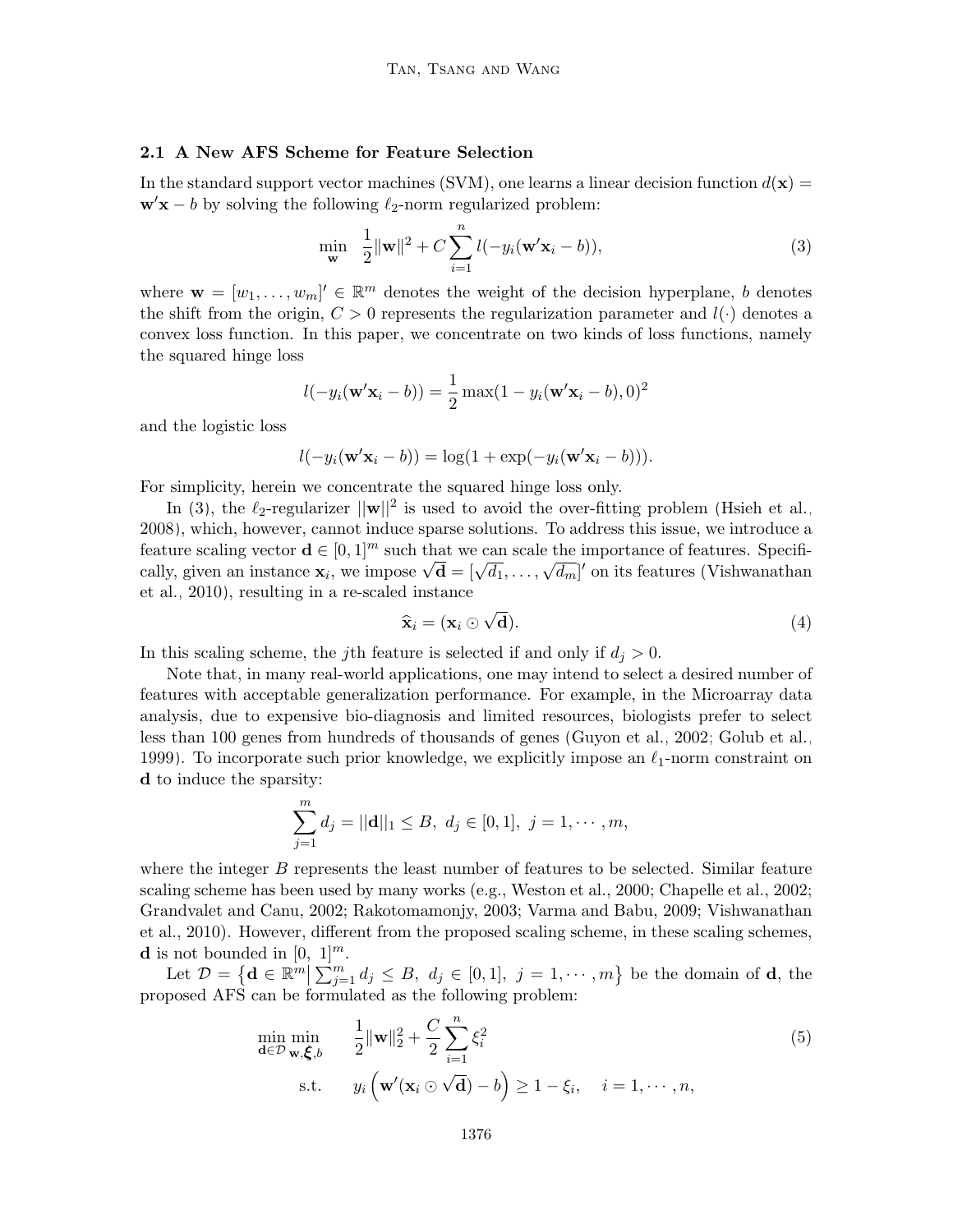where  $C$  is a regularization parameter that trades off between the model complexity and the fitness of the decision function, and  $b/\|\mathbf{w}\|$  determines the offset of the hyperplane from the origin along the normal vector  $\bf{w}$ . This problem is non-convex w.r.t.  $\bf{w}$  and  $\bf{d}$ simultaneously, and the compact domain  $\mathcal D$  contains infinite number of elements. However, for a fixed d, the inner minimization problem w.r.t. w and  $\xi$  is a standard SVM problem:

<span id="page-6-1"></span>
$$
\min_{\mathbf{w}, \boldsymbol{\xi}, b} \qquad \frac{1}{2} \|\mathbf{w}\|_2^2 + \frac{C}{2} \sum_{i=1}^n \xi_i^2
$$
\n
$$
\text{s.t.} \qquad y_i \left( \mathbf{w}'(\mathbf{x}_i \odot \sqrt{\mathbf{d}}) - b \right) \ge 1 - \xi_i, \quad i = 1, \cdots, n,
$$
\n(6)

which can be solved in its dual form. By introducing the Lagrangian multiplier  $\alpha_i \geq 0$  to each constraint  $y_i\left(\mathbf{w}'(\mathbf{x}_i\right)$ ⊬u،  $\overline{\mathbf{d}}$ ) – b) ≥ 1 –  $\xi_i$ , the Lagrangian function is:

<span id="page-6-0"></span>
$$
\mathcal{L}(\mathbf{w}, \boldsymbol{\xi}, b, \boldsymbol{\alpha}) = \frac{1}{2} \|\mathbf{w}\|_2^2 + \frac{C}{2} \sum_{i=1}^n \xi_i^2 - \sum_{i=1}^n \alpha_i \left( y_i \left( \mathbf{w}'(\mathbf{x}_i \odot \sqrt{\mathbf{d}}) - b \right) - 1 + \xi_i \right). \tag{7}
$$

By setting the derivatives of  $\mathcal{L}(\mathbf{w}, \boldsymbol{\xi}, b, \boldsymbol{\alpha})$  w.r.t.  $\mathbf{w}, \boldsymbol{\xi}$  and b to 0, respectively, we get

<span id="page-6-4"></span>
$$
\mathbf{w} = \sum_{i=1}^{n} \alpha_i y_i (\mathbf{x}_i \odot \sqrt{\mathbf{d}}), \alpha = C \xi, \text{ and } \sum_{i=1}^{n} \alpha_i y_i = 0.
$$
 (8)

Substitute these results into  $(7)$ , and we arrive at the dual form of problem  $(6)$  as:

<span id="page-6-2"></span>
$$
\max_{\mathbf{\alpha} \in \mathcal{A}} \quad -\frac{1}{2} \bigg\| \sum_{i=1}^n \alpha_i y_i (\mathbf{x}_i \odot \sqrt{\mathbf{d}}) \bigg\|^2 - \frac{1}{2C} \alpha' \alpha + \alpha' \mathbf{1},
$$

where  $\mathcal{A} = {\alpha | \sum_{i=1}^{n} \alpha_i y_i = 0, \alpha \succeq 0}$  is the domain of  $\alpha$ . For convenience, let  $\mathbf{c}(\alpha)$  $\sum_{i=1}^n \alpha_i y_i \mathbf{x}_i \in \mathbb{R}^m$ , we have  $\sum_{i=1}^n \alpha_i y_i(\mathbf{x}_i \odot$ √  $\overline{\mathbf{d}}$ ) $\Big\|$ 2  $=\sum_{j=1}^m d_j [c_j(\boldsymbol{\alpha})]^2$ , where the jth coordinate of  $\mathbf{c}(\alpha)$ , namely  $c_i(\alpha)$ , is a function of  $\alpha$ . For simplicity, let

$$
f(\boldsymbol{\alpha},\mathbf{d}) = \frac{1}{2} \sum_{j=1}^{m} d_j [c_j(\boldsymbol{\alpha})]^2 + \frac{1}{2C} \boldsymbol{\alpha}' \boldsymbol{\alpha} - \boldsymbol{\alpha}' \mathbf{1}.
$$

Apparently,  $f(\alpha, \mathbf{d})$  is linear in **d** and concave in  $\alpha$ , and both A and D are compact domains. Problem [\(5\)](#page-5-1) can be equivalently reformulated as the following problem:

$$
\min_{\mathbf{d}\in\mathcal{D}}\max_{\mathbf{\alpha}\in\mathcal{A}} \quad -f(\mathbf{\alpha}, \mathbf{d}),\tag{9}
$$

However, this problem is still difficult to be addressed. Recall that both  $\mathcal A$  and  $\mathcal D$  are convex compact sets, according to the minimax saddle-point theorem [\(Sion, 1958\)](#page-55-8), we immediately have the following relation.

Theorem 1 According to the minimax saddle-point theorem [\(Sion, 1958\)](#page-55-8), the following equality holds by interchanging the order of  $\min_{\mathbf{d}\in\mathcal{D}}$  and  $\max_{\mathbf{\alpha}\in\mathcal{A}}$  in [\(9\)](#page-6-2),

<span id="page-6-3"></span>
$$
\min_{\mathbf{d}\in\mathcal{D}}\max_{\mathbf{\alpha}\in\mathcal{A}} - f(\mathbf{\alpha},\mathbf{d}) = \max_{\mathbf{\alpha}\in\mathcal{A}}\min_{\mathbf{d}\in\mathcal{D}} - f(\mathbf{\alpha},\mathbf{d}).
$$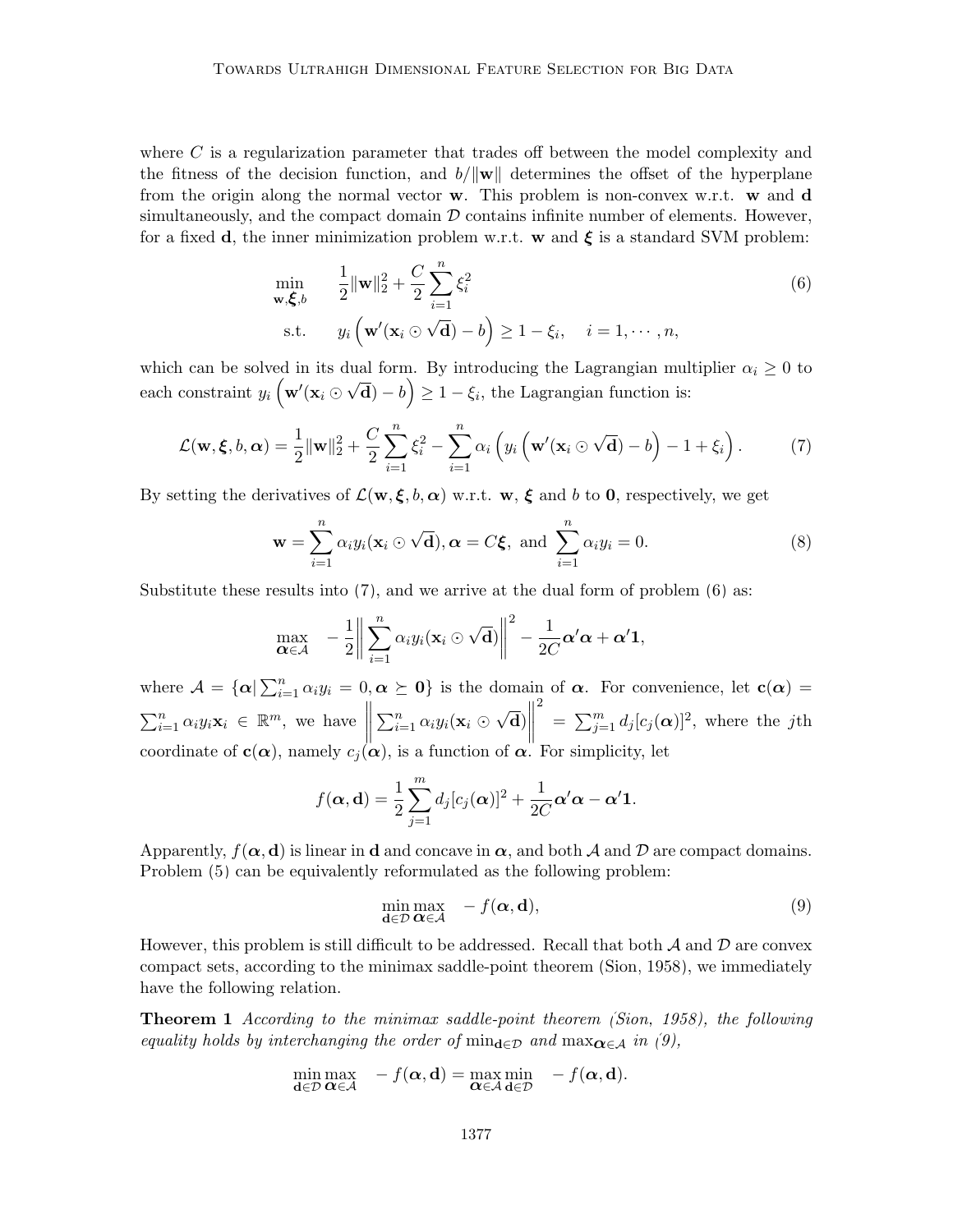Based on the above equivalence, rather than solving the original problem in [\(9\)](#page-6-2), hereafter we address the following minimax problem instead:

$$
\min_{\mathbf{\alpha} \in \mathcal{A}} \max_{\mathbf{d} \in \mathcal{D}} f(\mathbf{\alpha}, \mathbf{d}). \tag{10}
$$

#### 2.2 AFS for Group Feature Selection

The above AFS scheme for linear feature selection can be extended for group feature selections, where the features are organized into groups defined by  $\mathcal{G} = {\mathcal{G}_1, ..., \mathcal{G}_p}$ , where  $\cup_{j=1}^p \mathcal{G}_j = \{1, ..., m\}, p = |\mathcal{G}|$  denotes the number of groups, and  $\mathcal{G}_j \subset \{1, ..., m\}, j = 1, ..., p$ denotes the index set of feature supports belonging to the jth group. In the group feature selection, a feature in one group is selected if and only if this group is selected [\(Yuan and](#page-58-7) [Lin, 2006;](#page-58-7) [Meier et al., 2008\)](#page-55-9). Let  $\mathbf{w}_{\mathcal{G}_j} \in \mathbb{R}^{|\mathcal{G}_j|}$  and  $\mathbf{x}_{\mathcal{G}_j} \in \mathbb{R}^{|\mathcal{G}_j|}$  be the components of w and x related to  $G_i$ , respectively. The group feature selection can be achieved by solving the following non-smooth group lasso problem [\(Yuan and Lin, 2006;](#page-58-7) [Meier et al., 2008\)](#page-55-9):

<span id="page-7-0"></span>
$$
\min_{\mathbf{w}} \quad \lambda \sum_{j=1}^p ||\mathbf{w}_{\mathcal{G}_j}||_2 + \sum_{i=1}^n l(-y_i \sum_{j=1}^p \mathbf{w}'_{\mathcal{G}_j} \mathbf{x}_{i\mathcal{G}_j}), \tag{11}
$$

where  $\lambda$  is a trade-off parameter. Many efficient algorithms have been proposed to solve this problem, such as the accelerated proximal gradient descent methods [\(Liu and Ye, 2010;](#page-55-10) [Jenatton et al., 2011b;](#page-54-10) [Bach et al., 2011\)](#page-53-7), block coordinate descent methods [\(Qin et al.,](#page-56-6) [2010;](#page-56-6) [Jenatton et al., 2011b\)](#page-54-10) and active set methods [\(Bach, 2009;](#page-53-8) [Roth and Fischer, 2008\)](#page-56-7). However, the issues of the  $\ell_1$ -regularization, namely the scalability issue for big data and the feature selection bias, will also happen when solving [\(11\)](#page-7-0). More critically, when dealing with feature groups with complex structures, the number of groups can be exponential in the number of features  $m$ . As a result, solving  $(11)$  could be very expensive.

To extend AFS to group feature selection, we introduce a group scaling vector  $\hat{\mathbf{d}} =$  $[\hat{d}_1,\ldots,\hat{d}_p]' \in \hat{\mathcal{D}}$  to scale the groups, where  $\hat{\mathcal{D}} = {\{\hat{\mathbf{d}} \in \mathbb{R}^p \big|\sum_{j=1}^p \hat{d}_j \leq B, \hat{d}_j \in [0,1], j =$  $1, \dots, p$ . Here, without loss of generality, we first assume that there is no overlapping element among groups, namely,  $\mathcal{G}_i \cap \mathcal{G}_j = \emptyset$ ,  $\forall i \neq j$ . Accordingly, we have  $\mathbf{w} = [\mathbf{w}'_{\mathcal{G}_1},...,\mathbf{w}'_{\mathcal{G}_p}]' \in$  $\mathbb{R}^m$ . By taking the shift term b into consideration, the decision function is expressed as:

<span id="page-7-1"></span>
$$
d(\mathbf{x}) = \sum_{j=1}^p \sqrt{\widehat{d}_j} \mathbf{w}'_{\mathcal{G}_j} \mathbf{x}_{\mathcal{G}_j} - b,
$$

By applying the squared hinge loss, the AFS based group feature selection task can be formulated as the following optimization problem:

$$
\min_{\widehat{\mathbf{d}} \in \widehat{\mathcal{D}}} \min_{\mathbf{w}, \boldsymbol{\xi}, b} \qquad \frac{1}{2} \|\mathbf{w}\|_2^2 + \frac{C}{2} \sum_{i=1}^n \xi_i^2
$$
\n
$$
\text{s.t.} \qquad y_i \left( \sum_{j=1}^p \sqrt{\widehat{d}_j} \mathbf{w}_{\mathcal{G}_j}' \mathbf{x}_{i\mathcal{G}_j} - b \right) \ge 1 - \xi_i, \ \xi_i \ge 0, \ \ i = 1, \cdots, n.
$$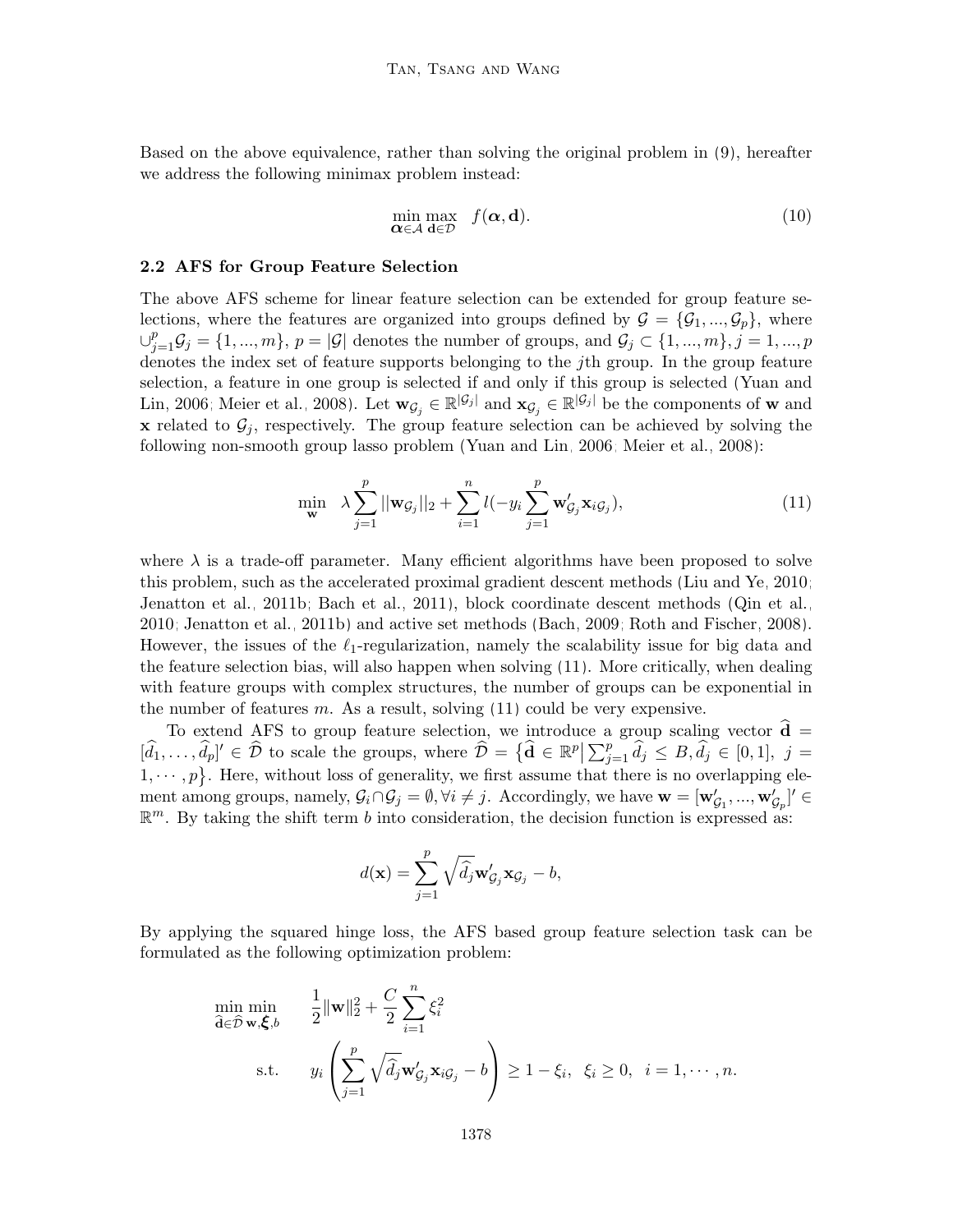With similar deductions in Section [2.1,](#page-5-2) this problem can be transformed into the following minimax problem:

$$
\min_{\widehat{\mathbf{d}} \in \widehat{\mathcal{D}}} \max_{\mathbf{\alpha} \in \mathcal{A}} -\frac{1}{2} \sum_{j=1}^p \widehat{d}_j \bigg\| \sum_{i=1}^n \alpha_i y_i \mathbf{x}_i \mathbf{g}_j \bigg\|^2 - \frac{1}{2C} \mathbf{\alpha}' \mathbf{\alpha} + \mathbf{\alpha}' \mathbf{1}.
$$

This problem is reduced to the linear feature selection case if  $|\mathcal{G}_j| = 1, \forall j = 1, ..., p$ . For convenience, hereafter we drop the hat from  $\hat{\mathbf{d}}$  and  $\hat{\mathcal{D}}$ . Let  $\mathbf{c}_{\mathcal{G}_j}(\boldsymbol{\alpha}) = \sum_{i=1}^n \alpha_i y_i \mathbf{x}_i \mathcal{G}_j$ . Moreover, we define

$$
f(\boldsymbol{\alpha},\mathbf{d}) = \frac{1}{2}\sum_{j=1}^p d_j \left\|\mathbf{c}_{\mathcal{G}_j}(\boldsymbol{\alpha})\right\|^2 + \frac{1}{2C}\boldsymbol{\alpha}'\boldsymbol{\alpha} - \boldsymbol{\alpha}'\mathbf{1}.
$$

Finally, we arrive at a unified minimax problem for both linear and group feature selections:

$$
\min_{\mathbf{\alpha} \in \mathcal{A}} \max_{\mathbf{d} \in \mathcal{D}} f(\mathbf{\alpha}, \mathbf{d}),\tag{12}
$$

where  $\mathcal{D} = \left\{ \mathbf{d} \in \mathbb{R}^p \middle| \sum_{j=1}^p d_j \leq B, \ d_j \in [0,1], \ j = 1, \cdots, p \right\}$ . When  $|\mathcal{G}_j| = 1, \forall j = 1, ..., p$ , we have  $p = m$ , and problem [\(12\)](#page-7-1) is reduced to problem [\(10\)](#page-6-3).

#### 2.3 Group Feature Selection with Complex Structures

Now we extend the above group AFS scheme to feature groups with overlapping features or even more complex structures. When dealing with groups with overlapping features, a heuristic way is to explicitly augment  $X = [f<sup>1</sup>, ..., f<sup>m</sup>]$  to make the overlapping groups nonoverlapping by repeating the overlapping features. For example, suppose  $X = [f^1, f^2, f^3]$ with groups  $\mathcal{G} = {\mathcal{G}_1, \mathcal{G}_2}$ , where  $\mathcal{G}_1 = \{1, 2\}$  and  $\mathcal{G}_2 = \{2, 3\}$ , and  $f^2$  is an overlapping feature. To avoid the overlapping feature issue, we can repeat  $f^2$  to construct an augmented data set  $\mathbf{X}_{au} = [\mathbf{f}^1, \mathbf{f}^2, \mathbf{f}^3]$ , where the group index sets become  $\mathcal{G}_1 = \{1,2\}$  and  $\mathcal{G}_2 =$ {3, 4}. This feature augmentation strategy can be extended to groups with even more complex structures, such as tree structures or graph structures [\(Bach, 2009\)](#page-53-8). For simplicity, in this paper, we only study the tree-structured groups.

Definition 1 Tree-structured set of groups [\(Jenatton et al., 2011b;](#page-54-10) [Kim and Xing, 2010,](#page-55-11) [2012\)](#page-55-12). A super set of groups  $G \triangleq {\mathcal{G}_h}_{G_h \in G}$  with  $|G| = p$  is said to be tree-structured in  $\{1, ..., m\}, \text{ if } \cup \mathcal{G}_h = \{1, ..., m\} \text{ and if for all } \mathcal{G}_g, \mathcal{G}_h \in \mathcal{G}, \text{ } (\mathcal{G}_g \cap \mathcal{G}_h \neq \emptyset) \Rightarrow (\mathcal{G}_g \subseteq \mathcal{G}_h \text{ or } \mathcal{G}_h \subseteq \emptyset)$  $\mathcal{G}_q$ ). For such a set of groups, there exists a (non-unique) total order relation  $\preceq$  such that:

<span id="page-8-0"></span>
$$
\mathcal{G}_g \preceq \mathcal{G}_h \Rightarrow \{ \mathcal{G}_g \subseteq \mathcal{G}_h \text{ or } \mathcal{G}_g \cap \mathcal{G}_h = \varnothing \}.
$$

Similar to the overlapping case, we augment the overlapping elements of all groups along the tree structures, resulting in the augmented data set  $X_{au} = [X_{\mathcal{G}_1},...,X_{\mathcal{G}_p}]$ , where  $X_{\mathcal{G}_i}$ represents the data columns indexed by  $\mathcal{G}_i$  and p denotes the number of all possible groups. However, this simple idea may bring great challenges for optimization, particularly when there are huge number of overlapping groups (For instance, in graph-based group structures, the number of groups p can be exponential in m [\(Bach, 2009\)](#page-53-8)).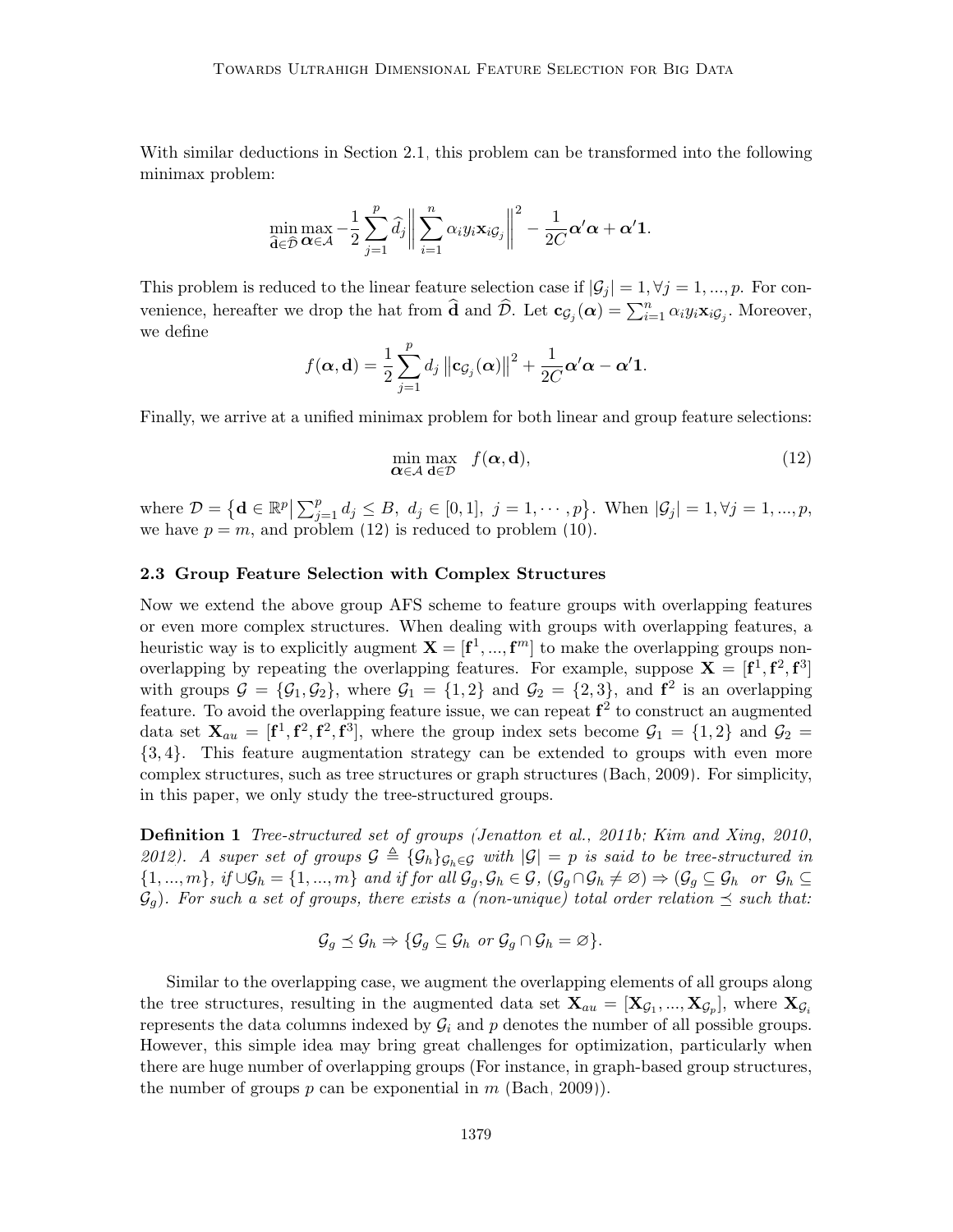#### <span id="page-9-0"></span>3. Feature Generating Machine

Under the proposed AFS scheme, both linear feature selection and group feature selection can be cast as the minimax problem in [\(12\)](#page-7-1). By bringing in an additional variable  $\theta \in \mathbb{R}$ , this problem can be further formulated as a semi-infinite programming (SIP) problem [\(Kelley,](#page-54-11) [1960;](#page-54-11) [Pee and Royset, 2010\)](#page-56-8):

<span id="page-9-1"></span>
$$
\min_{\mathbf{\alpha} \in \mathcal{A}, \theta \in \mathbb{R}} \theta, \quad \text{s.t.} \quad \theta \ge f(\mathbf{\alpha}, \mathbf{d}), \quad \forall \mathbf{d} \in \mathcal{D}.
$$
\n(13)

In [\(13\)](#page-9-1), each nonzero  $\mathbf{d} \in \mathcal{D}$  defines a quadratic constraint w.r.t.  $\alpha$ . Since there are infinite  $\mathbf{d}'\mathbf{s}$  in  $\mathcal{D}$ , problem [\(13\)](#page-9-1) involves infinite number of constraints, thus it is very difficult to be solved.

#### 3.1 Optimization Strategies by Feature Generation

Before solving [\(13\)](#page-9-1), we first discuss its optimality condition. Specifically, let  $\mu_h \geq 0$  be the dual variable for each constraint  $\theta \ge f(\alpha, d)$ , the Lagrangian function of [\(13\)](#page-9-1) can be written as:

<span id="page-9-2"></span>
$$
\mathcal{L}(\theta, \boldsymbol{\alpha}, \boldsymbol{\mu}) = \theta - \sum_{\mathbf{d}_h \in \mathcal{D}} \mu_h (\theta - f(\boldsymbol{\alpha}, \mathbf{d}_h)).
$$

By setting its derivative w.r.t.  $\theta$  to zero, we have  $\sum \mu_h = 1$ . Let  $\mathcal{M} = {\mu | \sum \mu_h = 1, \mu_h \ge \theta}$  $[0, h = 1, ..., |\mathcal{D}|]$  be the domain of  $\mu$  and define

$$
f_{\mathbf{m}}(\boldsymbol{\alpha}) = \max_{\mathbf{d}_h \in \mathcal{D}} f(\boldsymbol{\alpha}, \mathbf{d}_h).
$$

The KKT conditions of [\(13\)](#page-9-1) can be written as:

$$
\sum_{\mathbf{d}_h \in \mathcal{D}} \mu_h \nabla_{\mathbf{\alpha}} f(\mathbf{\alpha}, \mathbf{d}_h) = \mathbf{0}, \quad \text{and} \quad \sum_{\mathbf{d}_h \in \mathcal{D}} \mu_h = 1.
$$
 (14)

$$
\mu_h(f(\alpha, \mathbf{d}_h) - f_m(\alpha)) = 0, \quad \mu_h \ge 0, \quad h = 1, ..., |\mathcal{D}|.
$$
\n(15)

In general, there are many constraints in problem [\(14\)](#page-9-2). However, most of them are nonactive at the optimality if the data contain only a small number of relevant features w.r.t. the output y. Specifically, according to condition [\(15\)](#page-9-2), we have  $\mu_h = 0$  if  $f(\alpha, \mathbf{d}_h)$  $f_m(\boldsymbol{\alpha})$ , which will induce the sparsity among  $\mu_h$ 's. Motivated by this observation, we design an efficient optimization scheme which iteratively "finds" the active constraints, and then solves a subproblem with the selected constraints only. By applying this scheme, the computational burden brought by the infinite number of constraints can be avoided. The details of the above procedure is presented in Algorithm [1,](#page-10-0) which is also known as the cutting plane algorithm [\(Kelley, 1960;](#page-54-11) [Mutapcic and Boyd, 2009\)](#page-56-9).

Algorithm [1](#page-10-0) involves two major steps: the feature inference step (also known as the worst-case analysis) and the subproblem optimization step. Specifically, the worst-case analysis is to infer the most-violated  $\mathbf{d}_t$  based on  $\boldsymbol{\alpha}^{t-1}$ , and add it into the active constraint set  $\mathcal{C}_t$ . Once an active  $\mathbf{d}_t$  is identified, we update  $\boldsymbol{\alpha}^t$  by solving the following subproblem with the constraints defined in  $\mathcal{C}_t$ :

<span id="page-9-3"></span>
$$
\min_{\mathbf{\alpha}\in\mathcal{A},\theta\in\mathbb{R}}\theta,\quad \text{s.t.}\quad f(\mathbf{\alpha},\mathbf{d}_h)-\theta\leq 0,\ \forall\ \mathbf{d}_h\in\mathcal{C}_t.\tag{16}
$$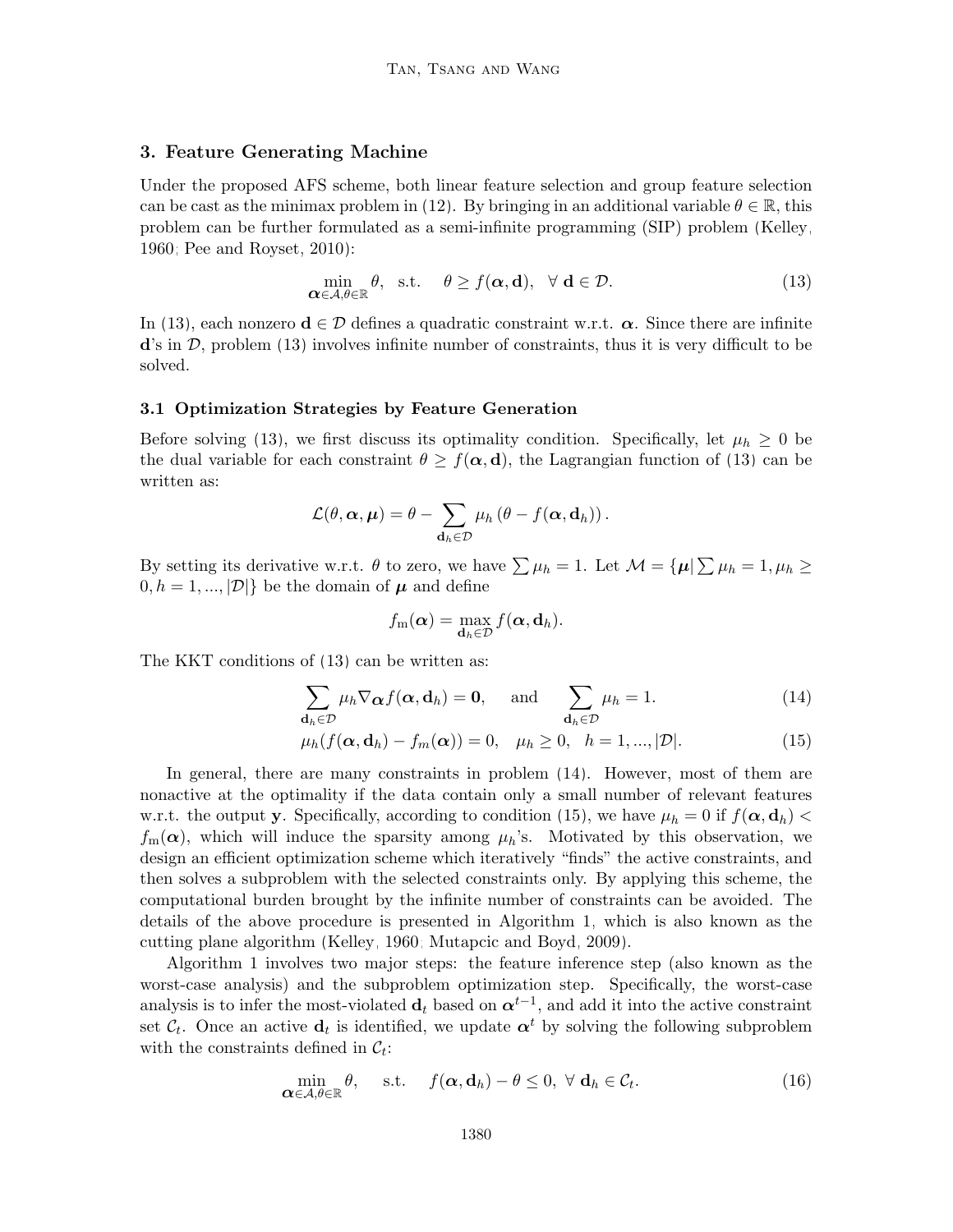<span id="page-10-0"></span>

| <b>Algorithm 1</b> Cutting Plane Algorithm for Solving (13).                                                   |
|----------------------------------------------------------------------------------------------------------------|
| 1: Initialize $\alpha^0 = C1$ and $C_0 = \emptyset$ . Set iteration index $t = 1$ .                            |
| 2: Feature Inference:                                                                                          |
| Do worst-case analysis to <i>infer</i> the most violated $\mathbf{d}_t$ based on $\boldsymbol{\alpha}^{t-1}$ . |
| Set $\mathcal{C}_t = \mathcal{C}_{t-1} \cup \{d_t\}.$                                                          |
| 3: Subproblem Optimization:                                                                                    |
| Solve subproblem (16), obtaining the optimal solution $\alpha^t$ and $\mu^t$ .                                 |
| 4: Let $t = t + 1$ . Repeat step 2-3 until convergence.                                                        |

For feature selection tasks, the optimization complexity of [\(13\)](#page-9-1) can be greatly reduced, since there are only a small number of active constraints involved in problem [\(16\)](#page-9-3).

The whole procedure iterates until some stopping conditions are achieved. As will be shown later, in general, each active  $\mathbf{d}_t \in \mathcal{C}_t$  involves at most B new features. In this sense, we refer Algorithm 1 to as the *feature generating machine* (FGM). Recall that, at the beginning, there is no feature being selected, thus we have the empirical loss  $\xi = 1$ . According to [\(8\)](#page-6-4), we can initialize  $\alpha^0 = C1$ . Finally, once the optimal solution  $\mathbf{d}^*$  to [\(16\)](#page-9-3) is obtained, the selected features (or feature groups) are associated with the nonzero entries in  $\mathbf{d}^*$ . Note that, each  $\mathbf{d} \in \mathcal{C}_t$  involves at most B features/groups, thus the number of selected features/groups is no more than tB after t iterations, namely  $||\mathbf{d}^*||_0 \leq tB$ .

#### 3.2 Convergence Analysis

Before the introduction of the worst-case analysis and the solution to the subproblem, we first conduct the convergence analysis of Algorithm [1.](#page-10-0)

Without loss of generality, let  $A \times D$  be the domain for problem [\(13\)](#page-9-1). In the  $(t + 1)$ th iteration, we find a new constraint  $\mathbf{d}_{t+1}$  based on  $\boldsymbol{\alpha}_t$  and add it into  $\mathcal{C}_t$ , i.e.,  $f(\boldsymbol{\alpha}_t, \mathbf{d}_{t+1}) =$  $\max_{\mathbf{d}\in\mathcal{D}} f(\alpha_t, \mathbf{d})$ . Apparently, we have  $\mathcal{C}_t \subseteq \mathcal{C}_{t+1}$ . For convenience, we define

$$
\beta_t = \max_{1 \leq i \leq t} f(\boldsymbol{\alpha}_t, \mathbf{d}_i) = \min_{\boldsymbol{\alpha} \in \mathcal{A}} \max_{1 \leq i \leq t} f(\boldsymbol{\alpha}, \mathbf{d}_i).
$$

and

$$
\varphi_t = \min_{1 \leq j \leq t} f(\boldsymbol{\alpha}_j, \mathbf{d}_{j+1}) = \min_{1 \leq j \leq t} (\max_{\mathbf{d} \in \mathcal{D}} f(\boldsymbol{\alpha}_j, \mathbf{d})),
$$

First of all, we have the following lemma.

**Lemma 1** Let  $(\alpha^*, \theta^*)$  be a globally optimal solution of [\(13\)](#page-9-1),  $\{\theta_t\}$  and  $\{\varphi_t\}$  as defined above, then:  $\theta_t \leq \theta^* \leq \varphi_t$ . With the number of iteration t increasing,  $\{\theta_t\}$  is monotonically increasing and the sequence  $\{\varphi_t\}$  is monotonically decreasing [\(Chen and Ye, 2008\)](#page-53-9).

**Proof** According to the definition, we have  $\theta_t = \beta_t$ . Moreover,  $\theta^* = \min_{\mathbf{\alpha} \in \mathcal{A}} \max_{\mathbf{d} \in \mathcal{D}} f(\mathbf{\alpha}, \mathbf{d})$ . For a fixed feasible  $\alpha$ , we have  $\max_{d \in C_t} f(\alpha, d) \leq \max_{d \in \mathcal{D}} f(\alpha, d)$ , then

$$
\min_{\mathbf{\alpha}\in\mathcal{A}}\max_{\mathbf{d}\in\mathcal{C}_t}f(\mathbf{\alpha},\mathbf{d})\leq \min_{\mathbf{\alpha}\in\mathcal{A}}\max_{\mathbf{d}\in\mathcal{D}}f(\mathbf{\alpha},\mathbf{d}),
$$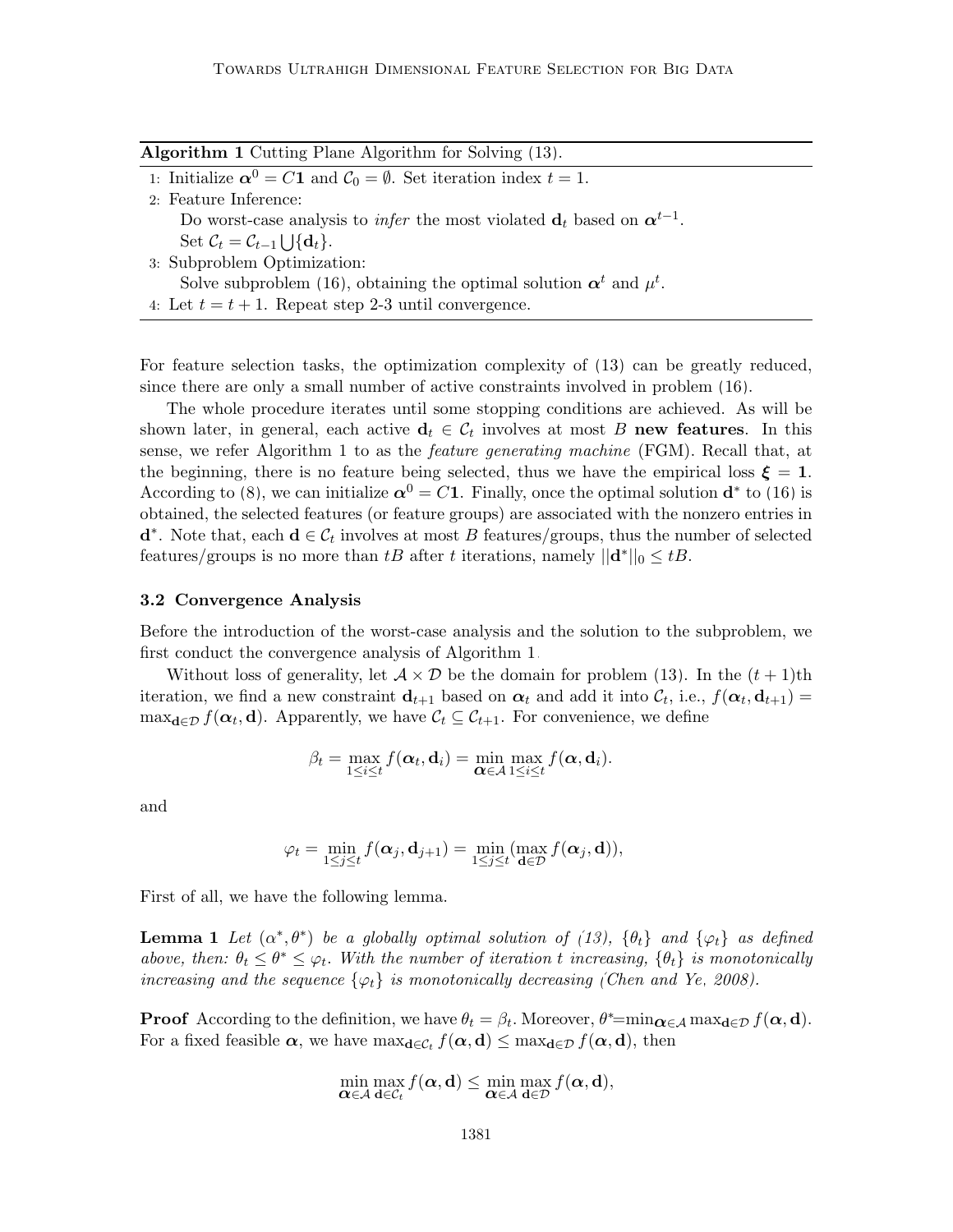that is,  $\theta_t \leq \theta^*$ . On the other hand, for  $\forall j = 1, \dots, k$ ,  $f(\boldsymbol{\alpha}_j, \boldsymbol{d}_{j+1}) = \max_{\boldsymbol{d} \in \mathcal{D}} f(\boldsymbol{\alpha}_j, \boldsymbol{d})$ , thus  $(\boldsymbol{\alpha}_j, f(\boldsymbol{\alpha}_j, \mathbf{d}_{j+1}))$  is a feasible solution of [\(13\)](#page-9-1). Then  $\theta^* \leq f(\boldsymbol{\alpha}_j, \mathbf{d}_{j+1})$  for  $j = 1, \dots, t$ , and hence we have

$$
\theta^* \leq \varphi_t = \min_{1 \leq j \leq t} f(\boldsymbol{\alpha}_j, \mathbf{d}_{j+1}).
$$

With increasing iteration t, the subset  $\mathcal{C}_t$  is monotonically increasing, so  $\{\theta_t\}$  is monotonically increasing while  $\{\varphi_t\}$  is monotonically decreasing. The proof is completed.

The following theorem shows that FGM converges to a global solution of [\(13\)](#page-9-1).

<span id="page-11-1"></span>**Theorem 2** Assume that in Algorithm [1,](#page-10-0) the subproblem  $(16)$  and the worst-case analysis in step 2 can be solved. Let  $\{(\boldsymbol{\alpha}_t, \theta_t)\}\,$  be the sequence generated by Algorithm 1. If Algorithm 1 terminates at iteration  $(t+1)$ , then  $\{(\boldsymbol{\alpha}_t, \theta_t)\}$  is the global optimal solution of [\(13\)](#page-9-1); otherwise,  $(\alpha_t, \theta_t)$  converges to a global optimal solution  $(\alpha^*, \theta^*)$  of [\(13\)](#page-9-1).

**Proof** We can measure the convergence of FGM by the gap difference of series  $\{\theta_t\}$  and  $\{\varphi_t\}.$  Assume in tth iteration, there is no update of  $\mathcal{C}_t$ , i.e.  $\mathbf{d}_{t+1} = \arg \max_{\mathbf{d} \in \mathcal{D}} f(\mathbf{\alpha}_t, \mathbf{d}) \in$  $\mathcal{C}_t$ , then  $\mathcal{C}_t = \mathcal{C}_{t+1}$ . In this case,  $(\boldsymbol{\alpha}_t, \theta_t)$  is the globally optimal solution of [\(13\)](#page-9-1). Actually, since  $C_t = C_{t+1}$ , in Algorithm 1, there will be no update of  $\alpha$ , i.e.  $\alpha_{t+1} = \alpha_t$ . Then we have

$$
f(\boldsymbol{\alpha}_t, \mathbf{d}_{t+1}) = \max_{\mathbf{d} \in \mathcal{D}} f(\boldsymbol{\alpha}_t, \mathbf{d}) = \max_{\mathbf{d} \in \mathcal{C}_t} f(\boldsymbol{\alpha}_t, \mathbf{d}) = \max_{1 \leq i \leq t} f(\boldsymbol{\alpha}_t, \mathbf{d}_i) = \theta_t
$$
  

$$
\varphi_t = \min_{1 \leq j \leq t} f(\boldsymbol{\alpha}_j, \mathbf{d}_{j+1}) \leq \theta_t.
$$

According to Lemma 1, we have  $\theta_t \leq \theta^* \leq \varphi_t$ , thus we have  $\theta_t = \theta^* = \varphi_t$ , and  $(\alpha_t, \theta_t)$ is the global optimum of [\(13\)](#page-9-1).

Suppose the algorithm does not terminate in finite steps. Let  $\mathcal{X} = \mathcal{A} \times [\theta_1, \theta^*]$ , a limit point  $(\bar{\alpha}, \bar{\theta})$  exists for  $(\alpha_t, \theta_t)$ , since X is compact. And we also have  $\bar{\theta} \leq \theta^*$ . For each t, let  $\mathcal{X}_t$  be the feasible region of tth subproblem, which have  $\mathcal{X}_t \subseteq \mathcal{X}$ , and  $(\bar{\alpha}, \bar{\theta}) \in \bigcap_{t=1}^{\infty} \mathcal{X}_t \subseteq \mathcal{X}$ . Then we have  $f(\bar{\boldsymbol{\alpha}}, \mathbf{d}_t) - \theta \leq 0$ ,  $\mathbf{d}_t \in C_t$  for each given  $t = 1, \dots$ .

To show  $(\bar{\boldsymbol{\alpha}}, \bar{\theta})$  is global optimal of problem [\(13\)](#page-9-1), we only need to show  $(\bar{\boldsymbol{\alpha}}, \bar{\theta})$  is a feasible point of problem [\(13\)](#page-9-1), i.e.,  $\bar{\theta} \ge f(\bar{\alpha}, d)$  for all  $d \in \mathcal{D}$ , so  $\bar{\theta} \ge \theta^*$  and we must have  $\bar{\theta} = \theta^*$ . Let  $v(\alpha, \theta) = \min_{\mathbf{d} \in \mathcal{D}} (\theta - f(\alpha, \mathbf{d})) = \theta - \max_{\mathbf{d} \in \mathcal{D}} f(\alpha, \mathbf{d}).$  Then  $v(\alpha, \theta)$  is continuous w.r.t.  $(\alpha, \theta)$ . By applying the continuity property of  $v(\alpha, \theta)$ , we have

$$
v(\bar{\boldsymbol{\alpha}},\bar{\theta}) = v(\boldsymbol{\alpha}_t,\theta_t) + (v(\bar{\boldsymbol{\alpha}},\bar{\theta}) - v(\boldsymbol{\alpha}_t,\theta_t))
$$
  
=  $(\theta_t - f(\boldsymbol{\alpha}_t,\mathbf{d}_{t+1})) + (v(\bar{\boldsymbol{\alpha}},\bar{\theta}) - v(\boldsymbol{\alpha}_t,\theta_t))$   
 $\geq (\theta_t - f(\boldsymbol{\alpha}_t,\mathbf{d}_{t+1})) - (\bar{\theta} - f(\bar{\boldsymbol{\alpha}},\mathbf{d}_t)) + (v(\bar{\boldsymbol{\alpha}},\bar{\theta}) - v(\boldsymbol{\alpha}_t,\theta_t)) \to 0 \text{ (when } t \to \infty),$ 

П

where we use the continuity of  $v(\alpha, \theta)$ . The proof is completed.

#### <span id="page-11-0"></span>4. Efficient Worst-Case Analysis

According to Theorem [2,](#page-11-1) the exact solution to the worst-case analysis is necessary for the global convergence of FGM. Fortunately, for a number of feature selection tasks, the exact worst-case analysis does exist. For simplicity, hereafter we drop the superscript t from  $\alpha^t$ .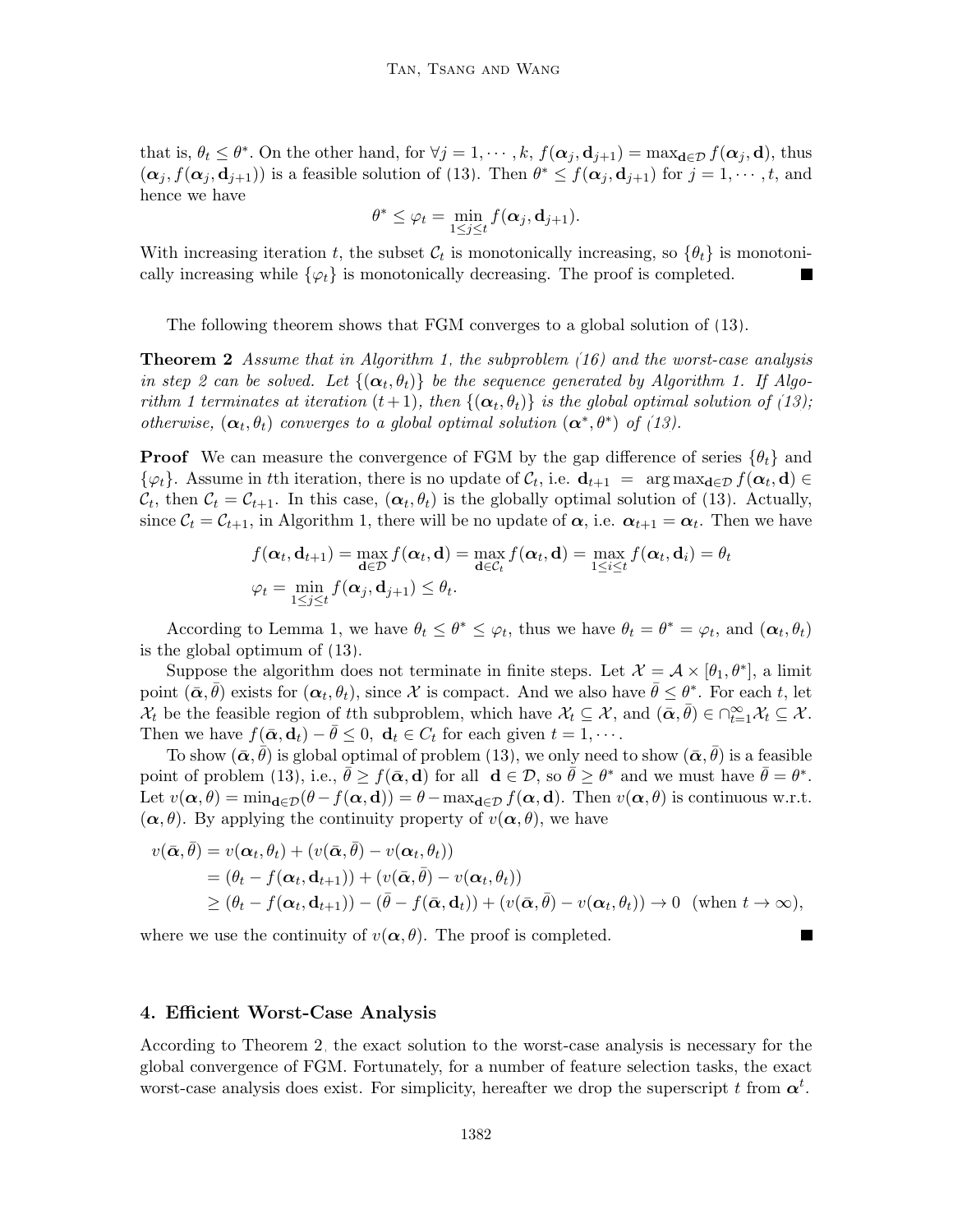#### 4.1 Worst-Case Analysis for Linear Feature Selection

The worst-case analysis for the linear feature selection is to solve the following maximization problem:

<span id="page-12-0"></span>
$$
\max_{\mathbf{d}} \quad \frac{1}{2} \left\| \sum_{i=1}^{n} \alpha_i y_i (\mathbf{x}_i \odot \sqrt{\mathbf{d}}) \right\|^2, \quad \text{s.t.} \quad \sum_{j=1}^{m} d_j \leq B, \mathbf{0} \leq \mathbf{d} \leq \mathbf{1}.
$$

This problem in general is very hard to be solved. Recall that  $\mathbf{c}(\alpha) = \sum_{i=1}^n \alpha_i y_i \mathbf{x}_i \in \mathbb{R}^m$ , and we have  $\|\sum_{i=1}^n \alpha_i y_i (\mathbf{x}_i \odot \sqrt{\mathbf{d}})\|^2 = \|\sum_{i=1}^n (\alpha_i y_i \mathbf{x}_i) \odot \sqrt{\mathbf{d}}\|^2 = \sum_{j=1}^m \widetilde{c_j(\alpha)}^2 d_j$ . Based on this relation, we define a feature score  $s_i$  to measure the importance of features as

$$
s_j=[c_j(\boldsymbol{\alpha})]^2.
$$

Accordingly, problem [\(17\)](#page-12-0) can be further formulated as a linear programming problem:

<span id="page-12-1"></span>
$$
\max_{\mathbf{d}} \quad \frac{1}{2} \sum_{j=1}^{m} s_j d_j, \quad \text{s.t.} \quad \sum_{j=1}^{m} d_i \le B, \quad \mathbf{0} \le \mathbf{d} \le \mathbf{1}. \tag{18}
$$

The optimal solution to this problem can be obtained without any numeric optimization solver. Specifically, we can construct a feasible solution by first finding the B features with the largest feature score  $s_i$ , and then setting the corresponding  $d_i$  to 1 and the rests to 0. It is easy to verify that such a d is also an optimal solution to [\(18\)](#page-12-1). Note that, as long as there are more than B features with  $s_j > 0$ , we have  $||\mathbf{d}||_0 = B$ . In other words, in general, d will include B features into the optimization after each worst-case analysis.

#### 4.2 Worst-Case Analysis for Group Feature Selection

The worst-case analysis for linear feature selection can be easily extended to group feature selection. Suppose that the features are organized into groups by  $\mathcal{G} = {\mathcal{G}_1, ..., \mathcal{G}_p}$ , and there is no overlapping features among groups, namely  $G_i \cap G_j = \emptyset$ ,  $\forall i \neq j$ . To find the most-active groups, we just need to solve the following optimization problem:

<span id="page-12-2"></span>
$$
\max_{\mathbf{d}\in\mathcal{D}} \sum_{j=1}^p d_j \left\| \sum_{i=1}^n \alpha_i y_i \mathbf{x}_{i\mathcal{G}_j} \right\|^2 = \max_{\mathbf{d}\in\mathcal{D}} \sum_{j=1}^p d_j \mathbf{c}'_{\mathcal{G}_j} \mathbf{c}_{\mathcal{G}_j},\tag{19}
$$

where  $\mathbf{c}_{\mathcal{G}_j} = \sum_{i=1}^n \alpha_i y_i \mathbf{x}_{i\mathcal{G}_j}$  for group  $\mathcal{G}_j$ . Let  $s_j = \mathbf{c}'_{\mathcal{G}_j} \mathbf{c}_{\mathcal{G}_j}$  be the score for group  $\mathcal{G}_j$ . The optimal solution to [\(19\)](#page-12-2) can be obtained by first finding the B groups with the largest  $s_i$ 's, and then setting their  $d_j$ 's to 1 and the rests to 0. If  $|\mathcal{G}_j| = 1, \forall j \in \{1, ..., m\}$ , problem [\(19\)](#page-12-2) is reduced to problem [\(18\)](#page-12-1), where  $\mathcal{G} = \{\{1\}, ..., \{p\}\}\$ and  $s_j = [c_j(\boldsymbol{\alpha})]^2$  for  $j \in \mathcal{G}$ . In this sense, we unify the worst-case analysis of the two feature selection tasks in Algorithm [2.](#page-13-1)

#### <span id="page-12-3"></span>4.3 Worst-Case Analysis for Groups with Complex Structures

Algorithm [2](#page-13-1) can be also extended to feature groups with overlapping features or with treestructures. Recall that  $p = |\mathcal{G}|$ , the worst-case analysis in Algorithm [2](#page-13-1) takes  $O(mn + 1)$  $p \log(B)$  cost, where the  $O(mn)$  cost is for computing c, and the  $O(p \log(B))$  cost is for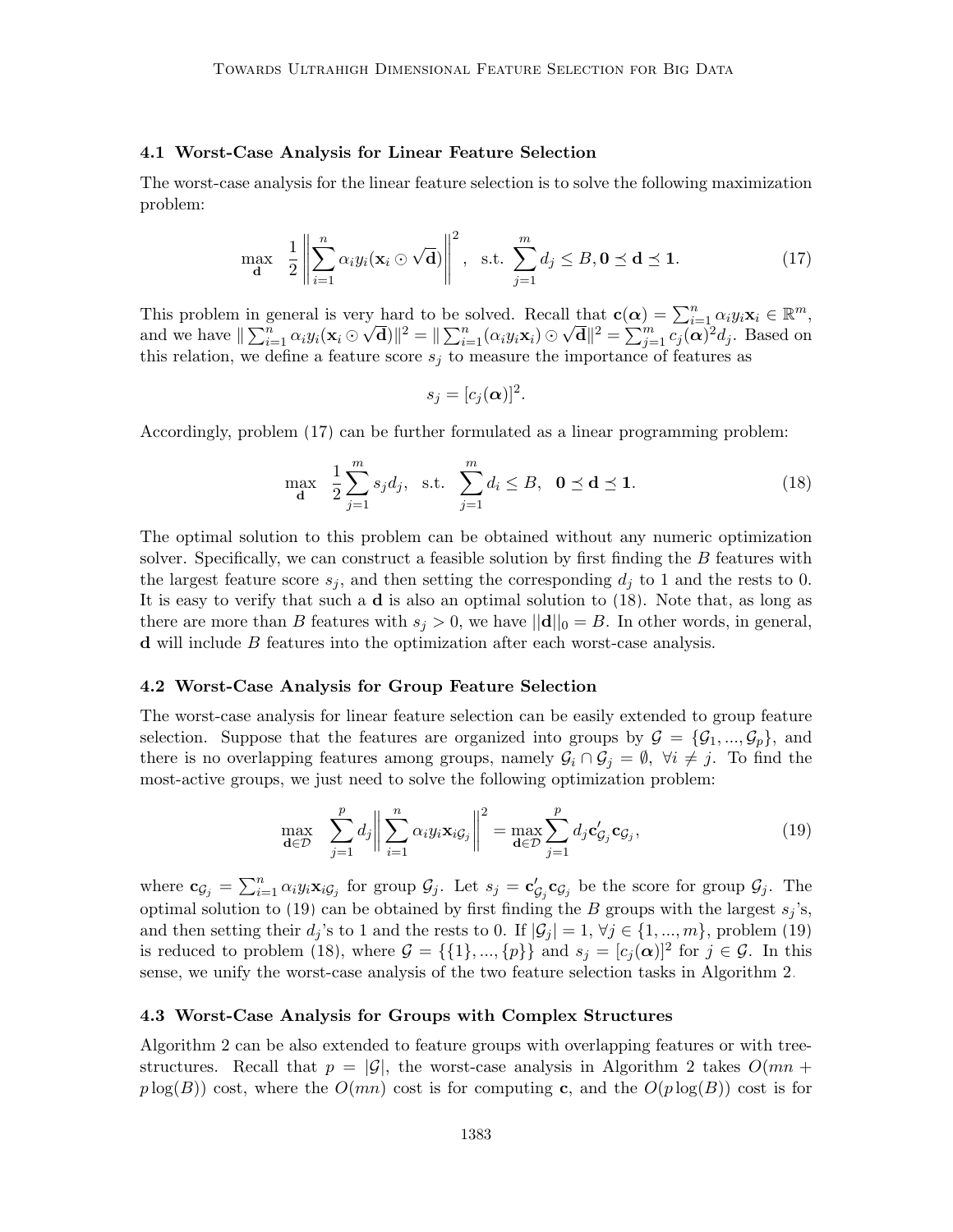|  | Algorithm 2 Algorithm for Worst-Case Analysis. |  |  |  |  |  |
|--|------------------------------------------------|--|--|--|--|--|
|--|------------------------------------------------|--|--|--|--|--|

<span id="page-13-1"></span>Given  $\alpha$ , B, the training set  $\{\mathbf x_i, y_i\}_{i=1}^n$  and the group index set  $\mathcal{G} = {\mathcal{G}_1, ..., \mathcal{G}_p}$ .

1: Calculate  $\mathbf{c} = \sum_{i=1}^{n} \alpha_i y_i \mathbf{x}_i$ .

2: Calculate the feature score **s**, where  $s_j = \mathbf{c}'_{\mathcal{G}_j} \mathbf{c}_{\mathcal{G}_j}$ .

3: Find the B largest  $s_j$ 's.

- 4: Set  $d_i$  corresponding to the B largest  $s_i$ 's to 1 and the rests to 0.
- 5: Return d.

sorting  $s_j$ 's. The second term is negligible if  $p = O(m)$ . However, if p is extremely large, namely  $p \gg m$ , the computational cost for computing and sorting  $s_i$  will be unbearable. For instance, if the feature groups are organized into a graph or a tree structure, p can become very huge, namely  $p \gg m$  [\(Jenatton et al., 2011b\)](#page-54-10).

Since we just need to find the B groups with the largest  $s_j$ 's, we can address the above computational difficulty by implementing Algorithm [2](#page-13-1) in an incremental way. Specifically, we can maintain a cache  $c_B$  to store the indices and scores of the B feature groups with the largest scores among those traversed groups, and then calculate the feature score  $s_i$  for each group one by one. After computing  $s_j$  for a new group  $\mathcal{G}_j$ , we update  $\mathbf{c}_B$  if  $s_j > s_B^{min}$ , where  $s_B^{min}$  denotes the smallest score in  $\mathbf{c}_B$ . By applying this technique, the whole computational cost of the worst-case analysis can be greatly reduced to  $O(n \log(m) + B \log(p))$  if the groups follow the tree-structure defined in Definition [1.](#page-8-0)

**Remark 2** Given a set of groups  $\mathcal{G} = {\mathcal{G}_1, ..., \mathcal{G}_p}$  that is organized as a tree structure in Definition [1,](#page-8-0) suppose  $\mathcal{G}_h \subseteq \mathcal{G}_g$ , then  $s_h < s_g$ . Furthermore,  $\mathcal{G}_g$  and all its decedent  $\mathcal{G}_h \subseteq \mathcal{G}_g$ will not be selected if  $s_g < s_B^{min}$ . Therefore, the computational cost of the worst-case analysis can be reduced to  $O(n \log(m) + B \log(p))$  for a balanced tree structure.

#### <span id="page-13-0"></span>5. Efficient Subproblem Optimization

After updating  $\mathcal{C}_t$ , now we tend to solve the subproblem [\(16\)](#page-9-3). Recall that, any  $\mathbf{d}_h \in \mathcal{C}_t$ indexes a set of features. For convenience, we define  $\mathbf{X}_h \triangleq [\mathbf{x}_h^1, ..., \mathbf{x}_h^n]' \in \mathbb{R}^{n \times B}$ , where  $\mathbf{x}_h^i$ denotes the *i*th instance with the features indexed by  $\mathbf{d}_h$ .

#### 5.1 Subproblem Optimization via MKL

Regarding problem [\(16\)](#page-9-3), let  $\mu_h \geq 0$  be the dual variable for each constraint defined by  $\mathbf{d}_h$ , the Lagrangian function can be written as:

<span id="page-13-2"></span>
$$
\mathcal{L}(\theta, \alpha, \mu) = \theta - \sum_{\mathbf{d}_h \in \mathcal{C}_t} \mu_t (\theta - f(\alpha, \mathbf{d}_h)).
$$

By setting its derivative w.r.t.  $\theta$  to zero, we have  $\sum \mu_t = 1$ . Let  $\mu$  be the vector of all  $\mu_t$ 's, and  $\mathcal{M} = {\mu | \sum_{k} \mu_k = 1, \mu_k \geq 0}$  be the domain of  $\mu$ . By applying the minimax saddle-point theorem [\(Sion, 1958\)](#page-55-8),  $\mathcal{L}(\theta, \alpha, \mu)$  can be rewritten as:

$$
\max_{\mathbf{\alpha}\in\mathcal{A}}\min_{\boldsymbol{\mu}\in\mathcal{M}} - \sum_{\mathbf{d}_h\in\mathcal{C}_t} \mu_h f(\mathbf{\alpha},\mathbf{d}_h) = \min_{\boldsymbol{\mu}\in\mathcal{M}} \max_{\mathbf{\alpha}\in\mathcal{A}} -\frac{1}{2}(\mathbf{\alpha}\odot\mathbf{y})'\Big(\sum_{\mathbf{d}_h\in\mathcal{C}_t} \mu_h \mathbf{X}_h \mathbf{X}_h' + \frac{1}{C}\mathbf{I}\Big)(\mathbf{\alpha}\odot\mathbf{y}), \quad (20)
$$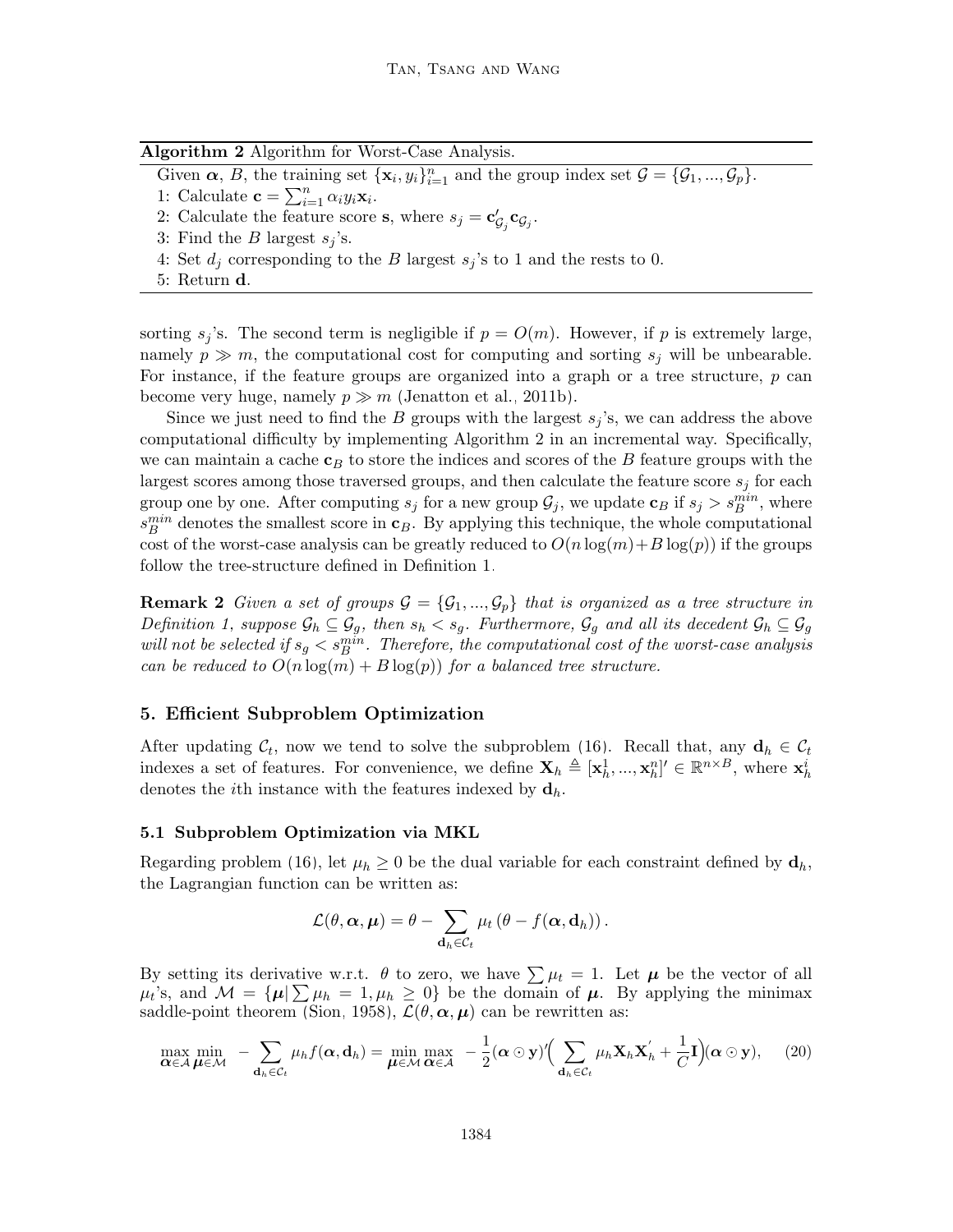where the equality holds since the objective function is concave in  $\alpha$  and convex in  $\mu$ . Problem [\(20\)](#page-13-2) is a multiple kernel learning (MKL) problem [\(Lanckriet et al., 2004;](#page-55-13) [Rakotoma](#page-56-5)[monjy et al., 2008\)](#page-56-5) with  $|\mathcal{C}_t|$  base kernel matrices  $\mathbf{X}_h \mathbf{X}_h'$ . Several existing MKL approaches can be adopted to solve this problem, such as SimpleMKL [\(Rakotomamonjy et al., 2008\)](#page-56-5). Specifically, SimpleMKL solves the non-smooth optimization problem by applying a subgradient method [\(Rakotomamonjy et al., 2008;](#page-56-5) [Nedic and Ozdaglar, 2009\)](#page-56-10). Unfortunately, it is expensive to calculate the sub-gradient w.r.t.  $\alpha$  for large-scale problems. Moreover, the convergence speed of sub-gradient methods is limited. The minimax subproblem [\(20\)](#page-13-2) can be also solved by the proximal gradient methods [\(Nemirovski, 2005;](#page-56-11) [Tseng, 2008\)](#page-57-9) or SQP methods [\(Pee and Royset, 2010\)](#page-56-8) with faster convergence rates. However, these methods involve expensive subproblems, and they are very inefficient when  $n$  is large.

Based on the definition of  $\mathbf{X}_h$ , we have  $\sum_{\mathbf{d}_h \in \mathcal{C}_t} \mu_h \mathbf{X}_h \mathbf{X}_h' = \sum_{\mathbf{d}_h \in \mathcal{C}_t} \mu_h \mathbf{X} \text{diag}(\mathbf{d}_h) \mathbf{X}' =$  $\mathbf{X}$ diag $(\sum_{\mathbf{d}_h \in \mathcal{C}_t} \mu_h \mathbf{d}_h) \mathbf{X}'$  w.r.t. the linear feature selection task. Accordingly, we have

<span id="page-14-0"></span>
$$
\mathbf{d}^* = \sum_{\mathbf{d}_h \in \mathcal{C}_t} \mu_h^* \mathbf{d}_h,\tag{21}
$$

where  $\boldsymbol{\mu}^* = [\mu_1^*, ..., \mu_h^*]'$  denotes the optimal solution to [\(20\)](#page-13-2). It is easy to check that, the relation in [\(21\)](#page-14-0) also holds for the group feature selection tasks. Since  $\sum_{h=1}^{|\mathcal{C}_t|} \mu_h^* = 1$ , we have  $\mathbf{d}^* \in \mathcal{D} = \{ \mathbf{d} \mid \sum_{j=1}^m d_j \leq B, \ d_j \in [0,1], \ j=1,\cdots,m \},\$  where the nonzero entries are associated with selected features/groups.

#### 5.2 Subproblem Optimization in the Primal

Solving the MKL problem in  $(20)$  is very expensive when n is very large. In other words, the dimension of the optimization variable  $\alpha$  in [\(20\)](#page-13-2) is very large. Recall that, after t iterations,  $\mathcal{C}_t$  includes at most tB features, where  $tB \ll n$ . Motivated by this observation, we propose to solve it in the primal form w.r.t. w. Apparently, the dimension of the optimization variable **w** is much smaller than  $\alpha$ , namely  $||\mathbf{w}||_0 \leq tB \ll n$ .

Without loss of generality, we assume that  $t = |\mathcal{C}_t|$  after tth iterations. Let  $\mathbf{X}_h \in \mathbb{R}^{n \times B}$ denote the data with features indexed by  $\mathbf{d}_h \in \mathcal{C}_t$ ,  $\boldsymbol{\omega}_h \in \mathbb{R}^B$  denote the weight vector w.r.t.  $\mathbf{X}_h, \ \boldsymbol{\omega} = [\boldsymbol{\omega}'_1, ..., \boldsymbol{\omega}'_t]' \in \mathbb{R}^{tB}$  be a supervector concatenating all  $\boldsymbol{\omega}_h$ 's, where  $tB \ll n$ . For convenience, we define

<span id="page-14-1"></span>
$$
P(\boldsymbol{\omega},b) = \frac{C}{2} \sum_{i=1}^{n} \xi_i^2
$$

w.r.t. the squared hinge loss, where  $\xi_i = \max(1 - y_i(\sum_h \omega'_h \mathbf{x}_{ih} - b), 0)$ , and

$$
P(\boldsymbol{\omega},b) = C \sum_{i=1}^{n} \log(1 + \exp(\xi_i)),
$$

w.r.t. the logistic loss, where  $\xi_i = -y_i(\sum_{h=1}^t \omega_h' \mathbf{x}_{ih} - b)$ .

**Theorem 3** Let  $\mathbf{x}_{ih}$  denote the ith instance of  $\mathbf{X}_h$ , the MKL subproblem [\(20\)](#page-13-2) can be equivalently addressed by solving an  $\ell_{2,1}^2$ -regularized problem:

<span id="page-14-2"></span>
$$
\min_{\boldsymbol{\omega}} \quad \frac{1}{2} \left( \sum_{h=1}^{t} \|\boldsymbol{\omega}_h\| \right)^2 + P(\boldsymbol{\omega}, b). \tag{22}
$$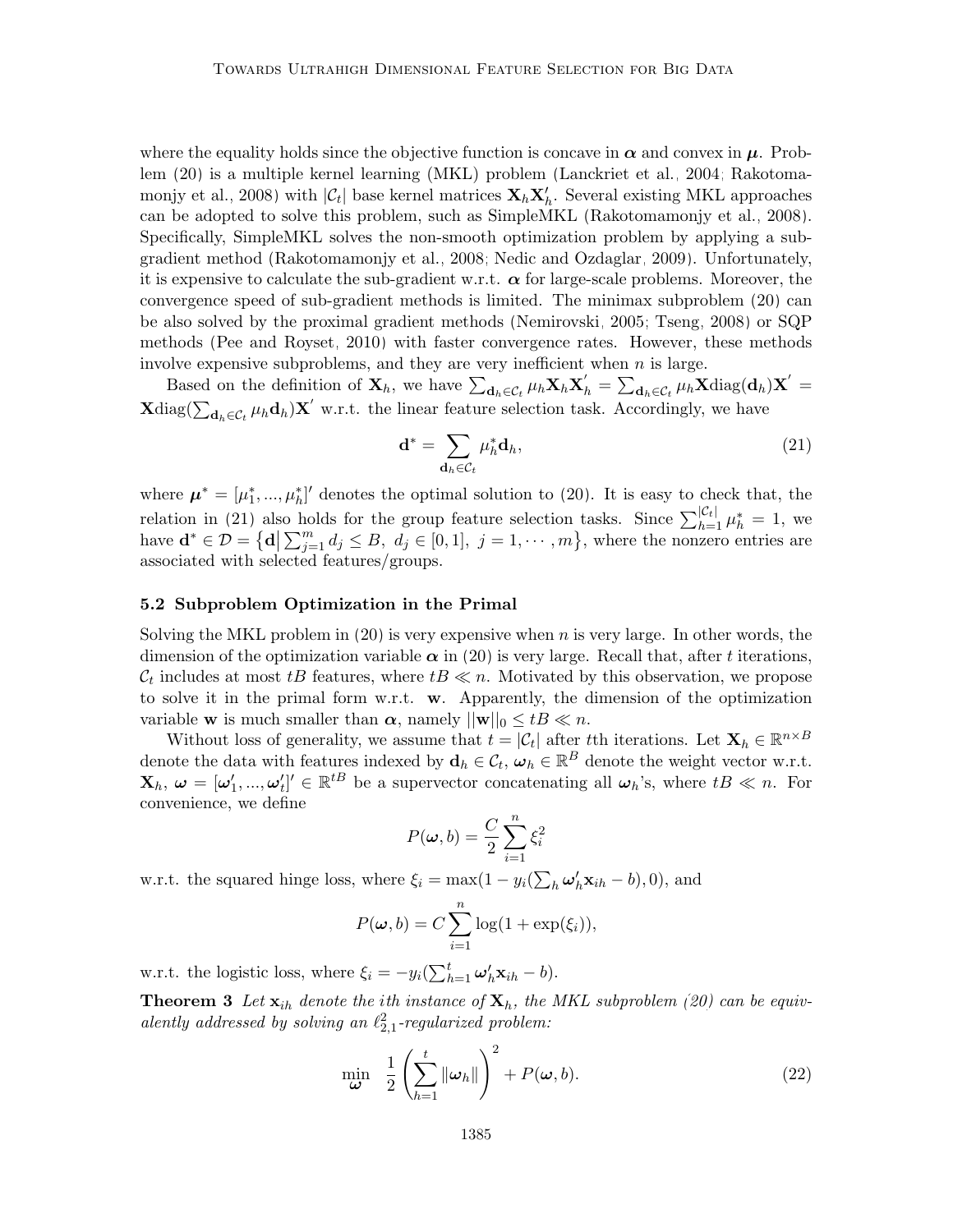Furthermore, the dual optimal solution  $\alpha^*$  can be recovered from the optimal solution  $\xi^*$ . To be more specific,  $\alpha_i^* = C \xi_i^*$  holds for the square-hinge loss and  $\alpha_i = \frac{C \exp(\xi_i^*)}{1 + \exp(\xi_i^*)}$  $\frac{\text{C} \exp(\xi_i)}{1+\exp(\xi_i^*)}$  holds for the logistic loss.

The proof can be found in Appendix A.

According to Theorem [3,](#page-14-1) rather than directly solving [\(20\)](#page-13-2), we can address its primal form [\(22\)](#page-14-2) instead, which brings great advantages for the efficient optimization. Moreover, we can recover  $\alpha^*$  by  $\alpha_i^* = C \xi_i^*$  and  $\alpha_i = \frac{C \exp(\xi_i^*)}{1 + \exp(\xi_i^*)}$  $\frac{C \exp(\xi_i)}{1+\exp(\xi_i^*)}$  w.r.t. the squared hinge loss and logistic loss, respectively.<sup>[2](#page-15-0)</sup> For convenience, we define

<span id="page-15-3"></span>
$$
F(\boldsymbol{\omega},b) = \Omega(\boldsymbol{\omega}) + P(\boldsymbol{\omega},b),
$$

where  $\Omega(\omega) = \frac{1}{2} \left( \sum_{h=1}^{t} ||\omega_h|| \right)^2$ .  $F(\omega, b)$  is a non-smooth function w.r.t  $\omega$ , and  $P(\omega, b)$  has block coordinate Lipschitz gradient w.r.t  $\omega$  and b, where  $\omega$  is deemed as a block variable. Correspondingly, let  $\nabla P(\mathbf{v}) = \partial_{\mathbf{v}} P(\mathbf{v}, v_b)$  and  $\nabla_b P(\mathbf{v}, v_b) = \partial_b P(\mathbf{v}, v_b)$ . It is known that  $F(\omega, b)$  is at least Lipschitz continuous for both logistic loss and squared hinge loss [\(Yuan](#page-58-3) [et al., 2011\)](#page-58-3):

$$
P(\boldsymbol{\omega},b) \leq P(\mathbf{v},v_b) + \langle \nabla P(\mathbf{v}), \boldsymbol{\omega} - \mathbf{v} \rangle + \langle \nabla_b P(v_b), b - v_b \rangle + \frac{L}{2} ||\boldsymbol{\omega} - \mathbf{v}||^2 + \frac{L_b}{2} ||b - v_b||^2,
$$

where L and  $L_b$  denote the Lipschitz constants regarding  $\omega$  and b, respectively.

Since  $F(\omega, b)$  is separable w.r.t  $\omega$  and b, we can minimize it regarding  $\omega$  and b in a block coordinate descent manner [\(Tseng, 2001\)](#page-57-10). For each block variable, we update it through an accelerated proximal gradient (APG) method [\(Beck and Teboulle, 2009;](#page-53-10) [Toh and Yun,](#page-57-11) [2009\)](#page-57-11), which iteratively minimizes a quadratic approximation to  $F(\omega, b)$ . Specifically, given a point  $[\mathbf{v}', v_b]'$ , the quadratic approximation to  $F(\boldsymbol{\omega}, b)$  at this point w.r.t.  $\boldsymbol{\omega}$  is:

$$
Q_{\tau}(\boldsymbol{\omega}, \mathbf{v}, v_b) = P(\mathbf{v}, v_b) + \langle \nabla P(\mathbf{v}), \boldsymbol{\omega} - \mathbf{v} \rangle + \Omega(\boldsymbol{\omega}) + \frac{\tau}{2} ||\boldsymbol{\omega} - \mathbf{v}||^2
$$
  
= 
$$
\frac{\tau}{2} ||\boldsymbol{\omega} - \mathbf{u}||^2 + \Omega(\boldsymbol{\omega}) + P(\mathbf{v}, v_b) - \frac{1}{2\tau} ||\nabla P(\mathbf{v})||^2,
$$
 (23)

where  $\tau$  is a positive constant and  $\mathbf{u} = \mathbf{v} - \frac{1}{\tau} \nabla P(\mathbf{v})$ . To minimize  $Q_{\tau}(\boldsymbol{\omega}, \mathbf{v}, v_b)$  w.r.t.  $\boldsymbol{\omega}$ , it is reduced to solve the following Moreau projection problem [\(Martins et al., 2010\)](#page-55-14):

<span id="page-15-1"></span>
$$
\min_{\boldsymbol{\omega}} \quad \frac{\tau}{2} \|\boldsymbol{\omega} - \mathbf{u}\|^2 + \Omega(\boldsymbol{\omega}).
$$
\n(24)

For convenience, let  $\mathbf{u}_h$  be the corresponding component to  $\boldsymbol{\omega}_h$ , namely  $\mathbf{u} = [\mathbf{u}'_1, ..., \mathbf{u}'_t]'$ . [Martins et al.](#page-55-14) [\(2010\)](#page-55-14) has shown that, problem [\(24\)](#page-15-1) has a unique closed-form solution, which is summarized in the following proposition.

**Proposition 1** Let  $S_{\tau}(\mathbf{u}, \mathbf{v})$  be the optimal solution to problem [\(24\)](#page-15-1) at point **v**, then  $S_{\tau}(\mathbf{u}, \mathbf{v})$  is unique and can be calculated as follows:

<span id="page-15-2"></span>
$$
[S_{\tau}(\mathbf{u}, \mathbf{v})]_h = \begin{cases} \frac{o_h}{\|\mathbf{u}_h\|} \mathbf{u}_h, & \text{if } o_h > 0, \\ \mathbf{0}, & \text{otherwise,} \end{cases}
$$
(25)

<span id="page-15-0"></span><sup>2.</sup> Here the optimal dual variable  $\alpha^*$  is required in the worst-case analysis.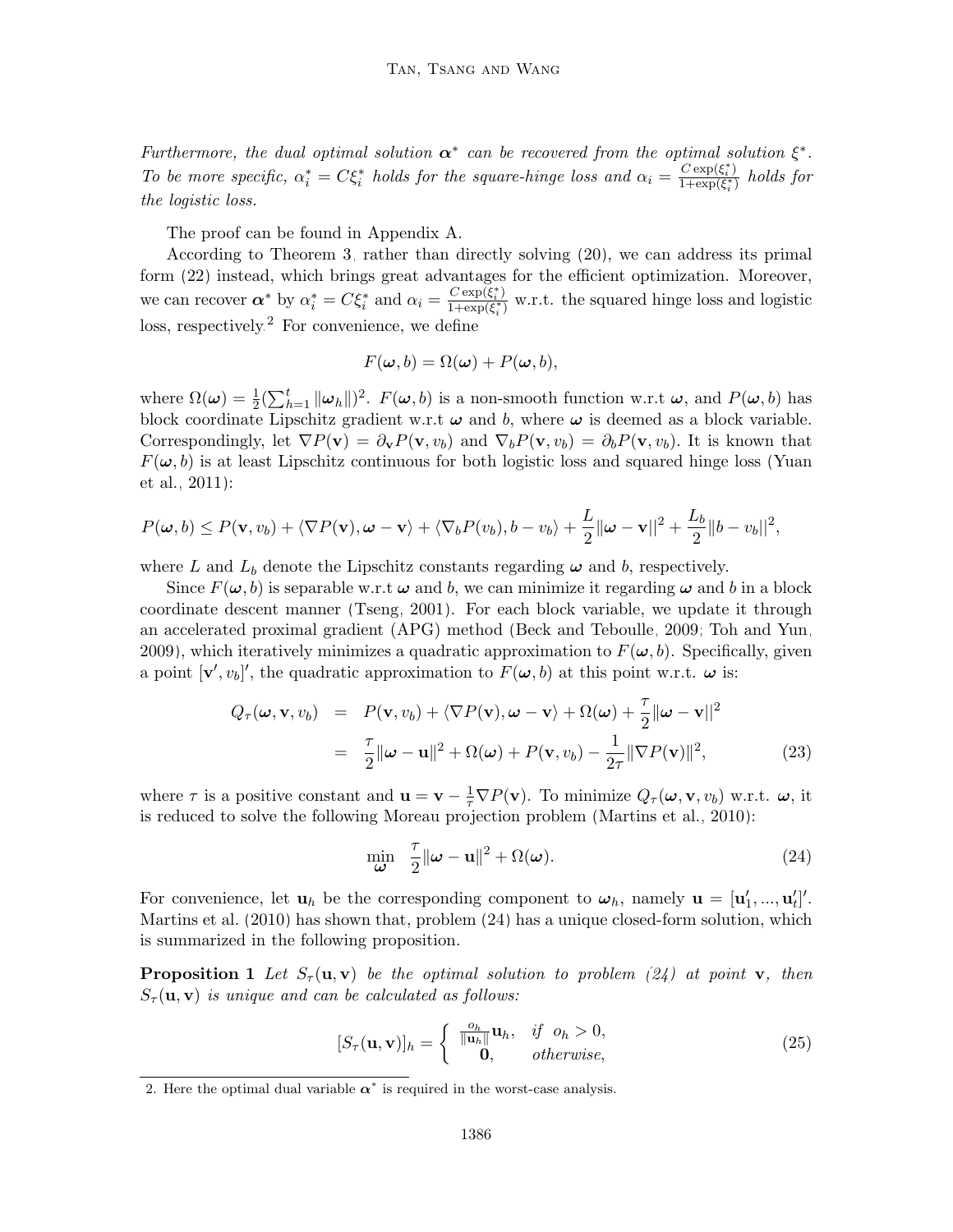where  $[S_{\tau}(\mathbf{u}, \mathbf{v})]_h \in \mathbb{R}^B$  denote the corresponding component w.r.t.  $\mathbf{u}_h$  and  $\mathbf{o} \in \mathbb{R}^t$  be an intermediate variable. Let  $\hat{\mathbf{o}} = [\|\mathbf{u}_1\|, ..., \|\mathbf{u}_t\|]' \in \mathbb{R}^t$ , the intermediate vector  $\mathbf{o}$  can be calculated via a soft-threshold operator:  $o_h = [soft(\hat{\mathbf{o}}, \varsigma)]_h = \begin{cases} \n\hat{o}_h - \varsigma, & \text{if } \hat{o}_h > \varsigma, \\ \n0, & \text{Otherwise.} \n\end{cases}$ . Here the threshold value  $\varsigma$  can be calculated in Step 4 of Algorithm [3.](#page-16-0)

**Proof** The proof can be adapted from the results in Appendix F in [\(Martins et al., 2010\)](#page-55-14).

| <b>Algorithm 3</b> Moreau Projection $S_{\tau}(\mathbf{u}, \mathbf{v})$ . |  |  |  |  |
|---------------------------------------------------------------------------|--|--|--|--|
|---------------------------------------------------------------------------|--|--|--|--|

- Given an point **v**,  $s = \frac{1}{\tau}$  $\frac{1}{\tau}$  and the number of kernels t.
- 1: Calculate  $\widehat{o}_h = ||\mathbf{g}_h||$  for all  $h = 1, ..., t$ .
- 2: Sort  $\widehat{\mathbf{o}}$  to obtain  $\bar{\mathbf{o}}$  such that  $\bar{o}_{(1)} \geq ... \geq \bar{o}_{(t)}$ .
- 3: Find  $\rho = \max \left\{ t \Big| \bar{o}_h \frac{s}{1 + \epsilon} \right\}$  $\frac{s}{1+hs} \sum_{n=1}^h$  $i=1$  $\bar{o}_i > 0, h = 1, ..., t$ . ρ
- 4: Calculate the threshold value  $\varsigma = \frac{s}{1+s}$  $\frac{s}{1+\rho s}$   $\sum$  $i=1$  $\bar{o}_i$ .
- 5: Compute  $\mathbf{o} = soft(\hat{\mathbf{o}}, \varsigma)$ .
- <span id="page-16-0"></span>6: Compute and output  $S_{\tau}(\mathbf{u}, \mathbf{v})$  via equation [\(25\)](#page-15-2).

**Remark 3** For the Moreau projection in Algorithm [3,](#page-16-0) the sorting takes  $O(t)$  cost. In FGM setting, t in general is very small, thus the Moreau projection can be efficiently computed.

Now we tend to minimize  $F(\omega, b)$  regarding b. Since there is no regularizer on b, it is equivalent to minimize  $P(\omega, v_b)$  w.r.t. b. The updating can be done by  $b = v_b - \frac{1}{\tau_b}$  $\frac{1}{\tau_b} \nabla_b P(\mathbf{v}, v_b),$ which is essentially the steepest descent update. We can use the Armijo line search [\(Nocedal](#page-56-12) [and Wright, 2006\)](#page-56-12) to find a step size  $\frac{1}{\tau_b}$  such that,

<span id="page-16-3"></span>
$$
P(\boldsymbol{\omega},b) \leq P(\boldsymbol{\omega},v_b) - \frac{1}{2\tau_b} |\nabla_b P(\mathbf{v},v_b)|^2,
$$

where  $\omega$  is the minimizer to  $Q_{\tau}(\omega, \mathbf{v}, v_b)$ . This line search can be efficiently performed since it is conducted on a single variable only.

With the calculation of  $S_\tau(\mathbf{g})$  in Algorithm [3](#page-16-0) and the updating rule of b above, we propose to solve [\(22\)](#page-14-2) through a modified APG method in a block coordinate manner in Algorithm [4.](#page-17-0) In Algorithm [4,](#page-17-0)  $L_t$  and  $L_{bt}$  denote the Lipschitz constants of  $P(\omega, b)$  w.r.t.  $\omega$  and b at the t iteration of Algorithm [1,](#page-10-0) respectively. In practice, we estimate  $L_0$  by  $L_0 = 0.01 nC$ , which will be further adjusted by the line search. When  $t > 0$ ,  $L_t$  is estimated by  $L_t = \eta L_{t-1}$ . Finally, a sublinear convergence rate of Algorithm [4](#page-17-0) is guaranteed.<sup>[3](#page-16-1)</sup>

<span id="page-16-2"></span>**Theorem 4** Let  $L_t$  and  $L_{bt}$  be the Lipschitz constant of  $P(\omega, b)$  w.r.t.  $\omega$  and b respectively. Let  $\{(\omega^{k'},b^k)'\}$  be the sequences generated by Algorithm [4](#page-17-0) and  $L = \max(L_{bt}, L_t)$ , for any  $k \geq 1$ , we have:

$$
F(\pmb\omega^k,b^k)-F(\pmb\omega^*,b^*)\leq \frac{2L_t||\pmb\omega^0-\pmb\omega^*||^2}{\eta(k+1)^2}+\frac{2L_{bt}(b^0-b^*)^2}{\eta(k+1)^2}\leq \frac{2L||\pmb\omega^0-\pmb\omega^*||^2}{\eta(k+1)^2}+\frac{2L(b^0-b^*)^2}{\eta(k+1)^2}.
$$

<span id="page-16-1"></span><sup>3.</sup> Regarding Algorithm [4,](#page-17-0) a linear convergence rate can be attained w.r.t. the logistic loss under mild conditions. The details can be found in Appendix C.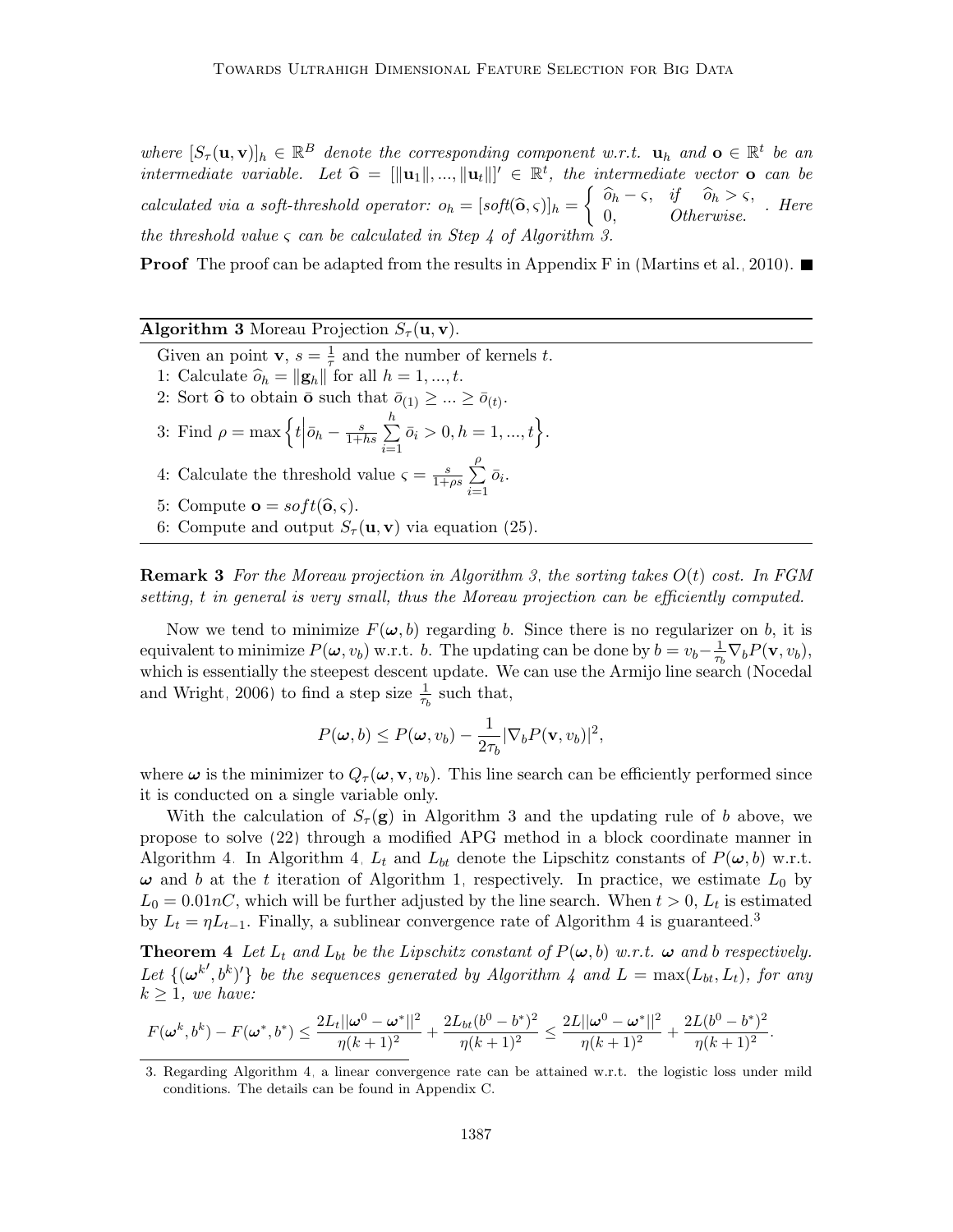The proof can be found in Appendix B. The internal variables  $L^k$  and  $L^k_b$  in Algorithm [3](#page-16-0) are useful in the proof of the convergence rate.

According to Theorem [4,](#page-16-2) if  $L_{bt}$  is very different from  $L_t$ , the block coordinate updating scheme in Algorithm [4](#page-17-0) can achieve an improved convergence speed over the batch updating w.r.t.  $(\omega', b)'$ . Moreover, the warm-start for initialization of  $\omega$  and b in Algorithm [4](#page-17-0) is useful to accelerate the convergence speed.

```
Algorithm 4 Accelerated Proximal Gradient for Solving Problem (22) (Inner Iterations).
```
Initialization: Initialize the Lipschitz constant  $L_t = L_{t-1}$ , set  $\boldsymbol{\omega}^0 = \mathbf{v}^1 = [\boldsymbol{\omega}'_{t-1}, \mathbf{0}']'$  and  $b^{0} = v_{b}^{1} = b_{t-1}$  by warm start,  $\tau_{0} = L_{t}$ ,  $\eta \in (0, 1)$ , parameter  $\varrho^{1} = 1$  and  $k = 1$ . 1: Set  $\tau = \eta \tau_{k-1}$ . For  $i = 0, 1, ...$ Set  $\mathbf{u} = \mathbf{v}^k - \frac{1}{\tau} \nabla p(\mathbf{v}^k)$ , compute  $S_{\tau}(\mathbf{u}, \mathbf{v}^k)$ . If  $F(S_\tau(\mathbf{u}, \mathbf{v}^k), v_b^k) \leq Q(S_\tau(\mathbf{u}, \mathbf{v}^k), \mathbf{v}^k, v_b^k),$ Set  $\tau_k = \tau$ , stop; Else  $\tau = \min\{\eta^{-1}\tau, L_t\}.$ End End 2: Set  $\boldsymbol{\omega}^k = S_{\tau_k}(\mathbf{u}, \mathbf{v}^k)$  and  $L^k = \tau_k$ . 3: Set  $\tau_b = \eta \tau_k$ . For  $j = 0, 1, ...$ Set  $b=v_b^k-\frac{1}{\tau_h}$  $\frac{1}{\tau_b} \nabla_b P(\mathbf{v}, v_b^k)$ . If  $P(\boldsymbol{\omega}^k, b) \le P(\boldsymbol{\omega}^k, v_b^k) - \frac{1}{2\tau}$  $\frac{1}{2\tau_b} |\nabla_b P(\mathbf{v}, v_b^k)|^2,$ Stop; Else  $\tau_b = \min\{\eta^{-1}\tau_b, L_t\}.$ End End 4: Set  $b^k = b$  and  $L_b^k = \tau_b$ . Go to Step 8 if the stopping condition achieves. 4: Set  $\varrho^{k+1} = \frac{1 + \sqrt{1 + 4(\varrho^k)^2}}{2}$  $\frac{1}{2}$ . 6: Set  $\mathbf{v}^{k+1} = \boldsymbol{\omega}^k + \frac{\varrho^k - 1}{\varrho^k + 1}$  $\frac{\varrho^{k}-1}{\varrho^{k+1}}(\boldsymbol{\omega}^{k}-\boldsymbol{\omega}^{k-1})$  and  $v_{b}^{k+1}=b^{k}+\frac{\varrho^{k}-1}{\varrho^{k+1}}$  $\frac{\varrho^{\kappa}-1}{\varrho^{k+1}}(b^{k}-b^{k-1}).$ 7: Let  $k = k + 1$  and go to step 1. 8: Return and output  $\boldsymbol{\omega}_t = \boldsymbol{\omega}^k$ ,  $b_t = b^k$  and  $L_t = \eta \tau_k$ .

<span id="page-17-0"></span>Warm Start: From Theorem [4,](#page-16-2) the number of iterations needed by APG to achieve an  $\epsilon$ -solution is  $O(\frac{||\omega^0 - \omega^*||}{\sqrt{\epsilon}})$ . Since FGM incrementally includes a set of features into the subproblem optimization, an warm start of  $\omega^0$  can be very useful to improve its efficiency. To be more specific, when a new active constraint is added, we can use the optimal solution of the last iteration (denoted by  $[\omega_1^*,...,\omega_{t-1}^*']$ ) as an initial guess to the next iteration. In other words, at the tth iteration, we use  $\boldsymbol{\omega}^{-1} = \boldsymbol{\omega}^0 = [\boldsymbol{\omega}_1^{*'} , ..., \boldsymbol{\omega}_{t-1}^{*'} , \mathbf{0}']'$  as the starting point.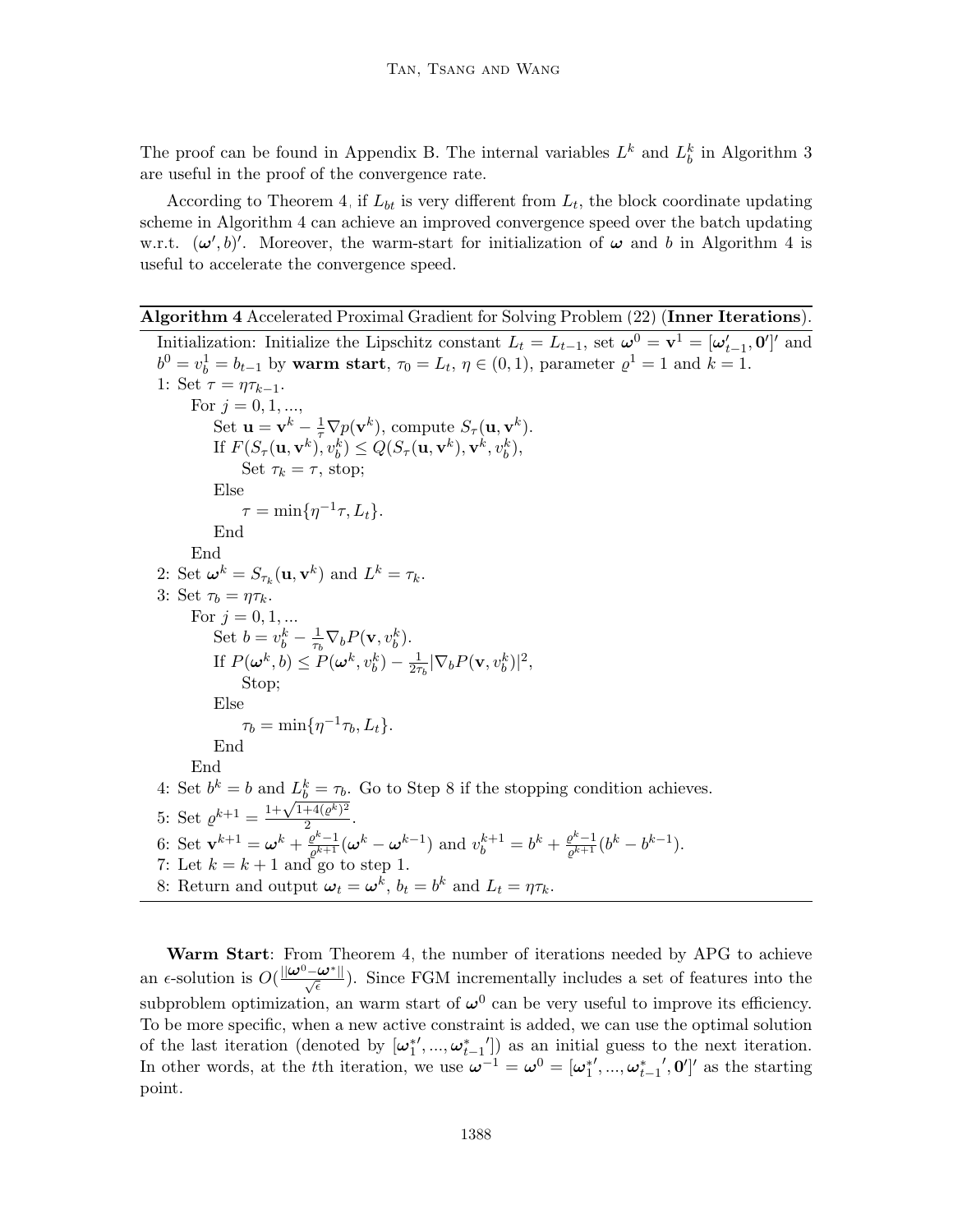#### 5.3 De-biasing of FGM

Based on Algorithm [4,](#page-17-0) we show that FGM resembles the re-training process and can achieve de-biased solutions. For convenience, we first revisit the de-biasing process in the  $\ell_1$ -minimization [\(Figueiredo et al., 2007\)](#page-54-6).

**De-biasing for**  $\ell_1$ **-methods**. To reduce the solution bias, a de-biasing process is often adopted in  $\ell_1$ -methods. For example, in the sparse recovery problem [\(Figueiredo et al.,](#page-54-6) [2007\)](#page-54-6), after solving the  $\ell_1$ -regularized problem, a least-square problem (which drops the  $\ell_1$ -regularizer) is solved with the detected features (or supports). To reduce the feature selection bias, one can also apply this de-biasing technique to the  $\ell_1$ -SVM for classification tasks. However, it is worth mentioning that, when dealing with classification tasks, due to the label noises, such as the rounding errors of labels, a regularizer is necessary and important to avoid the over-fitting issue. Alternatively, we can apply the standard SVM on the selected features to do the de-biasing using a relative large  $C$ , which is also referred to as the re-training. When  $C$  goes to infinity, it is equivalent to minimize the empirical loss without any regularizer, which, however, may cause the over-fitting problem.

De-biasing effect of FGM. Recall that, in FGM, the parameters B and the tradeoff parameter C are adjusted separately. In the worst-case analysis, FGM includes  $B$ features/groups that violate the optimality condition the most. When  $B$  is sufficiently small, the selected  $B$  features/groups can be regarded as the most relevant features. After that, FGM addresses the  $\ell_{2,1}^2$ -regularized problem [\(22\)](#page-14-2) w.r.t. the selected features only, which mimics the above re-training strategy for de-biasing. Specifically, we can use a relatively large  $C$  to penalize the empirical loss to reduce the solution bias. Accordingly, with a suitable  $C$ , each outer iteration of  $FGM$  can be deemed as the de-biasing process, and the de-biased solution will in turn help the worst-case analysis to select more discriminative features.

#### 5.4 Stopping Conditions

Suitable stopping conditions of FGM are important to reduce the risk of over-fitting and improve the training efficiency. The stopping criteria of FGM include 1) the stopping conditions for the outer cutting plane iterations in Algorithm [1;](#page-10-0) 2) the stopping conditions for the inner APG iterations in Algorithm [4.](#page-17-0)

#### 5.4.1 Stopping Conditions for Outer iterations

We first introduce the stopping conditions w.r.t. the outer iterations in Algorithm 1. Recall that the optimality condition for the SIP problem is  $\sum_{d_t\in\mathcal{D}}\mu_t\nabla_{\alpha}f(\alpha, d_t) = 0$  and  $\mu_t(f(\alpha, \mathbf{d}_t) - f_m(\alpha)) = 0, \forall \mathbf{d}_t \in \mathcal{D}$ . A direct stopping condition can be written as:

$$
f(\alpha, \mathbf{d}) \le f_m(\alpha) + \epsilon, \quad \forall \mathbf{d} \in \mathcal{D}, \tag{26}
$$

where  $f_m(\boldsymbol{\alpha}) = \max_{\mathbf{d}_h \in \mathcal{C}_t} f(\boldsymbol{\alpha}, \mathbf{d}_h)$  and  $\epsilon$  is a small tolerance value. To check this condition, we just need to find a new  $\mathbf{d}_{t+1}$  via the worst-case analysis. If  $f(\alpha, \mathbf{d}_{t+1}) \leq f_m(\alpha) +$  $\epsilon$ , the stopping condition in [\(26\)](#page-16-3) is achieved. In practice, due to the scale variation of  $f_m(\alpha)$  for different problems, it is non-trivial to set the tolerance  $\epsilon$ . Since we perform the subproblem optimization in the primal, and the objective value  $F(\omega_t)$  monotonically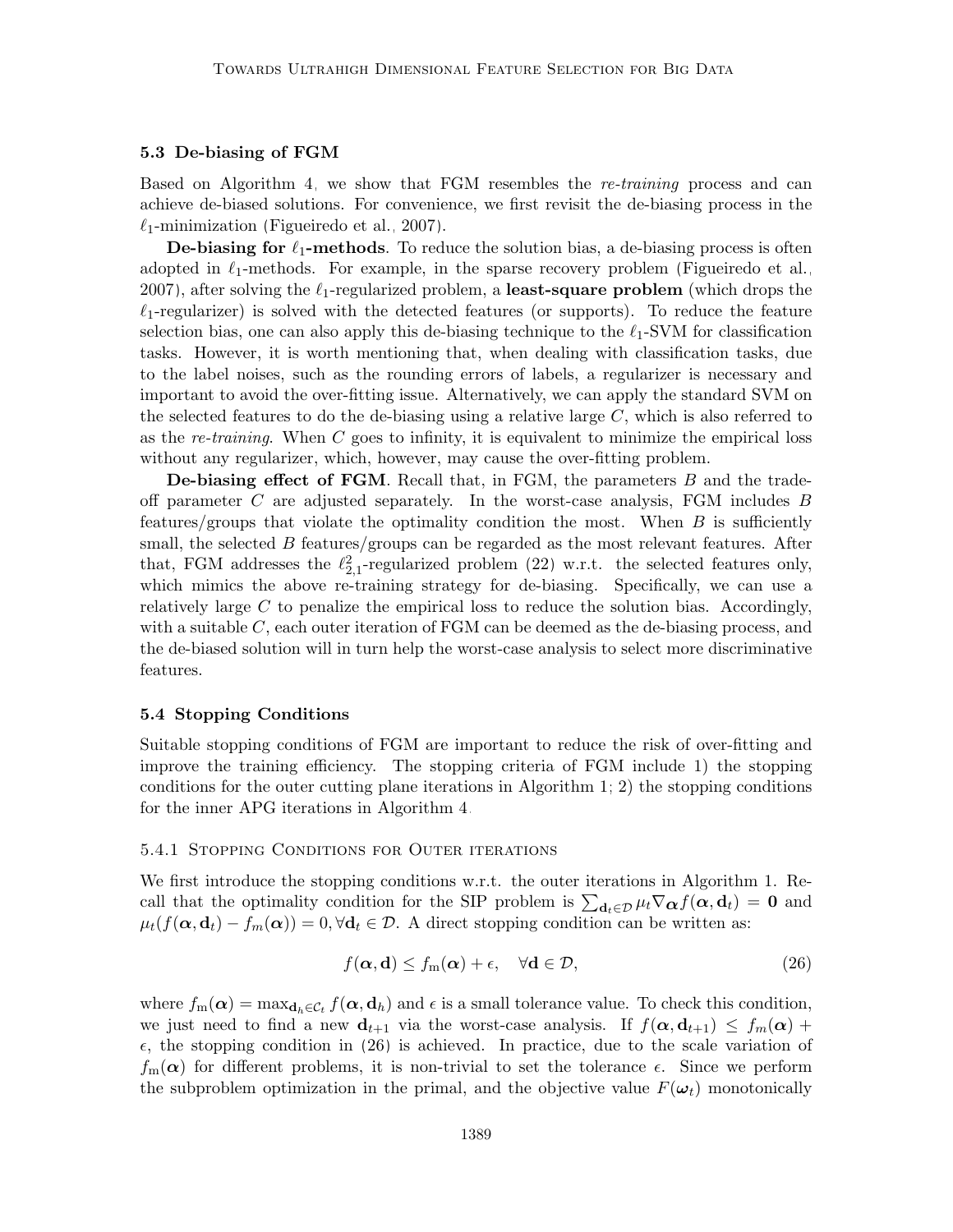decreases. Therefore, in this paper, we propose to use the relative function value difference as the stopping condition instead:

<span id="page-19-0"></span>
$$
\frac{F(\omega_{t-1},b) - F(\omega_t, b)}{F(\omega_0, b)} \le \epsilon_c,
$$
\n(27)

where  $\epsilon_c$  is a small tolerance value. In some applications, one may need to select a desired number of features. In such cases, we can terminate Algorithm 1 after a maximum number of  $T$  iterations with at most  $TB$  features being selected.

### 5.4.2 Stopping Conditions for Inner iterations

Exact and Inexact FGM: In each iteration of Algorithm 1, one needs to do the inner master problem minimization in [\(22\)](#page-14-2). The optimality condition of (22) is  $\nabla_{\boldsymbol{\omega}} F(\boldsymbol{\omega}) = \mathbf{0}$ . In practice, to achieve a solution with high precision to meet this condition is expensive. Therefore, we usually achieve an  $\epsilon$ -accurate solution instead.

Nevertheless, an inaccurate solution may affect the convergence. To demonstrate this, let  $\hat{\omega}$  and  $\hat{\xi}$  be the exact solution to [\(22\)](#page-14-2). According to Theorem [3,](#page-14-1) the exact solution of  $\hat{\alpha}$  to [\(20\)](#page-13-2) can be obtained by  $\hat{\alpha} = \hat{\xi}$ . Now suppose  $\omega$  is an  $\epsilon$ -accurate solution to [\(22\)](#page-14-2) and  $\xi$  be the corresponding loss, then we have  $\alpha_i = \hat{\alpha}_i + \epsilon_i$ , where  $\epsilon_i$  is the gap between  $\hat{\alpha}$  and  $\alpha$ . When performing the worst assessment is Algorithm 2, we need to selected  $\alpha$ . When performing the worst-case analysis in Algorithm [2,](#page-13-1) we need to calculate

<span id="page-19-1"></span>
$$
\mathbf{c} = \sum_{i=1}^n \alpha_i y_i \mathbf{x}_i = \sum_{i=1}^n (\widehat{\alpha}_i + \epsilon_i) y_i \mathbf{x}_i = \widehat{\mathbf{c}} + \sum_{i=1}^n \epsilon_i y_i \mathbf{x}_i = \widehat{\mathbf{c}} + \Delta \widehat{\mathbf{c}},
$$

where  $\hat{\mathbf{c}}$  denotes the exact feature score w.r.t.  $\hat{\alpha}$ , and  $\Delta\hat{\mathbf{c}}$  denotes the error of c brought by the inexact solution. Apparently, we have

$$
|\widehat{c}_j - c_j| = |\Delta \widehat{c}_j| = O(\epsilon), \ \forall j = 1, ..., m.
$$

Since we only need to find those significant features with the largest  $|c_j|/s$ , a sufficiently small  $\epsilon$  is enough such that we can find the most-active constraint. Therefore, the convergence of FGM will not be affected if  $\epsilon$  is sufficiently small, but overall convergence speed of FGM can be greatly improved. Let  $\{\boldsymbol{\omega}^k\}$  be the inner iteration sequence, in this paper, we set the stopping condition of the inner problem as

$$
\frac{F(\boldsymbol{\omega}^{k-1}) - F(\boldsymbol{\omega}^k)}{F(\boldsymbol{\omega}^{k-1})} \le \epsilon_{in},\tag{28}
$$

where  $\epsilon_{in}$  is a small tolerance value. In practice, we set  $\epsilon_{in} = 0.001$ , which works well for the problems that will be studied in this paper.

#### 5.5 Cache for Efficient Implementations

The optimization scheme of FGM allows to use some cache techniques to improve the optimization efficiency.

Cache for features. Different from the cache used in kernel SVM which caches kernel entries [\(Fan et al., 2005\)](#page-54-12), we directly cache the features in FGM. In gradient-based methods,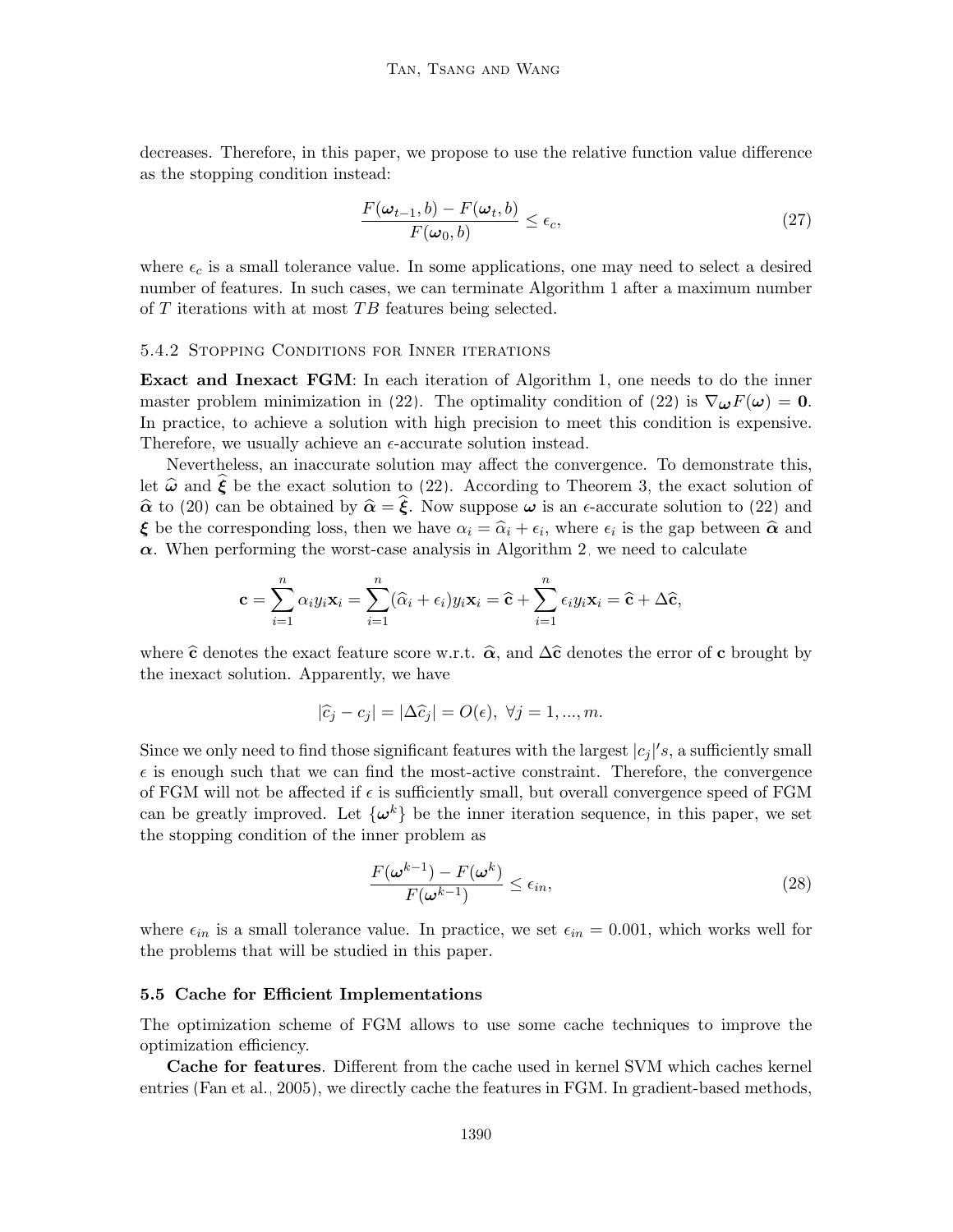one needs to calculate  $\mathbf{w}'\mathbf{x}_i$  for each instance to compute the gradient of the loss function, which takes  $O(mn)$  cost in general. Unlike these methods, the gradient computation in the modified APG algorithm of FGM is w.r.t. the selected features only. Therefore, we can use a column-based database to store the data, and cache these features in the main memory to accelerate the feature retrieval. To cache these features, we needs  $O(tBn)$  additional memory. However, the operation complexity for feature retrieval can be significantly reduced from  $O(nm)$  to  $O(tBn)$ , where  $tB \ll m$  for high dimensional problems. It is worth mentioning that, the cache for features is particularly important for the nonlinear feature selection with explicit feature mappings, where the data with expanded features can be too large to be loaded into the main memory.

Cache for inner products. The cache technique can be also used to accelerate the Algorithm [4.](#page-17-0) To make a sufficient decrease of the objective value, in Algorithm [4,](#page-17-0) a line search is performed to find a suitable step size. When doing the line search, one may need to calculate the loss function  $P(\omega)$  many times, where  $\omega = S_{\tau}(\mathbf{g}) = [\omega'_1, ..., \omega'_t]'$ . The computational cost will be very high if  $n$  is very large. However, according to equation [\(25\)](#page-15-2), we have

$$
\boldsymbol{\omega} = S_{\tau}(\mathbf{g}_h) = \frac{o_h}{\|\mathbf{g}_h\|} \mathbf{g}_h = \frac{o_h}{\|\mathbf{g}_h\|} (\mathbf{v}_h - \frac{1}{\tau} \nabla P(\mathbf{v}_h)),
$$

where only  $o_h$  is affected by the step size. Then the calculation of  $\sum_{i=1}^n \omega' \mathbf{x}_i$  follows

$$
\sum_{i=1}^{n} \omega' \mathbf{x}_i = \sum_{i=1}^{n} \left( \sum_{h=1}^{t} \omega'_h \mathbf{x}_{ih} \right) = \sum_{i=1}^{n} \left( \sum_{h=1}^{t} \frac{o_h}{||\mathbf{g}_h||} \left( \overline{\mathbf{v}'_h \mathbf{x}_{ih}} - \frac{1}{\tau} \overline{\nabla P(\mathbf{v}_h)' \mathbf{x}_{ih}} \right) \right)
$$

.

According to the above calculation rule, we can make a fast computation of  $\sum_{i=1}^{n} \omega' \mathbf{x}_i$ by caching  $\mathbf{v}'_h \mathbf{x}_{ih}$  and  $\nabla P(\mathbf{v}_h)' \mathbf{x}_{ih}$  for the  $h^{th}$  group of each instance  $\mathbf{x}_i$ . Accordingly, the complexity of computing  $\sum_{i=1}^{n} \omega' \mathbf{x}_i$  can be reduced from  $O(ntB)$  to  $O(nt)$ . That is to say, no matter how many line search steps will be conducted, we only need to scan the selected features once, which can greatly reduce the computational cost.

#### <span id="page-20-0"></span>6. Nonlinear Feature Selection Through Kernels

By applying the kernel tricks, we can extend FGM to do nonlinear feature selections. Let  $\phi(\mathbf{x})$  be a nonlinear feature mapping that maps the input features with nonlinear relations into a high-dimensional linear feature space. To select the features, we can also introduce a scaling vector  $\mathbf{d} \in \mathcal{D}$  and obtain a new feature mapping  $\phi(\mathbf{x} \odot \sqrt{\mathbf{d}})$ . By replacing  $(\mathbf{x} \odot \sqrt{\mathbf{d}})$ in [\(5\)](#page-5-1) with  $\phi(\mathbf{x} \odot \sqrt{\mathbf{d}})$ , the kernel version of FGM can be formulated as the following semi-infinite kernel (SIK) learning problem:

<span id="page-20-1"></span>
$$
\min_{\mathbf{\alpha}\in\mathcal{A},\theta}\theta\ :\ \theta\geq f_{\mathbf{K}}(\mathbf{\alpha},\mathbf{d}),\ \forall\ \mathbf{d}\in\mathcal{D},
$$

where  $f_{\mathbf{K}}(\boldsymbol{\alpha},\mathbf{d})=\frac{1}{2}(\boldsymbol{\alpha}\odot\mathbf{y})'(\mathbf{K}_{\mathbf{d}}+\frac{1}{C}% )'(\mathbf{X}-\mathbf{y})'(\mathbf{Q})$  $\frac{1}{C} I)(\boldsymbol{\alpha}\odot \mathbf{y})$  and  $\mathbf{K}_{\mathbf{d}}^{ij}$  $\mathbf{d}^{ij}$  is calculated as  $\boldsymbol{\phi}(\mathbf{x}_i\odot)$ √  $\overline{\mathrm{d}})' \phi(\mathrm{x}_j{\odot}\sqrt{\mathrm{d}}% )$ d). This problem can be solved by Algorithm [1.](#page-10-0) However, we need to solve the following optimization problem in the worst-case analysis:

$$
\max_{\mathbf{d}\in\mathcal{D}} \quad \frac{1}{2} \Big\| \sum_{i=1}^n \alpha_i y_i \phi(\mathbf{x}_i \odot \sqrt{\mathbf{d}}) \Big\|^2 = \max_{\mathbf{d}\in\mathcal{D}} \frac{1}{2} (\boldsymbol{\alpha} \odot \mathbf{y})' \mathbf{K}_{\mathbf{d}} (\boldsymbol{\alpha} \odot \mathbf{y}), \tag{29}
$$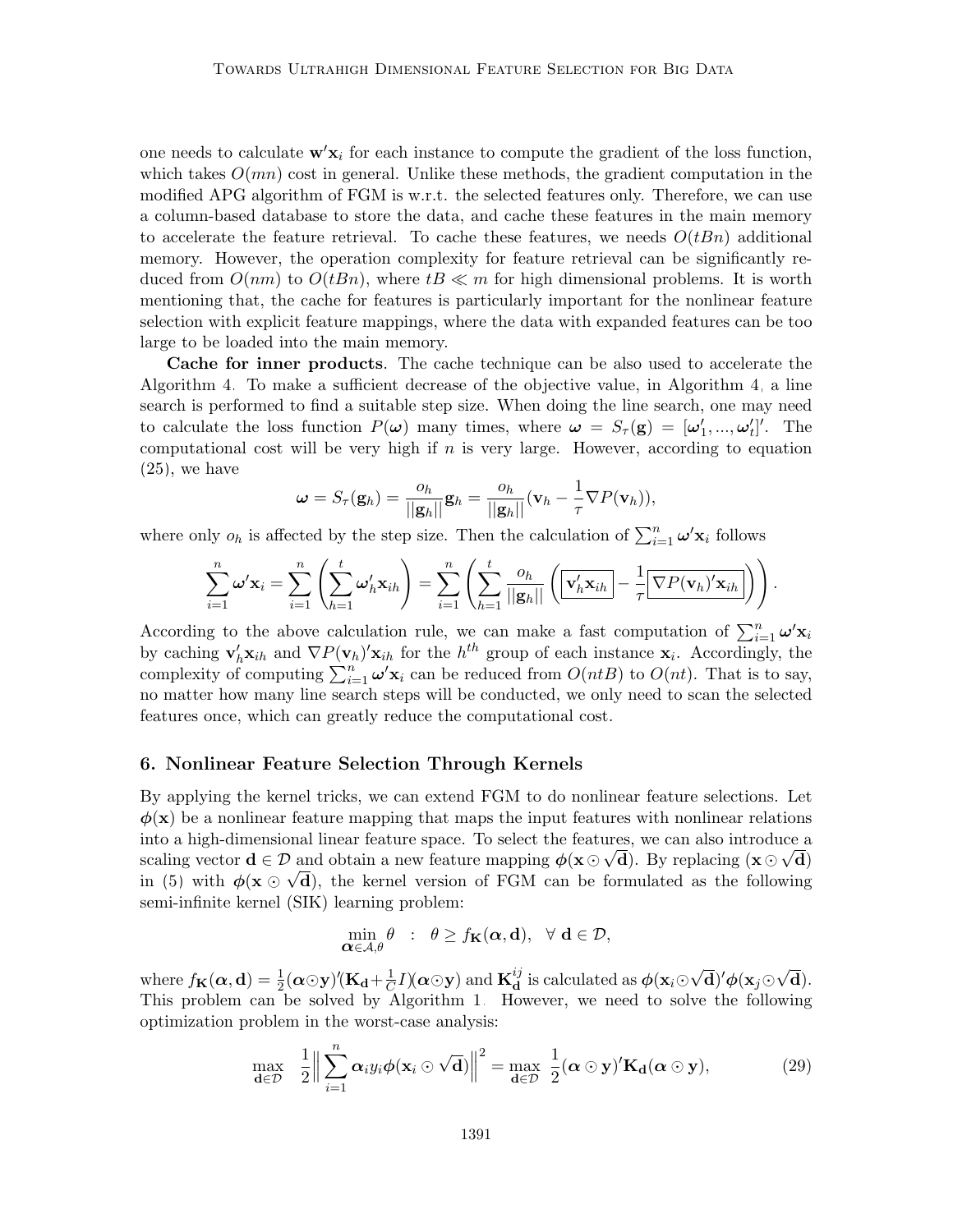#### 6.1 Worst Case Analysis for Additive Kernels

In general, solving problem  $(29)$  for general kernels  $(e.g., Gaussian \text{~kernels})$  is very challenging. However, for additive kernels, this problem can be exactly solved. A kernel  $K_d$  is an additive kernel if it can be linearly represented by a set of base kernels  $\{K_j\}_{j=1}^p$  [\(Maji and](#page-55-2) [Berg, 2009\)](#page-55-2). If each base kernel  $\mathbf{K}_j$  is constructed by one feature or a subset of features, we can select the optimal subset features by choosing a small subset of kernels.

**Proposition 2** The worst-case analysis w.r.t. additive kernels can be exactly solved.

**Proof** Suppose that each base kernel  $\mathbf{K}_i$  in an additive kernel is constructed by one feature or a subset of features. Let  $\mathcal{G} = {\mathcal{G}_1, ..., \mathcal{G}_p}$  be the index set of features that produce the base kernel set  $\{K_j\}_{j=1}^p$  and  $\phi_j(\mathbf{x}_{i\mathcal{G}_j})$  be the corresponding feature map to  $\mathcal{G}_j$ . Similar to the group feature selection, we introduce a feature scaling vector  $\mathbf{d} \in \mathcal{D} \subset \mathbb{R}^p$  to scale  $\phi_j(\mathbf{x}_{i\mathcal{G}_j})$ . The resultant model becomes:

$$
\min_{\mathbf{d}\in\widehat{\mathcal{D}}\mathbf{w},\boldsymbol{\xi},b} \quad \frac{1}{2} \|\mathbf{w}\|_2^2 + \frac{C}{2} \sum_{i=1}^n \xi_i^2
$$
\n
$$
\text{s.t.} \quad y_i \left( \sum_{j=1}^p \sqrt{d_j} \mathbf{w}'_{\mathcal{G}_j} \phi_j(\mathbf{x}_{i\mathcal{G}_j}) - b \right) \ge 1 - \xi_i, \ \xi_i \ge 0, \ i = 1,\cdots,n,
$$

where  $\mathbf{w}_{\mathcal{G}_j}$  has the same dimensionality with  $\phi_j(\mathbf{x}_{i\mathcal{G}_j})$ . By transforming this problem to the SIP problem in [\(13\)](#page-9-1), we can solve the kernel learning (selection) problem via FGM. The corresponding worst-case analysis is reduced to solve the following problem:

$$
\max_{\mathbf{d}\in\mathcal{D}}\quad \sum_{j=1}^p d_j(\mathbf{\alpha}\odot\mathbf{y})'\mathbf{K}_j(\mathbf{\alpha}\odot\mathbf{y}) = \max_{\mathbf{d}\in\mathcal{D}}\ \sum_{j=1}^p d_j s_j,
$$

where  $s_j = (\alpha \odot \mathbf{y})' \mathbf{K}_j (\alpha \odot \mathbf{y})$  and  $\mathbf{K}_j^{i,k} = \phi_j (\mathbf{x}_{iG_j})' \phi_j (\mathbf{x}_{kG_j})$ . This problem can be exactly solved by choosing the B kernels with the largest  $s_j$ 's.

In the past decades, many additive kernels have been proposed based on specific application contexts, such as the general intersection kernel in computer vision [\(Maji and Berg, 2009\)](#page-55-2), string kernel in text mining and ANOVA kernels [\(Bach, 2009\)](#page-53-8). Taking the general intersection kernel for example, it is defined as:  $k(\mathbf{x}, \mathbf{z}, a) = \sum_{j=1}^{p} \min\{|x_j|^a, |z_j|^a\}$ , where  $a > 0$ is a kernel parameter. When  $a = 1$ , it reduces to the well-known Histogram Intersection Kernel (HIK), which has been widely used in computer vision and text classifications [\(Maji](#page-55-2) [and Berg, 2009;](#page-55-2) [Wu, 2012\)](#page-57-1).

It is worth mentioning that, even though we can exactly solve the worst-case analysis for additive kernels, the subproblem optimization is still very challenging for large-scale problems because of two reasons. Firstly, storing the kernel matrices takes  $O(n^2)$  space complexity, which is unbearable when  $n$  is very large. Secondly, solving the MKL problem with many training points is still computationally expensive. To address these issues, we propose to a group of approximated features, such as the random features [\(Vedaldi and](#page-57-12) [Zisserman, 2010\)](#page-57-12) and the HIK expanded features [\(Wu, 2012\)](#page-57-1), to approximate a base kernel. As a result, the MKL problem is reduced to the **group feature selection** problem. Therefore, it is scalable to big data by avoiding the storage the base kernel matrices. Moreover, the subproblem optimization can be more efficiently solved in the primal form.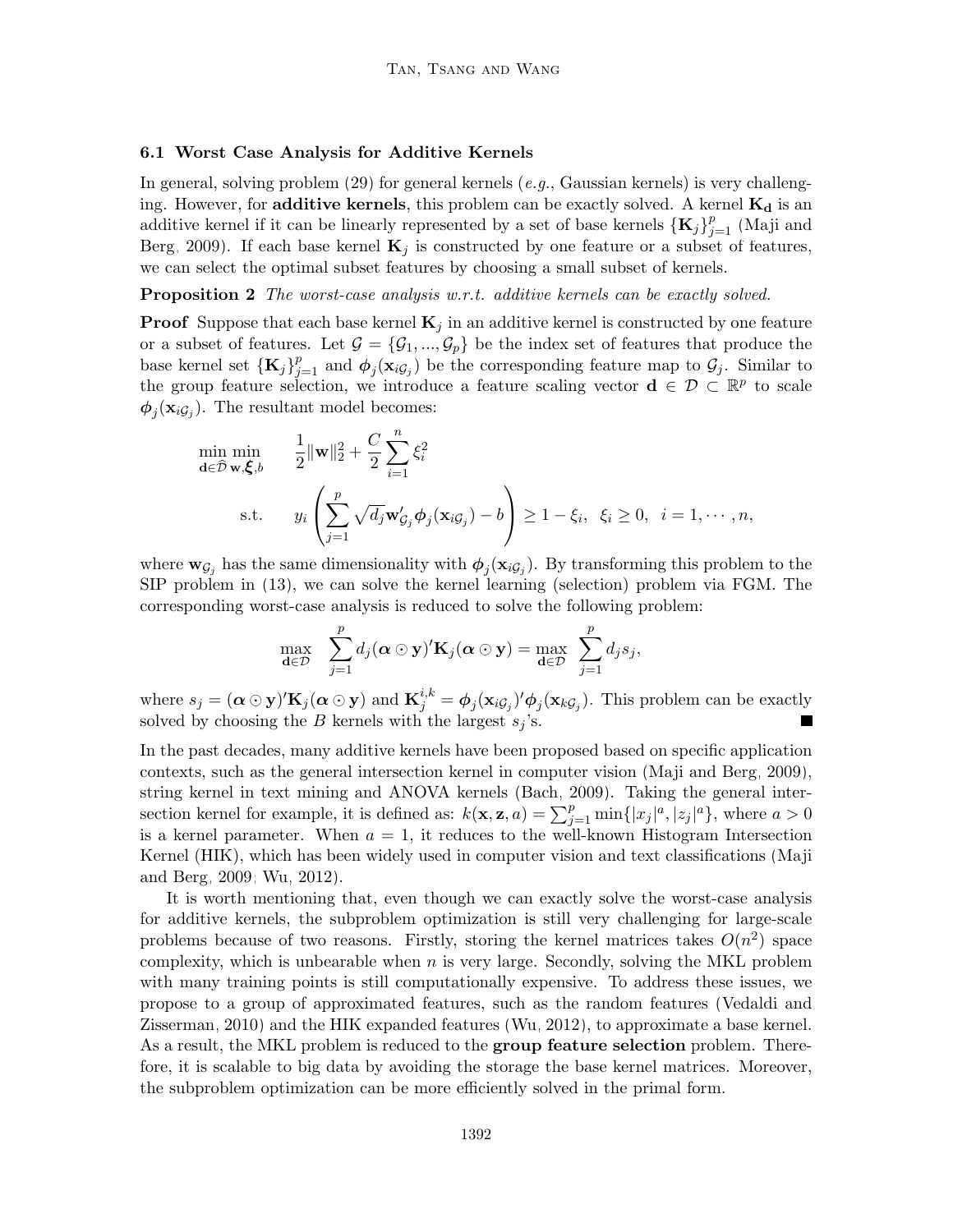#### <span id="page-22-1"></span>6.2 Worst-Case Analysis for Ultrahigh Dimensional Big Data

Ultrahigh dimensional big data widely exist in many application contexts. Particularly, in the nonlinear classification tasks with explicit nonlinear feature mappings, the dimensionality of the feature space can be ultrahigh. If the explicit feature mapping is available, the nontrivial nonlinear feature selection task can be cast as a linear feature selection problem in the high-dimensional feature space.

Taking the polynomial kernel  $k(\mathbf{x}_i, \mathbf{x}_j) = (\gamma \mathbf{x}_i' \mathbf{x}_j + r)^v$  for example, the dimension of the feature mapping exponentially increases with  $v$  [\(Chang et al., 2010\)](#page-53-3), where v is referred to as the degree. When  $v = 2$ , the 2-degree explicit feature mapping can be expressed as

$$
\phi(\mathbf{x}) = [r, \sqrt{2\gamma r}x_1, ..., \sqrt{2\gamma r}x_m, \gamma x_1^2, ..., \gamma x_m^2, \sqrt{2}\gamma x_1 x_2, ..., \sqrt{2}\gamma x_{m-1} x_m].
$$

The second-order feature mapping can capture the feature pair dependencies, thus it has been widely applied in many applications such as text mining and natural language processing [\(Chang et al., 2010\)](#page-53-3). Unfortunately, the dimensionality of the feature space is  $(m+2)(m+1)/2$  and can be ultrahigh for a median m. For example, if  $m = 10^6$ , the dimensionality of the feature space is  $O(10^{12})$ , and around 1 TB memory is required to store the weight vector w. As a result, most of the existing methods are not applicable [\(Chang](#page-53-3) [et al., 2010\)](#page-53-3). Fortunately, this computational bottleneck can be effectively avoided by FGM since only  $tB$  features are required to be stored in the main memory. For convenience, we store the indices and scores of the selected  $tB$  features in a structured array  $\mathbf{c}_B$ .

## Algorithm 5 Incremental Implementation of Algorithm 2 for Ultrahigh Dimensional Data.

<span id="page-22-0"></span>Given  $\alpha$ , B, number of data groups k, feature mapping  $\phi(\mathbf{x})$  and a structured array  $\mathbf{c}_B$ . 1: Split **X** into k subgroups  $\mathbf{X} = [\mathbf{X}^1, ..., \mathbf{X}^k].$ 2: For  $j = 1, ..., k$ . Calculate the feature score s w.r.t.  $X^j$  according to  $\phi(\mathbf{x}_i)$ . Sort s and update  $c_B$ . For  $i = j + 1, ..., k$ . (Optional) Calculate the cross feature score **s** w.r.t.  $X^j$  and  $X^i$ .

Sort **s** and update  $c_B$ .

#### End End

3: Return  $c_B$ .

For ultrahigh dimensional big data, it can be too huge to be loaded into the main memory, thus the worst-case analysis is still very challenging to be addressed. Motivated by the incremental worst-case analysis for complex group feature selection in Section [4.3,](#page-12-3) we propose to address the big data challenge in an incremental manner. The general scheme for the incremental implementation is presented in Algorithm [5.](#page-22-0) Particularly, we partition **X** into k small data subset of lower dimensionality as  $X = [X^1, ..., X^k]$ . For each small data subset, we can load it into memory and calculate the feature scores of the features. In Algorithm [5,](#page-22-0) the inner loop w.r.t. the iteration index  $i$  is only used for the second-order feature selection, where the calculation of feature score for the cross-features is required. For instance, in the nonlinear feature selection using the 2-degree polynomial mapping, we need to calculate the feature score of  $x_i x_i$ .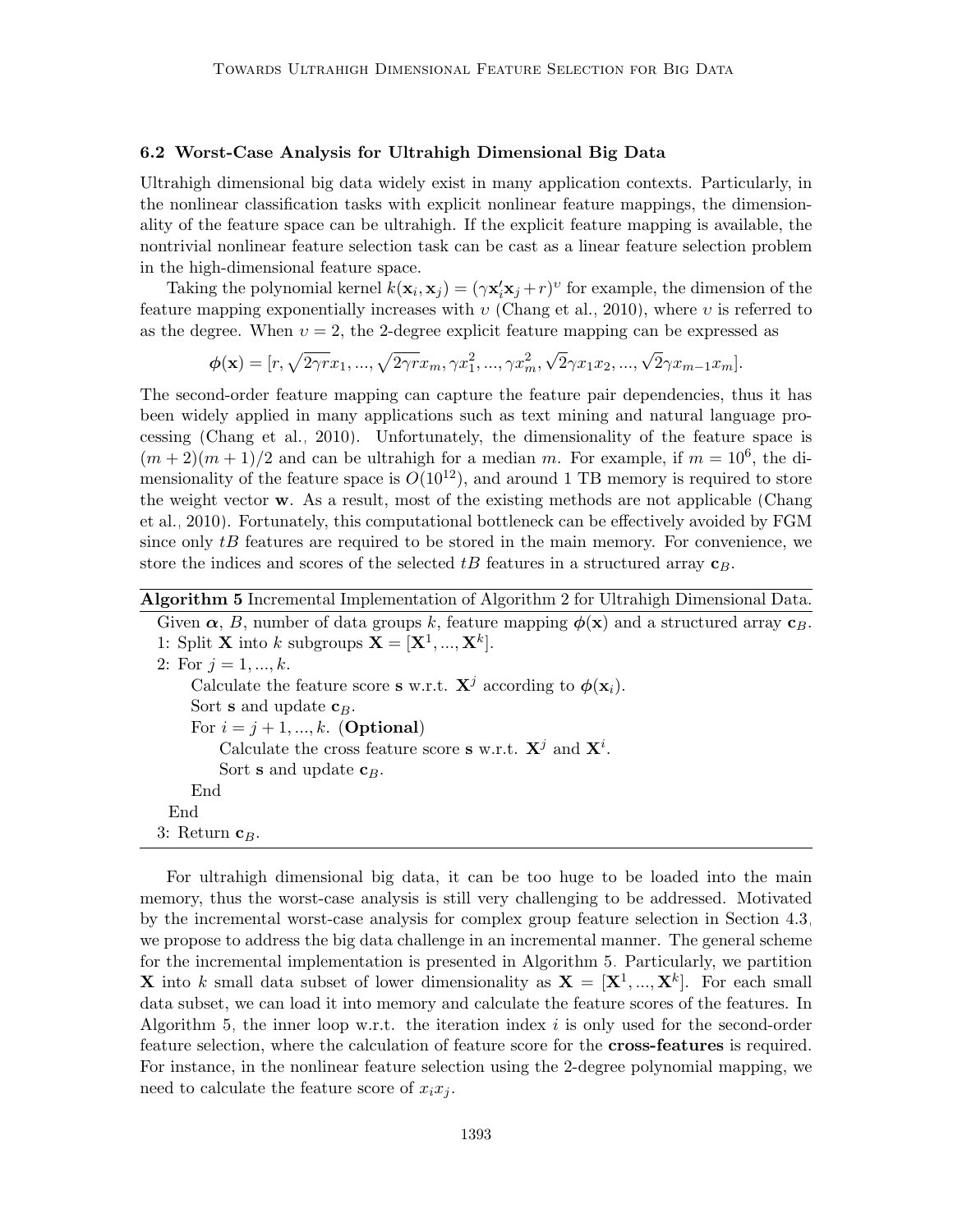#### <span id="page-23-0"></span>7. Connections to Related Studies

In this section, we discuss the connections of proposed methods with related studies, such as the  $\ell_1$ -regularization [\(Jenatton et al., 2011a\)](#page-54-13), active set methods [\(Roth and Fischer, 2008;](#page-56-7) [Bach, 2009\)](#page-53-8), SimpleMKL [\(Rakotomamonjy et al., 2008\)](#page-56-5),  $\ell_q$ -MKL [\(Kloft et al., 2009,](#page-55-15) [2011;](#page-55-16) [Kloft and Blanchard, 2012\)](#page-55-17), infinite kernel learning (IKL) [\(Gehler and Nowozin, 2008\)](#page-54-14), SMO-MKL [\(Vishwanathan et al., 2010\)](#page-57-8), and so on.

#### 7.1 Relation to  $\ell_1$ -regularization

Recall that the  $\ell_1$ -norm of a vector w can be expressed as a variational form [\(Jenatton](#page-54-13) [et al., 2011a\)](#page-54-13):

<span id="page-23-1"></span>
$$
\|\mathbf{w}\|_{1} = \sum_{j=1}^{m} |w_{j}| = \frac{1}{2} \min_{\mathbf{d} \succeq 0} \sum_{j=1}^{m} \frac{w_{j}^{2}}{d_{j}} + d_{j}.
$$
 (30)

It is not difficult to verify that,  $d_j^* = |w_j|$  holds at the optimum, which indicates that the scale of  $d_j^*$  is proportional to  $|w_j|$ . Therefore, it is meaningless to impose an additional  $\ell_1$ -constraint  $||\mathbf{d}||_1 \leq B$  or  $||\mathbf{w}||_1 \leq B$  in [\(30\)](#page-23-1) since both **d** and **w** are scale-sensitive. As a result, it is not so easy for the  $\ell_1$ -norm methods to control the number of features to be selected as FGM does. On the contrary, in AFS, we bound  $\mathbf{d} \in [0,1]^m$ .

To demonstrate the connections of AFS to the  $\ell_1$ -norm regularization, we need to make some transformations. Let  $\hat{w}_j = w_j \sqrt{d_j}$  and  $\hat{\mathbf{w}} = [\hat{w}_1, ..., \hat{w}_m]'$ , the variational form of the problem (5) can be conjuminately written as problem [\(5\)](#page-5-1) can be equivalently written as

<span id="page-23-2"></span>
$$
\min_{\mathbf{d}\in\mathcal{D}} \min_{\widehat{\mathbf{w}}, \widehat{\boldsymbol{\xi}}, b} \qquad \frac{1}{2} \sum_{j=1}^{m} \frac{\widehat{w}_j^2}{d_j} + \frac{C}{2} \sum_{i=1}^{n} \xi_i^2
$$
\n
$$
\text{s.t.} \qquad y_i(\widehat{\mathbf{w}}'\mathbf{x}_i - b) \ge 1 - \xi_i, \quad i = 1, \cdots, n.
$$

For simplicity, hereby we drop the hat from  $\hat{\mathbf{w}}$  and define a new regularizer  $\|\mathbf{w}\|_B^2$  as

<span id="page-23-3"></span>
$$
\|\mathbf{w}\|_{B}^{2} = \min_{\mathbf{d}\succeq\mathbf{0}} \sum_{j=1}^{m} \frac{w_{j}^{2}}{d_{j}}, \quad \text{s.t.} \quad ||\mathbf{d}||_{1} \leq B, \quad \mathbf{d} \in [0, 1]^{m}.
$$
 (31)

This new regularizer has the following properties.

**Proposition 3** Given a vector  $\mathbf{w} \in \mathbb{R}^m$  with  $\|\mathbf{w}\|_0 = \kappa > 0$ , where  $\kappa$  denotes the number of nonzero entries in **w**. Let  $\mathbf{d}^*$  be the minimizer of [\(31\)](#page-23-2), we have: (I)  $d_j^* = 0$  if  $|w_j| = 0$ . (II) If  $\kappa \leq B$ , then  $d_j^* = 1$  for  $|w_j| > 0$ ; else if  $\frac{\|\mathbf{w}\|_1}{\max\{|w_j|\}} \geq B$  and  $\kappa > B$ , then we have  $|w_j|$  $\frac{w_j|}{d_j^*} = \frac{\|\mathbf{w}\|_1}{B}$  $\frac{\|\mathbf{x}\|_1}{B}$  for all  $|w_j| > 0$ . (III) If  $\kappa \leq B$ , then  $\|\mathbf{w}\|_B = \|\mathbf{w}\|_2$ ; else if  $\frac{\|\mathbf{w}\|_1}{\max\{|w_j|\}} \geq B$  and  $\kappa > B, \, \|\mathbf{w}\|_B = \frac{\|\mathbf{w}\|_1}{\sqrt{B}}$  $\frac{\frac{11}{11}}{B}$  .

The proof can be found in Appendix D.

According to Proposition [3,](#page-23-3) if  $B < \kappa$ ,  $\|\mathbf{w}\|_B$  is equivalent to the  $\ell_1$ -norm regularizer. However, no matter how large the magnitude of  $|w_j|$  is,  $d_j$  in  $\|\mathbf{w}\|_B^2$  is always upper bounded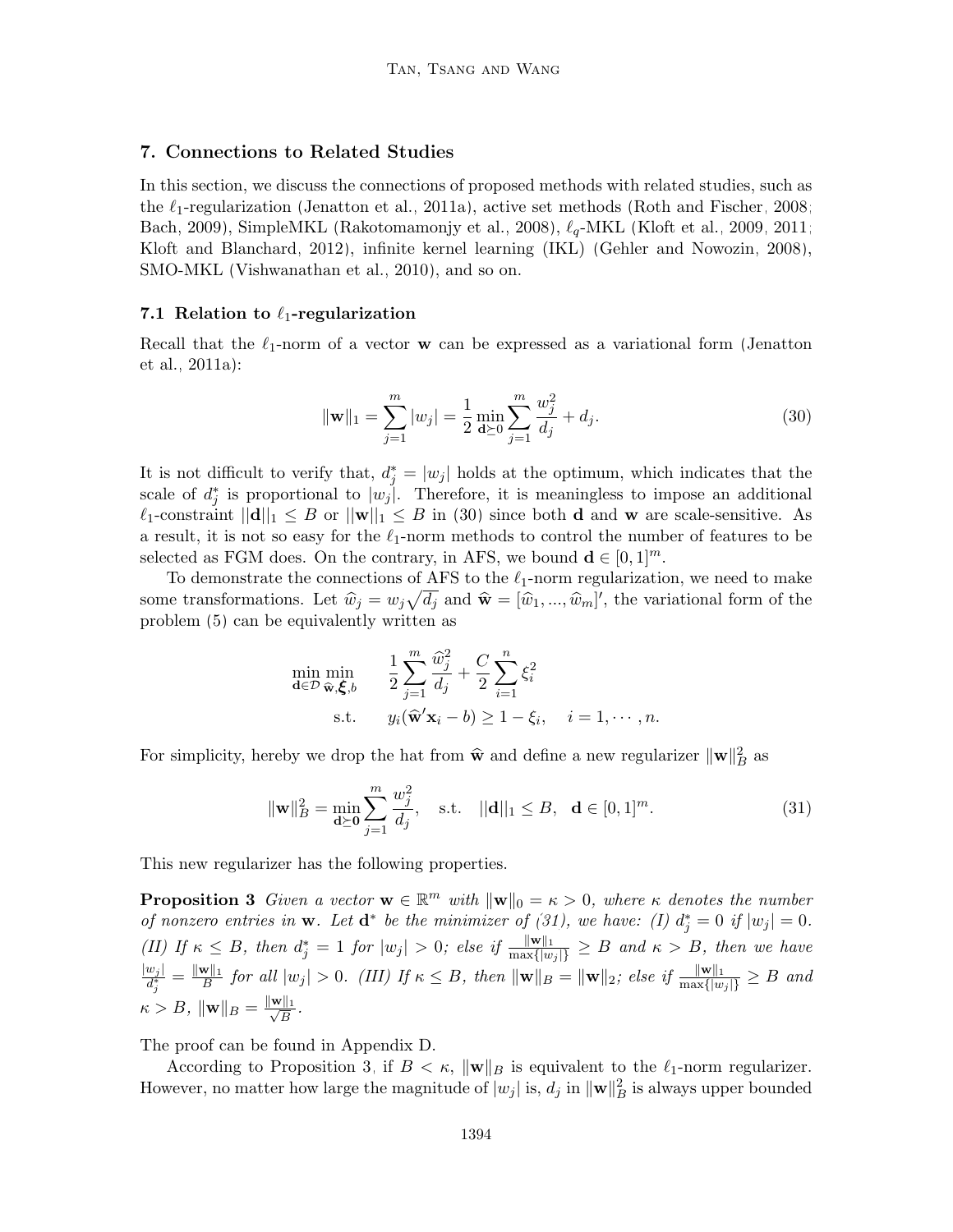by 1, which lead to two advantages of  $\|\mathbf{w}\|_B^2$  over the  $\ell_1$ -norm regularizer. Firstly, by using  $\|\mathbf{w}\|_{B}^{2}$ , the sparsity and the over-fitting problem can be controlled separately by FGM. Specifically, one can choose a proper  $C$  to reduce the feature selection bias, and a proper stopping tolerance  $\epsilon_c$  in [\(27\)](#page-19-0) or a proper parameter B to adjust the number of features to be selected. Conversely, in the  $\ell_1$ -norm regularized problems, the number of features is determined by the regularization parameter  $C$ , but the solution bias may happen if we intend to select a small number of features with a small  $C$ . Secondly, by transforming the resultant optimization problem into an SIP problem, a feature generating paradigm has been developed. By iteratively infer the most informative features, this scheme is particularly suitable for dealing with ultrahigh dimensional big data that are infeasible for the existing  $\ell_1$ -norm methods, as shown in Section [6.2.](#page-22-1)

Proposition [3](#page-23-3) can be easily extended to the group feature selection cases and multiple kernel learning cases. For instance, given a  $\mathbf{w} \in \mathbb{R}^m$  with p groups  $\{\mathcal{G}_1, ..., \mathcal{G}_p\}$ , we have  $\sum_{j=1}^p ||\mathbf{w}_{\mathcal{G}_j}||_2 = ||\mathbf{v}||_1$ , where  $\mathbf{v} = [||\mathbf{w}_{\mathcal{G}_1}||, ..., ||\mathbf{w}_{\mathcal{G}_p}||]' \in \mathbb{R}^p$ . Therefore, the above two advantages are also applicable to FGM for group feature selection and multiple kernel learning.

### 7.2 Connection to Existing AFS Schemes

The proposed AFS scheme is very different from the existing AFS schemes (e.g., Weston et al., 2000; Chapelle et al., 2002; Grandvalet and Canu, 2002; Rakotomamonjy, 2003; Varma and Babu, 2009; Vishwanathan et al., 2010). In existing works, the scaling vector  $\mathbf{d} \succ \mathbf{0} \mathbf{d}$ is not upper bounded. For instance, in the SMO-MKL method [\(Vishwanathan et al., 2010\)](#page-57-8), the AFS problem is reformulated as the following problem:

<span id="page-24-0"></span>
$$
\min_{\mathbf{d}\succeq \mathbf{0}} \max_{\mathbf{\alpha}\in\mathcal{A}} \mathbf{1}'\mathbf{\alpha} - \frac{1}{2} \sum_{j=1}^p d_j(\mathbf{\alpha}\odot \mathbf{y})' \mathbf{K}_j(\mathbf{\alpha}\odot \mathbf{y}) + \frac{\lambda}{2} (\sum_j d_j^q)^{\frac{2}{q}},
$$

where  $\mathcal{A} = {\alpha | 0 \le \alpha \le C_1, \mathbf{y'}\alpha = 0}$  and  $\mathbf{K}_j$  denote a sub-kernel. When  $0 \le q \le 1$ , it induces sparse solutions, but results in non-convex optimization problems. Moreover, the sparsity of the solution is still determined by the regularization parameter  $\lambda$ . Consequently, the solution bias inevitably exists in the SMO-MKL formulation.

A more related work is the  $\ell_1$ -MKL [\(Bach et al., 2004;](#page-53-11) [Sonnenburg et al., 2006\)](#page-56-13) or the SimpleMKL problem [\(Rakotomamonjy et al., 2008\)](#page-56-5), which tries to learn a linear combination of kernels. The variational regularizer of SimpleMKL can be written as:

$$
\min_{\mathbf{d} \succeq 0} \sum_{j=1}^{p} \frac{||\mathbf{w}_j||^2}{d_j}, \quad \text{s.t.} \quad ||\mathbf{d}||_1 \le 1,
$$

where p denotes the number of kernels and  $w_i$  represents the parameter vector of the jth kernel in the context of MKL [\(Kloft et al., 2009,](#page-55-15) [2011;](#page-55-16) [Kloft and Blanchard, 2012\)](#page-55-17). Correspondingly, the regularizer  $||\mathbf{w}||_B^2$  regarding kernels can be expressed as:

$$
\min_{\mathbf{d}\succeq 0} \sum_{j=1}^{p} \frac{||\mathbf{w}_{j}||^{2}}{d_{j}}, \quad \text{s.t.} \quad ||\mathbf{d}||_{1} \leq B, \quad \mathbf{d}\in [0,1]^{p}.
$$
 (32)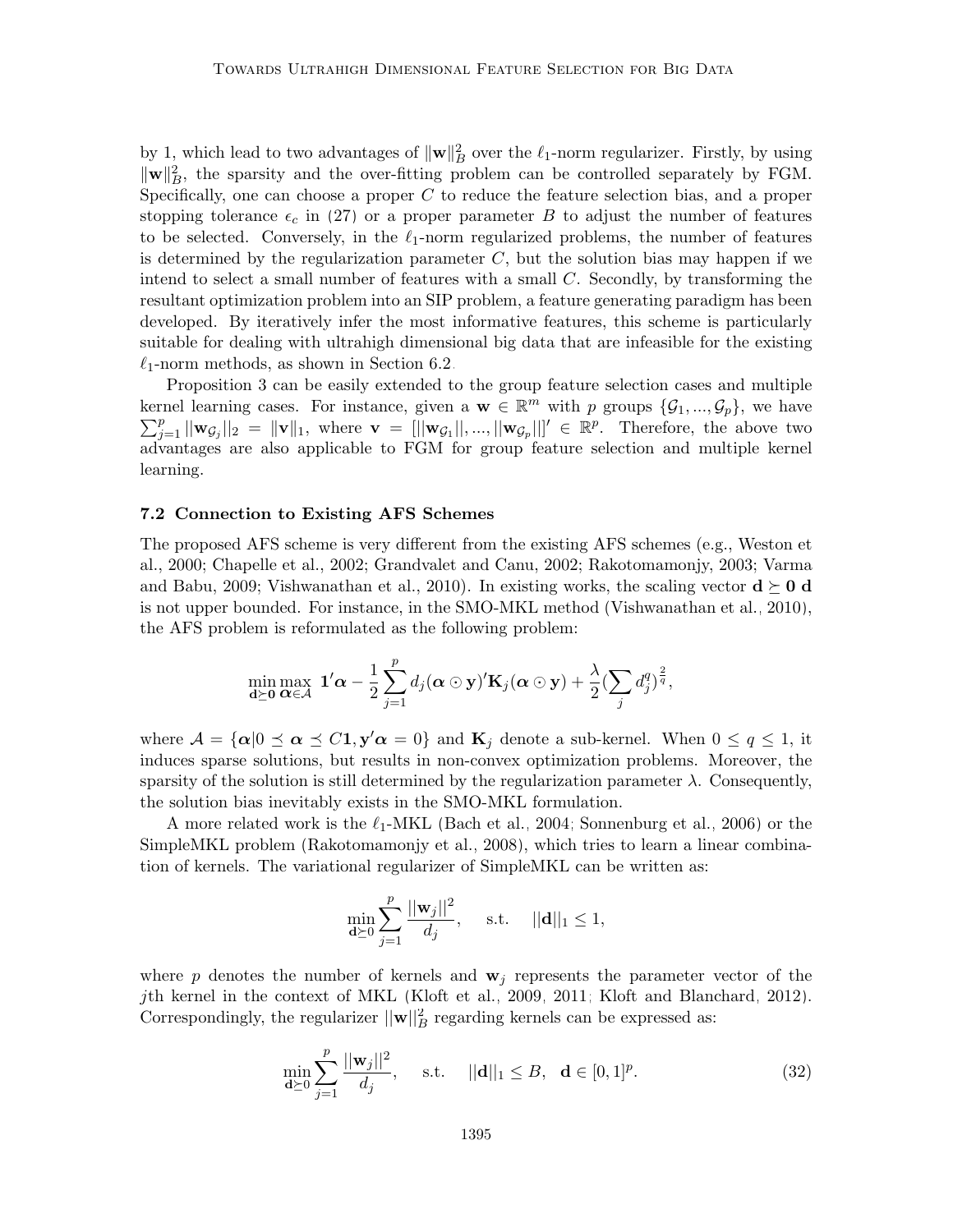To illustrate the difference between [\(32\)](#page-24-0) and the  $\ell_1$ -MKL, we divide the two constraints in  $(32)$  by B, and obtain

$$
\sum_{j=1}^p \frac{d_j}{B} \le 1, \ \ 0 \le \frac{d_j}{B} \le \frac{1}{B}, \forall j \in \{1, ..., p\}.
$$

Clearly, the box constraint  $\frac{d_j}{B} \leq \frac{1}{B}$  makes [\(32\)](#page-24-0) different from the variational regularizer in  $\ell_1$ -MKL. Actually, the  $\ell_1$ -norm MKL is only a special case of  $||\mathbf{w}||_B^2$  when  $B = 1$ . Moreover, by extending Proposition [3,](#page-23-3) we can obtain that if  $B > \kappa$ , we have  $\|\mathbf{w}\|_B^2 = \sum_{j=1}^p ||\mathbf{w}_j||^2$ , which becomes a non-sparse regularizer. Another similar work is the  $\ell_q$ -MKL, which generalizes the  $\ell_1$ -MKL to  $\ell_q$ -norm  $(q > 1)$  [\(Kloft et al., 2009,](#page-55-15) [2011;](#page-55-16) [Kloft and Blanchard, 2012\)](#page-55-17). Specifically, the variational regularizer of  $\ell_q$ -MKL can be written as

$$
\min_{\mathbf{d} \succeq 0} \sum_{j=1}^{p} \frac{||\mathbf{w}_j||^2}{d_j}, \quad \text{s.t.} \quad ||\mathbf{d}||_q^2 \le 1.
$$

We can see that, the box constraint  $0 \leq \frac{d_j}{B} \leq \frac{1}{B}$  $\frac{1}{B}, \forall j \in \{1, ..., p\}$  is missing in the  $\ell_q$ -MKL. However, when  $q > 1$ , the  $\ell_q$ -MKL cannot induce sparse solutions, and thus cannot discard non-important kernels or features. Therefore, the underlying assumption for  $\ell_q$ -MKL is that, most of the kernels are relevant for the classification tasks. Finally, it is worth mentioning that, when doing multiple kernel learning, both  $\ell_1$ -MKL and  $\ell_q$ -MKL require to compute and involve all the base kernels. Consequently the computational cost is unbearable for large-scale problems with many kernels.

An infinite kernel learning method is introduced to deal with infinite number of kernels ( $p = \infty$ ) [\(Gehler and Nowozin, 2008\)](#page-54-14). Specifically, IKL adopts the  $\ell_1$ -MKL formulation [\(Bach et al., 2004;](#page-53-11) [Sonnenburg et al., 2006\)](#page-56-13), thus it can be considered as a special case of FGM when setting  $B = 1$ . Due to the infinite number of possible constraints, IKL also adopts the cutting plane algorithm to address the resultant problem. However, it can only include one kernel per iteration; while FGM can include B kernels per iteration. In this sense, IKL is also analogous to the active set methods [\(Roth and Fischer, 2008;](#page-56-7) [Bach,](#page-53-8) [2009\)](#page-53-8). For both methods, the worst-case analysis for large-scale problems usually dominates the overall training complexity. For FGM, since it is able to include B kernels per iteration, it obviously reduces the number of worst-case analysis steps, and thus has great computational advantages over IKL. Finally, it is worth mentioning that, based on the IKL formulation, it is non-trivial for IKL to include B kernels per iteration.

#### 7.3 Connection to Multiple Kernel Learning

In FGM, each subproblem is formulated as a SimpleMKL problem [\(Rakotomamonjy et al.,](#page-56-5) [2008\)](#page-56-5), and any SimpleMKL solver can be used to solve it. For instance, an approximate solution can be also efficiently obtained by a sequential minimization optimization (SMO) [\(Bach](#page-53-11) [et al., 2004;](#page-53-11) [Vishwanathan et al., 2010\)](#page-57-8). [Sonnenburg et al.](#page-56-13) [\(2006\)](#page-56-13) proposed a semi-infinite linear programming formulation for MKL which allows MKL to be iteratively solved with SVM solver and linear programming. [Xu et al.](#page-57-13) [\(2009b\)](#page-57-13) proposed an extended level method to improve the convergence of MKL. More recently, an online ultra-fast MKL algorithm,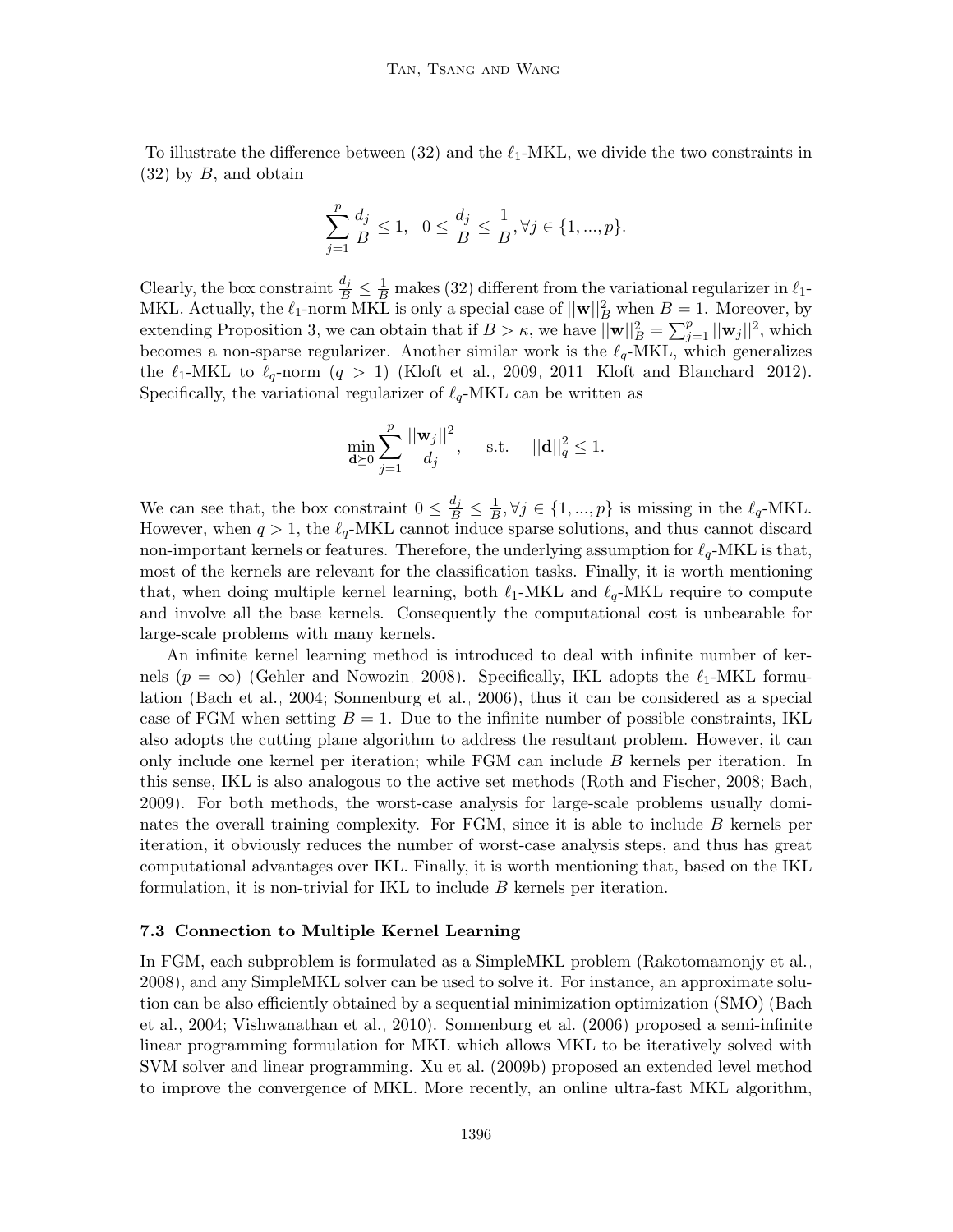called as the UFO-MKL, was proposed by [Orabona and Jie](#page-56-14) [\(2011\)](#page-56-14). However, its  $O(1/\epsilon)$ convergence rate is only guaranteed when a strongly convex regularizer  $\Omega(\mathbf{w})$  is added to the objective. Without the strongly convex regularizer, its convergence is unclear.

In summary, FGM is different from MKL in several aspects. At first, FGM iteratively includes  $B$  new kernels through the worst-case analysis. Particularly, these  $B$  kernels will be formed as a base kernel for the MKL subproblem of FGM. From the kernel learning view, FGM provides a new way to construct base kernels. Secondly, since FGM tends to select a subset of kernels, it is especially suitable for MKL with many kernels. Thirdly, to scale MKL to big data, we propose to use the approximated features (or explicit feature mappings) for kernels. As a result, the MKL problem is reduced to a group feature selection problem, and we can solve the subproblem in its primal form.

#### 7.4 Connection to Active Set Methods

Active set methods have been widely applied to address the challenges of large number of features or kernels [\(Roth and Fischer, 2008;](#page-56-7) [Bach, 2009\)](#page-53-8). Basically, active set methods iteratively include a variable that violates the optimality condition of the sparsity-induced problems. In this sense, active methods can be considered as a special case of FGM with  $B = 1$ . However, FGM is different from active set methods. Firstly, their motivations are different: active set methods start from the Lagrangian duality of the sparsity-induced problems; while FGM starts from the proposed AFS scheme, solves an SIP problem. Secondly, active set methods only include one active feature/group/kernel at each iteration. Regarding this algorithm, when the desired number of kernels or groups becomes relatively large, active set methods will be very computationally expensive. On the contrary, FGM allows to add B new features/groups/kernels per iteration, which can greatly improve the training efficiency by reducing the number of worst-case analysis. Thirdly, a sequence of  $\ell_{2,1}^2$ -regularized non-smooth problems are solved in FGM, which is very different from the active set methods. Finally, the de-biasing of solutions is not investigated in the active set methods [\(Bach, 2009;](#page-53-8) [Roth and Fischer, 2008\)](#page-56-7).

#### <span id="page-26-0"></span>8. Experiments

We compare the performance of FGM with several state-of-the-art baseline methods on three learning tasks, namely the linear feature selection, the ultrahigh dimensional nonlinear feature selection and the group feature selection.[4](#page-26-1)

The experiments are organized as follows. Firstly, in Section [8.1,](#page-27-0) we present the general experimental settings. After that in Section [8.2,](#page-28-0) we conduct synthetic experiments to study the performance of FGM on the linear feature selection. Moreover, in Section [8.3,](#page-34-0) we study

<span id="page-26-1"></span><sup>4.</sup> In the experiments, some aforementioned methods, such as NMMKL, QCQP-SSVM and SVM-RFE, are not included for comparison due to the high computational cost for the optimization or sub-optimality for the feature selection. Interested readers can refer to [\(Tan et al., 2010\)](#page-57-3) for the detailed comparisons. We also do not include the  $\ell_q$ -MKL [\(Kloft et al., 2009,](#page-55-15) [2011;](#page-55-16) [Kloft and Blanchard, 2012\)](#page-55-17) for comparison since it cannot induce sparse solutions. Instead, we include an  $\ell_q$ -variant, i.e., UFO-MKL [\(Orabona](#page-56-14) [and Jie, 2011\)](#page-56-14), for comparison. Finally, since IKL is a special case of FGM with  $B = 1$ , we study its performance through FGM with  $B = 1$  instead. Since it is analogous to the active set methods, its performance can be also observed from the results of active set method.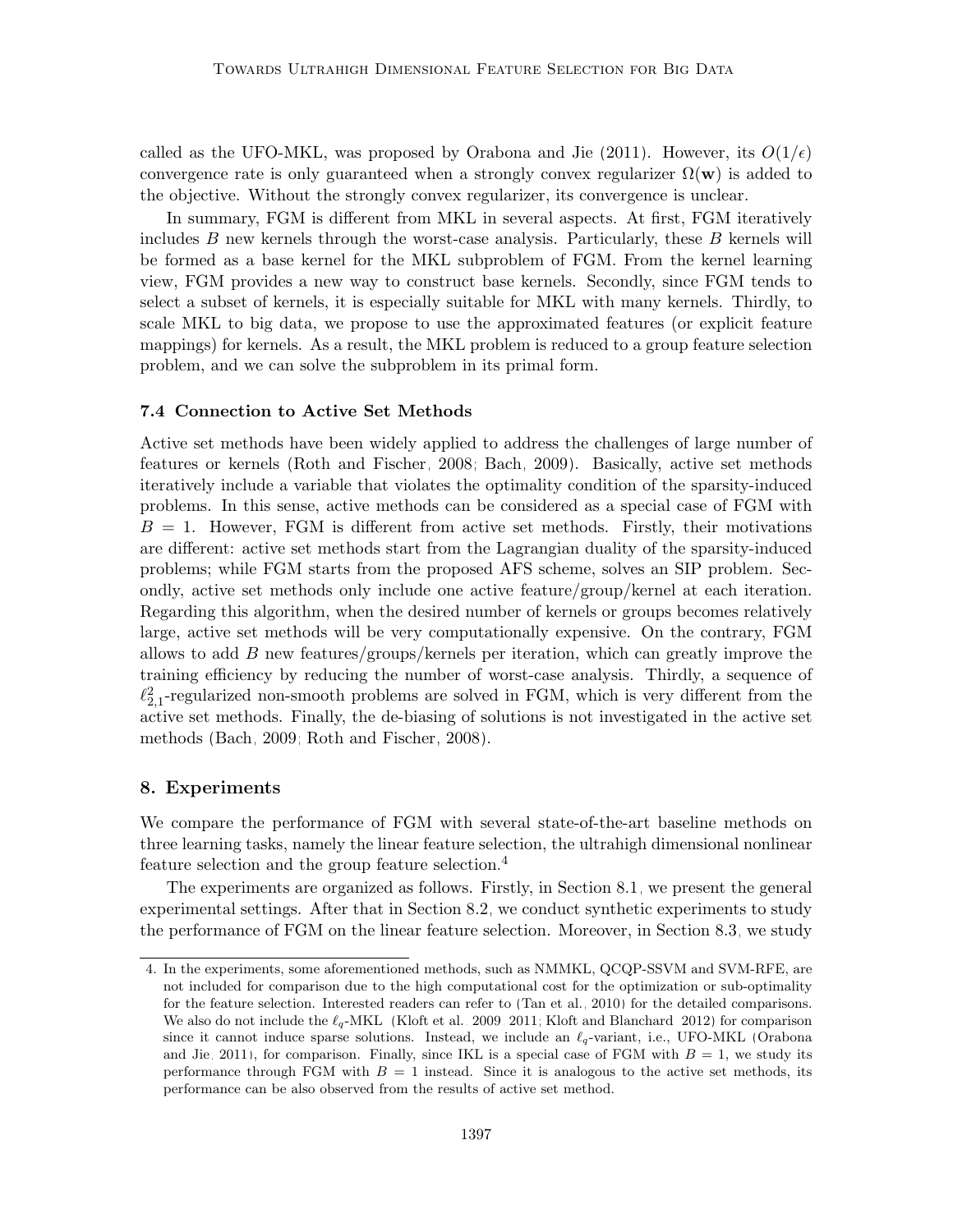the performance of FGM with the shift of hyperplane. In Section [8.4,](#page-34-1) we conduct real-world experiments on linear feature selection. In Section [8.5,](#page-39-0) we conduct ultrahigh dimensional nonlinear feature selection experiments with polynomial feature mappings. Finally, we demonstrate the efficacy of FGM on the group feature selection in Section [8.6.](#page-41-0)

#### <span id="page-27-0"></span>8.1 Data Sets and General Experimental Settings

Several large-scale and high dimensional real-world data sets are used to verify the performance of different methods. General information of these data sets, such as the average nonzero features per instance, is listed in Table [1.](#page-27-1)[5](#page-27-2) Among them, epsilon, Arxiv astro-ph, rcv1.binary and kddb data sets have been split into training set and testing set. For real-sim, aut-avn and news20.binary, we randomly split them into training and testing sets, as shown in Table [1.](#page-27-1)

| Data set | $m_{\parallel}$ | $n_{\rm train}$ | $n_{\mathrm{test}}$ | $#$ nonzeros | Parameter Range |                |                      |  |
|----------|-----------------|-----------------|---------------------|--------------|-----------------|----------------|----------------------|--|
|          |                 |                 |                     | per instance | $11$ -SVM $(C)$ | $11-LR(C)$     | $SGD-SLR(\lambda_1)$ |  |
| epsilon  | 2.000           | 400,000         | 100,000             | 2,000        | $[5e-4, 1e-2]$  | $[2e-3, 1e-1]$ | $[1e-4, 8e-3]$       |  |
| aut-avn  | 20,707          | 40,000          | 22.581              | 50           |                 |                |                      |  |
| real-sim | 20,958          | 32,309          | 40,000              | 52           | $[5e-3, 3e-1]$  | $[5e-3, 6e-2]$ | [1e-4, 8e-3]         |  |
| rcv1     | 47,236          | 677,399         | 20,242              | 74           | $[1e-4, 4e-3]$  | $[5e-5, 2e-3]$ | [1e-4, 8e-3]         |  |
| astro-ph | 99,757          | 62,369          | 32.487              | 77           | $[5e-3, 6e-2]$  | $[2e-2, 3e-1]$ | [1e-4, 8e-3]         |  |
| news20   | 1,355,191       | 9.996           | 10.000              | 359          | $[5e-3, 3e-1]$  | $[5e-2, 2e1]$  | [1e-4, 8e-3]         |  |
| kddb     | 29,890,095      | 19,264,097      | 748,401             | 29           | $[5e-6, 3e-4]$  | $[3e-6, 1e-4]$ | [1e-4, 8e-3]         |  |

<span id="page-27-1"></span>Table 1: Statistics of the data sets used in the experiments. Parameter Range lists the ranges of the parameters for various  $\ell_1$ -methods to select different number of features. The data sets rcv1 and aut-avn will be used in group feature selection tasks.

On the linear feature selection task, comparisons are conducted between FGM and the  $\ell_1$ -regularized methods, including  $\ell_1$ -SVM and  $\ell_1$ -LR. For FGM, we study FGM with SimpleMKL solver (denoted by MKL-FGM)<sup>[6](#page-27-3)</sup> [\(Tan et al., 2010\)](#page-57-3), FGM with APG method for the squared hinge loss (denoted by PROX-FGM) and the logistic loss (denoted by PROX-SLR), respectively.

Many efficient batch training algorithms have been developed to solve  $\ell_1$ -SVM and  $\ell_1$ -LR, such as the interior point method, fast iterative shrinkage-threshold algorithm (FISTA), block coordinate descent (BCD), Lassplore method [\(Liu and Ye, 2010\)](#page-55-10), generalized linear model with elastic net (GLMNET) and so on [\(Yuan et al., 2010,](#page-57-5) [2011\)](#page-58-3). Among them, LIB-Linear, which adopts the coordinate descent to solve the non-smooth optimization problem, has demonstrated state-of-the-art performance in terms of training efficiency [\(Yuan et al.,](#page-57-5)

<span id="page-27-2"></span><sup>5.</sup> Among these data sets, epsilon, real-sim, rcv1.binary, news20.binary and kddb can be downloaded at [http://www.csie.ntu.edu.tw/˜cjlin/libsvmtools/datasets/](http://www.csie.ntu.edu.tw/~cjlin/libsvmtools/datasets/), aut-avn can be downloaded at <http://vikas.sindhwani.org/svmlin.html> and Arxiv astro-ph is from [Joachims](#page-54-15) [\(2006\)](#page-54-15).

<span id="page-27-3"></span><sup>6.</sup> For the fair comparison, we adopt the LIBLinear (e.g., CD-SVM) as the SVM solver in SimpleMKL when performing linear feature selections. The source codes of MKL-FGM are available at [http:](http://www.tanmingkui.com/fgm.html) [//www.tanmingkui.com/fgm.html](http://www.tanmingkui.com/fgm.html).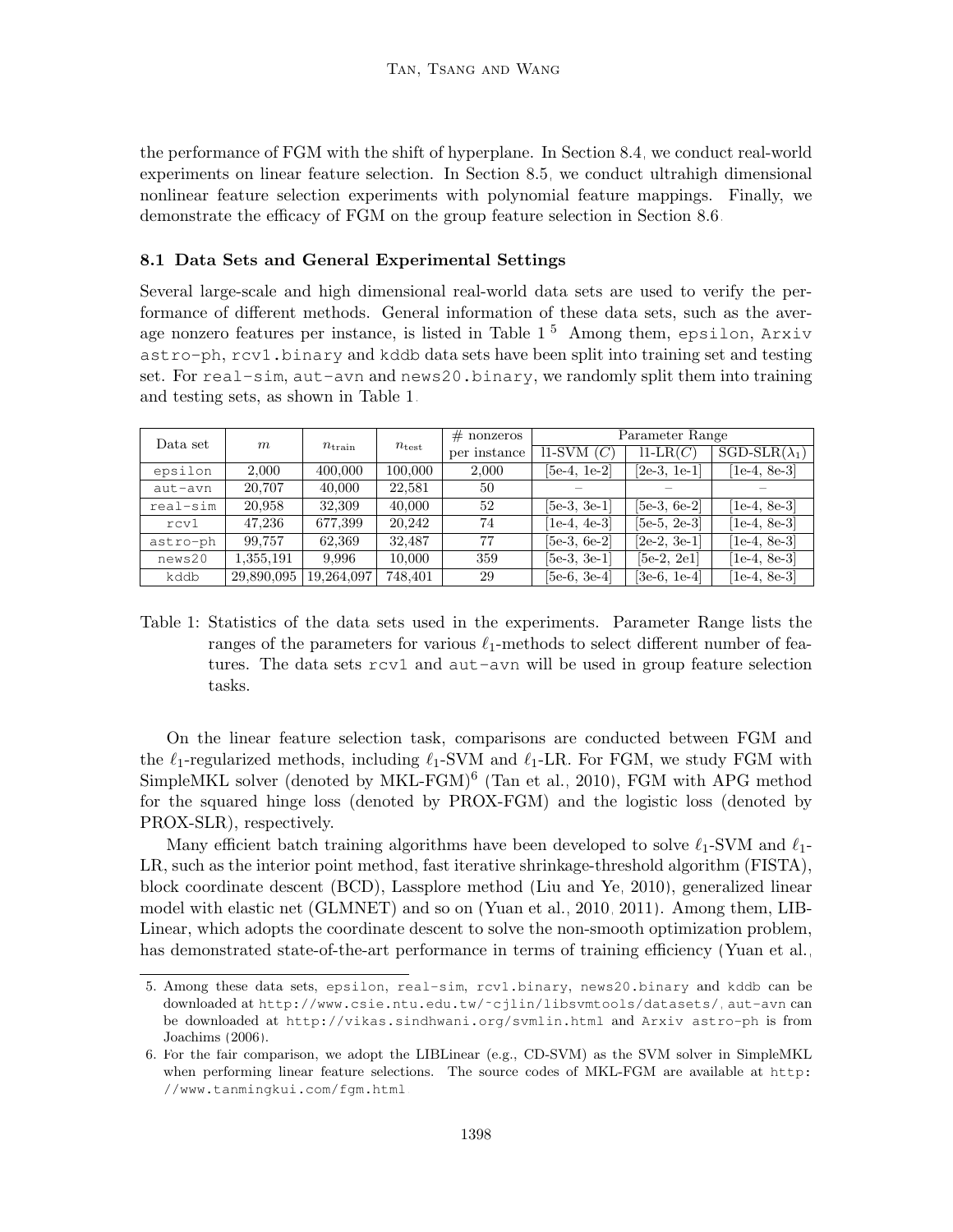[2010\)](#page-57-5). In LIBLinear, by taking the advantages of data sparsity, it achieves very fast convergence speed for sparse data sets [\(Yuan et al., 2010,](#page-57-5) [2011\)](#page-58-3). In this sense, we include the LIBLinear solver for comparison<sup>[7](#page-28-1)</sup>. Besides, we take the standard SVM and LR classifier of LIBLinear with all features as the baselines, denoted by CD-SVM and CD-LR, respectively. We use the default stopping criteria of LIBLinear for  $\ell_1$ -SVM,  $\ell_1$ -LR, CD-SVM and CD-LR.

SGD methods have gained great attention for solving large-scale problems [\(Langford](#page-55-5) [et al., 2009;](#page-55-5) [Shalev-Shwartz and Zhang, 2013\)](#page-56-3). In this experiment, we include the proximal stochastic dual coordinate ascent with logistic loss for comparison (which is denoted by SGD-SLR). SGD-SLR has shown the state-of-the-art performance among various SGD methods [\(Shalev-Shwartz and Zhang, 2013\)](#page-56-3).<sup>[8](#page-28-2)</sup> In SGD-SLR, there are three important parameters, namely  $\lambda_1$  to penalize  $||\mathbf{w}||_1$ ,  $\lambda_2$  to penalize  $||\mathbf{w}||_2^2$ , and the stopping criterion min.dgap. Suggested by the package, in the following experiment, we fix  $\lambda_2 = 1$ e-4 and  $min.dgap=1e-5$ , and change  $\lambda_1$  to obtain different levels of sparsity. All the methods are implemented in C++.

On group feature selection tasks, we compare FGM with four recently developed group lasso solvers: FISTA [\(Liu and Ye, 2010;](#page-55-10) [Jenatton et al., 2011b;](#page-54-10) [Bach et al., 2011\)](#page-53-7), block coordinate descent method (denoted by BCD) [\(Qin et al., 2010\)](#page-56-6), active set method (denoted by ACTIVE) [\(Bach, 2009;](#page-53-8) [Roth and Fischer, 2008\)](#page-56-7) and UFO-MKL [\(Orabona and Jie, 2011\)](#page-56-14). Among them, FISTA has been thoroughly studied by several researchers [\(Liu and Ye, 2010;](#page-55-10) [Jenatton et al., 2011b;](#page-54-10) [Bach et al., 2011\)](#page-53-7), and we adopt the implementation of SLEP package[9](#page-28-3) , where an improved line search is used [\(Liu and Ye, 2010\)](#page-55-10). We implement the block coordinate descent method proposed by [Qin et al.](#page-56-6) [\(2010\)](#page-56-6), where each subproblem is formulated as a trust-region problem and solved by a Newton's root-finding method [\(Qin](#page-56-6) [et al., 2010\)](#page-56-6). For UFO-MKL, it is an online optimization method,  $^{10}$  $^{10}$  $^{10}$  and we stop the training after 20 epochs. Finally, we implement ACTIVE method based on the SLEP solver. All the methods for group feature selection are implemented in MATLAB for fair comparison.

All the comparisons are performed on a 2.27GHZ Intel $(R)$ Core $(TM)$  4 DUO CPU running windows sever 2003 with 24.0GB main memory.

#### <span id="page-28-0"></span>8.2 Synthetic Experiments on Linear Feature Selection

In this section, we compare the performance of different methods on two toy data sets of different scales, namely  $X \in \mathbb{R}^{4,096\times4,096}$  and  $X \in \mathbb{R}^{8,192\times65,536}$ . Here each X is a Gaussian random matrix with each entry sampled from the i.i.d. Gaussian distribution  $\mathcal{N}(0, 1)$ . To produce the output y, we first generate a sparse vector w with 300 nonzero entries, with each nonzero entry sampled from the i.i.d. Uniform distribution  $\mathcal{U}(0,1)$ . After that, we produce the output by  $y = sign(Xw)$ . Since only the nonzero  $w_i$  contributes to the output y, we consider the corresponding feature as a relevant feature regarding y. Similarly, we generate the testing data set  $\mathbf{X}_{\text{test}}$  with output labels  $\mathbf{y}_{\text{test}} = \text{sign}(\mathbf{X}_{\text{test}} \mathbf{w})$ . The number of testing points for both cases is set to 4,096.

<span id="page-28-1"></span><sup>7.</sup> Sources are available at [http://www.csie.ntu.edu.tw/˜cjlin/liblinear/](http://www.csie.ntu.edu.tw/~cjlin/liblinear/).

<span id="page-28-2"></span><sup>8.</sup> Sources are available at <http://stat.rutgers.edu/home/tzhang/software.html>.

<span id="page-28-4"></span><span id="page-28-3"></span><sup>9.</sup> Sources are available at [http://www.public.asu.edu/˜jye02/Software/SLEP/index.htm](http://www.public.asu.edu/~jye02/Software/SLEP/index.htm).

<sup>10.</sup> Sources are available at <http://dogma.sourceforge.net/>.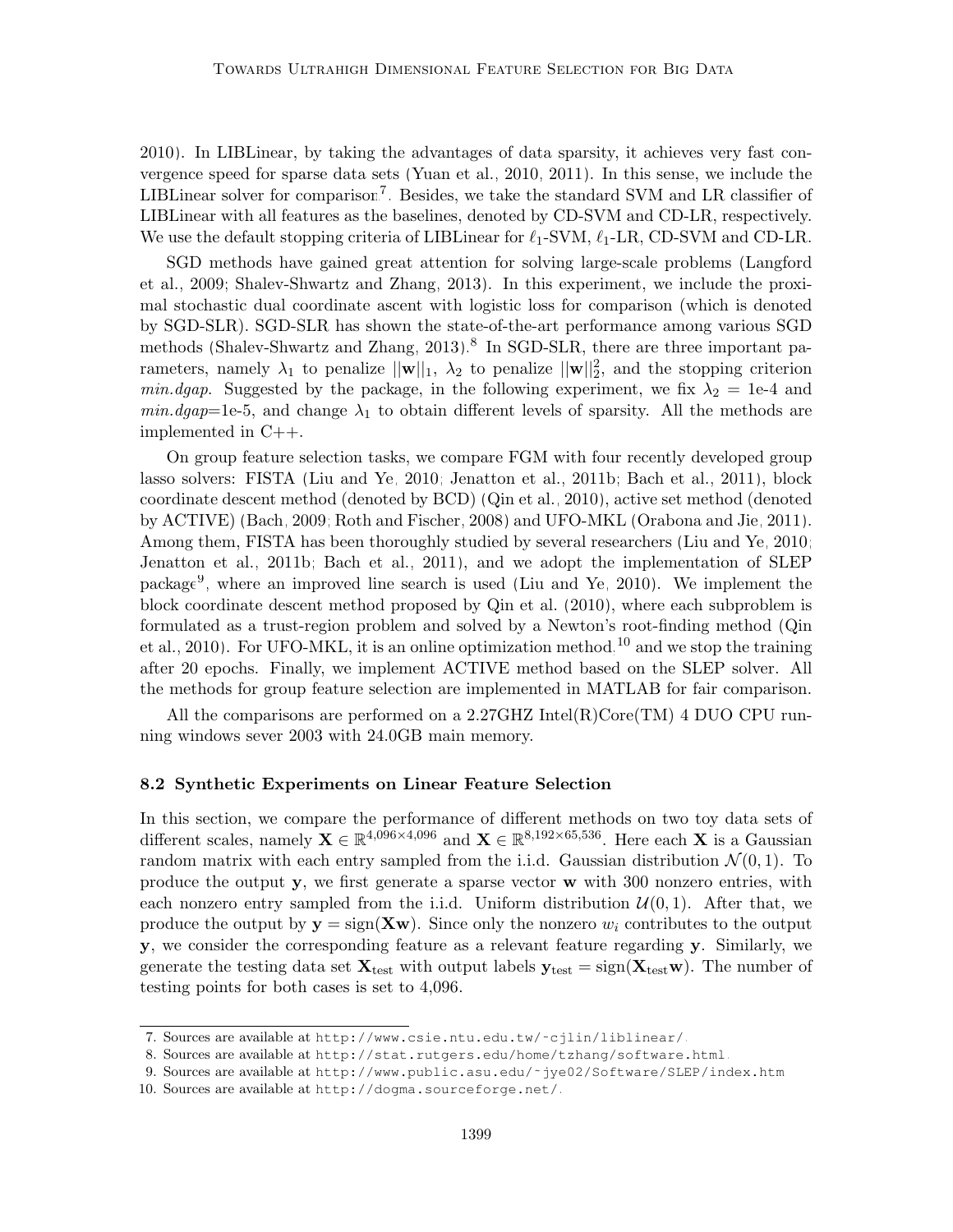<span id="page-29-0"></span>

<span id="page-29-1"></span>Figure 1: Convergence of Inexact FGM and Exact FGM on the synthetic data set.

#### 8.2.1 Convergence Comparison of Exact and Inexact FGM

In this experiment, we study the convergence of the *Exact* and *Inexact* FGM on the small scale data set. To study the Exact FGM, for simplicity, we set the stopping tolerance  $\epsilon_{in}$  = 1.0 × 10<sup>-6</sup> in equation [\(28\)](#page-19-1) for APG algorithm; while for *Inexact* FGM, we set  $\epsilon_{in} = 1.0 \times 10^{-3}$ . We set  $C = 10$  and test different B's from  $\{10, 30, 50\}$ . In this experiment, only the squared hinge loss is studied. In Figure [1\(a\),](#page-29-0) we report the relative objective values w.r.t. all the APG iterations for both methods; In Figure [1\(b\),](#page-29-1) we report the relative objective values w.r.t. the outer iterations. We have the following observations from Figures [1\(a\)](#page-29-0) and [1\(b\).](#page-29-1)

Firstly, from Figure [1\(a\),](#page-29-0) for each comparison method, the function value sharply decreases at some iterations, where an active constraint is added. For the Exact FGM, it requires more APG iterations under the tolerance  $\epsilon_{in} = 1.0 \times 10^{-6}$ , but the function value does not show significant decrease after several APG iterations. On the contrary, from Figure [1\(a\),](#page-29-0) the *Inexact* FGM, which uses a relatively larger tolerance  $\epsilon_{in} = 1.0 \times 10^{-3}$ , requires much fewer APG iterations to achieve the similar objective values to *Exact* FGM under the same parameter B. Particularly, from Figure  $1(b)$ , the *Inexact* FGM achieves the similar objective values to *Exact* FGM after each outer iteration. According to these observations, on one hand,  $\epsilon_{in}$  should be small enough such that the subproblem can be sufficiently optimized. On the other hand, a relatively large tolerance (e.g.  $\epsilon_{in} = 1.0 \times 10^{-3}$ ) can greatly accelerate the convergence speed without degrading the performance.

Moreover, according to Figure [1\(b\),](#page-29-1) PROX-FGM with a large  $B$  in general converges faster than that with a small  $B$ . Generally speaking, by using a large  $B$ , less number of outer iterations and worst-case analysis are required, which is critical when dealing with big data. However, if  $B$  is too large, some non-informative features may be mistakenly included, and the solution may not be exactly sparse.

#### 8.2.2 Experiments on Small-Scale Synthetic Dataset

In this experiment, we evaluate the performance of different methods in terms of testing accuracies w.r.t. different number of selected features. Specifically, to obtain sparse solutions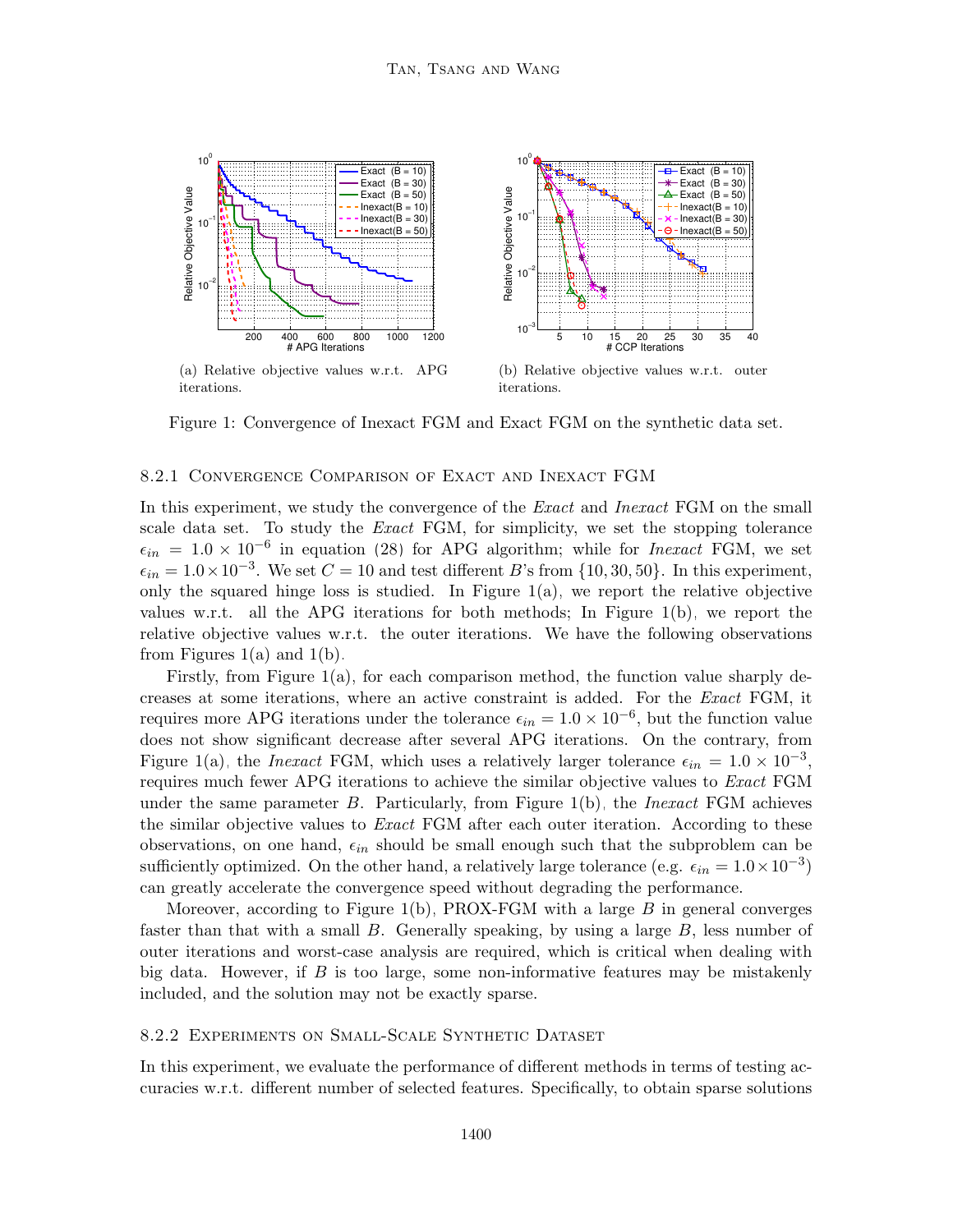of different sparsities, we vary  $C \in [0.001, 0.007]$  for l1-SVM,  $C \in [5e-3, 4e-2]$  for l1-LR and  $\lambda_1 \in [7.2e-4, 2.5e-3]$  for SGD-SLR.<sup>[11](#page-30-0)</sup> On contrary to these methods, we fix  $C = 10$  and choose even numbers in  $\{2, 4, ..., 60\}$  for B to obtain different number of features. It can be seen that, it is much easier for FGM to control the number of features to be selected. Specifically, the testing accuracies and the number of recovered ground-truth features w.r.t. the number of selected features are reported in Figure  $2(a)$  and Figure  $2(b)$ , respectively. The training time of different methods is listed in Figure [2\(d\).](#page-30-3)

<span id="page-30-2"></span><span id="page-30-1"></span>

<span id="page-30-5"></span><span id="page-30-4"></span><span id="page-30-3"></span>Figure 2: Experimental results on the small data set, where CD-SVM and CD-LR denote the results of standard SVM and LR with all features, respectively. The training time of MKL-FGM is about 1,500 seconds, which is up to 1,000 times slower than APG solver. We did not report it in the figures due to presentation issues.

For convenience of presentation, let  $m_s$  and  $m_g$  be the number of selected features and the number of ground-truth features, respectively. From Figure  $2(a)$  and Figure  $2(b)$ , FGM

<span id="page-30-0"></span><sup>11.</sup> Here, we carefully choose C or  $\lambda_1$  for these three  $\ell_1$ -methods such that the numbers of selected features uniformly spread over the range [0, 600]. Since the values of C and  $\lambda_1$  change a lot for different problems, hereafter we only give their ranges. Under this experimental setting, the results of  $\ell_1$ -methods cannot be further improved through parameter tunings.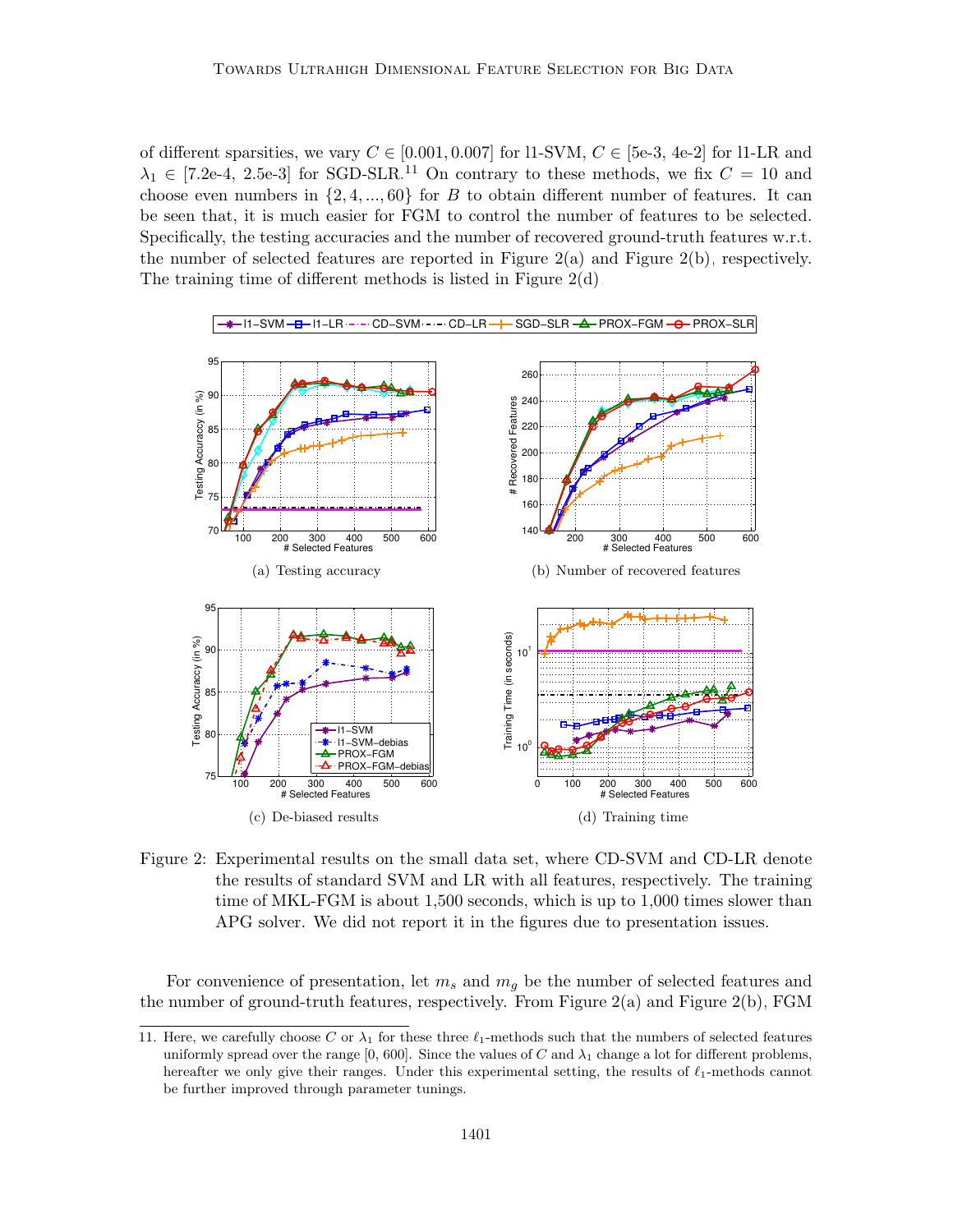based methods demonstrate better testing accuracy than all  $\ell_1$ -methods when  $m_s > 100$ . Correspondingly, from Figure [2\(b\),](#page-30-2) under the same number of selected features, FGM based methods include more ground-truth features than  $\ell_1$ -methods when  $m_s \geq 100$ . For SGD-SLR, it shows the worst testing accuracy among the comparison methods, and also recovers the least number of ground-truth features.

One of the possible reasons for the inferior performance of the  $\ell_1$ -methods, as mentioned in the Introduction section, is the solution bias brought by the  $\ell_1$ -regularization. To demonstrate this, we do re-training to reduce the bias using CD-SVM with  $C = 20$ with the selected features, and then do the prediction using the de-biased models. The results are reported in Figure [2\(c\),](#page-30-4) where l1-SVM-debias and PROX-FGM-debias denote the de-biased counterparts for l1-SVM and PROX-FGM, respectively. In general, if there was no feature selection bias, both FGM and l1-SVM should have the similar testing accuracy to their de-biased counterparts. However, from Figure  $2(c)$ , 11-SVM-debias in general has much better testing accuracy than l1-SVM; while PROX-FGM has similar or even better testing accuracy than PROX-FGM-debias and l1-SVM-debias. These observations indicate that: 1) the solution bias indeed exists in the  $\ell_1$ -methods and affects the feature selection performance; 2) FGM can reduce the feature selection bias.

From Figure [2\(d\),](#page-30-3) on this small-scale data set, PROX-FGM and PROX-SLR achieve comparable efficiency with the LIBlinear solver. On the contrary, SGD-SLR, which is a typical stochastic gradient method, spends the longest training time. This observation indicates that SGD-SLR method may not be suitable for small-scale problems. Finally, as reported in the caption of Figure [2\(d\),](#page-30-3) PROX-FGM and PROX-SLR are up to 1,000 times faster than MKL-FGM using SimpleMKl solver. The reason is that, SimpleMKl uses the subgradient methods to address the non-smooth optimization problem with  $n$  variables; While in PROX-FGM and PROX-SLR, the subproblem is solved in the primal problem w.r.t. a small number of selected variables.

Finally, from Figure [2,](#page-30-5) if the number of selected features is small  $(m_s < 100)$ , the testing accuracy is worse than CD-SVM and CD-LR with all features. However, if sufficient number  $(m_s > 200)$  of features are selected, the testing accuracy is much better than CD-SVM and CD-LR with all features, which verifies the importance of the feature selection.

#### 8.2.3 Experiments on Large-scale Synthetic Dataset

To demonstrate the scalability of FGM, we conduct an experiment on a large-scale synthetic data set, namely  $X \in \mathbb{R}^{8,192\times 65,536}$ . Here, we do not include the comparisons with MKL-FGM due to its high computational cost. For PROX-FGM and PROX-SLR, we follow their experimental settings above. For l1-SVM and l1-LR, we vary  $C \in [0.001, 0.004]$  and  $C \in [0.005, 0.015]$  to determine the number of features to be selected, respectively. The testing accuracy, the number of recovered ground-truth features, the de-biased results and the training time of the compared methods are reported in Figure  $3(a)$ ,  $3(b)$ ,  $3(c)$  and  $3(d)$ , respectively.

From Figure [3\(a\)](#page-32-0) and [3\(b\)](#page-32-1) and [3\(c\),](#page-32-2) both PROX-FGM and PROX-SLR outperform l1-SVM, l1-LR and SGD-SLR in terms of both testing accuracy and the number of recovered ground-truth features. From Figure [3\(d\),](#page-32-3) PROX-FGM and PROX-SLR show better training efficiency than the coordinate based methods (namely, LIBlinear) and the SGD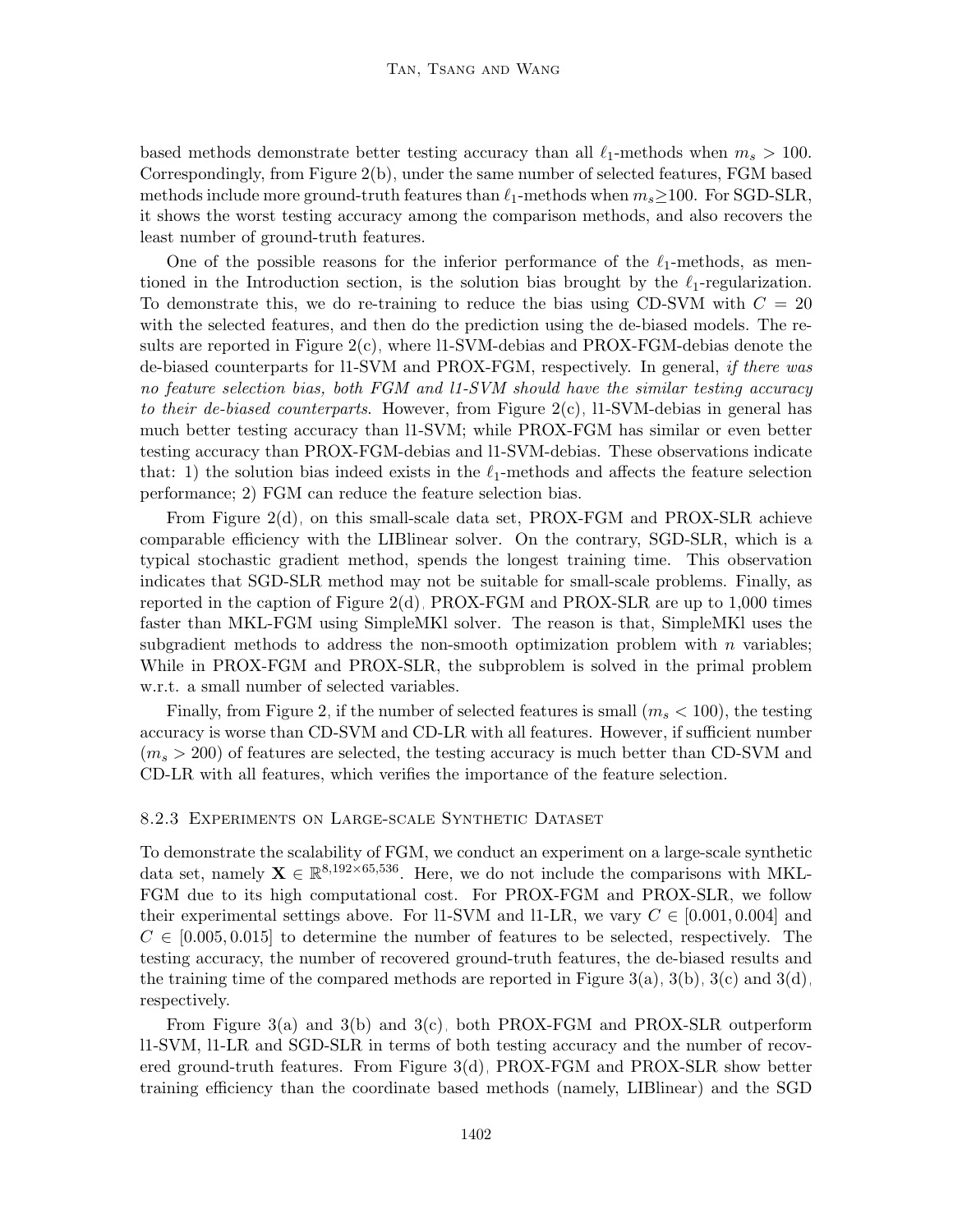<span id="page-32-1"></span><span id="page-32-0"></span>

<span id="page-32-3"></span><span id="page-32-2"></span>Figure 3: Performance comparison on the large-scale synthetic data set.

based method (namely SGD-SLR). Basically, FGM solves a sequence of small optimization problems of  $O(ntB)$  cost, and spends only a small number of iterations to do the worst-case analysis of  $O(mn)$  cost. On the contrary, the  $\ell_1$ -methods may take many iterations to converge, and each iteration takes  $O(mn)$  cost. On this large-scale data set, SGD-SLR shows faster training speed than LIBlinear, but it has much inferior testing accuracy over other methods.

In LIBlinear, the efficiency has been improved by taking the advantage of the data sparsity. Considering this, we investigate the sensitivity of the referred methods to the data density. To this end, we generate data sets of different data densities by sampling the entries from  ${\bf X}^{8,192\times65,656}$  with different data densities in  $\{0.08, 0.1, 0.3, 0.5, 0.8, 1\}$ , and study the influence of the data density on different learning algorithms. For FGM, only the logistic loss is studied (e.g. PROX-SLR). We use the default experimental settings for PROX-SLR, and watchfully vary  $C \in [0.008, 5]$  for 11-LR and  $\lambda_1 \in [9.0e-4, 3e-3]$  for SGD-SLR. For the sake of brevity, we only report the **best accuracy** obtained over all parameters, and the corresponding training time of l1-LR, SGD-SLR and PROX-SLR in Figure [4.](#page-33-0)

From Figure [4\(a\),](#page-33-1) under different data densities, PROX-SLR always outperforms l1- SVM and SGD-SLR in terms of the **best accuracy**. From Figure [4\(b\),](#page-33-2) 11-SVM shows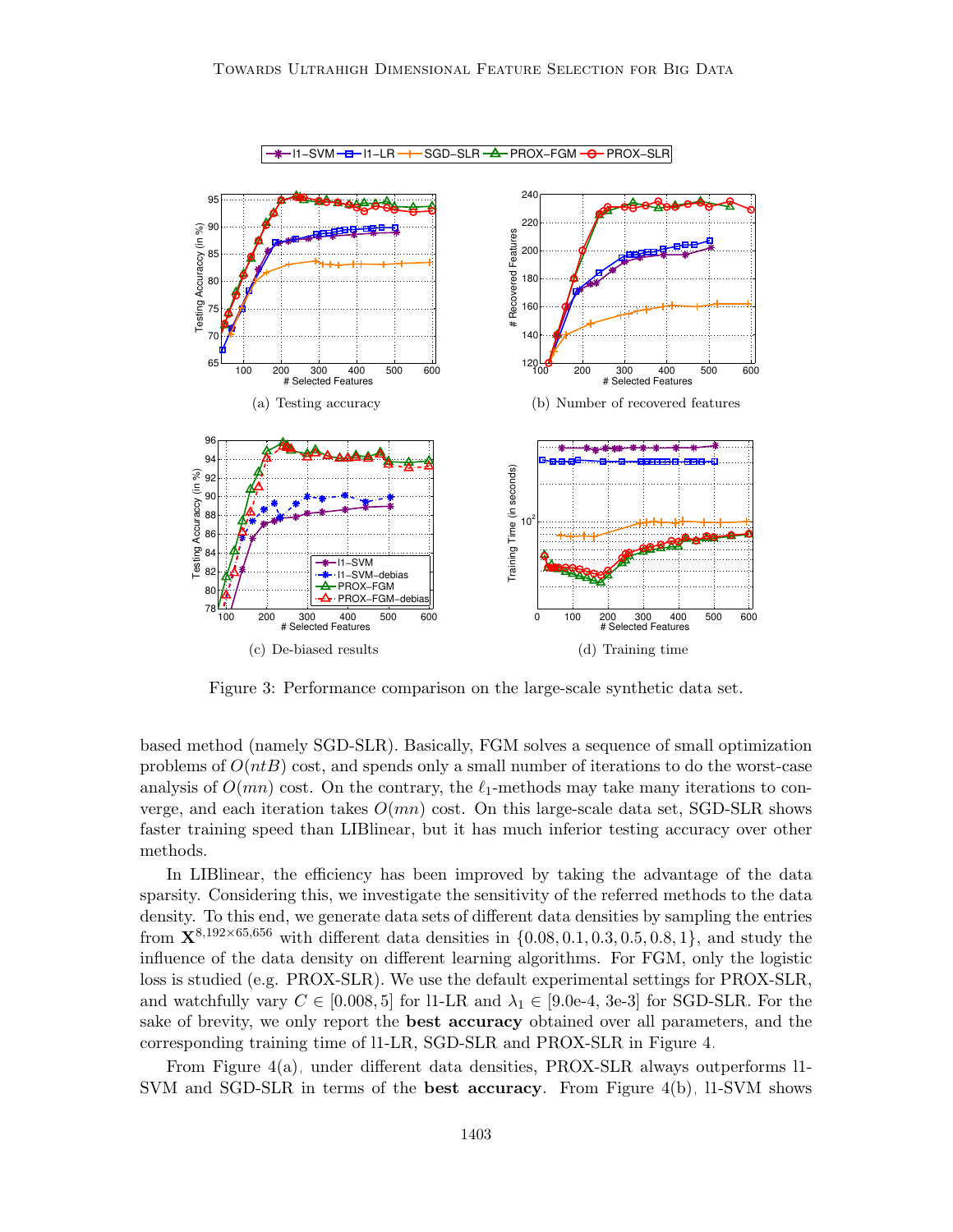<span id="page-33-1"></span>

<span id="page-33-2"></span><span id="page-33-0"></span>Figure 4: Performance comparison on the synthetic data set  $(n = 8, 192, m = 65, 536)$  with different data densities in {0.08, 0.1, 0.3, 0.5, 0.8, 1}.

<span id="page-33-3"></span>

<span id="page-33-4"></span>Figure 5: Relative objective values regarding each APG iteration, where  $b = 4$  in the caption of Figure [5\(a\)](#page-33-3) denotes the ground-truth shift of the hyperplane from the origin.

comparable efficiency with PROX-SLR on data sets of low data density. However, on relative denser data sets, PROX-SLR is much more efficient than l1-SVM, which indicates that FGM has a better scalability than l1-SVM on dense data.



<span id="page-33-5"></span>Figure 6: Testing accuracy of different methods on the three data data sets.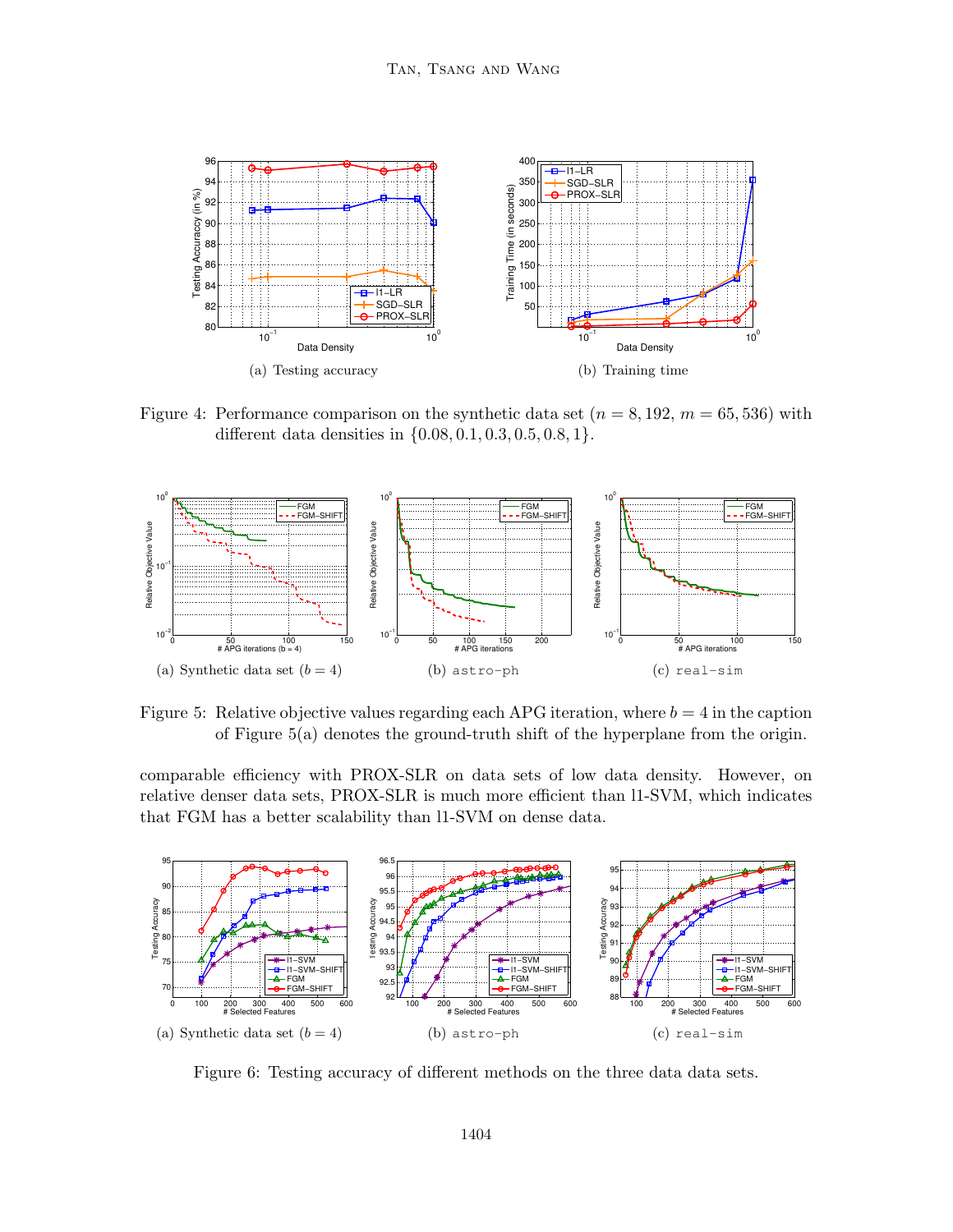#### <span id="page-34-0"></span>8.3 Feature Selection with Shift of Hyperplane

In this section, we study the effectiveness of the shift version of FGM (denoted by FGM-SHIFT) on a synthetic data set and two real-world data sets, namely real-sim and astro-ph. We follow the data generation in Section 7.1 to generate the synthetic data set except that we include a shift term  $b$  for the hyperplane when generating the output y. Specifically, we produce y by  $y = sign(Xw - b1)$ , where  $b = 4$ . The shift version of  $\ell_1$ -SVM by LIBlinear (denoted by l1-SVM-SHIFT) is adopted as the baseline. In Figure [5,](#page-33-4) we report the relative objective values of FGM and FGM-SHIFT w.r.t. the APG iterations on three data sets. In Figure [6,](#page-33-5) we report the testing accuracy versus different number of selected features.

From Figure [5,](#page-33-4) FGM-SHIFT indeed achieves much lower objective values than FGM on the synthetic data set and astro-ph data set, which demonstrates the effectiveness of FGM-SHIFT. On the real-sim data set, FGM and FGM-SHIFT achieve similar objective values, which indicates that the shift term on real-sim is not significant. As a result, FGM-SHIFT may not significantly improve the testing accuracy.

From Figure [6,](#page-33-5) on the synthetic data set and astro-ph data set, FGM-SHIFT shows significant better testing accuracy than the baseline methods, which coincides with the better objective values of FGM-SHIFT in Figure [5.](#page-33-4) l1-SVM-SHIFT also shows better testing accuracy than l1-SVM, which verifies the importance of shift consideration for l1- SVM. However, on the real-sim data set, the methods with shift show similar or even inferior performances over the methods without shift consideration, which indicates that the shift of the hyperplane from the origin is not significant on the real-sim data set. Finally, FGM and FGM-SHIFT are always better than the counterparts of l1-SVM.

#### <span id="page-34-1"></span>8.4 Performance Comparison on Real-World Data Sets

In this section, we conduct three experiments to compare the performance of FGM with the referred baseline methods on real-world data sets. In Section [8.4.1,](#page-34-2) we compare the performance of different methods on six real-world data sets. In Section [8.4.2,](#page-36-0) we study the feature selection bias issue. Finally, in Section [8.4.3,](#page-37-0) we conduct the sensitivity study of parameters for FGM.

#### <span id="page-34-2"></span>8.4.1 Experimental Results on Real-World Data Sets

On real-world data sets, the number of ground-truth features is unknown. We only report the testing accuracy versus different number of selected features. For FGM, we fix  $C = 10$ , and vary  $B \in \{2, 4, ..., 60\}$  to select different number of features. For the  $\ell_1$ -methods, we watchfully vary the regularization parameter to select different number of features. The ranges of C and  $\lambda_1$  for  $\ell_1$ -methods are listed in Table [1.](#page-27-1)

The testing accuracy and training time of different methods against the number of selected features are reported in Figure [7](#page-35-0) and Figure [8,](#page-36-1) respectively. From Figure [7,](#page-35-0) on all data sets, FGM (including PROX-FGM, PROX-SLR and MKL-FGM) obtains comparable or better performance than the  $\ell_1$ -methods in terms of testing accuracy within 300 features. Particularly, FGM shows much better testing accuracy than  $\ell_1$ -methods on five of the studied data sets, namely epsilon, real-sim, rcv1.binary, Arxiv astro-ph and news20.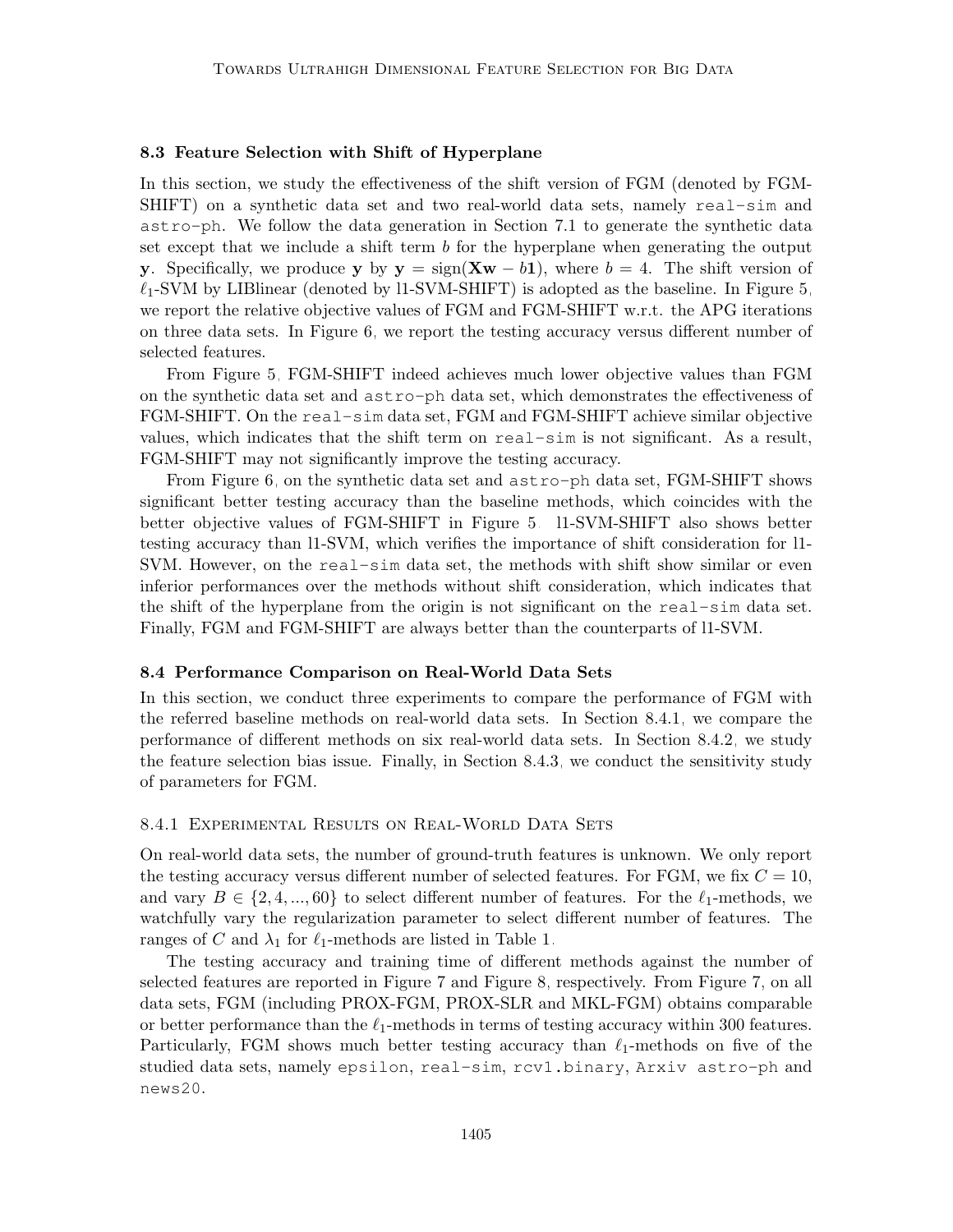

<span id="page-35-0"></span>Figure 7: Testing accuracy on various data sets.

From Figure [8,](#page-36-1) PROX-FGM and PROX-SLR show competitive training efficiency with the  $\ell_1$ -methods. Particularly, on the large-scale dense epsilon data set, PROX-FGM and PROX-SLR are much efficient than the LIBlinear  $\ell_1$ -solvers. For SGD-SLR, although it demonstrates comparable training efficiency with PROX-FGM and PROX-SLR, it attains much worse testing accuracy. In summary, FGM based methods in general obtain better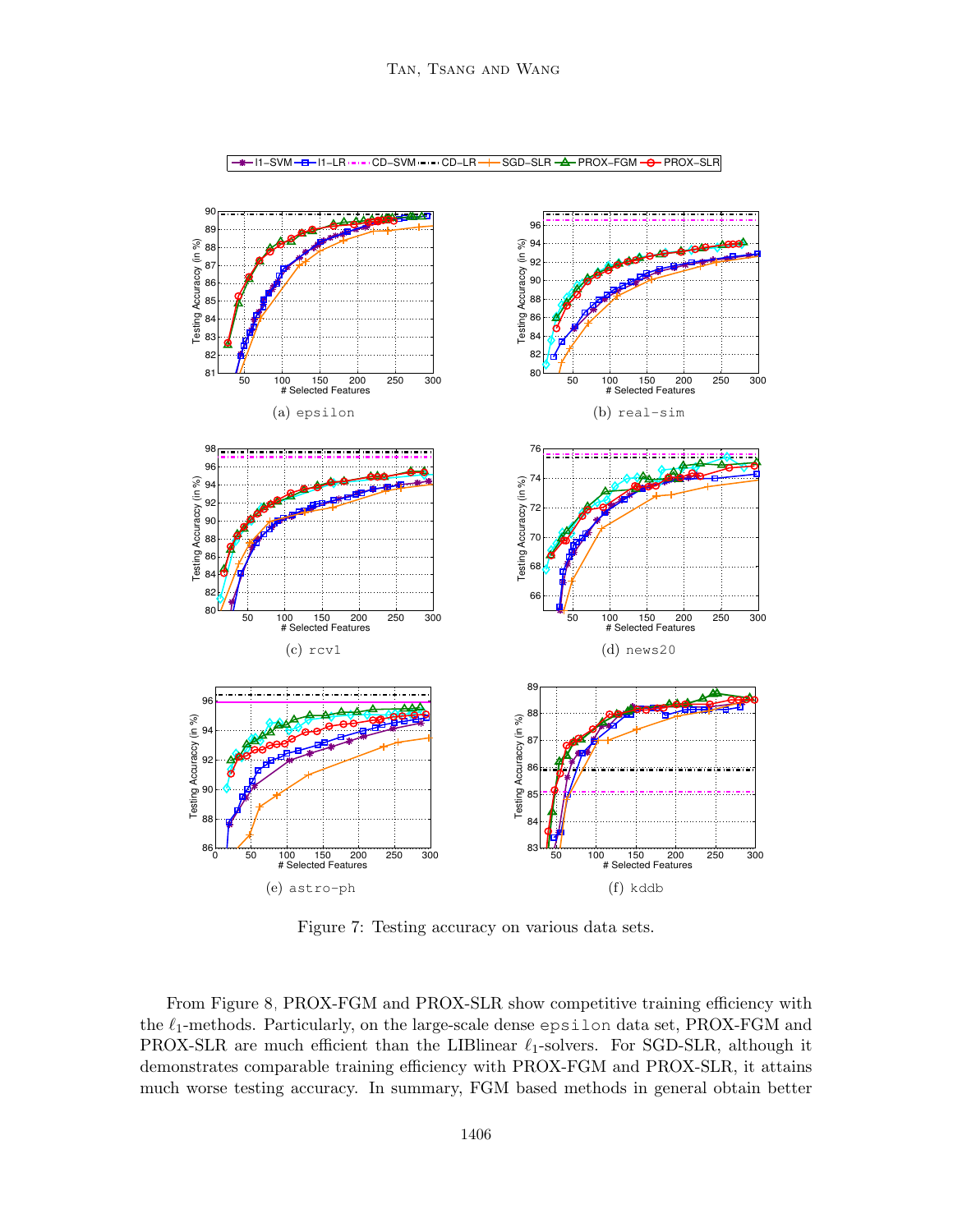

<span id="page-36-1"></span>Figure 8: Training time on various data sets.



<span id="page-36-2"></span>Figure 9: De-biased results on real-world data sets.

feature subsets with competitive training efficiency with the considered baselines on realworld data sets.

## <span id="page-36-0"></span>8.4.2 De-biasing Effect of FGM

In this experiment, we demonstrate the de-biasing effect of FGM on three real-world data sets, namely epsilon, real-sim and rcv1. Here, only the squared hinge loss (namely PFOX-FGM) is studied. The de-biased results are reported in Figure [9,](#page-36-2) where PROX-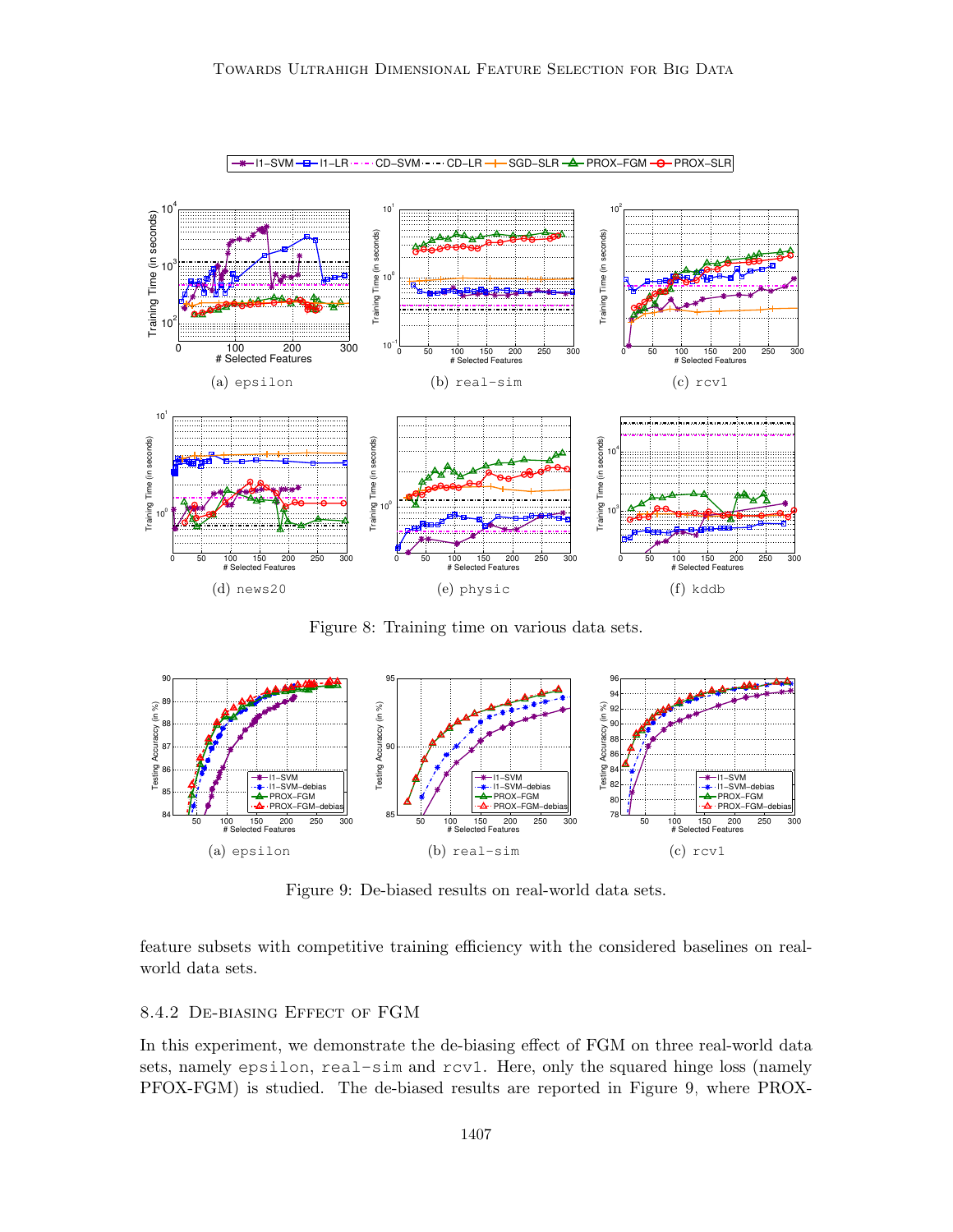FGM-debias and l1-SVM-debias denote the de-biased results of PROX-FGM and l1-SVM, respectively.

From Figure [9,](#page-36-2) l1-SVM-debias shows much better results than l1-SVM, indicating that the feature selection bias issue exists in l1-SVM on these real-world data sets. On the contrary, PROX-FGM achieves close or even better results compared with its de-biased counterparts, which verifies that PROX-FGM itself can reduce the feature selection bias. Moreover, on these data sets, FGM shows better testing accuracy than the de-biased l1- SVM, namely l1-SVM-debias, which indicates that the features selected by FGM are more relevant than those obtained by l1-SVM due to the reduction of feature selection bias.

#### <span id="page-37-0"></span>8.4.3 Sensitivity Study of Parameters

In this section, we conduct the sensitivity study of parameters for PROX-FGM. There are two parameters in FGM, namely the sparsity parameter B and the regularization parameter C. In this experiments, we study the sensitivity of these two parameters on real-sim and astro-ph data sets. l1-SVM is adopted as the baseline.

In the first experiment, we study the sensitivity of  $C$ . FGM with suitable  $C$  can reduce the feature selection bias. However,  $C$  is too large, the over-fitting problem may happen. To demonstrate this, we test  $C \in \{0.5, 5, 50, 500\}$ . The testing accuracy of FGM under different  $C$ 's is reported in Figure [10.](#page-37-1) From Figure [10,](#page-37-1) the testing accuracy with small a  $C$ in general is worse than that with a large  $C$ . The reason is that, when  $C$  is small, feature selection bias may happen due to the under-fitting problem. However, when  $C$  is sufficient large, increasing  $C$  may not necessarily improve the performance. More critically, if  $C$  is too large, the over-fitting problem may happen. For example, on the astro-ph data set, FGM with  $C = 500$  in general performs much worse than FGM with  $C = 5$  and  $C = 50$ . Another important observation is that, on both data sets, FGM with different C's generally performs better than the l1-SVM.

<span id="page-37-1"></span>

Figure 10: Sensitivity of the parameter C for FGM on real-sim and astro-ph data sets.

Recall that, a large C may lead to slower convergence speed due to the increasing of the Lipschitz constant of  $F(\omega, b)$ . In practice, we suggest choosing C in the range of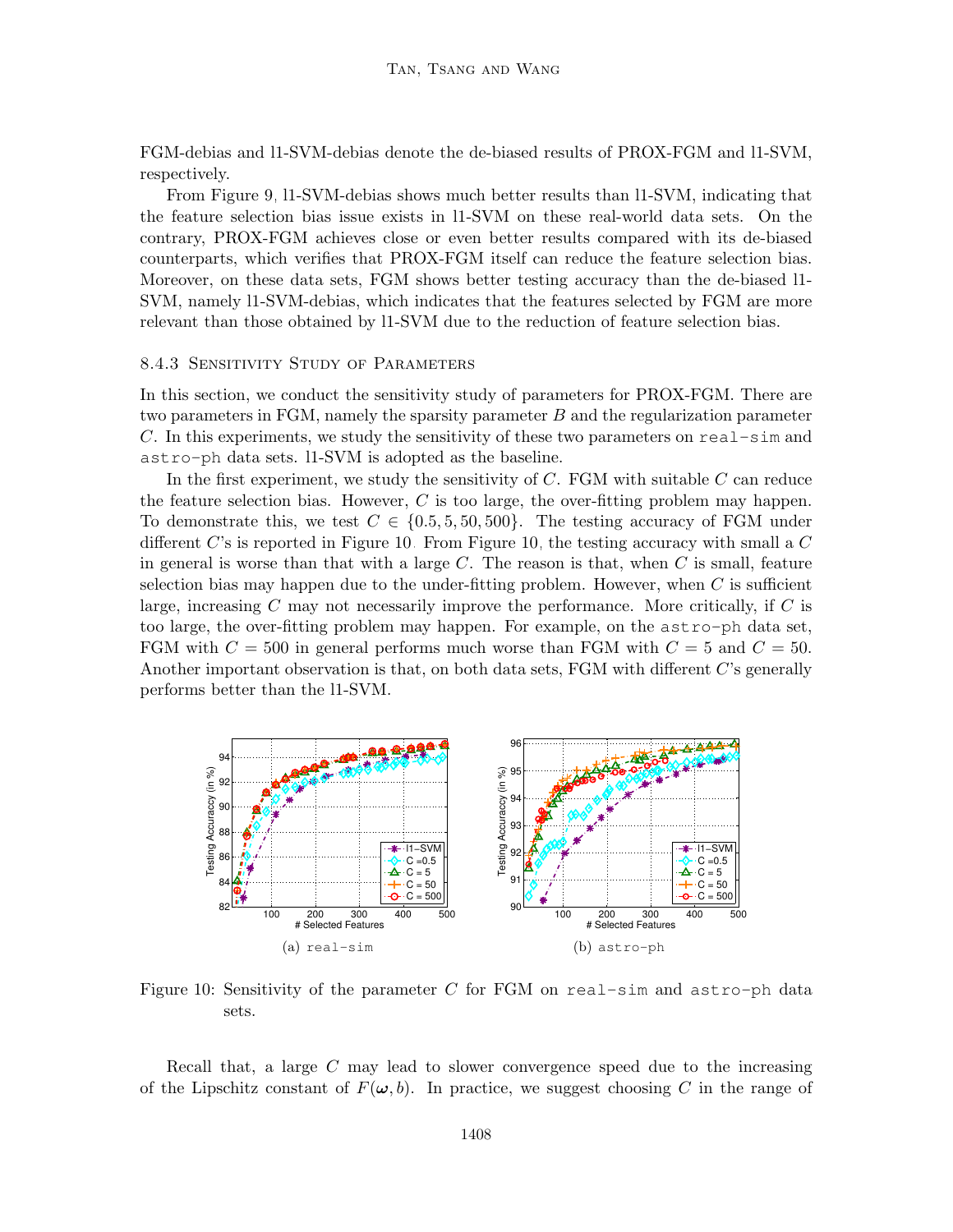[1, 100]. In Section [8.4,](#page-34-1) we have set  $C = 10$  for all data sets. Under this setting, FGM has demonstrated superb performance over the competing methods. On the contrary, choosing the regularization parameter for  $\ell_1$ -methods is more difficult. In other words, FGM is more convenient to do model selections.

<span id="page-38-1"></span><span id="page-38-0"></span>

<span id="page-38-2"></span>Figure 11: Sensitivity of the parameter B for FGM on astro-ph data set, where FGM is stopped once  $(F(\omega_{t-1}, b) - F(\omega_t, b))/F(\omega_0, b) \le \epsilon_c$ .

In the second experiment, we study the sensitivity of parameter B for FGM under two stopping conditions: (1) the condition  $(F(\omega_{t-1}, b) - F(\omega_t, b))/F(\omega_0, b) \le \epsilon_c$  is achieved; (2) a maximum T iterations is achieved, where  $T = 10$ . Here, we test two values of  $\epsilon_c$ , namely  $\epsilon_c = 0.005$  and  $\epsilon_c = 0.001$ . The number of selected features, the testing accuracy and the training time versus different B are reported in Figure [11\(a\),](#page-38-0) [11\(b\)](#page-38-1) and [11\(c\),](#page-38-2) respectively.

In Figure [11\(a\),](#page-38-0) given the number of selected feature  $#$  features, the number of required iterations is about  $\lceil \frac{\text{\# features}}{B} \rceil$  $\frac{\text{atures}}{B}$  under the first stopping criterion. In this sense, FGM with  $\epsilon_c = 0.001$  takes more than 10 iterations to terminate, thus will choose more features. As a result, it needs more time for the optimization with the same  $B$ , as shown in Figure [11\(c\).](#page-38-2) On the contrary, FGM with  $\epsilon_c = 0.005$  requires fewer number of iterations (smaller than 10 when  $B > 20$ ). Surprisingly, as shown in Figure [11\(b\),](#page-38-1) FGM with fewer iterations (where  $\epsilon_c = 0.005$  or  $T = 10$ ) obtain similar testing accuracy with FGM using  $\epsilon_c = 0.001$ , but has much better training efficiency. This observation indicates that, we can set a small number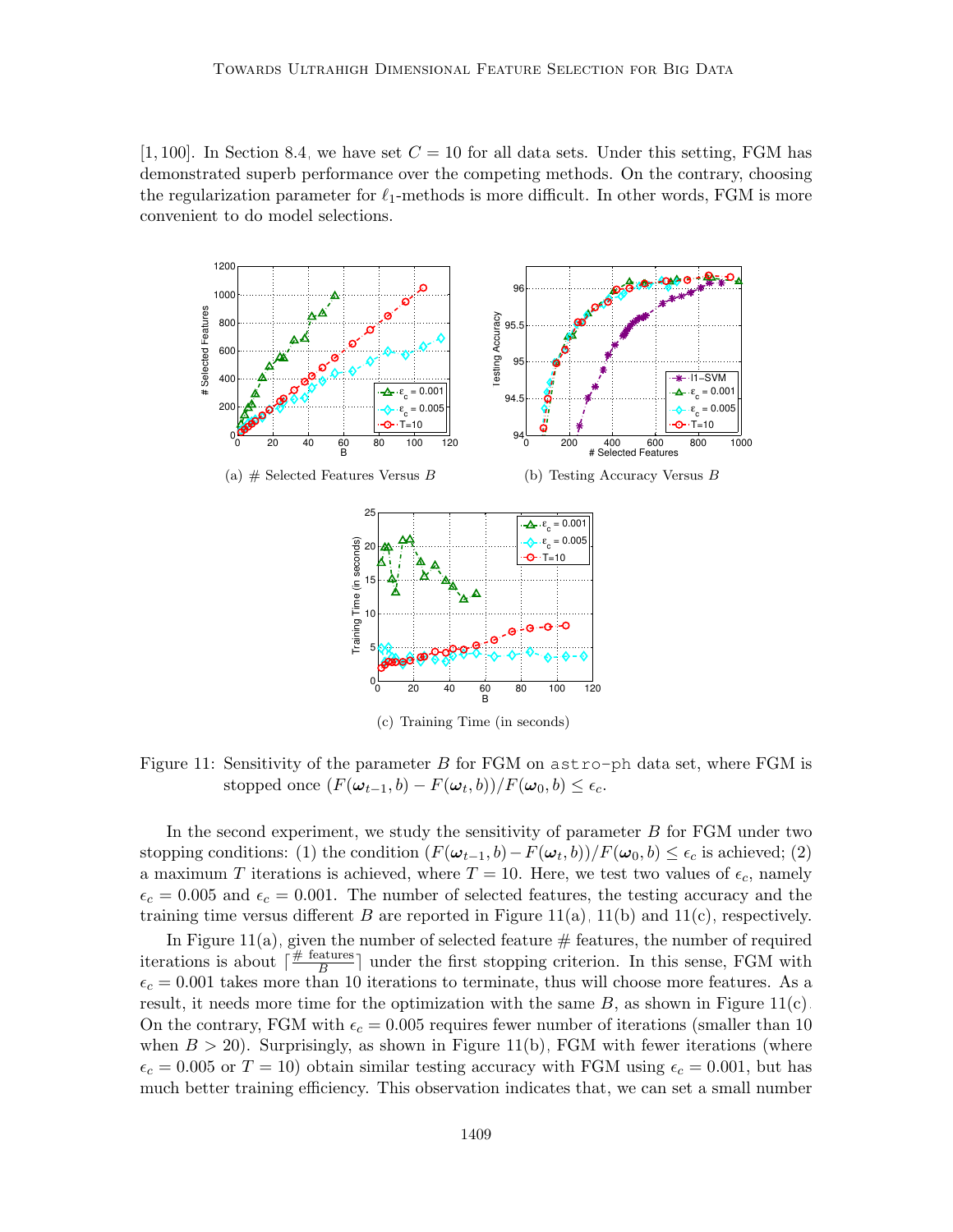outer iterations (for example  $5 \le T \le 20$ ) to trade-off the training efficiency and the feature selection performance.

<span id="page-39-2"></span><span id="page-39-1"></span>

Figure 12: Sensitivity of the parameter  $B$  for FGM on astro-ph data set. Given a parameter B, we stop FGM once 400 features are selected.

In the third experiment, we study the influence of the parameter  $B$  on the performance of FGM on the astro-ph data set. For convenience of comparison, we stop FGM once 400 features are selected w.r.t. different B's.

The training time and testing accuracy w.r.t. different  $B$ 's are shown in Figure [12\(a\)](#page-39-1) and  $12(b)$ , respectively. From Figure  $12(a)$ , choosing a large B in general leads to better training efficiency. Particularly, FGM with  $B = 40$  is about 200 times faster than FGM with  $B = 2$ . Recall that, active set methods can be considered as special cases of FGM with  $B = 1$  [\(Roth and Fischer, 2008;](#page-56-7) [Bach, 2009\)](#page-53-8). Accordingly, we can conclude that, FGM with a properly selected  $B$  can be much faster than active set methods. However, it should be pointed that, if  $B$  is too large, the performance may degrade. For instance, if we choose  $B = 400$ , the testing accuracy dramatically degrades, which indicates that the selected 400 features are not the optimal ones. In summary, choosing a suitable B (e.g.  $B \le 100$ ) can much improve the efficiency while maintaining promising generalization performance.

#### <span id="page-39-0"></span>8.5 Ultrahigh Dimensional Feature Selection via Nonlinear Feature Mapping

In this experiment, we compare the efficiency of FGM and  $\ell_1$ -SVM on nonlinear feature selections using polynomial feature mappings on two medium dimensional data sets and a high dimensional data set. The comparison methods are denoted by PROX-PFGM, PROX-PSLR and l1-PSVM, respectively.<sup>[12](#page-39-3)</sup> The details of the studied data sets are shown in Table [2,](#page-40-0) where  $m_{Polu}$  denotes the dimension of the polynomial mappings and  $\gamma$  is the polynomial kernel parameter used in this experiment. The mnist38 data set consists of the digital images of 3 and 8 from the mnist data set.<sup>[13](#page-39-4)</sup> For the kddb data set, we only use the first  $10^6$  instances. Finally, we change the parameter C for l1-PSVM to obtain different number of features.

<span id="page-39-3"></span><sup>12.</sup> The codes of l1-PSVM are available at [http://www.csie.ntu.edu.tw/˜cjlin/libsvmtools/](http://www.csie.ntu.edu.tw/~cjlin/libsvmtools/#fast_training_ testing_for_degree_2_polynomial_mappings_of_data) [#fast\\_training\\_testing\\_for\\_degree\\_2\\_polynomial\\_mappings\\_of\\_data](http://www.csie.ntu.edu.tw/~cjlin/libsvmtools/#fast_training_ testing_for_degree_2_polynomial_mappings_of_data).

<span id="page-39-4"></span><sup>13.</sup> The data set is available from [http://www.csie.ntu.edu.tw/˜cjlin/libsvmtools/datasets/](http://www.csie.ntu.edu.tw/~cjlin/libsvmtools/datasets/).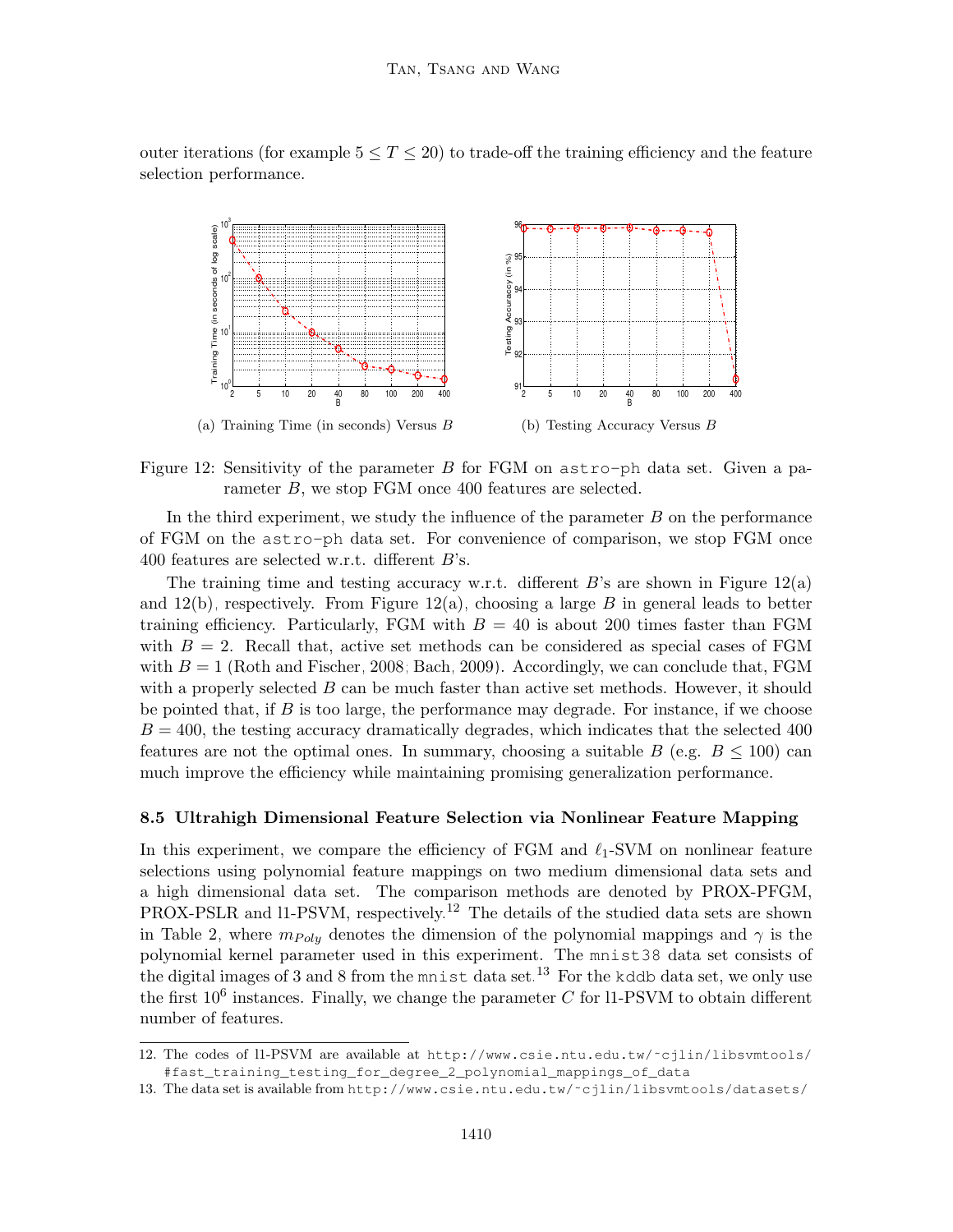<span id="page-40-0"></span>

| Data set | m         | $m_{Poly}$             | $n_{train}$  | $n_{test}$ |     |
|----------|-----------|------------------------|--------------|------------|-----|
| mnist38  | 784       | $O(10^5)$              | 40,000       | 22.581     | 4.0 |
| real-sim | 20.958    | $\overline{O(10^{8}})$ | 32,309       | 40.000     | 8.0 |
| kddb     | 4.590.807 | $(10^{14})$            | 000<br>1000. | 748.401    | 4.0 |

Table 2: Details of data sets using polynomial feature mappings.



<span id="page-40-1"></span>Figure 13: Training time of different methods on nonlinear feature selection using polynomial mappings.

The training time and testing accuracy on different data sets are reported in Figure [13](#page-40-1) and [14,](#page-40-2) respectively. Both PROX-PFGM and l1-PSVM can address the two medium dimensional problems. However, PROX-PFGM shows much better efficiency than l1-PSVM. Moreover, l1-PSVM is infeasible on the kddb data set due to the ultrahigh dimensionality. Particularly, in 11-PSVM, it needs more than 1TB memory to store a dense w, which is infeasible for a common PC. Conversely, this difficulty can be effectively addressed by FGM. Specifically, PROX-PFGM completes the training within 1000 seconds.



<span id="page-40-2"></span>Figure 14: Testing accuracy of different methods on nonlinear feature selection using polynomial mappings.

From the figures, the testing accuracy on mnist38 data set with polynomial mapping is much better than that of linear methods, which demonstrate the usefulness of the nonlinear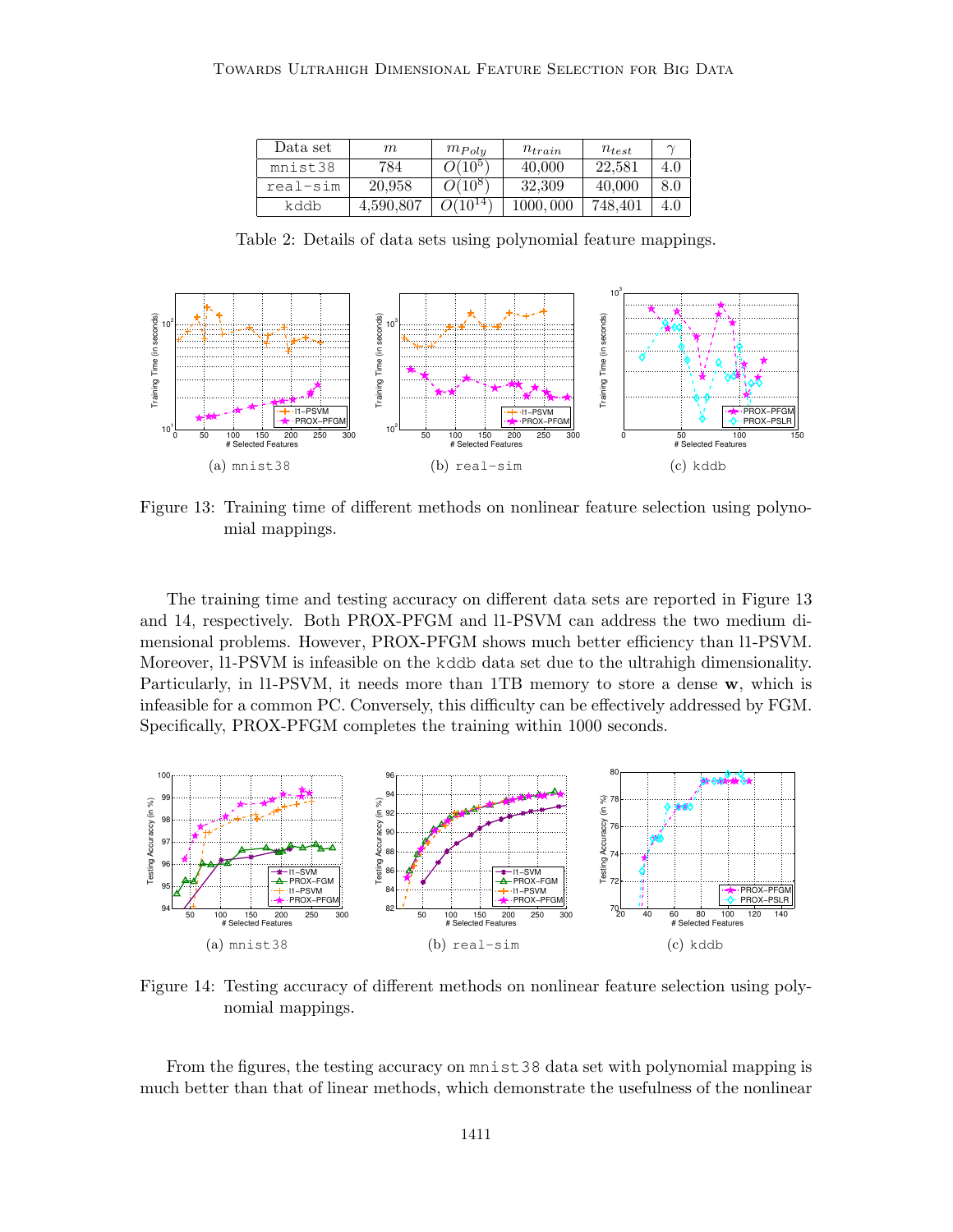feature expansions. On the real-sim and kddb data sets, however, the performance with polynomial mapping does not show significant improvements. A possible reason is that these two data sets are linearly separable.

#### <span id="page-41-0"></span>8.6 Experiments for Group Feature Selection

In this section, we study the performance of FGM for group feature selection on a synthetic data set and two real-world data sets. Here only the logistic loss is studied since it has been widely used for group feature selections on classification tasks [\(Roth and Fischer, 2008;](#page-56-7) [Liu](#page-55-10) [and Ye, 2010\)](#page-55-10). To demonstrate the sensitivity of the parameter  $C$  to FGM, we vary  $C$  to select different number of groups under the stopping tolerance  $\epsilon_c = 0.001$ . For each C, we test  $B \in \{2, 5, 8, 10\}$ . The tradeoff parameter  $\lambda$  in **SLEP** is chosen from [0, 1], where a larger lambda leads to more sparse solutions [\(Liu and Ye, 2010\)](#page-55-10). Specifically, we set  $\lambda$  in  $[0.002, 0.700]$  for FISTA and ACTIVE, and set  $\lambda$  in  $[0.003, 0.1]$  for BCD.

#### 8.6.1 Synthetic Experiments on Group Feature Selection

In the synthetic experiment, we generate a random matrix  $X \in \mathbb{R}^{4,096\times400,000}$  with each entry sampled from the i.i.d. Gaussian distribution  $\mathcal{N}(0, 1)$ . After that, we directly group the 400,000 features into 40,000 groups of equal size [\(Jenatton et al., 2011b\)](#page-54-10), namely each feature group contains 10 features. We randomly choose 100 groups of them as the groundtruth informative groups. To this end, we generate a sparse vector  $w$ , where only the entries of the selected groups are nonzero values sampled from the i.i.d. Gaussian distribution  $\mathcal{N}(0, 1)$ . Finally, we produce the output labels by  $y = sign(\mathbf{Xw})$ . We generate 2,000 testing points in the same manner.

<span id="page-41-1"></span>

<span id="page-41-3"></span><span id="page-41-2"></span>Figure 15: Results of group feature selection on the synthetic data set.

The testing accuracy, training time and number of recovered ground-truth groups are reported in Figure [15\(a\),](#page-41-1) [15\(b\)](#page-41-2) and [15\(c\),](#page-41-3) respectively. Here only the results within 150 groups are included since we only have 100 informative ground-truth groups. From Figure [15\(a\),](#page-41-1) FGM achieves better testing accuracy than FISTA, BCD and UFO-MKL. The reason is that, FGM can reduce the group feature selection bias. From Figure [15\(c\),](#page-41-3) in general, FGM is much more efficient than FISTA and BCD. Interestingly, the active set method (denoted by ACTIVE) also shows good testing accuracy compared with FISTA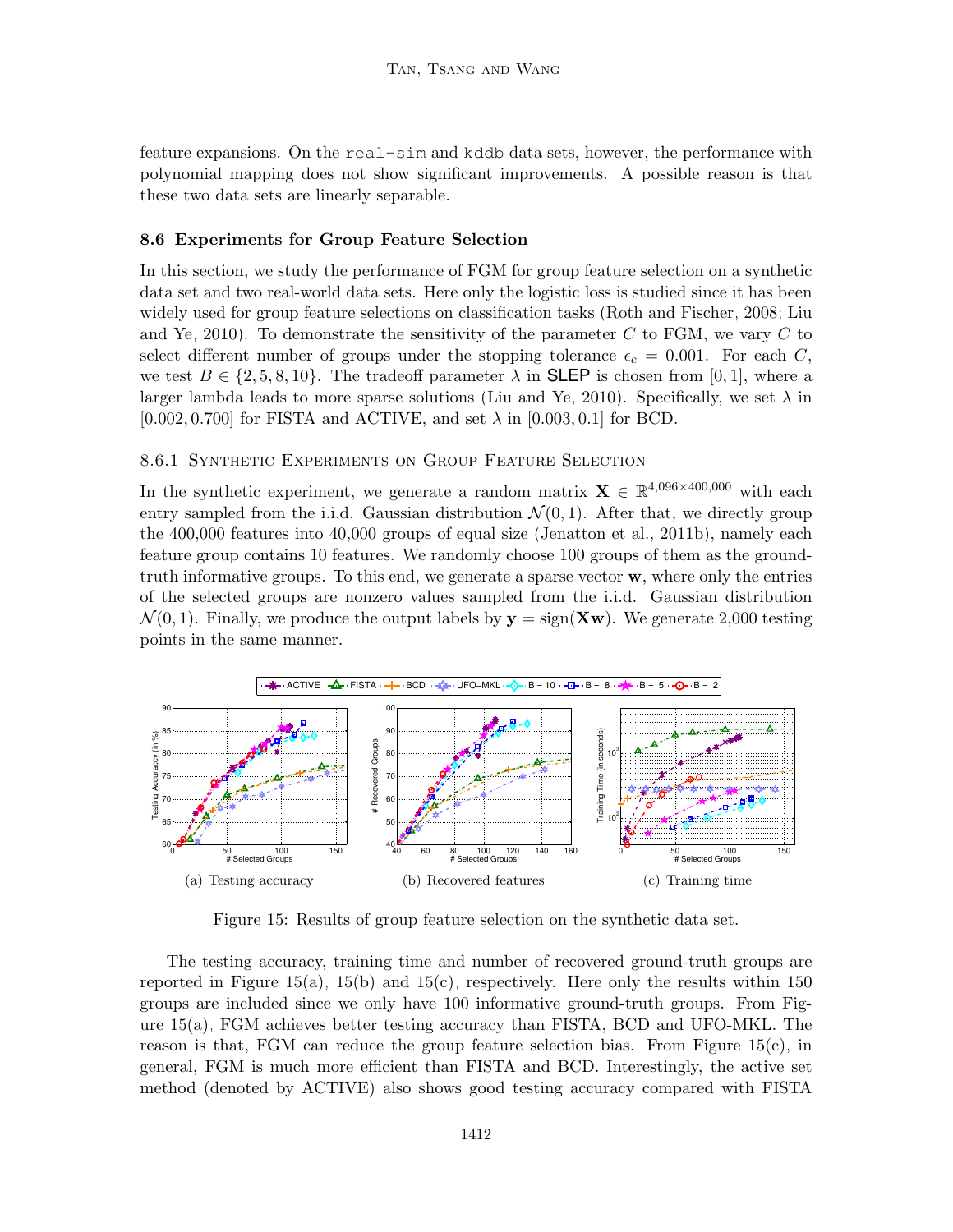and BCD, but from Figure  $15(c)$ , its efficiency is limited since it only includes one element per iteration. Accordingly, when selecting a large number of groups on big data, its computational cost becomes unbearable. For UFO-MKL, although its training speed is fast, its testing accuracy is generally worse than others. Finally, with a fixed B for FGM, the number of selected groups will increase when C becomes large. This is because, with a larger  $C$ , one imposes more importance on the training errors, more groups are required to achieve lower empirical errors.

<span id="page-42-0"></span>

| Data set | $\,m$  |             |        |       | Size of training set (GB) | $n_{test}$ | Size of testing $set(GB)$ |       |       |
|----------|--------|-------------|--------|-------|---------------------------|------------|---------------------------|-------|-------|
|          |        | $n_{train}$ | Linear | ADD   | HIK                       |            | Linear                    | ADD   | HIK   |
| aut      | 20.707 | 000<br>40.  | 0.027  | 0.320 | 0.408                     | 22.581     | 0.016                     | 0.191 | 0.269 |
| rcv1     | 47.236 | 677.399     | 0.727  | 8.29  | 9.700                     | 20.242     | 0.022                     | 0.256 | 0.455 |

Table 3: Details of data sets used for HIK kernel feature expansion and Additive kernel feature expansion. For HIK kernel feature expansion, each original feature is represented by a group of 100 features; while for Additive kernel feature expansion, each original feature is represented by a group of 11 features.

#### 8.6.2 Experiments on Real-World Data Sets

In this section, we study the effectiveness of FGM for group feature selection on two realworld data sets, namely aut-avn and rcv1. In real-world applications, the group prior of features comes in different ways. In this paper, we produce the feature groups using the explicit kernel feature expansions [\(Wu, 2012;](#page-57-1) [Vedaldi and Zisserman, 2010\)](#page-57-12), where each original feature is represented by a group of approximated features. Such expansion can vastly improve the training efficiency of kernel methods while keeping good approximation performance in many applications, such as in computer vision [\(Wu, 2012\)](#page-57-1). For simplicity, we only study the HIK kernel expansion [\(Wu, 2012\)](#page-57-1) and the additive Gaussian kernel expansion [\(Vedaldi and Zisserman, 2010\)](#page-57-12). In the experiments, for fair comparisons, we pre-generate the explicit features for two data sets. The details of the original data sets and the expanded data sets are listed in Table [3.](#page-42-0) We can observe that, after the feature expansion, the storage requirements dramatically increase.

Figure [16](#page-43-1) and [17](#page-44-0) report the testing accuracy and training time of different methods, respectively. From Figure [16,](#page-43-1) FGM and the active set method achieve superior performance over FISTA, BCD and UFO-MKL in terms of testing accuracy. Moreover, from Figure [17,](#page-44-0) FGM gains much better efficiency than the active set method. It is worth mentioning that, due to the unbearable storage requirement, the feature expansion cannot be explicitly stored when dealing with ultrahigh dimensional big data. Accordingly, FISTA and BCD, which require the explicit presentation of data, cannot work in such cases. On the contrary, the proposed feature generating paradigm can effectively address this computational issue since it only involves a sequence of small-scale optimization problems.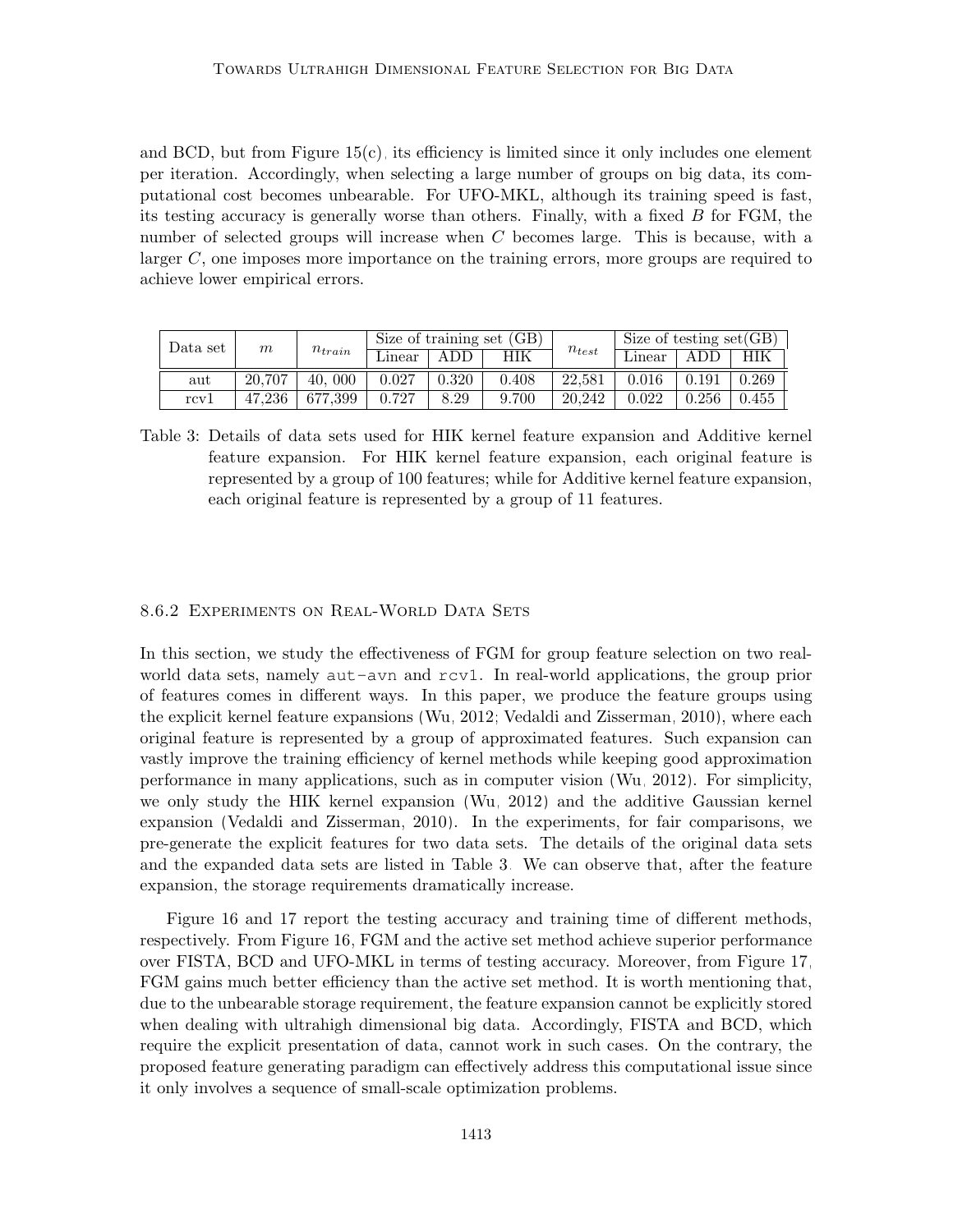

<span id="page-43-1"></span>Figure 16: Testing accuracy on group feature selection tasks. The groups are generated by HIK or additive feature mappings. The results of BCD on aut-HIK is not reported due to the heavy computational cost.

## <span id="page-43-0"></span>9. Conclusions

In this paper, an adaptive feature scaling (AFS) scheme has been proposed to conduct feature selection tasks. Specifically, to explicitly control the number features to be selected, we first introduce a vector  $\mathbf{d} \in [0,1]^m$  to scale the input features, and then impose an  $\ell_1$ norm constraint  $||\mathbf{d}||_1 \leq B$ , where B represents the least number of features to be selected. Although the resultant problem is non-convex, we can transform it into an equivalent convex SIP problem. After that, a feature generating machine (FGM) is proposed to solve the SIP problem, which essentially includes B informative features per iteration and solves a sequence of much reduced MKL subproblems. The global convergence of FGM has been verified. Moreover, to make FGM scalable to big data, we propose to solve the primal form of the MKL subproblem through a modified APG method. Some efficient cache techniques are also developed to further improve the training efficiency. Finally, FGM has been extended to perform group feature selection and multiple kernel learning w.r.t. additive kernels.

FGM has two major advantages over the  $\ell_1$ -norm methods and other existing feature selection methods. Firstly, with a separate control of the model complexity and sparsity,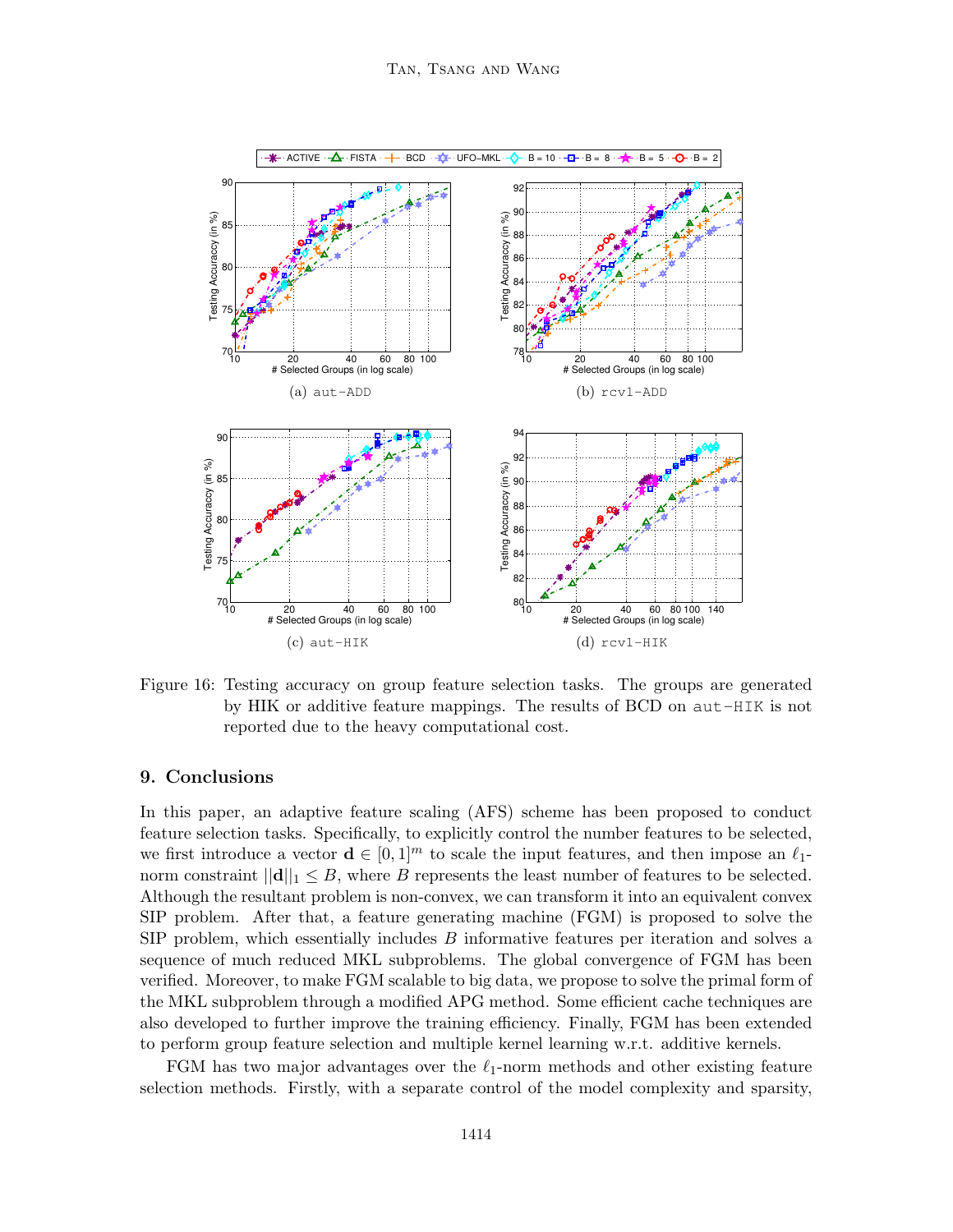

<span id="page-44-0"></span>Figure 17: Training time on group feature selections.

FGM can effectively handle the feature selection bias issue. Secondly, since only a small subset of features or kernels are involved in the subproblem optimization, FGM is particularly suitable for the ultrahigh dimensional feature selection task on big data, for which most of the existing methods are infeasible. It is worth mentioning that, unlike most of the existing methods, FGM avoids the storing of all base kernels or the full explicit feature mappings. Therefore, it can vastly reduce the unbearable memory demands of MKL with many base kernels or the nonlinear feature selection with ultrahigh-dimensional feature mappings.

Comprehensive experiments have been conducted to study the performance of the proposed methods on both linear feature selection and group feature selection tasks. Extensive experiments on synthetic data sets and real-world data sets have demonstrated the superior performance of FGM over the baseline methods in terms of both training efficiency and testing accuracy.

In this paper, the proposed methods have tackled big data problems with million training examples  $(O(10^7))$  and 100 trillion features  $(O(10^{14}))$ . Recall that the subproblems of FGM can be possibly addressed through SGD methods, we will explore SGD methods in the future to further improve the training efficiency over bigger data with ultra-large sample size.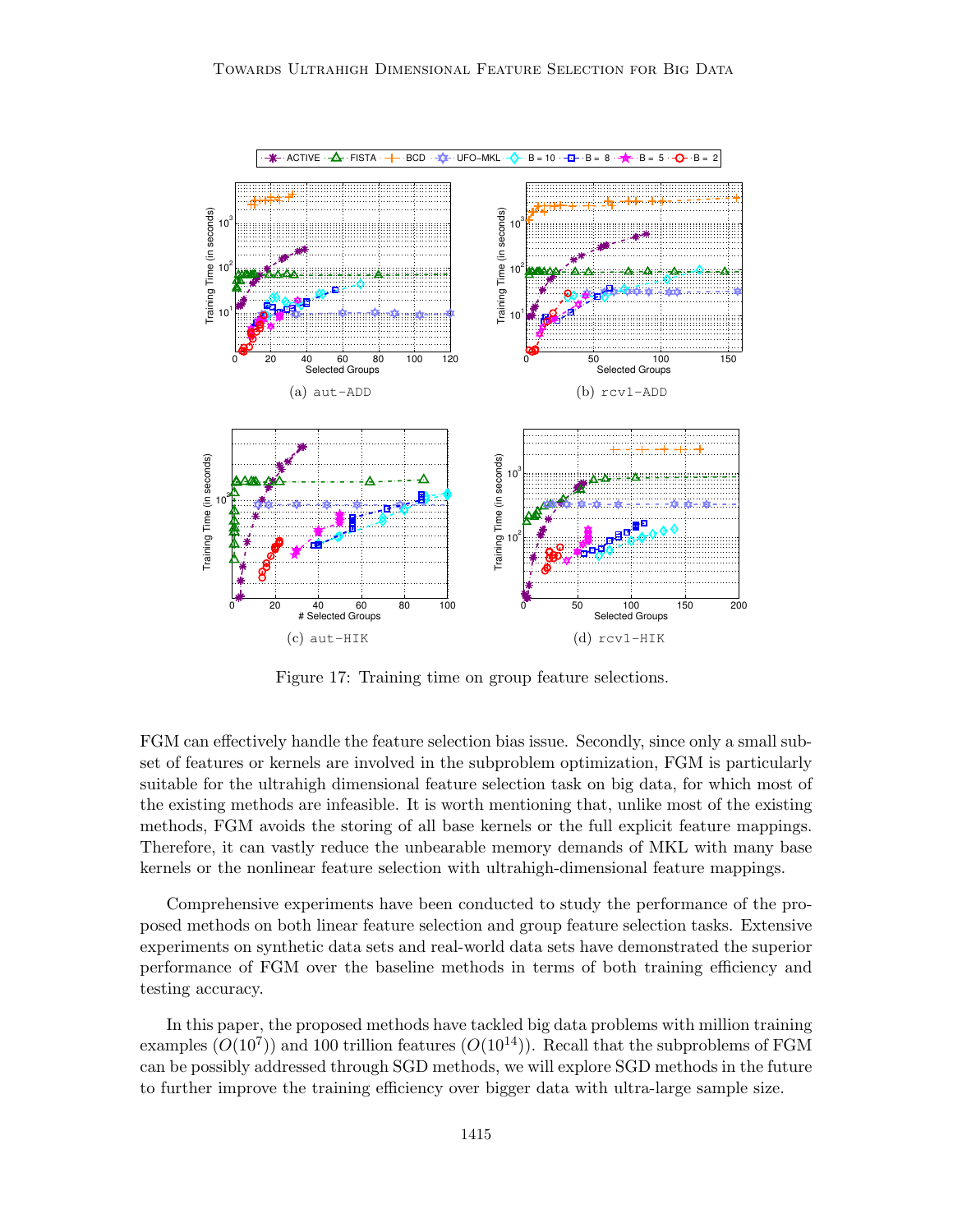### Acknowledgments

We would like to acknowledge the valuable comments and useful suggestions by the Action Editor and the four anonymous reviewers. We would like to express our gratitude to Dr. Xinxing Xu and Dr. Shijie Xiao for the proofreading and comments. This research was partially supported by the Nanyang Technological University, the ASTAR Thematic Strategic Research Programme (TSRP) Grant No. 1121720013, and the Australian Research Council Future Fellowship FT130100746.

### Appendix A. Proof of Theorem [3](#page-14-1)

Proof The proof parallels the results of [Bach et al.](#page-53-11) [\(2004\)](#page-53-11), and is based on the conic duality theory. Let  $\Omega(\boldsymbol{\omega}) = \frac{1}{2} (\|\boldsymbol{\omega}_h\|)^2$  and define the cone  $\mathcal{Q}_B = \{(\mathbf{u}, v) \in \mathbb{R}^{B+1}, \|\mathbf{u}\|_2 \le v\}.$ 2 Furthermore, let  $z_h = ||\boldsymbol{\omega}_h||$ , we have  $\Omega(\boldsymbol{\omega}) = \frac{1}{2} \left( \sum_{h=1}^t ||\boldsymbol{\omega}_t|| \right)^2 = \frac{1}{2}$  $\frac{1}{2}z^2$  with  $z = \sum_{h=1}^t z_h$ . Apparently, we have  $z_h \geq 0$  and  $z \geq 0$ . Finally, problem [\(22\)](#page-14-2) can be transformed to the following problem:

<span id="page-45-0"></span>
$$
\min_{z,\boldsymbol{\omega}} \quad \frac{1}{2}z^2 + P(\boldsymbol{\omega}, b), \quad \text{s.t.} \sum_{h=1}^t z_h \le z, \quad (\boldsymbol{\omega}_t, z_h) \in \mathcal{Q}_B,
$$
\n(33)

where  $\boldsymbol{\omega} = [\omega'_1, ..., \omega'_t]'$ . The Lagrangian function of [\(33\)](#page-45-0) regarding the squared hinge loss can be written as:

<span id="page-45-1"></span>
$$
\mathcal{L}(z,\omega,\xi,b,\alpha,\gamma,\zeta,\varpi) = \frac{1}{2}z^2 + \frac{C}{2}\sum_{i=1}^n\xi_i^2 - \sum_{i=1}^n\alpha_i\left(y_i(\sum \omega_h'\mathbf{x}_{ih}-b)-1+\xi_i\right) + \gamma(\sum_{h=1}^t z_h-z) - \sum_{h=1}^t(\zeta_h'\omega_h+\varpi_hz_h),
$$

where  $\alpha$ ,  $\gamma$ ,  $\zeta_t$  and  $\varpi_t$  are the Lagrangian dual variables to the corresponding constraints. The KKT condition can be expressed as

$$
\nabla_z \mathcal{L} = z - \gamma = 0 \qquad \Rightarrow z = \gamma; \n\nabla_{z_h} \mathcal{L} = \gamma - \varpi_h = 0 \qquad \Rightarrow \varpi_h = \gamma; \n\nabla_{\omega_h} \mathcal{L} = -\sum_{i=1}^n \alpha_i y_i \mathbf{x}_{ih} - \zeta_h = 0 \qquad \Rightarrow \zeta_h = -\sum_{i=1}^n \alpha_i y_i \mathbf{x}_{ih}; \n\nabla_{\xi_i} \mathcal{L} = C \xi_i - \alpha_i = 0 \qquad \Rightarrow \xi_i = \frac{\alpha_i}{C}; \n\|\zeta_h\| \leq \varpi_h \qquad \Rightarrow \|\zeta_h\| \leq \gamma; \n\nabla_b \mathcal{L} = 0 \qquad \Rightarrow \sum_{i=1}^n \alpha_i y_i = 0.
$$

By substituting the above equations into the Lagrangian function, we have

$$
\mathcal{L}(z,\omega,\alpha,\gamma,\zeta,\varpi)=-\frac{1}{2}\gamma^2-\frac{1}{2C}\alpha'\alpha+1'\alpha.
$$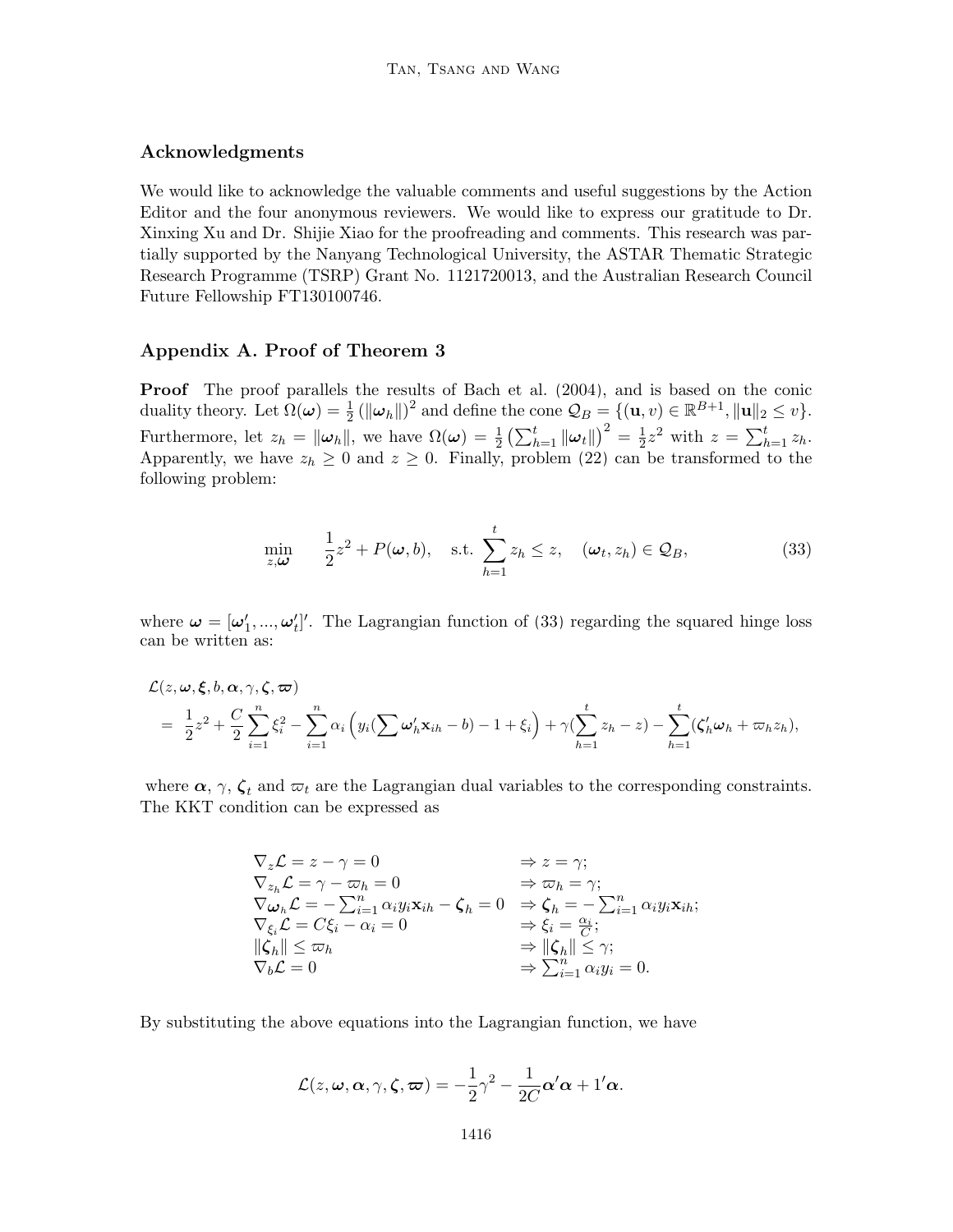Hence the dual problem of the  $\ell_{2,1}^2$ -regularized problem regarding squared hinge loss can be written as:

$$
\max_{\gamma, \alpha} \quad -\frac{1}{2}\gamma^2 - \frac{1}{2C}\alpha'\alpha + 1'\alpha
$$
\n
$$
\text{s.t} \quad \left\|\sum_{i=1}^n \alpha_i y_i \mathbf{x}_{ih}\right\| \leq \gamma, \quad h = 1, \cdots, t,
$$
\n
$$
\sum_{i=1}^n \alpha_i y_i = 0, \alpha_i \geq 0, \quad i = 1, \cdots, n.
$$

Let  $\theta = \frac{1}{2}$  $\frac{1}{2}\gamma^2 + \frac{1}{2C}\alpha'\alpha - \alpha' \mathbf{1}, \ \omega_h = \sum_{i=1}^n \alpha_i y_i \mathbf{x}_{ih} \text{ and } f(\alpha, \mathbf{d}_h) = \frac{1}{2} ||\boldsymbol{\omega}_h||^2 + \frac{1}{2C}\alpha'\alpha - \alpha' \mathbf{1},$ we have

$$
\begin{aligned}\n\max_{\theta, \alpha} & -\theta, \\
\text{s.t} & f(\alpha, \mathbf{d}_h) \le \theta, \ \ h = 1, \cdots, t, \\
& \sum_{i=1}^n \alpha_i y_i = 0, \alpha_i \ge 0, \ \ i = 1, \cdots, n.\n\end{aligned}
$$

which indeed is in the form of problem [\(16\)](#page-9-3) by letting A be the domain of  $\alpha$ . This completes the proof and brings the connection between the primal and dual formulation.

By defining  $0 \log(0) = 0$ , with the similar derivation above, we can obtain the dual form of [\(33\)](#page-45-0) regarding the logistic loss. Specifically, the Lagrangian function of [\(33\)](#page-45-0) w.r.t. the logistic loss is:

$$
\mathcal{L}(z,\omega,\xi,b,\alpha,\gamma,\zeta,\varpi) = \frac{1}{2}z^2 + C\sum_{i=1}^n \log(1+\exp(\xi_i)) - \sum_{i=1}^n \alpha_i \left(y_i(\sum \omega'_h x_{ih} - b) + \xi_i\right) + \gamma(\sum_{h=1}^t z_h - z) - \sum_{h=1}^t (\zeta'_h \omega_h + \varpi_h z_h),
$$

where  $\alpha$ ,  $\gamma$ ,  $\zeta_t$  and  $\varpi_t$  are the Lagrangian dual variables to the corresponding constraints. The KKT condition can be expressed as

$$
\nabla_z \mathcal{L} = z - \gamma = 0 \qquad \Rightarrow z = \gamma; \n\nabla_{z_h} \mathcal{L} = \gamma - \varpi_h = 0 \qquad \Rightarrow \varpi_h = \gamma; \n\nabla_{\omega_h} \mathcal{L} = -\sum_{i=1}^n \alpha_i y_i \mathbf{x}_{ih} - \zeta_h = 0 \qquad \Rightarrow \zeta_h = -\sum_{i=1}^n \alpha_i y_i \mathbf{x}_{ih}; \n\nabla_{\xi_i} \mathcal{L} = \frac{C \exp(\xi_i)}{1 + \exp(\xi_i)} - \alpha_i = 0 \qquad \Rightarrow \exp(\xi_i) = \frac{\alpha_i}{C - \alpha_i}; \n\n\|\zeta_h\| \leq \varpi_h \qquad \Rightarrow \|\zeta_h\| \leq \gamma; \n\nabla_b \mathcal{L} = 0 \qquad \Rightarrow \sum_{i=1}^n \alpha_i y_i = 0.
$$

By substituting all the above results into the Lagrangian function, we have

$$
\mathcal{L}(z,\omega,\alpha,\gamma,\zeta,\varpi)=-\frac{1}{2}\gamma^2-\sum_{i=1}^n(C-\alpha_i)\log(C-\alpha_i)-\sum_{i=1}^n\alpha_i\log(\alpha_i).
$$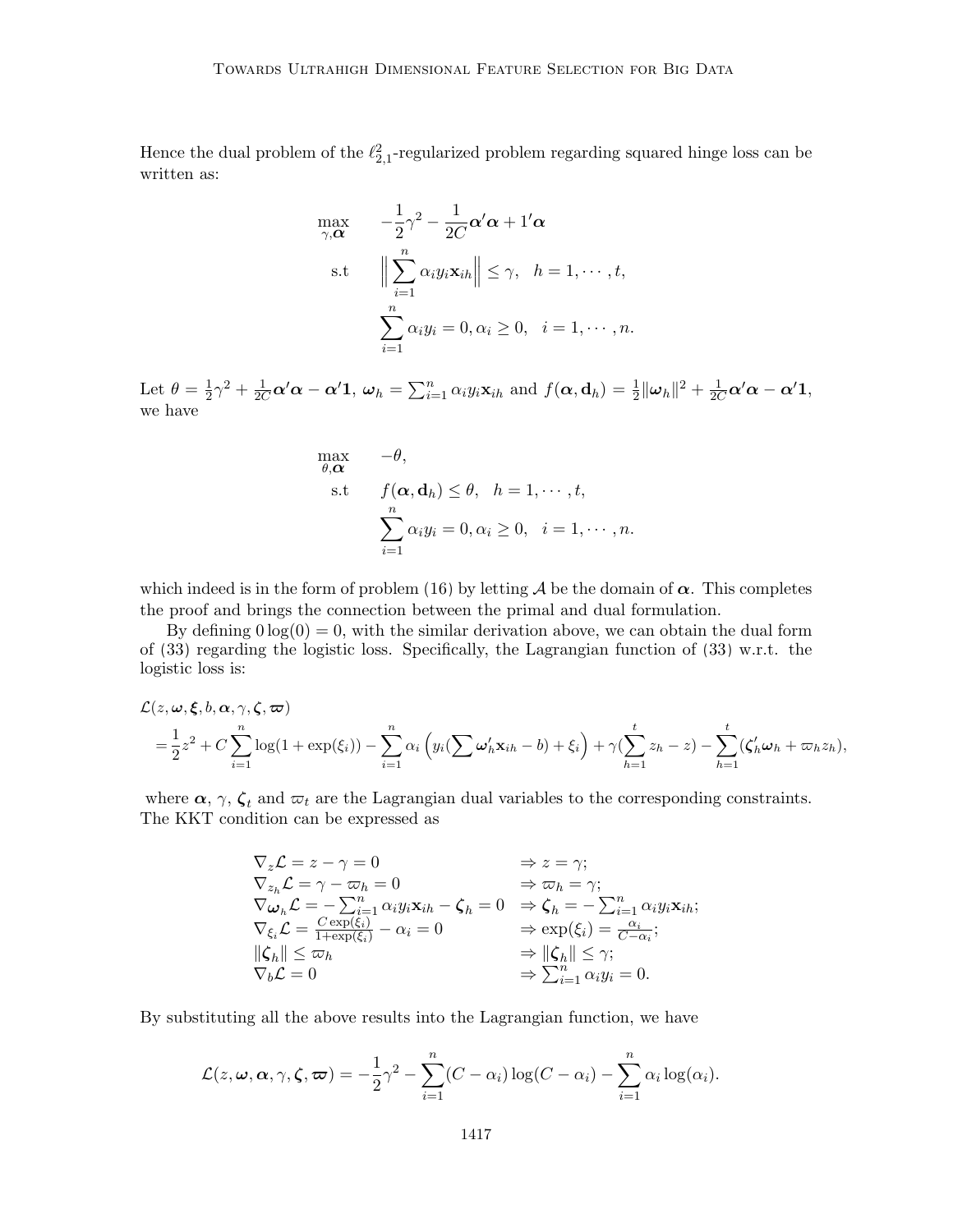The dual form of the  $\ell_{2,1}^2$ -regularized problem regarding logistic loss can be written as:

$$
\max_{\gamma, \alpha} \quad -\frac{1}{2}\gamma^2 - \sum_{i=1}^n (C - \alpha_i) \log(C - \alpha_i) - \sum_{i=1}^n \alpha_i \log(\alpha_i)
$$
\n
$$
\text{s.t.} \quad \Big\| \sum_{i=1}^n \alpha_i y_i \mathbf{x}_{ih} \Big\| \leq \gamma, \quad h = 1, \cdots, t,
$$
\n
$$
\sum_{i=1}^n \alpha_i y_i = 0, \alpha_i \geq 0, \quad i = 1, \cdots, n.
$$

Let  $\theta = \frac{1}{2}$ Let  $\theta = \frac{1}{2}\gamma^2 + \sum_{i=1}^n (C - \alpha_i) \log(C - \alpha_i) + \sum_{i=1}^n \alpha_i \log(\alpha_i), \omega_h = \sum_{i=1}^n \alpha_i y_i \mathbf{x}_{ih}, f(\mathbf{\alpha}, \mathbf{d}_h) =$ <br> $\frac{1}{2} \sum_{i=1}^n \sum_{i=1}^n (C - \alpha_i) \log(C - \alpha_i) + \sum_{i=1}^n \alpha_i \log(\alpha_i)$ , then we have  $\frac{1}{2} ||\boldsymbol{\omega}_h||^2 + \sum_{i=1}^n (C - \alpha_i) \log(C - \alpha_i) + \sum_{i=1}^n \alpha_i \log(\alpha_i),$  then we have

$$
\begin{aligned}\n\max_{\theta, \alpha} & -\theta, \\
\text{s.t.} & f(\alpha, \mathbf{d}_h) \le \theta, \quad h = 1, \cdots, t, \\
& \sum_{i=1}^n \alpha_i y_i = 0, \quad 0 \le \alpha_i \le C, \quad i = 1, \cdots, n.\n\end{aligned}
$$

Finally, according to the KKT condition, we can easily recover the dual variable  $\alpha$  by  $\alpha_i = \frac{C \exp(\xi_i)}{1+\exp(\xi_i)}$  $\frac{C \exp(\xi_i)}{1+\exp(\xi_i)}$ . This completes the proof.

## Appendix B. Proof of Theorem [4](#page-16-2)

The proof parallels the results of [Beck and Teboulle](#page-53-10) [\(2009\)](#page-53-10), and includes several lemmas. First of all, we define a one variable function  $Q_{\tau_b}(\mathbf{v}, b, v_b)$  w.r.t. b as

$$
Q_{\tau_b}(\mathbf{v}, b, v_b) = P(\mathbf{v}, v_b) + \langle \nabla_b P(\mathbf{v}, v_b), b - v_b \rangle + \frac{\tau_b}{2} ||b - v_b||^2, \qquad (34)
$$

where we abuse the operators  $\langle \cdot, \cdot \rangle$  and  $\| \cdot \|$  for convenience.

**Lemma 4**  $S_{\tau}(\mathbf{u}, \mathbf{v}) = \arg\min_{\boldsymbol{\omega}} Q_{\tau}(\boldsymbol{\omega}, \mathbf{v}, v_b)$  is the minimizer of problem [\(23\)](#page-15-3) at point **v**, if and only if there exists  $g(S_\tau(\mathbf{u}, \mathbf{v})) \in \partial \Omega(S_\tau(\mathbf{u}, \mathbf{v}))$ , the subgradient of  $\Omega(\boldsymbol{\omega})$  at  $S_\tau(\mathbf{u}, \mathbf{v})$ , such that

<span id="page-47-1"></span><span id="page-47-0"></span>
$$
g(S_{\tau}(\mathbf{u}, \mathbf{v})) + \tau(S_{\tau}(\mathbf{u}, \mathbf{v}) - \mathbf{v}) + \nabla P(\mathbf{v}) = \mathbf{0}.
$$

<span id="page-47-2"></span>**Proof** The proof can be completed by the optimality condition of  $Q_{\tau}(\omega, \mathbf{v}, v_b)$  w.r.t.  $\omega$ .

**Lemma 5** Let  $S_{\tau}(\mathbf{u}, \mathbf{v}) = \arg\min_{\boldsymbol{\omega}} Q_{\tau}(\boldsymbol{\omega}, \mathbf{v}, v_b)$  be the minimizer of problem [\(23\)](#page-15-3) at point **v**, and  $S_{\tau_b}(b) = \arg \min_b Q_{\tau_b}(\mathbf{v}, b, v_b)$  be the minimizer of problem [\(34\)](#page-45-1) at point  $v_b$ . Due to the line search in Algorithm  $4$ , we have

$$
F(S_{\tau}(\mathbf{u}, \mathbf{v}), v_b) \leq Q_{\tau}(S_{\tau}(\mathbf{u}, \mathbf{v}), \mathbf{v}, v_b).
$$
  

$$
P(\mathbf{v}, S_{\tau_b}(v_b)) \leq Q_{\tau_b}(\mathbf{v}, S_{\tau_b}(v_b), v_b).
$$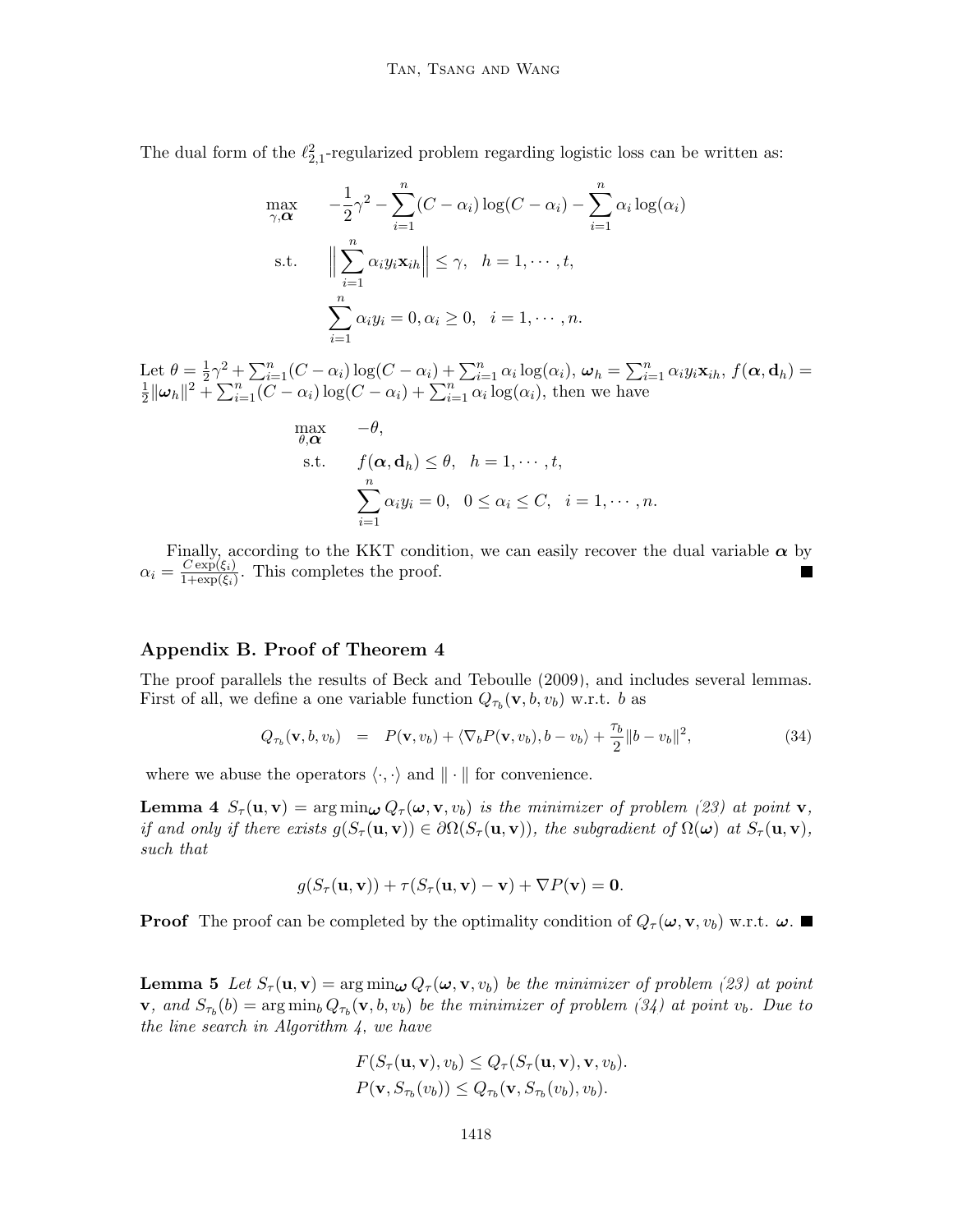and

$$
F(S_{\tau}(\mathbf{u}, \mathbf{v}), S_{\tau_b}(b)) \le Q_{\tau}(S_{\tau}(\mathbf{u}, \mathbf{v}), \mathbf{v}, v_b) + \langle \nabla_b P(\mathbf{v}, v_b), S_{\tau_b}(b) - v_b \rangle + \frac{\tau_b}{2} ||S_{\tau_b}(b) - v_b||^2. (35)
$$

Furthermore, for any  $(\omega', b)'$  we have

<span id="page-48-0"></span>
$$
F(\boldsymbol{\omega},b) - F(S_{\tau}(\mathbf{u},\mathbf{v}), S_{\tau_b}(b)) \geq \tau_b \langle S_{\tau_b}(b) - v_b, v_b - b \rangle + \frac{\tau_b}{2} ||S_{\tau_b}(b) - v_b||^2
$$
  
 
$$
+ \tau \langle S_{\tau}(\mathbf{u}, \mathbf{v}) - \mathbf{v}, \mathbf{v} - \boldsymbol{\omega} \rangle + \frac{\tau}{2} ||S_{\tau}(\mathbf{u}, \mathbf{v}) - \mathbf{v}||^2. (36)
$$

**Proof** We only prove the inequality  $(35)$  and  $(36)$ . First of all, recall that in Algorithm [4,](#page-17-0) we update  $\omega$  and b separately. It follows that

$$
F(S_{\tau}(\mathbf{u}, \mathbf{v}), S_{\tau_b}(b))
$$
  
\n
$$
= \Omega(S_{\tau}(\mathbf{u}, \mathbf{v})) + P(S_{\tau}(\mathbf{u}, \mathbf{v}), S_{\tau_b}(v_b))
$$
  
\n
$$
\leq \Omega(S_{\tau}(\mathbf{u}, \mathbf{v})) + Q_{\tau_b}(S_{\tau}(\mathbf{u}, \mathbf{v}), S_{\tau_b}(b), v_b)
$$
  
\n
$$
= \Omega(S_{\tau}(\mathbf{u}, \mathbf{v})) + P(S_{\tau}(\mathbf{u}, \mathbf{v}), v_b) + \langle \nabla_b P(\mathbf{v}, v_b), S_{\tau_b}(b) - v_b \rangle + \frac{\tau_b}{2} ||S_{\tau_b}(b) - v_b||^2
$$
  
\n
$$
= F(S_{\tau}(\mathbf{u}, \mathbf{v}), v_b) + \langle \nabla_b P(\mathbf{v}, v_b), S_{\tau_b}(b) - v_b \rangle + \frac{\tau_b}{2} ||S_{\tau_b}(b) - v_b||^2
$$
  
\n
$$
\leq Q_{\tau}(S_{\tau}(\mathbf{u}, \mathbf{v}), \mathbf{v}, v_b) + \langle \nabla_b P(\mathbf{v}, v_b), S_{\tau_b}(b) - v_b \rangle + \frac{\tau_b}{2} ||S_{\tau_b}(b) - v_b||^2.
$$

This proves the inequality in [\(35\)](#page-47-0).

Now we prove the inequality [\(36\)](#page-48-0). First of all, since both  $P(\omega, b)$  and  $\Omega(\omega)$  are convex functions, we have

<span id="page-48-1"></span>
$$
P(\omega, b) \ge P(\mathbf{v}, v_b) + \langle \nabla P(\mathbf{v}), \omega - \mathbf{v} \rangle + \langle \nabla_b P(\mathbf{v}, v_b), b - v_b \rangle,
$$
  

$$
\Omega(\omega) \ge \Omega(S_\tau(\mathbf{u}, \mathbf{v})) + \langle \omega - S_\tau(\mathbf{u}, \mathbf{v}), g(S_\tau(\mathbf{g}, \mathbf{v})) \rangle,
$$

where  $g(S_\tau(\mathbf{u}, \mathbf{v}))$  be the subgradient of  $\Omega(\omega)$  at point  $S_\tau(\mathbf{u}, \mathbf{v})$ . Summing up the above inequalities, we obtain

 $F(\boldsymbol{\omega}, b)$ 

$$
\geq P(\mathbf{v},v_b)+\langle \nabla P(\mathbf{v}), \boldsymbol{\omega}-\mathbf{v}\rangle+\langle \nabla_b P(\mathbf{v},v_b), b-v_b\rangle+\Omega(S_{\tau}(\mathbf{u},\mathbf{v}))+\langle \boldsymbol{\omega}-S_{\tau}(\mathbf{u},\mathbf{v}), g(S_{\tau}(\mathbf{g},\mathbf{v}))\rangle,
$$

In addition, we have

$$
F(\omega, b) - \left(Q_{\tau}(S_{\tau}(\mathbf{u}, \mathbf{v}), \mathbf{v}, v_{b}) + \langle \nabla_{b} P(\mathbf{v}, v_{b}), S_{\tau_{b}}(b) - v_{b} \rangle + \frac{\tau_{b}}{2} ||S_{\tau_{b}}(b) - v_{b}||^{2}\right)
$$
  
\n
$$
= P(\mathbf{v}, v_{b}) + \langle \nabla P(\mathbf{v}), \omega - \mathbf{v} \rangle + \langle \nabla_{b} P(\mathbf{v}, v_{b}), b - v_{b} \rangle + \Omega(S_{\tau}(\mathbf{u}, \mathbf{v})) + \langle \omega - S_{\tau}(\mathbf{u}, \mathbf{v}), g(S_{\tau}(\mathbf{g}, \mathbf{v})) \rangle,
$$
  
\n
$$
- \left(Q_{\tau}(S_{\tau}(\mathbf{u}, \mathbf{v}), \mathbf{v}, v_{b}) + \langle \nabla_{b} P(\mathbf{v}, v_{b}), S_{\tau_{b}}(b) - v_{b} \rangle + \frac{\tau_{b}}{2} ||S_{\tau_{b}}(b) - v_{b}||^{2}\right)
$$
  
\n
$$
= P(\mathbf{v}, v_{b}) + \langle \nabla P(\mathbf{v}), \omega - \mathbf{v} \rangle + \langle \nabla_{b} P(\mathbf{v}, v_{b}), b - v_{b} \rangle + \Omega(S_{\tau}(\mathbf{u}, \mathbf{v})) + \langle \omega - S_{\tau}(\mathbf{u}, \mathbf{v}), g(S_{\tau}(\mathbf{g}, \mathbf{v})) \rangle,
$$
  
\n
$$
- \left(P(\mathbf{v}, v_{b}) + \langle \nabla P(\mathbf{v}), S_{\tau}(\mathbf{u}, \mathbf{v}) - \mathbf{v} \rangle + \Omega(S_{\tau}(\mathbf{u}, \mathbf{v})) + \frac{\tau}{2} ||S_{\tau}(\mathbf{u}, \mathbf{v}) - \mathbf{v}||^{2} + \langle \nabla_{b} P(\mathbf{v}, v_{b}), S_{\tau_{b}}(b) - v_{b} \rangle
$$
  
\n
$$
+ \frac{\tau_{b}}{2} ||S_{\tau_{b}}(b) - v_{b}||^{2}\right)
$$
  
\n
$$
= \langle \nabla P(\mathbf{v}) + g(S_{\tau}(\mathbf{g}, \mathbf{v
$$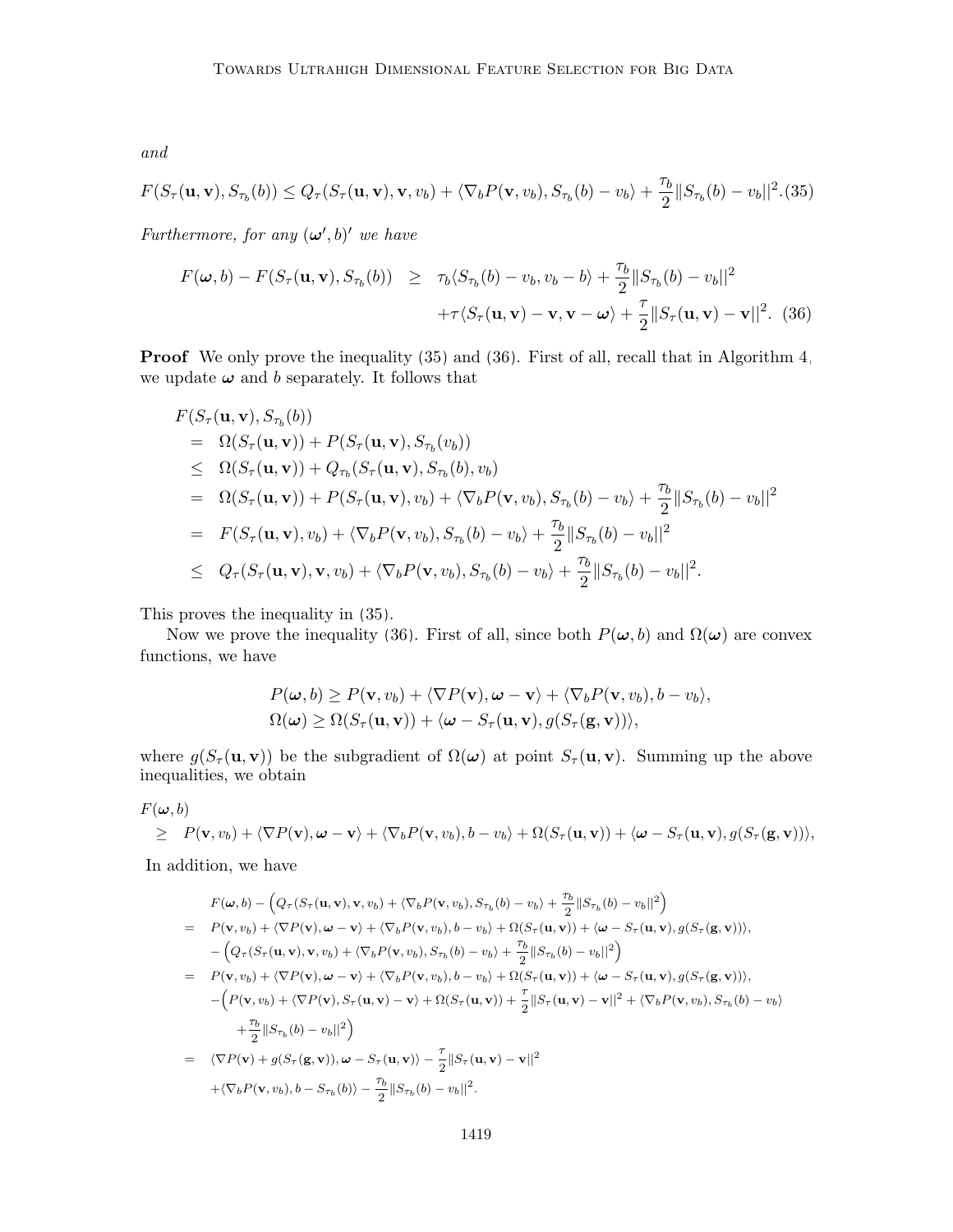With the relation  $S_{\tau_b}(b) = b - \frac{\nabla_b P(\mathbf{v}, v_b)}{\tau_b}$  $\frac{\partial(\mathbf{V},v_b)}{\partial t}$  and Lemma [4,](#page-47-1) we obtain

$$
F(\omega, b) - F(S_{\tau}(\mathbf{u}, \mathbf{v}), S_{\tau_b}(b))
$$
  
\n
$$
\geq F(\omega, b) - (Q_{\tau}(S_{\tau}(\mathbf{u}, \mathbf{v}), \mathbf{v}, v_b) + \langle \nabla_b P(\mathbf{v}, v_b), S_{\tau_b}(b) - v_b \rangle + \frac{\tau_b}{2} ||S_{\tau_b}(b) - v_b||^2 ).
$$
  
\n
$$
\geq \langle \nabla P(\mathbf{v}) + g(S_{\tau}(\mathbf{g}, \mathbf{v})), \omega - S_{\tau}(\mathbf{u}, \mathbf{v}) \rangle - \frac{\tau}{2} ||S_{\tau}(\mathbf{u}, \mathbf{v}) - \mathbf{v}||^2
$$
  
\n
$$
+ \langle \nabla_b P(\mathbf{v}, v_b), b - S_{\tau_b}(b) \rangle - \frac{\tau_b}{2} ||S_{\tau_b}(b) - v_b||^2.
$$
  
\n
$$
= \tau \langle \mathbf{v} - S_{\tau}(\mathbf{u}, \mathbf{v}), \omega - S_{\tau}(\mathbf{u}, \mathbf{v}) \rangle - \frac{\tau}{2} ||S_{\tau}(\mathbf{u}, \mathbf{v}) - \mathbf{v}||^2
$$
  
\n
$$
+ \tau_b \langle v_b - S_{\tau_b}(b), b - S_{\tau_b}(b) \rangle - \frac{\tau_b}{2} ||S_{\tau_b}(b) - v_b||^2.
$$
  
\n
$$
= \tau \langle S_{\tau}(\mathbf{u}, \mathbf{v}) - \mathbf{v}, \mathbf{v} - \omega \rangle + \frac{\tau}{2} ||S_{\tau}(\mathbf{u}, \mathbf{v}) - \mathbf{v}||^2
$$
  
\n
$$
+ \tau_b \langle S_{\tau_b}(b) - v_b, v_b - b \rangle + \frac{\tau_b}{2} ||S_{\tau_b}(b) - v_b||^2.
$$

<span id="page-49-0"></span>This completes the proof.

**Lemma 6** Let  $L_{bt} = \sigma L_t$ , where  $\sigma > 0$ . Furthermore, let us define

$$
\mu^{k} = F(\omega^{k}, b^{k}) - F(\omega^{*}, b^{*}), \n\nu^{k} = \rho^{k}\omega^{k} - (\rho^{k} - 1)\omega^{k-1} - \omega^{*}, \nv^{k} = \rho^{k}b^{k} - (\rho^{k} - 1)b^{k-1} - b^{*},
$$

ш

and then the following relation holds:

$$
\frac{2(\rho^k)^2\mu^k}{L^k} - \frac{(\rho^{k+1})^2\mu^{k+1}}{L^{k+1}} \geq (||\boldsymbol{\nu}^{k+1}||^2 - ||\boldsymbol{\nu}^k||^2) + \sigma ((\boldsymbol{\nu}^{k+1})^2 - (\boldsymbol{\nu}^k)^2).
$$

**Proof** Note that we have  $\boldsymbol{\omega}^{k+1} = S_{\tau}(\mathbf{u}, \mathbf{v}^{k+1})$  and  $b^{k+1} = S_{\tau_b}(v_b^{k+1})$  $b^{k+1}$ ). By applying Lemma [5,](#page-47-2) let  $\boldsymbol{\omega} = \boldsymbol{\omega}^k$ ,  $\mathbf{v} = \mathbf{v}^{k+1}$ ,  $\tau = L^{k+1}$ ,  $b = b^k$ ,  $v_b = v_b^{k+1}$  $b^{k+1}, \tau_b = L_b^{k+1}$  $b^{k+1}$ , we have

$$
2(\mu^{k} - \mu^{k+1}) \geq L^{k+1} (||\omega^{k+1} - \mathbf{v}^{k+1}||^{2} + 2\langle \omega^{k+1} - \mathbf{v}^{k+1}, \mathbf{v}^{k+1} - \omega^{k})
$$
  
+L<sub>b</sub><sup>k+1</sup> (||b<sup>k+1</sup> - v<sub>b</sub><sup>k+1</sup>||<sup>2</sup> + 2(b<sup>k+1</sup> - v<sub>b</sub><sup>k+1</sup>, v<sub>b</sub><sup>k+1</sup> - b<sup>k</sup>)).

Multiplying both sides by  $(\rho^{k+1} - 1)$ , we obtain

$$
\begin{array}{lcl} 2(\rho^{k+1}-1)(\mu^{k}-\mu^{k+1}) & \geq & L^{k+1}(\rho^{k+1}-1) \left( ||\omega^{k+1}-\mathbf{v}^{k+1}||^2 + 2\langle \omega^{k+1}-\mathbf{v}^{k+1}, \mathbf{v}^{k+1}-\omega^{k} \rangle \right) \\ & & + L_b^{k+1}(\rho^{k+1}-1) \left( ||b^{k+1}-v_b^{k+1}||^2 + 2\langle b^{k+1}-v_b^{k+1}, v_b^{k+1}-b^{k} \rangle \right). \end{array}
$$

Also, let  $\boldsymbol{\omega} = \boldsymbol{\omega}^*, \, \mathbf{v} = \mathbf{v}^{k+1}, \tau = L^{k+1}, \, b = b^k, \, v_b = v_b^{k+1}$  $b^{k+1}$ , and  $\tau_b = L_b^{k+1}$  $b^{k+1}$ , we have

$$
-2\mu^{k+1} \geq L^{k+1} \left( ||\boldsymbol{\omega}^{k+1} - \mathbf{v}^{k+1}||^2 + 2\langle \boldsymbol{\omega}^{k+1} - \mathbf{v}^{k+1}, \mathbf{v}^{k+1} - \boldsymbol{\omega}^* \rangle \right) + L_b^{k+1} \left( ||b^{k+1} - v_b^{k+1}||^2 + 2\langle b^{k+1} - v_b^{k+1}, v_b^{k+1} - b^* \rangle \right).
$$

Summing up the above two inequalities, we get

$$
\begin{split} &2\left((\rho^{k+1}-1)\mu^k-\rho^{k+1}\mu^{k+1}\right) \\ &\geq \hspace{0.2cm} L^{k+1}\left(\rho^{k+1}||\omega^{k+1}-\mathbf{v}^{k+1}||^2+2\langle\omega^{k+1}-\mathbf{v}^{k+1},\rho^{k+1}\mathbf{v}^{k+1}-(\rho^{k+1}-1)\omega^k-\omega^*\rangle\right) \\ &\hspace{0.2cm}+L^{k+1}_b\left(\rho^{k+1}||b^{k+1}-v^{k+1}_b||^2+2\langle b^{k+1}-v^{k+1}_b,\rho^{k+1}v^{k+1}_b-(\rho^{k+1}-1)b^k-b^*\rangle\right). \end{split}
$$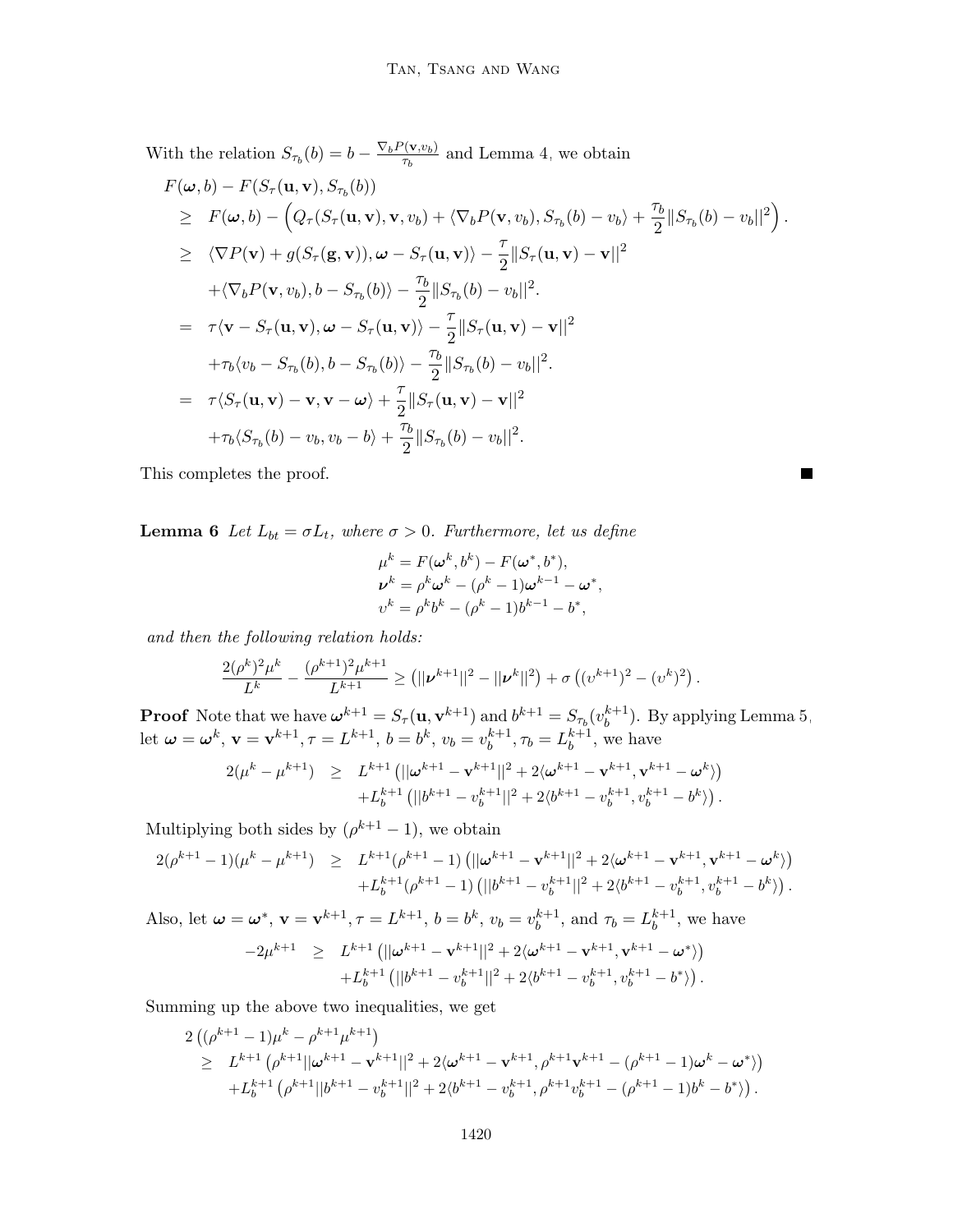Multiplying both sides by  $\rho^{k+1}$ , we obtain

$$
\begin{split} &2\left(\rho^{k+1}(\rho^{k+1}-1)\mu^{k}-(\rho^{k+1})^{2}\mu^{k+1}\right) \\ &\geq \ L^{k+1}\left((\rho^{k+1})^{2}||\omega^{k+1}-\mathbf{v}^{k+1}||^{2}+2\rho^{k+1}\langle\omega^{k+1}-\mathbf{v}^{k+1},\rho^{k+1}\mathbf{v}^{k+1}-(\rho^{k+1}-1)\omega^{k}-\omega^{*}\rangle\right) \\ &+L^{k+1}_{b}\left((\rho^{k+1})^{2}||b^{k+1}-v_{b}^{k+1}||^{2}+2\rho^{k+1}\langle b^{k+1}-v_{b}^{k+1},\rho^{k+1}v_{b}^{k+1}-(\rho^{k+1}-1)b^{k}-b^{*}\rangle\right). \end{split}
$$

Since  $(\rho^k)^2 = (\rho^{k+1})^2 - \rho^{k+1}$ , it follows that

$$
2\left((\rho^k)^2\mu^k - (\rho^{k+1})^2\mu^{k+1}\right) \n\geq L^{k+1}\left((\rho^{k+1})^2||\omega^{k+1} - \mathbf{v}^{k+1}||^2 + 2\rho^{k+1}\langle\omega^{k+1} - \mathbf{v}^{k+1}, \rho^{k+1}\mathbf{v}^{k+1} - (\rho^{k+1} - 1)\omega^k - \omega^*\rangle\right) \n+ L_b^{k+1}\left((\rho^{k+1})^2||b^{k+1} - v_b^{k+1}||^2 + 2\rho^{k+1}\langle b^{k+1} - v_b^{k+1}, \rho^{k+1}v_b^{k+1} - (\rho^{k+1} - 1)b^k - b^*\rangle\right).
$$

By applying the equality  $||\mathbf{u} - \mathbf{v}||^2 + 2\langle \mathbf{u} - \mathbf{v}, \mathbf{v} - \mathbf{w} \rangle = ||\mathbf{u} - \mathbf{w}||^2 - ||\mathbf{v} - \mathbf{w}||^2$ , we have

$$
\begin{array}{lcl} &2 \left( (\rho^k)^2 \mu^k - (\rho^{k+1})^2 \mu^{k+1} \right) \\ &\geq & L^{k+1} \left( ||\rho^{k+1} \boldsymbol{\omega}^{k+1} - (\rho^{k+1} - 1) \boldsymbol{\omega}^k - \boldsymbol{\omega}^*||^2 - ||\rho^{k+1} \mathbf{v}^{k+1} - (\rho^{k+1} - 1) \boldsymbol{\omega}^k - \boldsymbol{\omega}^*||^2 \right) \\ & & + L_b^{k+1} \left( ||\rho^{k+1} b^{k+1} - (\rho^{k+1} - 1) b^k - b^*||^2 - ||\rho^{k+1} v_b^{k+1} - (\rho^{k+1} - 1) b^k - b^*||^2 \right). \end{array}
$$

With  $\rho^{k+1}\mathbf{v}^{k+1} = \rho^{k+1}\omega^k + (\rho^k - 1)(\omega^k - \omega^{k-1}), \ \rho^{k+1}v_b^{k+1} = \rho^{k+1}b^k + (\rho^k - 1)(b^k - b^{k-1})$ and the definition of  $v^k$ , it follows that

$$
2((\rho^k)^2\mu^k - (\rho^{k+1})^2\mu^{k+1}) \ge L^{k+1} (||\nu^{k+1}||^2 - ||\nu^k||^2) + L_b^{k+1} ((\nu^{k+1})^2 - (\nu^k)^2).
$$

Assuming that there exists a  $\sigma > 0$  such that  $L_b^{k+1} = \sigma L^{k+1}$ , we get

$$
\frac{2((\rho^k)^2\mu^k-(\rho^{k+1})^2\mu^{k+1})}{L^{k+1}} \geq (||\boldsymbol{\nu}^{k+1}||^2 - ||\boldsymbol{\nu}^k||^2) + \sigma ((\boldsymbol{\nu}^{k+1})^2 - (\boldsymbol{\nu}^k)^2).
$$

Since  $L^{k+1} \ge L^k$  and  $L_b^{k+1} \ge L_b^k$ , we have

$$
\frac{2(\rho^k)^2\mu^k}{L^k} - \frac{(\rho^{k+1})^2\mu^{k+1}}{L^{k+1}} \geq (||\boldsymbol{\nu}^{k+1}||^2 - ||\boldsymbol{\nu}^k||^2) + \sigma ((\boldsymbol{\nu}^{k+1})^2 - (\boldsymbol{\nu}^k)^2).
$$

This completes the proof.

Finally, with Lemma [6,](#page-49-0) following the proof of Theorem 4.4 in [\(Beck and Teboulle, 2009\)](#page-53-10), we have

**The Second Service** 

$$
F(\boldsymbol{\omega}^k, b^k) - F(\boldsymbol{\omega}^*, b^*) \leq \frac{2L^k||\boldsymbol{\omega}^0 - \boldsymbol{\omega}^*||^2}{(k+1)^2} + \frac{2\sigma L^k(b^0 - b^*)^2}{(k+1)^2} \leq \frac{2L_t||\boldsymbol{\omega}^0 - \boldsymbol{\omega}^*||^2}{\eta(k+1)^2} + \frac{2L_{bt}(b^0 - b^*)^2}{\eta(k+1)^2}.
$$

This completes the proof.

## Appendix C: Linear Convergence of Algorithm [4](#page-17-0) for the Logistic Loss

In Algorithm [4,](#page-17-0) by fixing  $\rho^k = 1$ , it is reduced to the proximal gradient method [\(Nesterov,](#page-56-15) [2007\)](#page-56-15), and it attains a linear convergence rate for the logistic loss, if  $X$  satisfies the following Restricted Eigenvalue Condition [\(Zhang, 2010b\)](#page-58-5):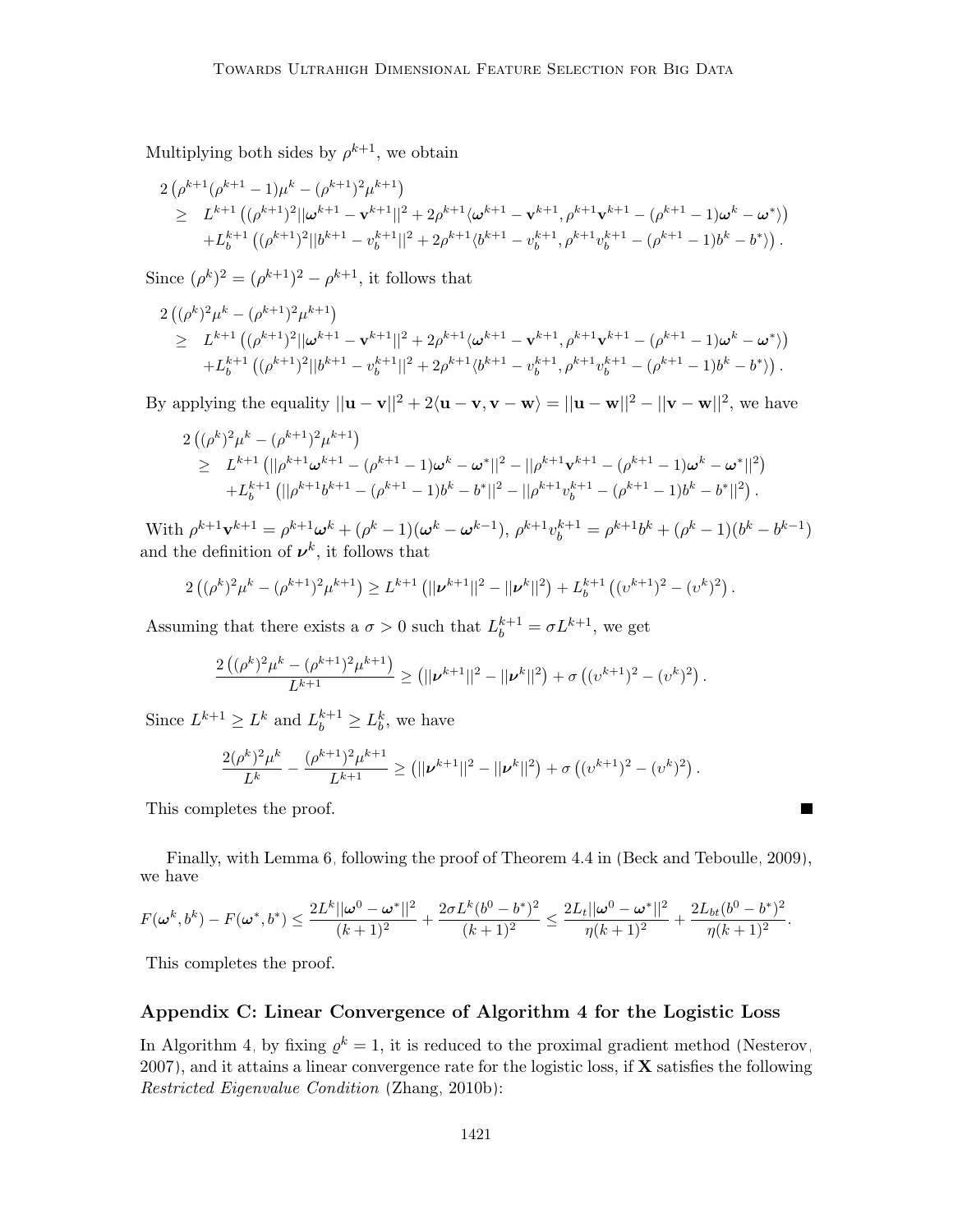**Definition 2** [\(Zhang, 2010b\)](#page-58-5) Given an integer  $\kappa > 0$ , a design matrix **X** is said to satisfy the Restricted Eigenvalue Condition at sparsity level  $\kappa$ , if there exists positive constants  $\gamma_-(\mathbf{X}, \kappa)$  and  $\gamma_+(\mathbf{X}, \kappa)$  such that

$$
\gamma_{-}(\mathbf{X}, \kappa) = \inf \left\{ \frac{\boldsymbol{\omega}^{\top} \mathbf{X}^{\top} \mathbf{X} \boldsymbol{\omega}}{\boldsymbol{\omega}^{\top} \boldsymbol{\omega}}, \boldsymbol{\omega} \neq \mathbf{0}, ||\boldsymbol{\omega}||_{0} \leq \kappa \right\},
$$

$$
\gamma_{+}(\mathbf{X}, \kappa) = \sup \left\{ \frac{\boldsymbol{\omega}^{\top} \mathbf{X}^{\top} \mathbf{X} \boldsymbol{\omega}}{\boldsymbol{\omega}^{\top} \boldsymbol{\omega}}, \boldsymbol{\omega} \neq \mathbf{0}, ||\boldsymbol{\omega}||_{0} \leq \kappa \right\}.
$$

**Remark 7** For the logistic loss, if  $\gamma$ -(**X**, tB) ≥  $\tau > 0$ , Algorithm [4](#page-17-0) with  $\varrho^k = 1$  attains a linear convergence rate.

**Proof** Let  $\xi_i = -y_i(\sum_{h=1}^t \omega_h' \mathbf{x}_{ih} - b)$ , the Hessian matrix for the logistic loss can be calculated by [\(Yuan et al., 2011\)](#page-58-3):

$$
\nabla^2 P(\boldsymbol{\omega}) = C \mathbf{X}' \boldsymbol{\Delta} \mathbf{X},
$$

where  $\Delta$  is a diagonal matrix with diagonal element  $\Delta_{i,i} = \frac{1}{1+\exp(i)}$  $\frac{1}{1+\exp(\xi_i)}(1-\frac{1}{1+\exp(i\xi_i)})$  $\frac{1}{1+\exp(\xi_i)}$ ) > 0. Apparently,  $\nabla^2 P(\boldsymbol{\omega}, b)$  is upper bounded on a compact set due to the existence of  $\gamma_+(\mathbf{X}, \kappa)$ . Apparently,  $\mathbf{v} \cdot P(\boldsymbol{\omega}, \theta)$  is upper bounded on a compact set due to the existence of  $\gamma_+(\mathbf{\Lambda}, \kappa)$ .<br>Let  $\sqrt{\mathbf{\Delta}}$  be the square root of  $\mathbf{\Delta}$ . Then if  $\gamma_-(\mathbf{X}, tB) \geq \tau > 0$ , we have  $\gamma_-(\sqrt{\mathbf{\Delta}}\mathbf{X}, tB) > 0$ due to  $\Delta_{i,i} > 0$ . In other words, the logistic loss is strongly convex if  $\gamma_-(\mathbf{X}, tB) > 0$ . Accordingly, the linear convergence rate can be achieved [\(Nesterov, 2007\)](#page-56-15).

### Appendix D: Proof of Proposition [3](#page-23-3)

**Proof** Proof of argument (I): We prove it by contradiction. Firstly, suppose  $\mathbf{d}^*$  is a minimizer and there exists an  $l \in \{1 \dots m\}$ , such that  $w_l = 0$  but  $d_l^* > 0$ . Let  $0 < \epsilon < d_l^*$ , and choose one  $j \in \{1 \dots m\}$  where  $j \neq l$ , such that  $|w_j| > 0$ . Define new solution  $\widehat{\mathbf{d}}$  in the following way:

$$
\widehat{d}_j = d_j^* + d_l^* - \epsilon, \quad \widehat{d}_l = \epsilon, \text{ and,}
$$

$$
\widehat{d}_k = d_k^*, \quad \forall k \in \{1 \dots m\} \setminus \{j, l\}.
$$

Then it is easy to check that

$$
\sum_{j=1}^{m} \widehat{d}_j = \sum_{j=1}^{m} d_j^* \le B.
$$

In other words,  $\hat{\mathbf{d}}$  is also a feasible point. However, since  $\hat{d}_j = d_j^* + d_l^* - \epsilon \geq d_j^*$ , it follows that

$$
\frac{w_j^2}{\widehat{d}_j} < \frac{w_j^2}{d_j^*}.
$$

Therefore, we have

$$
\sum_{j=1}^{m} \frac{w_j^2}{\hat{d}_j} < \sum_{j=1}^{m} \frac{w_j^2}{d_j^*},
$$

which contradict the assumption that  $\mathbf{d}^*$  is the minimizer.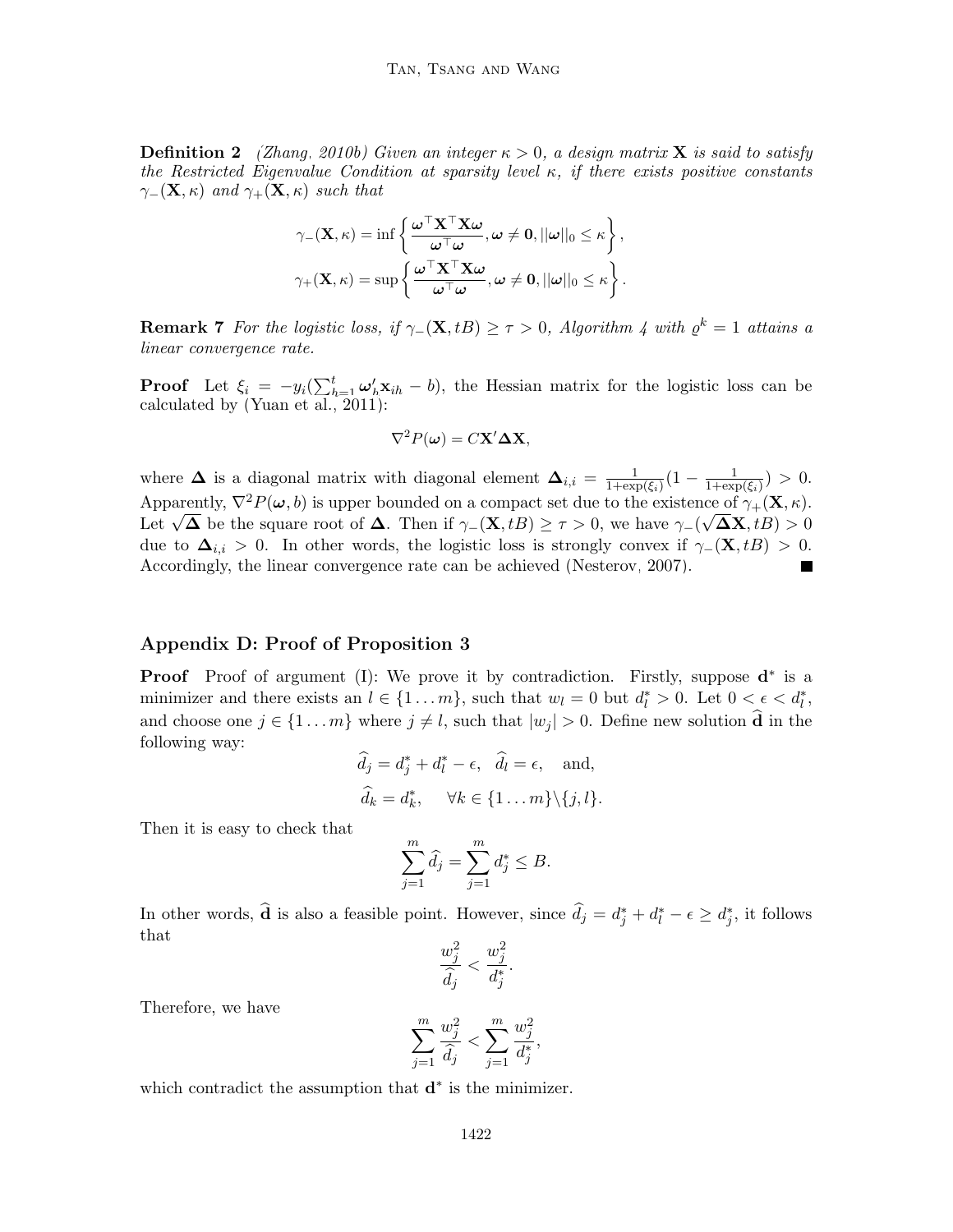On the other hand, if  $|w_j| > 0$  and  $d_j^* = 0$ , by the definition,  $\frac{x_j^2}{0} = \infty$ . As we expect to get the finite minimum, so if  $|w_j| > 0$ , we have  $d_j^* > 0$ .

(II): First of all, the argument holds trivially when  $\|\mathbf{w}\|_0 = \kappa \leq B$ .

If  $\|\mathbf{w}\|_0 = \kappa > B$ , without loss of generality, we assume  $|w_j| > 0$  for the first  $\kappa$  elements. From the argument (I), we have  $1 \ge d_j > 0$  for  $j \in \{1 \dots \kappa\}$  and  $\sum_{j=1}^{\kappa} d_j \le B$ . Note that  $\sum_{j=1}^{\kappa}$  $\frac{w_j^2}{d_j}$  is convex regarding **d**. The minimization problem can be written as:

$$
\min_{\mathbf{d}} \sum_{j=1}^{\kappa} \frac{w_j^2}{d_j}, \qquad \text{s.t.} \quad \sum_{j=1}^{\kappa} d_j \le B, \quad d_j > 0, \quad 1 - d_j \ge 0. \tag{37}
$$

The KKT condition of this problem can be written as:

<span id="page-52-0"></span>
$$
-w_j^2/d_j^2 + \gamma - \zeta_j + \nu_j = 0,
$$
  
\n
$$
\zeta_j d_j = 0,
$$
  
\n
$$
\nu_j (1 - d_j) = 0,
$$
\n(38)

$$
\gamma(B - \sum_{j=1}^{\kappa} d_j) = 0,
$$
  
\n
$$
\gamma \ge 0, \zeta_j \ge 0, \nu_j \ge 0, \forall j \in \{1 \dots \kappa\},
$$
\n(39)

where  $\gamma, \zeta_j$  and  $\nu_j$  are the dual variables for the constraints  $\sum_{j=1}^{\kappa} d_j \leq B$ ,  $d_j > 0$  and  $1 - d_j \geq 0$  respectively. For those  $d_j > 0$ , we have  $\zeta_j = 0$  for  $\forall j \in \{1 \dots \kappa\}$  due to the KKT condition. Accordingly, by the first equality in KKT condition, we must have

$$
d_j = |w_j|/\sqrt{\gamma + \nu_j}, \quad \forall j \in \{1 \dots \kappa\}.
$$

Moreover, since  $\sum_{j=1}^{\kappa} d_j \leq B < \kappa$ , there must exist some  $d_j < 1$  with  $\nu_j = 0$  (otherwise  $\sum_{j=1}^{\kappa} d_j$  will be greater than B). Here  $\nu_j = 0$  because of the condition [\(38\)](#page-52-0). This observation  $\sum_{j=1}^{\infty} a_j$  with be greater than *D*). Here  $\nu_j = 0$  because of the condition (50). This observation implies that  $\gamma \neq 0$  since each  $d_j$  is bounded. Since  $d_j \leq 1$ , the condition  $\sqrt{\gamma + \nu_j} \geq$  $\max\{|w_j|\}$  must hold for  $\forall j \in \{1 \dots \kappa\}$ . Furthermore, by the complementary condition [\(39\)](#page-52-0), we must have

$$
\sum_{j=1}^{\kappa} d_j = B.
$$

By substituting  $d_j = |w_j| / \sqrt{\gamma + \nu_j}$  back to the objective function of [\(37\)](#page-48-1), it becomes

$$
\sum_{j=1}^{\kappa} |w_j| \sqrt{\gamma + \nu_j}.
$$

To get the minimum of the above function, we are required to set the nonnegative  $\nu_i$  as small as possible.

Now we complete the proof with the assumption  $\|\mathbf{w}\|_1/\max\{|w_i|\} \geq B$ . When setting  $\nu_j = 0$ , we get  $d_j = \frac{|w_j|}{\sqrt{\gamma}}$  and  $\sum_{j=1}^{\kappa}$  $\frac{|w_j|}{\sqrt{\gamma}} = B$ . It is easy to check that  $\sqrt{\gamma} = ||\mathbf{w}||_1/B \geq$  $\max\{|w_j|\}$  and  $d_j = \dot{B}|w_j|/\|\mathbf{w}\|_1 \leq 1$ , which satisfy the KKT condition. Therefore, the above  $\bf d$  is an optimal solution. This completes the proof of the argument (II).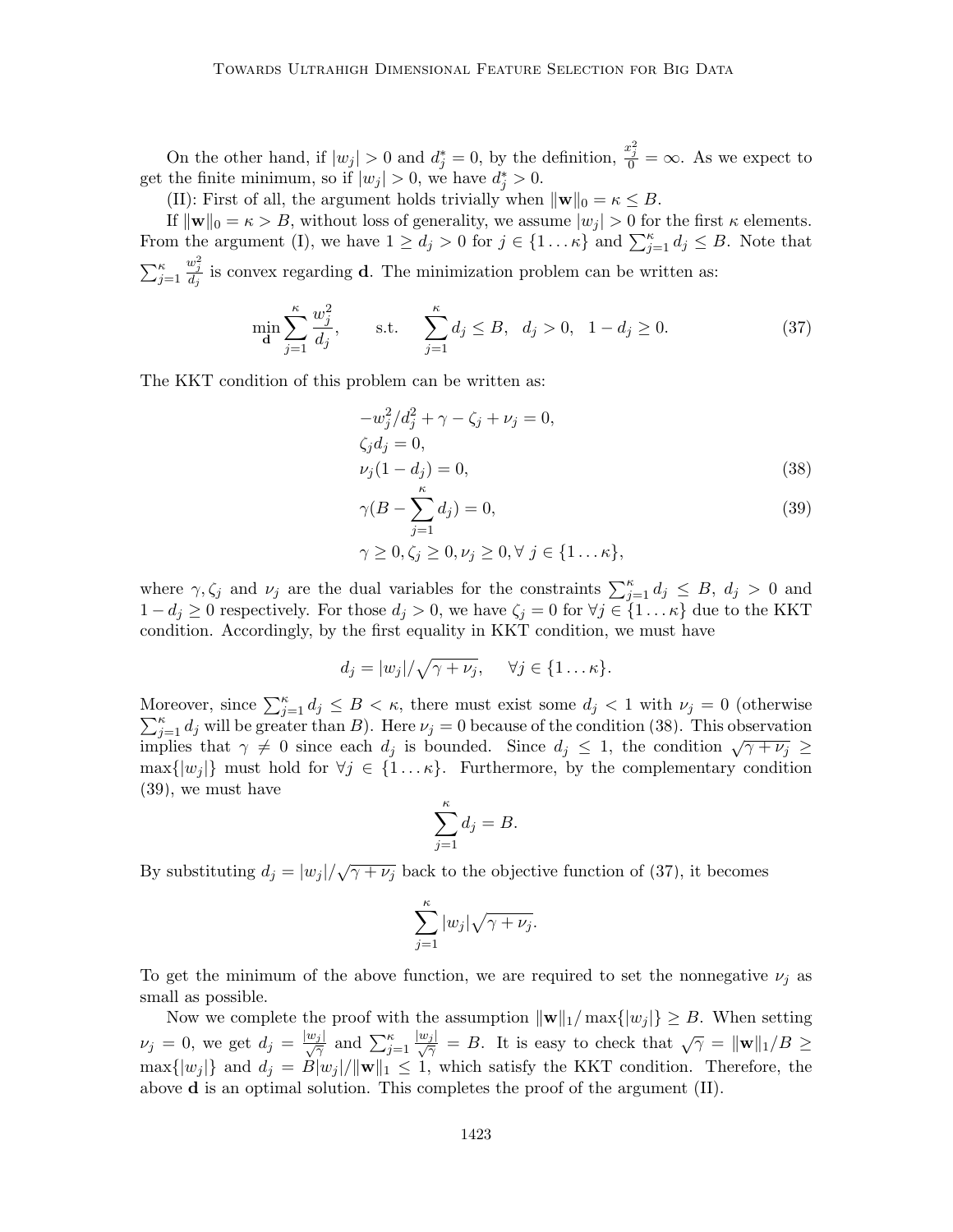(III): With the results of (II), if  $\kappa \leq B$ , we have  $\sum_{j=1}^{m}$  $\frac{w_j^2}{d_j} = \sum_{j=1}^{\kappa} w_j^2$ . Accordingly, we have  $\|\mathbf{w}\|_B = \|\mathbf{w}\|_2$ . And if  $\kappa > B$  and  $\|\mathbf{w}\|_1/\max\{w_j\} \ge B$ , we have

$$
\sum \frac{w_j^2}{d_j} = \sum \frac{|w_j|}{d_j}|w_j| = \frac{\|\mathbf{w}\|_1}{B} \sum |w_j| = \frac{(\|\mathbf{w}\|_1)^2}{B}.
$$

Hence we have  $\|\mathbf{w}\|_B =$  $\sqrt{\sum \frac{w_j^2}{d_j}} = \frac{\|\mathbf{w}\|_1}{\sqrt{B}}$  $\frac{\sqrt{11}}{B}$ . This completes the proof.

#### References

- <span id="page-53-7"></span>F. R. Bach, R. Jenatton, J. Mairal, and G. Obozinski. Convex optimization with sparsityinducing norms. In Optimization for Machine Learning. S. Sra, S. Nowozin, S. J. Wright., 2011.
- <span id="page-53-8"></span>F. R. Bach. High-dimensional non-linear variable selection through hierarchical kernel learning. Technical report, 2009.
- <span id="page-53-11"></span>F. R. Bach, G. R. G. Lanckriet, and M. I. Jordan. Multiple kernel learning, conic duality, and the SMO algorithm. In ICML, 2004.
- <span id="page-53-10"></span>A. Beck and M. Teboulle. A fast iterative shrinkage-thresholding algorithm for linear inverse problems. SIAM J. on Imaging Sciences, 2(1):183–202, 2009.
- <span id="page-53-2"></span>B . Blum, M. I. Jordan, D. E. Kim, R. Das, P. Bradley, and D. Baker. Feature selection methods for improving protein structure prediction with rosetta. In NIPS, 2007.
- <span id="page-53-6"></span>P. S. Bradley and O. L. Mangasarian. Feature selection via concave minimization and support vector machines. In ICML, 1998.
- <span id="page-53-5"></span>A. B. Chan, N. Vasconcelos, and G. R. G. Lanckriet. Direct convex relaxations of sparse SVM. In ICML, 2007.
- <span id="page-53-3"></span>Y. W. Chang, C. J. Hsieh, K. W. Chang, M. Ringgaard, and C. J. Lin. Training and testing low-degree polynomial data mappings via linear SVM. JMLR, 11:1471–1490, 2010.
- <span id="page-53-4"></span>O. Chapelle and S. S. Keerthi. Multi-class feature selection with support vector machines. In Proceedings of the American Statistical Association, 2008.
- O. Chapelle, V. Vapnik, O. Bousquet, and S. Mukherjee. Choosing multiple parameters for support vector machines. *Mach. Learn.*,  $46(1):131-159$ ,  $2002$ .
- <span id="page-53-9"></span>J. Chen and J. Ye. Training SVM with indefinite kernels. In ICML, 2008.
- <span id="page-53-1"></span>A. Dasgupta, P. Drineas, and B. Harb. Feature selection methods for text classification. In KDD, 2007.
- <span id="page-53-0"></span>J. Deng, A. C. Berg, and F. Li. Hierarchical semantic indexing for large scale image retrieval. In CVPR, pages 785–792. IEEE, 2011.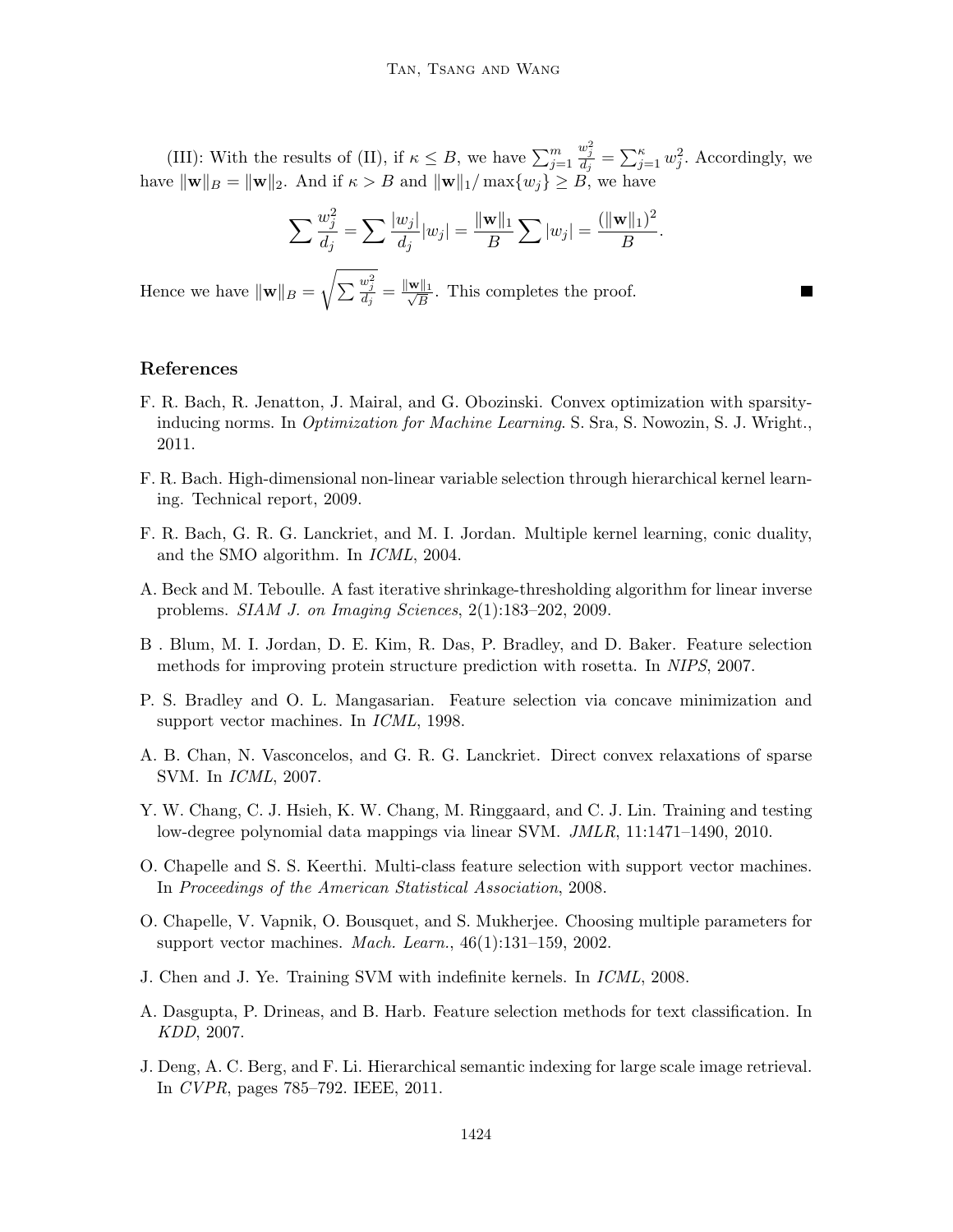- <span id="page-54-5"></span>J. Duchi and Y. Singer. Efficient online and batch learning using forward backward splitting. JMLR, 10:2899–2934, 2009.
- <span id="page-54-0"></span>R. O. Duda, P. E. Hart, and D. G. Stork. *Pattern Classification (2nd ed.)*. Hoboken, NJ: Wiley-Interscience, 2000.
- <span id="page-54-12"></span>R. Fan, P. Chen, and C.-J. Lin. Working set selection using second order information for training SVM. JMLR, 6:1889–1918, 2005.
- <span id="page-54-6"></span>M Figueiredo, R. Nowak, and S. Wright. Gradient projection for sparse reconstruction: Application to compressed sensing and other inverse problems. IEEE J. Sel. Top. Sign. Proces.: Special Issue on Convex Optimization Methods for Signal Processing, 1(4):586– 597, 2007.
- <span id="page-54-4"></span>G. M. Fung and O. L. Mangasarian. A feature selection newton method for support vector machine classification. Comput. Optim. Appl., 28:185–202, 2004.
- <span id="page-54-14"></span>P. Gehler and S. Nowozin. Infinite kernel learning. Technical report, 2008.
- <span id="page-54-3"></span>T. R. Golub, D. K. Slonim, and P. Tamayo. Molecular classification of cancer: class discovery and class prediction by gene expression monitoring. Science, 7:286–531, 1999.
- Y. Grandvalet and S. Canu. Adaptive scaling for feature selection in svms. In NIPS, 2002.
- <span id="page-54-7"></span>Q. Gu, Z. Li, and J. Han. Correlated multi-label feature selection. In CIKM, 2011a.
- <span id="page-54-8"></span>Q. Gu, Z. Li, and J. Han. Generalized fisher score for feature selection. In UAI, 2011b.
- <span id="page-54-1"></span>I. Guyon and A. Elisseeff. An introduction to variable and feature selection. JMLR, 3: 1157–1182, 2003.
- <span id="page-54-2"></span>I. Guyon, J. Weston, S. Barnhill, and V. Vapnik. Gene selection for cancer classification using support vector machines. Mach. Learn., 46:389–422, 2002.
- <span id="page-54-9"></span>C. J. Hsieh, K. W. Chang, C. J. Lin, S. S. Keerthi, and S. Sundararajan. A dual coordinate descent method for large-scale linear svm. In ICML, 2008.
- A. Jain, S.V.N. Vishwanathan, and M. Varma. SPF-GMKL: generalized multiple kernel learning with a million kernels. In KDD, 2012.
- <span id="page-54-13"></span>R. Jenatton, J. Audibert, and F. Bach. Structured variable selection with sparsity-inducing norms. Technical report, 2011a.
- <span id="page-54-10"></span>R. Jenatton, J. Mairal, G. Obozinski, and F. Bach. Proximal methods for hierarchical sparse coding. JMLR, 12:2297–2334, 2011b.
- <span id="page-54-15"></span>T. Joachims. Training linear SVMs in linear time. In KDD, 2006.
- <span id="page-54-11"></span>J. E. Kelley. The cutting plane method for solving convex programs. J. Soc. Ind. Appl. *Math.*,  $8(4):703 - 712$ , 1960.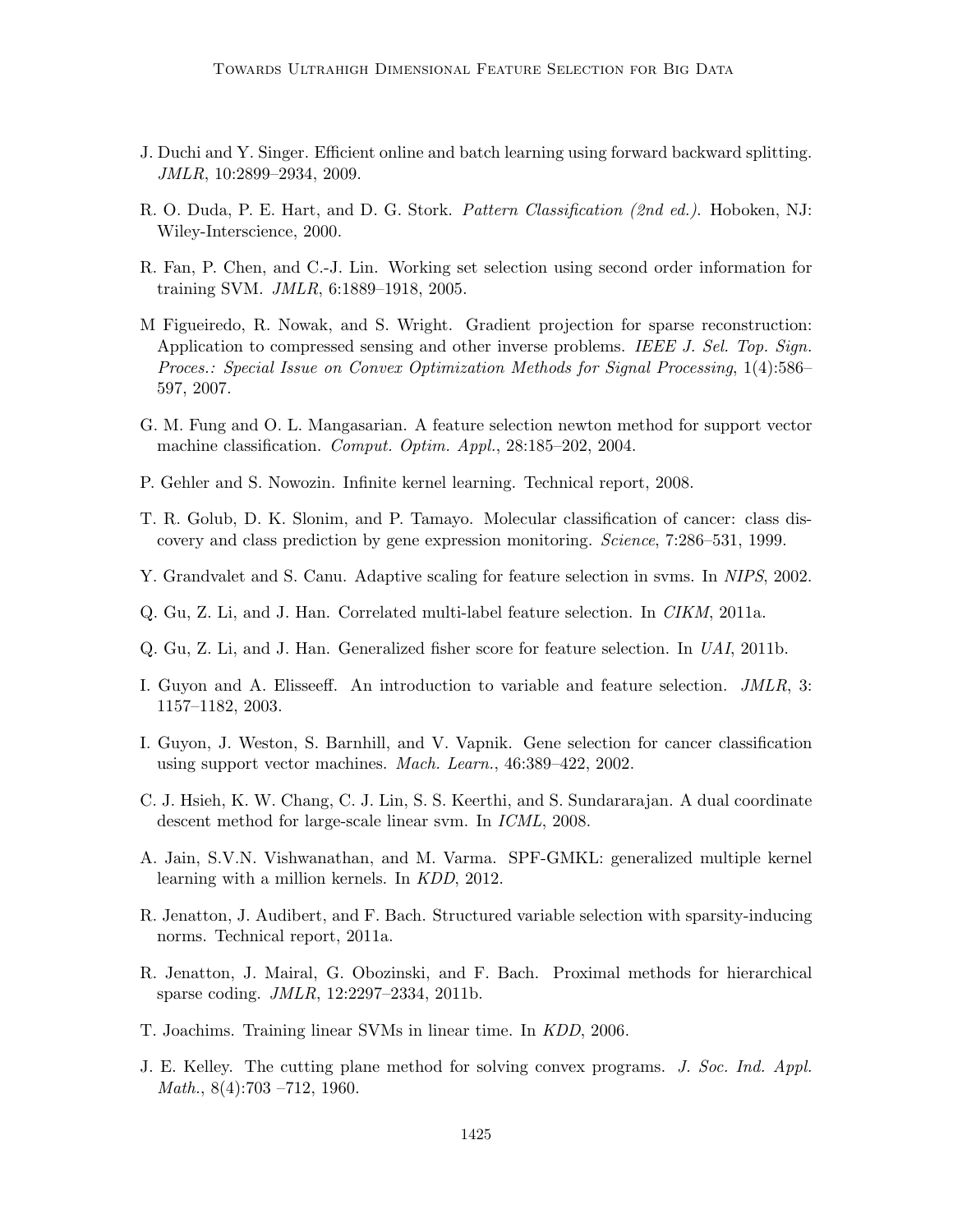- <span id="page-55-12"></span>S. Kim and E. P. Xing. Tree-guided group lasso for multi-response regression with structured sparsity, with applications to eQTL mapping. Ann. Statist., Forthcoming, 2012.
- <span id="page-55-11"></span>S. Kim and E. P. Xing. Tree-guided group lasso for multi-task regression with structured sparsity. In ICML 2010, 2010.
- <span id="page-55-8"></span>S. Kim and S. Boyd. On general minimax theorems. Pacific J. Math., 1958, 8(1):171–176, 1958.
- <span id="page-55-17"></span>M. Kloft and G. Blanchard. On the convergence rate of  $\ell_p$ -norm multiple kernel learning. JMLR, 13:2465–2501, 2012.
- <span id="page-55-15"></span>M. Kloft, U. Brefeld, S. Sonnenburg, P. Laskov, K. Müller, and A. Zien. Efficient and accurate  $\ell_p$ -norm multiple kernel learning. NIPS, 22(22):997–1005, 2009.
- <span id="page-55-16"></span>M. Kloft, U. Brefeld, S. Sonnenburg, and A. Zien. Lp-norm multiple kernel learning. JMLR, 12:953–997, 2011.
- <span id="page-55-3"></span>R. Kohavi and G. John. Wrappers for feature subset selection. Artif. Intell., 97:273–324, 1997.
- <span id="page-55-13"></span>G. R. G. Lanckriet, N. Cristianini, P. Bartlett, L. E. Ghaoui, and M. I. Jordan. Learning the kernel matrix with semidefinite programming. JMLR, 5:27–72, 2004.
- <span id="page-55-5"></span>J. Langford, L. Li, and T. Zhang. Sparse online learning via truncated gradient. JMLR, 10:777–801, 2009.
- <span id="page-55-0"></span>P. Li, A. Shrivastava, J. Moore, and A. C. Konig. Hashing algorithms for large-scale learning. In NIPS, 2011.
- <span id="page-55-1"></span>P. Li, A. Owen, and C. H. Zhang. One permutation hashing. In NIPS, 2012.
- <span id="page-55-6"></span>D. Lin, D. P. Foster, and L. H. Ungar. A risk ratio comparison of  $\ell_0$  and  $\ell_1$  penalized regressions. Technical report, University of Pennsylvania, 2010.
- <span id="page-55-10"></span>J. Liu and J. Ye. Efficient l1/lq norm regularization. Technical report, 2010.
- <span id="page-55-4"></span>A. C. Lozano, G. Swirszcz, and N. Abe. Group orthogonal matching pursuit for logistic regression. In AISTATS, 2011.
- <span id="page-55-2"></span>S. Maji and A. C. Berg. Max-margin additive classifiers for detection. In ICCV, 2009.
- <span id="page-55-7"></span>Q. Mao and I. W. Tsang. A feature selection method for multivariate performance measures. IEEE Trans. Pattern Anal. Mach., 35(9):2051–2063, 2013.
- <span id="page-55-14"></span>A. F. T. Martins, M. A. T. Figueiredo, P. M. Q. Aguiar, N. A. Smith, and E. P. Xing. Online multiple kernel learning for structured prediction. Technical report, 2010.
- <span id="page-55-9"></span>L. Meier, S. Van De Geer, and P. Bühlmann. The group lasso for logistic regression. J. Roy. Stat. Soc. B., 70(1):53–71, 2008.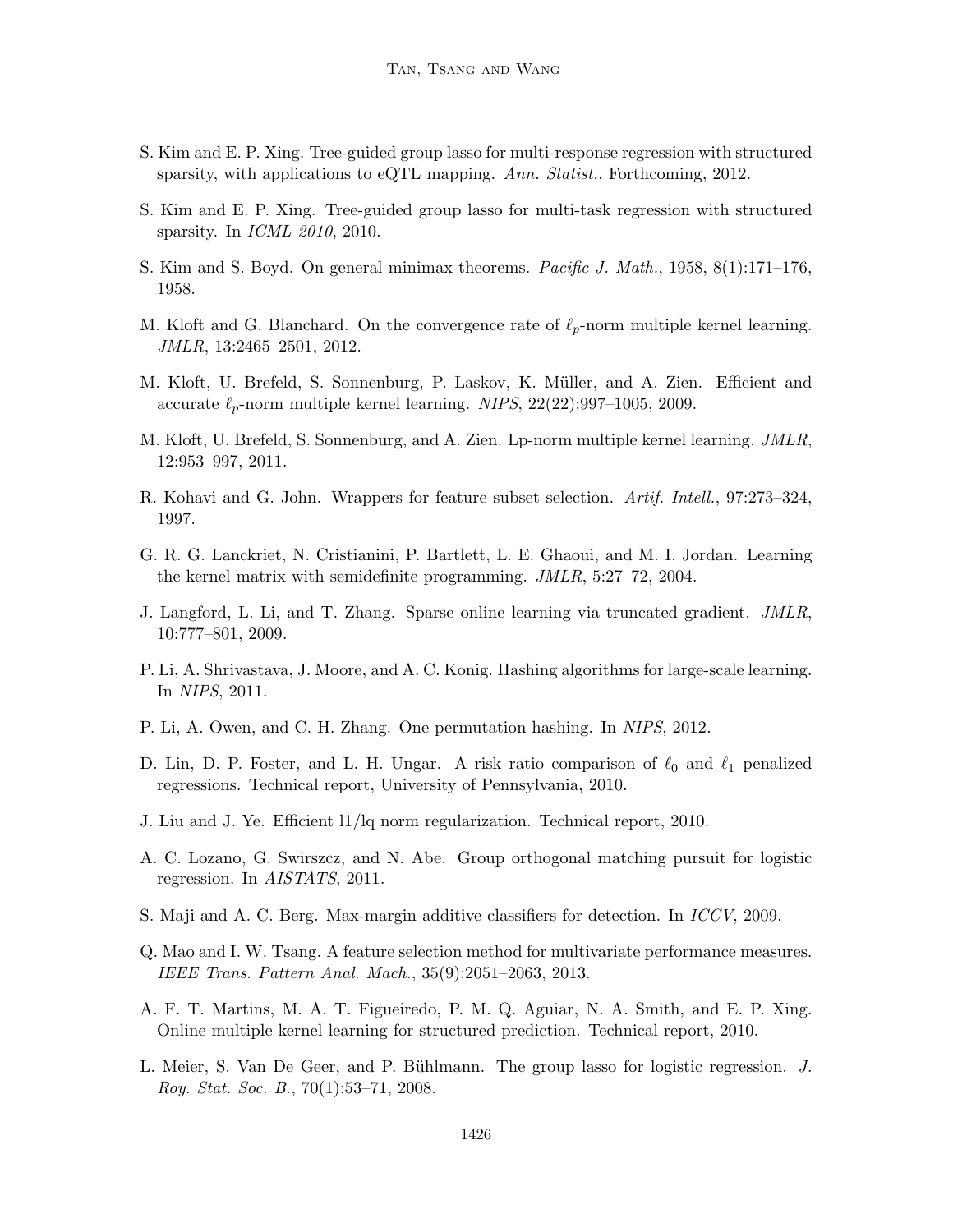- <span id="page-56-9"></span>A. Mutapcic and S. Boyd. Cutting-set methods for robust convex optimization with pessimizing oracles. Optim. Method Softw., 24(3):381?06, 2009.
- <span id="page-56-10"></span>A. Nedic and A. Ozdaglar. Subgradient methods for saddle-point problems. J. Optimiz. Theory App., 142(1):205–228, 2009.
- <span id="page-56-11"></span>A. Nemirovski. Prox-method with rate of convergence  $o(1/t)$  for variational inequalities with lipschitz continuous monotone operators and smooth convex-concave saddle point problems. SIAM J. Opt., 15:229–251, 2005.
- <span id="page-56-15"></span>Y. Nesterov. Gradient methods for minimizing composite objective function. Technical report, 2007.
- <span id="page-56-0"></span>A. Y. Ng. On feature selection: Learning with exponentially many irrelevant features as training examples. In ICML, 1998.
- <span id="page-56-12"></span>J. Nocedal and S. J. Wright. Numerical Optimization. Springer, New York, 2nd edition, 2006.
- <span id="page-56-14"></span>F. Orabona and L. Jie. Ultra-fast optimization algorithm for sparse multi kernel learning. In ICML, 2011.
- <span id="page-56-8"></span>E. Y. Pee and J. O. Royset. On solving large-scale finite minimax problems using exponential smoothing. J. Optimiz. Theory App., online, 2010.
- <span id="page-56-6"></span>Z. Qin, K. Scheinberg, and D. Goldfarb. Efficient block-coordinate descent algorithms for the group lasso. Technical report, 2010.
- A. Rakotomamonjy. Variable selection using svm-based criteria. JMLR, 3:1357–1370, 2003.
- <span id="page-56-5"></span>A. Rakotomamonjy, F. R. Bach, Y. Grandvalet, and S. Canu SimpleMKL. JMLR, 9: 2491–2521, 2008.
- <span id="page-56-4"></span>M. Rastegari, C. Fang, and L. Torresani. Scalable object-class retrieval with approximate and top-ranking. In ICCV, 2011.
- <span id="page-56-7"></span>V. Roth and B. Fischer. The group-lasso for generalized linear models: uniqueness of solutions and efficient algorithms. In ICML, 2008.
- <span id="page-56-2"></span>D. Sculley, G. M. Wachman, and C. E. Brodley. Spam filtering using inexact string matching in explicit feature space with on-line linear classifiers. In The Fifteenth Text REtrieval Conference (TREC) Proceedings, 2006.
- <span id="page-56-3"></span>S. Shalev-Shwartz and T. Zhang. Stochastic dual coordinate ascent methods for regularized loss minimization. JMLR, 14:567–599, 2013.
- <span id="page-56-13"></span>S. Sonnenburg, G. Rätsch, C. Schäfer, and B. Schölkopf. Large Scale Multiple Kernel Learning. JMLR, 7:1531–1565, 2006.
- <span id="page-56-1"></span>S. Sonnenburg, G. Rätsch, and K. Rieck. *Large scale learning with string kernels*. MIT Press, 2007.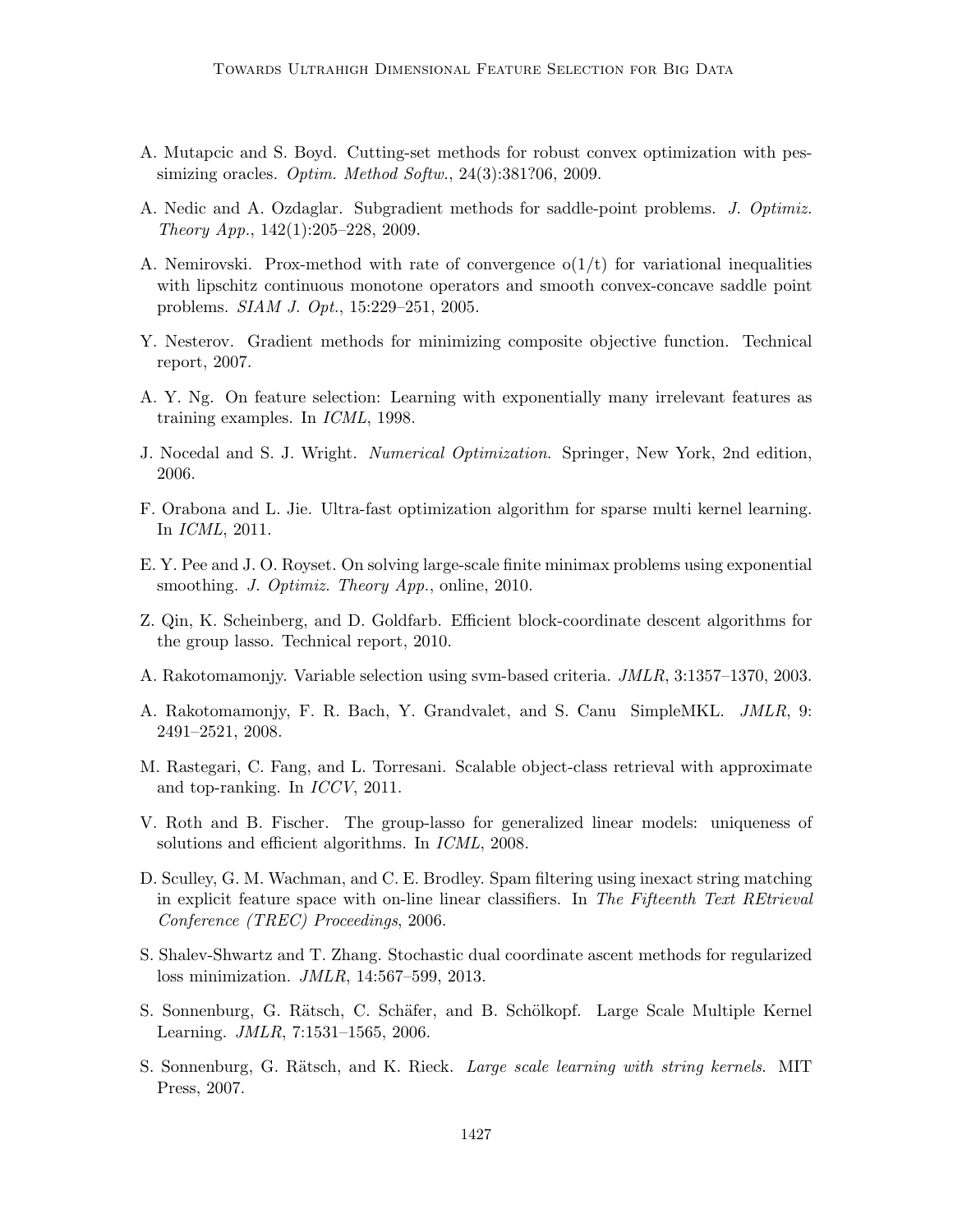- <span id="page-57-3"></span>M. Tan, I. W. Tsang, and L. Wang. Learning sparse svm for feature selection on very high dimensional data sets. In ICML, 2010.
- <span id="page-57-7"></span>M. Tan, I. W. Tsang, and L. Wang. Minimax sparse logistic regression for very highdimensional feature selection. IEEE Trans. Neural Netw. Learning Syst., 24(10):1609– 1622, 2013.
- <span id="page-57-4"></span>A. Tewari, P. Ravikumar, and I. S. Dhillon. Greedy algorithms for structurally constrained high dimensional problems. In NIPS, 2011.
- <span id="page-57-11"></span>K. C. Toh and S. Yun. An accelerated proximal gradient algorithm for nuclear norm regularized least squares problems. Technical report, 2009.
- <span id="page-57-9"></span>P. Tseng. On accelerated proximal gradient methods for convex-concave optimization. Technical report, University of Washington, 2008.
- <span id="page-57-10"></span>P. Tseng. Convergence of a block coordinate descent method for nondifferentiable minimization. J. Optimiz. Theory App., 109(3):475–494, 2001.
- M. Varma and B. R. Babu. More generality in efficient multiple kernel learning. In ICML, 2009.
- <span id="page-57-12"></span>A. Vedaldi and A. Zisserman. Efficient additive kernels via explicit feature maps. In CVPR, 2010.
- <span id="page-57-8"></span>S. V. N. Vishwanathan, Z. Sun, N. Theera-Ampornpunt, and M. Varma. Multiple kernel learning and the SMO algorithm. In NIPS, December 2010.
- <span id="page-57-0"></span>K. Weinberger, A. Dasgupta, J. Langford, A. Smola, and J. Attenberg. Feature hashing for large scale multitask learning. In ICML, 2009.
- J. Weston, S. Mukherjee, O. Chapelle, M. Pontil, T. Poggio, and V. Vapnik. Feature selection for svms. In NIPS, 2000.
- <span id="page-57-1"></span>J. Wu. Efficient hik svm learning for image classification. IEEE Trans. Image Process, 21(10):4442–4453, 2012.
- <span id="page-57-6"></span>L. Xiao. Dual averaging methods for regularized stochastic learning and online optimization. In NIPS, 2009.
- <span id="page-57-2"></span>Z. Xu, R. Jin, Ye J., Michael R. Lyu, and King I. Non-monotonic feature selection. In ICML, 2009a.
- <span id="page-57-13"></span>Z. Xu, R. Jin, I. King, and M.R. Lyu. An extended level method for efficient multiple kernel learning. In NIPS. 2009b.
- Z. Xu, R. Jin, H. Yang, I. King, and M. R. Lyu. Simple and efficient multiple kernel learning by group lasso. In ICML, 2010.
- <span id="page-57-5"></span>G. X. Yuan, K. W. Chang, C. J. Hsieh, and C. J. Lin. A comparison of optimization methods and software for large-scale l1-regularized linear classification. JMLR, 11:3183– 3236, 2010.